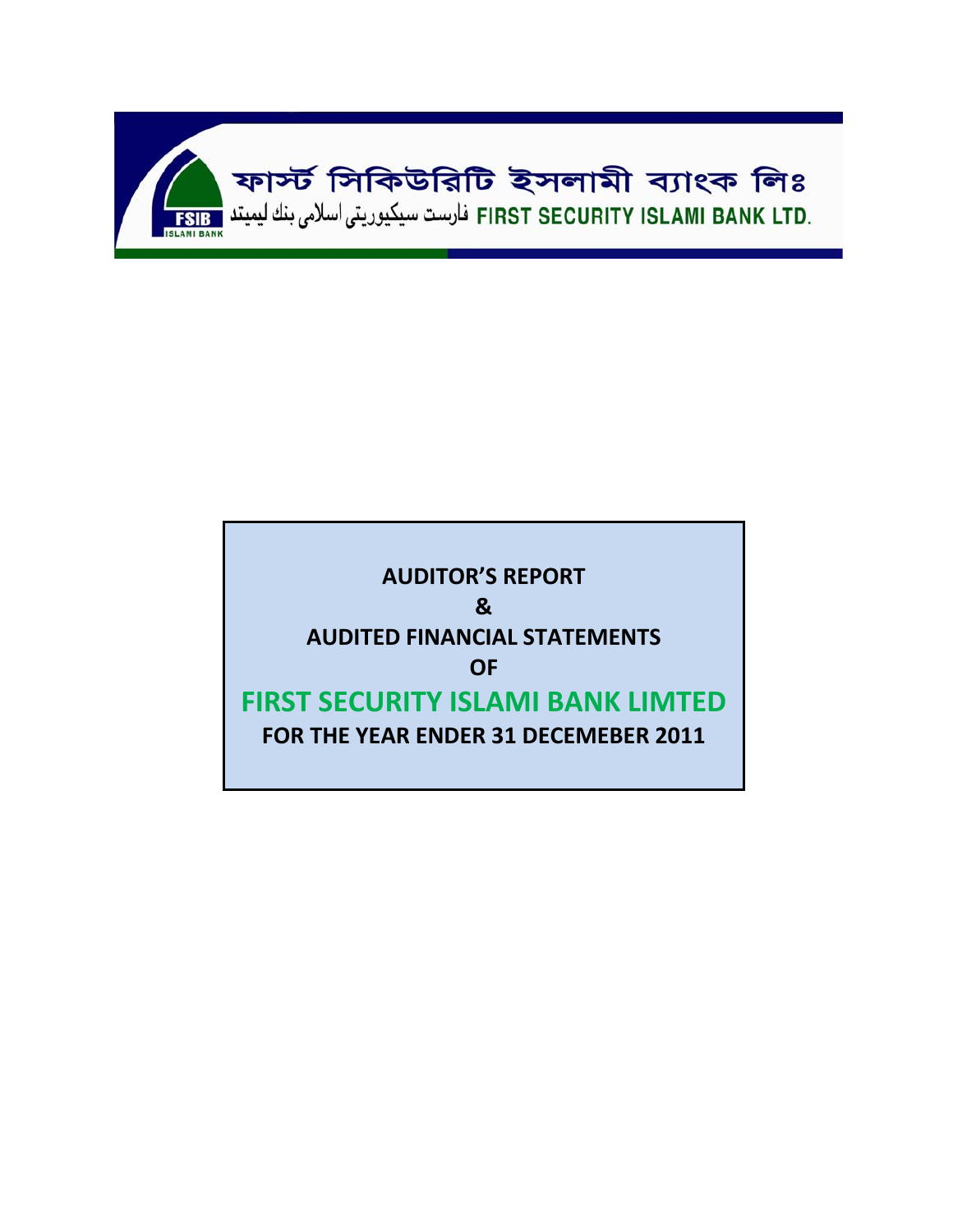# **AUDITORS' REPORT TO THE SHAREHOLDERS OF First Security Islami Bank Limited**

We have audited the accompanying consolidated financial statements of First Security Islami Bank Limited (FSIBL) and its subsidiary as well as the financial statements of First Security Islami Bank Limited (FSIBL) which comprise the balance sheet as at 31 December 2011 and the income statement, cash flow statement, statement of changes in equity and liquidity statement for the period then ended and a summary of significant accounting policies and other explanatory notes.

# **Management's Responsibility for the Financial Statements**

Management is responsible for the preparation and fair presentation of these consolidated and separate financial statements in accordance with Bangladesh Financial Reporting Standards (BFRS), Bank Companies Act 1991, the rules and regulations issued by the Bangladesh Bank, the Companies Act 1994, the Securities and Exchanges Rules 1987 and other applicable laws and regulations. This responsibility includes: designing, implementing and maintaining internal control relevant to the preparation and fair presentation of financial statements that are free from material misstatement, whether due to fraud or error; selecting and applying appropriate accounting policies; and making accounting estimates that are reasonable in the circumstances.

# **Auditors' Responsibility**

Our responsibility is to express an opinion on these consolidated and separate financial statements based on our audit. We conducted our audit in accordance with Bangladesh Standards on Auditing (BSA). Those standards require that we comply with ethical requirements and plan and perform the audit to obtain reasonable assurance whether these financial statements are free from material misstatement.

An audit involves performing procedures to obtain audit evidence about the amounts and disclosures in the financial statements. The procedures selected depend on the auditor's judgment, including the assessment of the risks of material misstatement of the financial statements, whether due to fraud or error. In making those risk assessments, the auditor considers internal control relevant to the entity's preparation and fair presentation of the financial statements in order to design audit procedures that are appropriate in the circumstances, but not for the purpose of expressing an opinion on the effectiveness of the entity's internal control. An audit also includes evaluating the appropriateness of accounting policies used and the reasonableness of accounting estimates made by management, as well as evaluating the overall presentation of the financial statements.

We believe that the audit evidence we have obtained is sufficient and appropriate to provide a basis for our audit opinion.

# **Opinion**

In our opinion, the consolidated and separate Financial Statements prepared in accordance with International Financial Reporting Standards, give a true and fair view of the state of the bank's affairs as on 31 December 2011 and the results of its operations and its cash flows for the period then ended and comply with the Bank Companies Act 1991, the rules and regulations issued by the Bangladesh Bank, the Companies Act 1994, the Securities and Exchanges Rules 1987 and other applicable laws and regulations.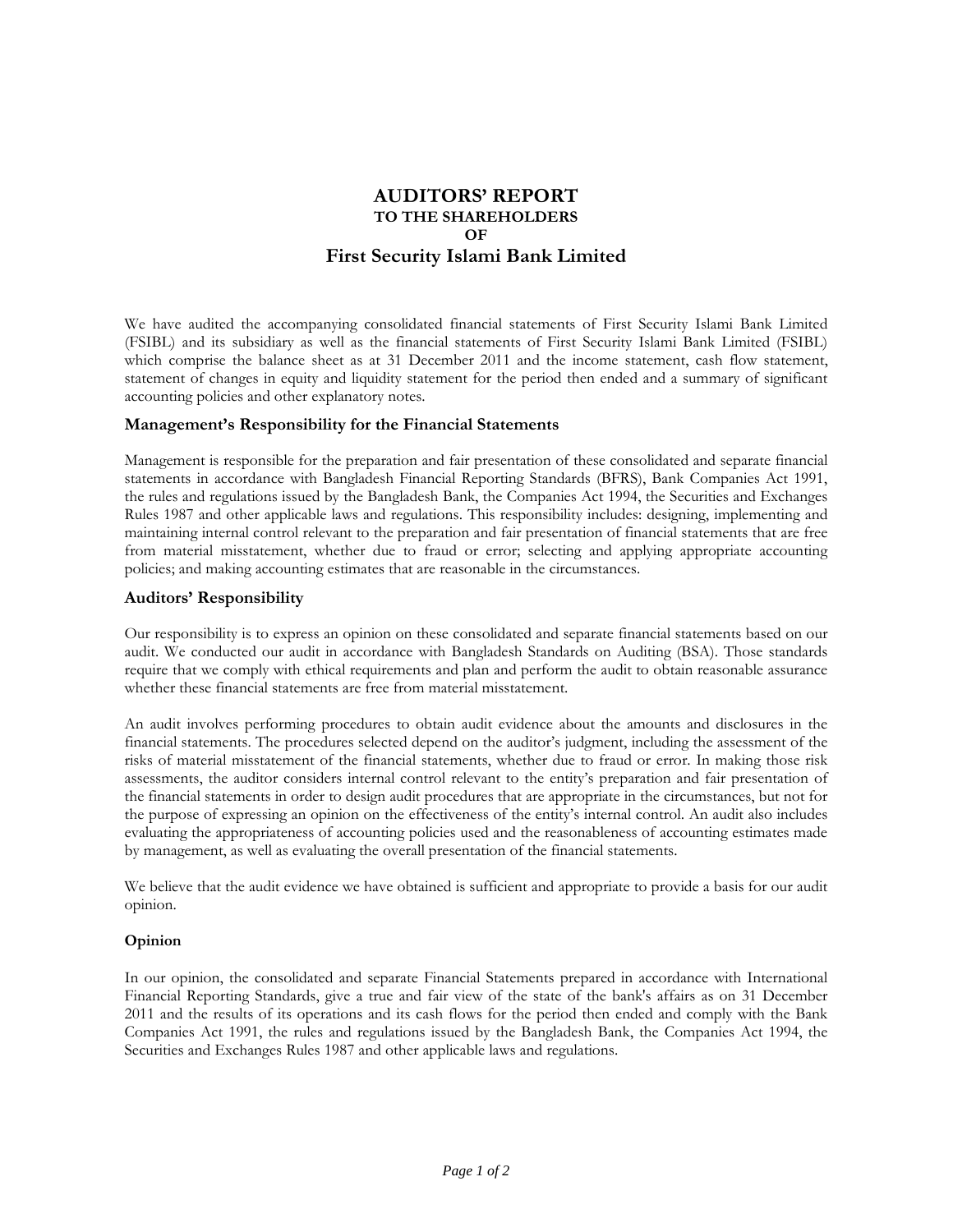### **Further to our opinion in the above paragraph, we state that:**

- (i) We have obtained all the information and explanations which to the best of our knowledge and belief were necessary for the purpose of our audit and made due verification thereof;
- (ii) in our opinion, proper books of account as required by law have been kept by FSIBL so far as it appeared from our examination of those books and proper returns adequate for the purpose of our audit have been received from branches not visited by us;
- (iii) the FSIBL's Balance Sheet and Profit and Loss Account together with the annexed notes 1 to 42 dealt with by the report are in agreement with the books of account and returns;
- (iv) the expenditures incurred was for the purpose of the FSIBL's business;
- (v) the financial position of FSIBL as on 31 December 2011 and the profit for the period then ended have been properly reflected in the financial statements and the financial statements have been prepared in accordance with the generally accepted accounting principles;
- (vi) the financial statements have been drawn up in conformity with the Bank Companies Act, 1991 and in accordance with the accounting rules and regulations issued by the Bangladesh Bank;
- (vii) the financial statements conform to the prescribed standards set in the accounting regulations issued by the Bangladesh Bank after consultation with the professional accounting bodies of Bangladesh;
- (viii) the records and statements submitted by the branches have been properly maintained and in the financial statements;
- (ix) adequate provisions have been made for advances and other assets which are, in our opinion, doubtful of recovery;
- (x) the information and explanations required by us have been received and found satisfactory;
- (xi) 80% of the risk- weighted assets have been audited; and
- (xii) we have spent approximately 3072 man hours for the audit of the books and accounts of the Bank.

**Dhaka, 15 May, 2012 Chartered Accountants**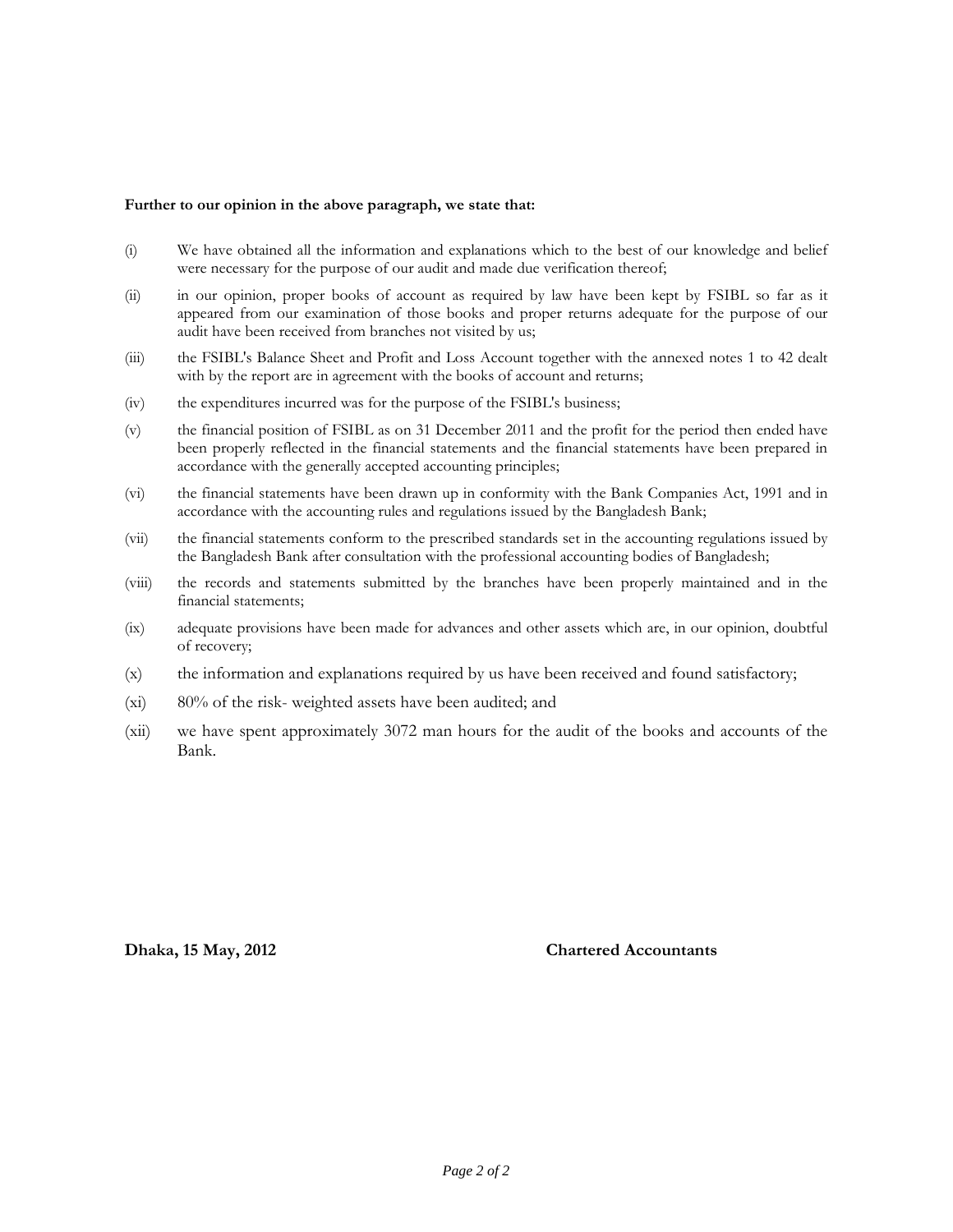| Ref.                       |                                                            |              |                          |                              |  |  |
|----------------------------|------------------------------------------------------------|--------------|--------------------------|------------------------------|--|--|
| LAS $1.51(a)$              | FIRST SECURITY ISLAMI BANK LIMITED                         |              |                          |                              |  |  |
| LAS $1.10(a)$              | <b>CONSOLIDATED BALANCE SHEET</b>                          |              |                          |                              |  |  |
| LAS $1.51(c)$              | AS AT 31 DECEMBER 2011                                     |              |                          |                              |  |  |
|                            |                                                            |              |                          |                              |  |  |
| LAS 1.38,1.39<br>LAS 1.113 |                                                            | <b>Notes</b> | 31.12.2011<br><b>BDT</b> | 31.12.2010<br><b>BDT</b>     |  |  |
|                            |                                                            |              |                          |                              |  |  |
|                            | <b>PROPERTY AND ASSETS</b>                                 |              |                          |                              |  |  |
| LAS 1.54                   | Cash                                                       | 3(a)         | 7,145,564,652            | 4,857,542,203                |  |  |
| (i), 7.7                   | In hand (Including foreign currencies)                     |              | 751,982,286              | 612, 173, 146                |  |  |
|                            | Balance with Bangladesh Bank and its agent bank(s)         |              | 6,393,582,366            | 4,245,369,057                |  |  |
|                            | (Including foreign currencies)                             |              |                          |                              |  |  |
| LAS 1.54 (d)               | <b>Balance with other Banks and Financial Institutions</b> | 4(a)         | 5,699,804,595            | 920,520,972                  |  |  |
|                            | In Bangladesh                                              |              | 5,487,178,408            | 810,403,231                  |  |  |
|                            | Outside Bangladesh                                         |              | 212,626,187              | 110, 117, 741                |  |  |
|                            |                                                            |              |                          |                              |  |  |
| LAS 1.54 (b)               | Investments in Shares & Securities                         | 5(a)         | 4,044,588,542            | 2,859,354,561                |  |  |
|                            | Government<br>Others                                       |              | 3,121,548,300            | 2,331,134,100<br>528,220,461 |  |  |
|                            |                                                            |              | 923,040,242              |                              |  |  |
| LAS 39.9                   |                                                            |              |                          |                              |  |  |
| IFRS7.8 $(c)$              | Investments                                                | 6            | 69, 467, 328, 284        | 52, 123, 903, 164            |  |  |
|                            | General Investment (Bai-Murabaha, Bai-Muajjal, HPSM) o     | 6.A          | 64,451,579,004           | 47,640,238,696               |  |  |
|                            | Bills Purchased and Discounted                             | 6.B          | 5,015,749,280            | 4,483,664,468                |  |  |
| LAS 1.54 ( <i>a</i> )      | Fixed Assets Including Premises, Furniture & Fixture 7(a)  |              | 979,350,827              | 573,610,332                  |  |  |
| LAS 1.55                   | <b>Other Assets</b>                                        | 8(a)         | 3,676,262,189            | 2,284,866,567                |  |  |
| LAS 1.55                   | <b>Non Banking Assets</b>                                  |              |                          |                              |  |  |
|                            | <b>Total Assets</b>                                        |              | 91,012,899,089           | 63, 619, 797, 799            |  |  |
|                            |                                                            |              |                          |                              |  |  |
|                            | <b>LIABILITIES AND CAPITAL</b>                             |              |                          |                              |  |  |
|                            | Liabilities                                                |              |                          |                              |  |  |
| LAS 1.54 $(k)$             | Placement from Banks & other Financial Institutions        | 9            | 3,231,114,000            |                              |  |  |
| LAS 1.54 $(m)$             | <b>Deposits and Other Accounts</b>                         | 10           | 78,145,045,008           | 56, 344, 959, 167            |  |  |
|                            | Al-Wadia Current Accounts and Other Deposit Accounts       | 10.1         | 7,050,818,872            | 7,043,747,274                |  |  |
|                            | <b>Bills Payable</b>                                       | 10.2         | 889,647,881              | 545,866,334                  |  |  |
|                            | Mudaraba Savings Bank Deposits                             | 10.3         | 4,579,934,181            | 3,987,763,459                |  |  |
|                            | Mudaraba Term Deposits including other Banks               | 10.4         | 53,914,817,281           | 33,076,189,284               |  |  |
|                            | Bearer Certificates of Deposits                            | 10.5         |                          |                              |  |  |
|                            | Mudaraba Deposits under Schemes                            | 10.6         | 11,709,826,793           | 11,691,392,816               |  |  |
|                            | LAS 1.55,1.57( Other Liabilities                           | 11(a)        | 5,087,789,513            | 3,354,827,146                |  |  |
|                            | <b>Total Liabilities</b>                                   |              | 86,463,948,521           | 59,699,786,313               |  |  |
|                            | Capital/Shareholders' equity                               |              |                          |                              |  |  |
|                            | LAS1.54(r),1.7 Paid-up Capital                             | 12           | 3,400,320,000            | 3,036,000,000                |  |  |
| LAS1.54(r),1.7             | <b>Statutory Reserve</b>                                   | 13           | 704,202,214              | 460,169,845                  |  |  |
|                            | LAS1.54(r),1.7 Other Reserve                               |              | 24,000,000               | 24,000,000                   |  |  |
|                            | LAS1.54(r),1.7 Retained Earnings                           | 14(a)        | 371,537,509              | 399,841,641                  |  |  |
|                            | LAS 1.55,1.57( Minority Interest                           |              | 48,890,845               |                              |  |  |
|                            | <b>Total Shareholders' Equity</b>                          |              | 4,548,950,568            | 3,920,011,486                |  |  |
|                            | Total Liabilities and Shareholders' Equity                 |              | 91,012,899,089           | 63,619,797,799               |  |  |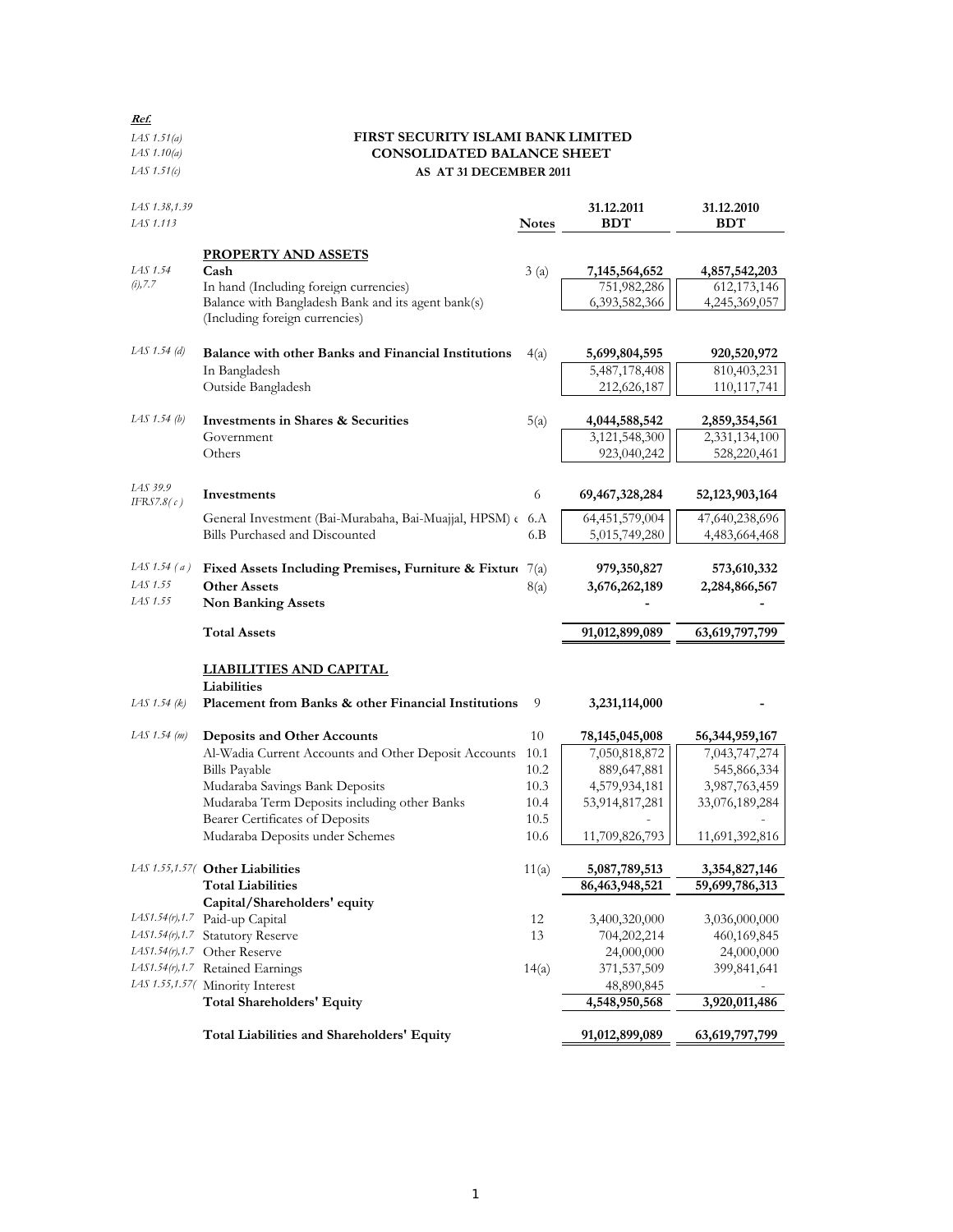## **CONSOLIDATED BALANCE SHEET AS AT 31 DECEMBER 2011 FIRST SECURITY ISLAMI BANK LIMITED**

| $LAS$ $1(38°)$<br>39) |              | 31.12.2011 | 31.12.2010 |
|-----------------------|--------------|------------|------------|
| LAS 1.113             | <b>Notes</b> | <b>BDT</b> | <b>BDT</b> |
|                       |              |            |            |

# *IAS 1.55,* **OFF- BALANCE SHEET ITEMS**

| LAS         | <b>Contingent Liabilities</b> |
|-------------|-------------------------------|
| 37.28,37.86 |                               |

|                               |    | $\overline{\phantom{a}}$ | $\sim$        |
|-------------------------------|----|--------------------------|---------------|
| Other Contingent Liabilities  |    |                          |               |
| Bills for Collection          | 17 | 164,929,845              | 159,565,533   |
| Irrevocable Letters of Credit | 16 | 3,766,660,337            | 3,351,761,128 |
| Letters of Guarantee          | 15 | 1,212,159,912            | 1,303,508,613 |
| Acceptances and Endorsements  |    | 6,219,829,879            | 4,044,833,066 |

# **Other Commitments**

**Total Off -Balance Sheet Items Including Contingent Liabilities** 11,363,579,973 8,859,668,340

The annexed notes form an integral part of these accounts

 **Managing Director Director**

**Director Chairman**

Signed as per annexed report on even date

**Ref.** *IAS 1.51(a)*

*IAS 1.10(a) IAS 1.51(c)*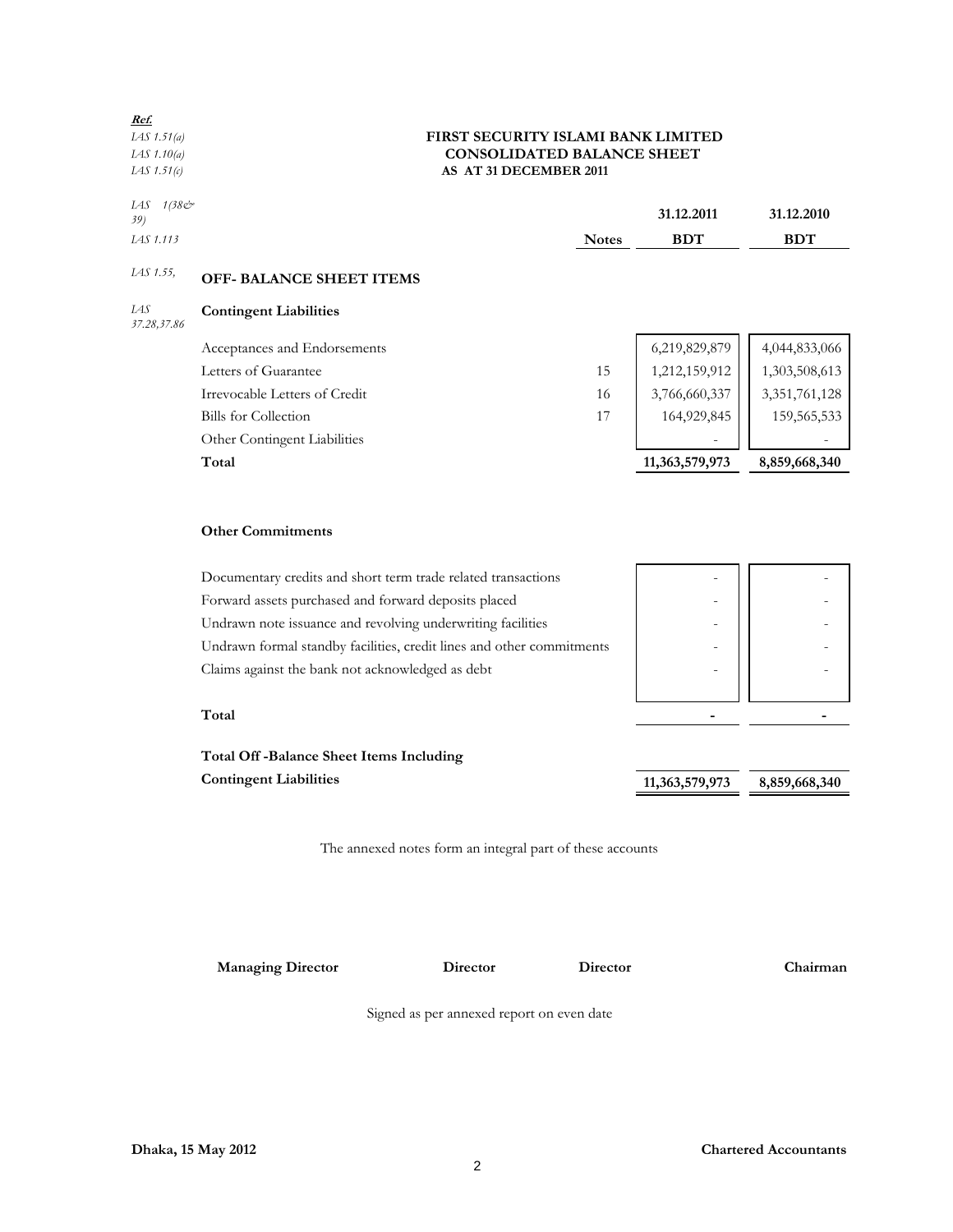| LAS $1.51(a)$<br>LAS 1.10(b)<br>LAS 1.51 $(c)$ | FIRST SECURITY ISLAMI BANK LIMITED<br>CONSOLIDATED PROFIT AND LOSS ACCOUNT<br>FOR THE YEAR ENDED 31 DECEMBER 2011 |              |                          |                          |
|------------------------------------------------|-------------------------------------------------------------------------------------------------------------------|--------------|--------------------------|--------------------------|
| LAS1.38,1.39<br>LAS 1.113                      |                                                                                                                   | <b>Notes</b> | 31.12.2011<br><b>BDT</b> | 31.12.2010<br><b>BDT</b> |
| IFRS 7.20(b)                                   | Investments Income                                                                                                | 18(a)        | 8,749,068,484            | 5,547,047,795            |
| IFRS 7.20(b)                                   | Profit Paid on Deposits                                                                                           | 19           | (6,670,951,220)          | (4,125,826,500)          |
| LAS 1.85                                       | Net Investment Income                                                                                             |              | 2,078,117,264            | 1,421,221,295            |
| IFRS 7.20(b)                                   | Income from Investment in shares and securities                                                                   | 20(a)        | 83,014,917               | 264,208,027              |
| IFRS 7.20(c)                                   | Commission, Exchange and Brokerage                                                                                | 21(a)        | 403,324,004              | 282,561,956              |
| LAS 1.85                                       | Other Operating Income                                                                                            | 22(a)        | 173,801,888              | 117,216,660              |
|                                                |                                                                                                                   |              | 660,140,809              | 663,986,643              |
| LAS 1.85                                       | <b>Total Operating Income</b>                                                                                     |              | 2,738,258,073            | 2,085,207,938            |
|                                                | <b>Less: Operating Expenses</b>                                                                                   |              |                          |                          |
| LAS 1.104                                      | Salary and Allowances                                                                                             | 23(a)        | 586, 855, 412            | 418,301,777              |
| LAS 1.97                                       | Rent, Taxes, Insurances, Electricity etc.                                                                         | 24(a)        | 147,086,419              | 107,050,007              |
| LAS 1.97                                       | Legal Expenses                                                                                                    | 25           | 1,876,465                | 963,915                  |
| LAS 1.97                                       | Postage, Stamps, Telecommunication etc.                                                                           | 26           | 11,904,965               | 9,127,540                |
| LAS 1.97                                       | Stationery, Printings, Advertisements etc.                                                                        | 27           | 65,982,885               | 58, 551, 363             |
| LAS 1.97                                       | Managing Director's Salary and Fees                                                                               | 28           | 11,488,548               | 9,916,130                |
| LAS 1.97                                       | Auditors' Fees                                                                                                    |              | 557,250                  | 410,000                  |
| LAS 1.97                                       | Directors' Fees                                                                                                   | 29           | 2,211,209                | 2,188,870                |
| LAS 1.97                                       | Shariah Committee's Fees & Expenses                                                                               | 30           | 289,250                  | 46,000                   |
| LAS 1.104                                      | Depreciation and Repair of Bank's Assets                                                                          | 31           | 102,002,246              | 72,915,674               |
| LAS 1.97                                       | Zakat Expenses                                                                                                    |              | 12,500,000               | 4,979,720                |
| LAS 1.97                                       | Other Expenses                                                                                                    | 32           | 205,914,527              | 197, 156, 211            |
| LAS 1.85                                       | <b>Total Operating Expenses</b>                                                                                   |              | 1,148,669,176            | 881,607,207              |
| LAS 1.85                                       | Profit before Provision and Tax                                                                                   |              | 1,589,588,897            | 1,203,600,731            |
| LAS 1.97                                       | Provisions for Classified Investments                                                                             |              | 70,029,299               | 35,200,000               |
| LAS 1.97                                       | Provisions for Unclassified Investments including off-B/S items                                                   | 11.2         | 238,170,701              | 150,000,000              |
| LAS 1.97                                       | Provisions for diminution in value of Investment in Shares                                                        |              | 61,437,289               | 34,800,000               |
|                                                | <b>Total Provisions</b>                                                                                           |              | 369,637,289              | 220,000,000              |
| LAS 1.85                                       | <b>Total Profit before Taxes</b>                                                                                  |              | 1,219,951,608            | 983,600,731              |
| LAS 1.82(d)                                    | Provision for Taxation                                                                                            |              | (640, 012, 526)          | (435,000,000)            |
| LAS 12.81(g)                                   | Deferred Tax Income                                                                                               | 2.8.4        |                          |                          |
|                                                |                                                                                                                   |              | (640, 012, 526)          | (435,000,000)            |
|                                                | LAS 1.82 $\emptyset$ Net Profit after tax for the period                                                          |              | 579,939,082              | 548,600,731              |
| LAS 1.85                                       | Retained Earnings Brought Forward from Previous Year                                                              |              | 399,841,641              | 277,961,056              |
|                                                |                                                                                                                   |              | 979,780,723              | 826,561,787              |
| LAS 1.85                                       | Appropriations:                                                                                                   |              |                          |                          |
|                                                | <b>Statutory Reserve</b>                                                                                          |              | 244,032,369              | 196,720,146              |
|                                                | Bonus Share Issued                                                                                                |              | 364,320,000              | 230,000,000              |
|                                                | Minority Interest                                                                                                 |              | (109, 155)               |                          |
|                                                |                                                                                                                   |              | 608,243,214              | 426,720,146              |
| LAS 1.85                                       | Retained Earnings Carried Forward                                                                                 |              | 371,537,509              | 399,841,641              |
| LAS 33.66                                      | Earning Per Share (EPS)                                                                                           | 33           | 1.71                     | 1.61                     |

The annexed notes form an integral part of these accounts

| <b>Managing Director</b> | <b>Director</b>                           | Director | Chairman |
|--------------------------|-------------------------------------------|----------|----------|
|                          | Signed as per annexed report on even date |          |          |

**Ref.**

**Dhaka, 15 May 2012 Chartered Accountants**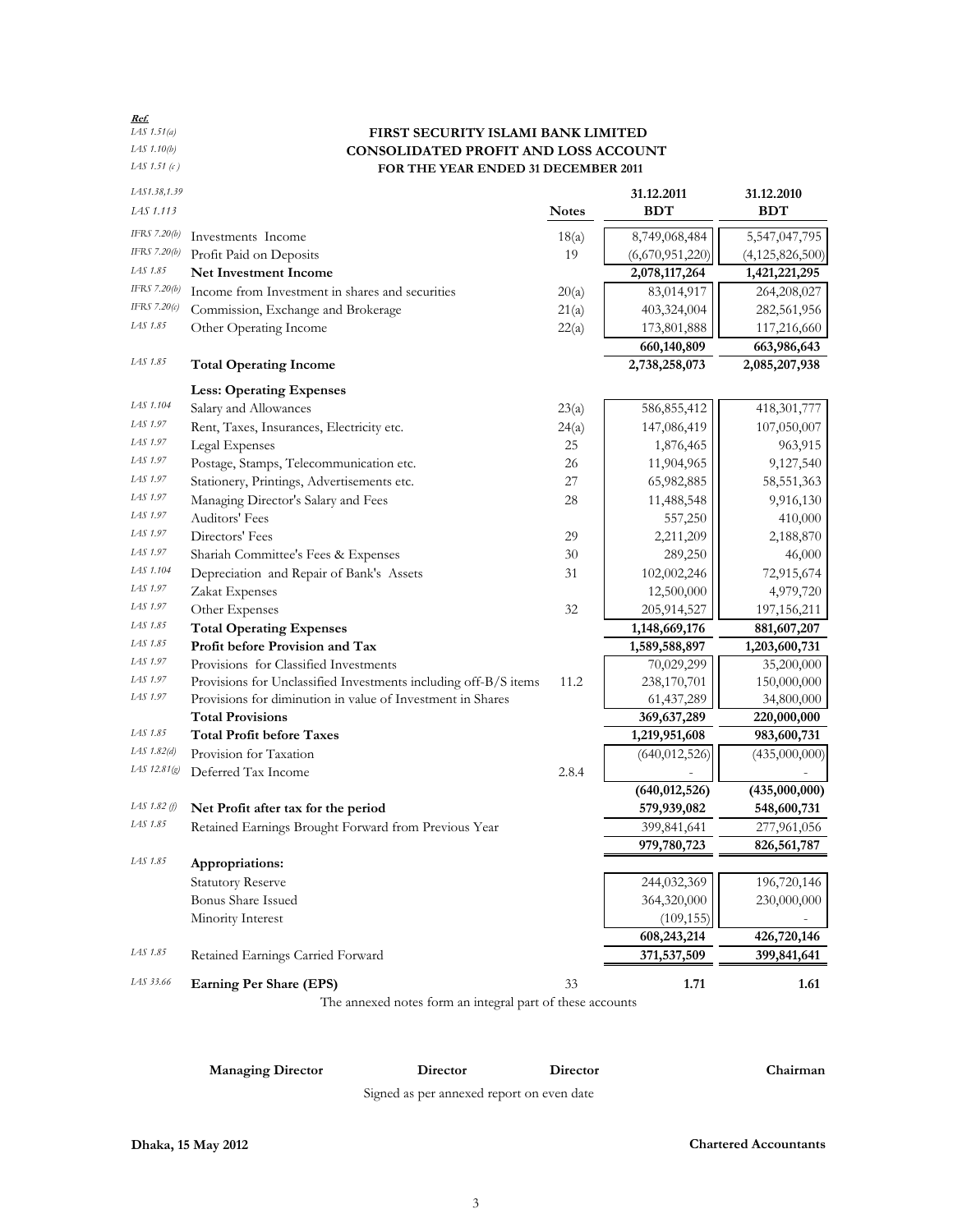*IAS 1.51(a) IAS 1.10(d) IAS 1.51(c)*

### **FIRST SECURITY ISLAMI BANK LIMITED CONSOLIDATED CASH FLOW STATEMENT FOR THE YEAR ENDED 31 DECEMBER 2011**

| <b>BDT</b><br><b>BDT</b><br>LAS 1.113<br><b>Notes</b><br>LAS 7.10<br>A. Cash Flow from Operating Activities<br>LAS 7.31<br>Profit received<br>5,608,998,811<br>8,832,083,401<br>LAS 7.31<br>Profit paid<br>(6,670,951,220)<br>(4,125,826,500)<br>Commission, exchange & brokerage received<br>403,324,004<br>282,561,956<br>LAS 7.14 (d)<br>Payment to employees<br>(598, 343, 960)<br>(416,067,907)<br>LAS 7.14 (d)<br>(69,079,445)<br>Payment to suppliers<br>(80,025,236)<br>LAS 7.35<br>Income tax paid<br>(590, 493, 137)<br>(239, 928, 969)<br>LAS 7.14 (b)<br>Received from other operating activities<br>117,216,660<br>34(a)<br>173,801,888<br>LAS 7.14 $(c)$<br>Payment for other operating activities<br>35(a)<br>(383, 051, 194)<br>(316, 932, 543)<br>Operating Profit before changes in Operating Assets & Liabilities<br>1,086,344,546<br>840,942,063<br>Increase / Decrease in Operating Assets & Liabilities<br>LAS 7.19(b)<br>Investments to Customers<br>(13,398,028,390)<br>(17,343,425,120)<br>Other Assets<br>36(a)<br>(430, 643, 689)<br>(847, 923, 598)<br>21,800,085,841<br>Deposits from Customers<br>13,921,866,445<br>Other Liabilities<br>37(a)<br>348,703,681<br>27,372,961<br>4,374,720,713<br>(296, 712, 582)<br>Net Cash Inflow from Operating Activities<br>5,461,065,259<br>544,229,481<br>LAS 7.10<br><b>B.</b> Cash Flow from Investing Activities<br>LAS 7.16 (c)<br>Investment in Shares and Securities<br>(1, 184, 618, 819)<br>(1,006,868,429)<br>LAS 7.23<br>Purchase of Property, Plant and Equipment<br>(494, 429, 168)<br>(259, 520, 537)<br>LAS 7.16 (b)<br>Sale of Property, Plant and Equipment<br>5,589,000<br>Net Cash Inflow from Investing Activities<br>(1,266,388,966)<br>(1,673,458,987)<br>LAS 7.10<br>C. Cash Flow from Financing Activities<br>Increase/(Decrease) in Share Capital<br>736,000,000<br>Increase/(Decrease) in Placement from Banks & Fl<br>3,280,114,000<br>Net Cash Inflow/(Outflow) from Financing Activities<br>3,280,114,000<br>736,000,000<br>D. Net Increase/Decrease of Cash & Cash Equivalent $(A+B+C)$<br>7,067,720,272<br>13,840,515<br>Effect of Exchange Rate on Cash & Cash Equivalent<br>LAS 7.28<br>E. Opening Cash & Cash Equivalent<br>5,765,356,760<br>5,779,197,275<br>F. Closing Cash & Cash Equivalent (D+E)<br>12,846,917,547<br>5,779,197,275<br>LAS 7.45<br>The above closing Cash and Cash Equivalents include:<br>Cash in hand (Including Foreign Currencies)<br>751,982,286<br>612, 173, 146<br>12,093,386,961<br>Balance with Bangladesh Bank, other banks & FI<br>5,165,890,029<br>Prize Bond<br>1,548,300<br>1,134,100<br>12,846,917,547<br>5,779,197,275 | LAS1.39,1.39 |  | 31.12.2011 | 31.12.2010 |
|------------------------------------------------------------------------------------------------------------------------------------------------------------------------------------------------------------------------------------------------------------------------------------------------------------------------------------------------------------------------------------------------------------------------------------------------------------------------------------------------------------------------------------------------------------------------------------------------------------------------------------------------------------------------------------------------------------------------------------------------------------------------------------------------------------------------------------------------------------------------------------------------------------------------------------------------------------------------------------------------------------------------------------------------------------------------------------------------------------------------------------------------------------------------------------------------------------------------------------------------------------------------------------------------------------------------------------------------------------------------------------------------------------------------------------------------------------------------------------------------------------------------------------------------------------------------------------------------------------------------------------------------------------------------------------------------------------------------------------------------------------------------------------------------------------------------------------------------------------------------------------------------------------------------------------------------------------------------------------------------------------------------------------------------------------------------------------------------------------------------------------------------------------------------------------------------------------------------------------------------------------------------------------------------------------------------------------------------------------------------------------------------------------------------------------------------------------------------------------------------------------------------------------------------------------------------------------------------------------------------------------------------------------------|--------------|--|------------|------------|
|                                                                                                                                                                                                                                                                                                                                                                                                                                                                                                                                                                                                                                                                                                                                                                                                                                                                                                                                                                                                                                                                                                                                                                                                                                                                                                                                                                                                                                                                                                                                                                                                                                                                                                                                                                                                                                                                                                                                                                                                                                                                                                                                                                                                                                                                                                                                                                                                                                                                                                                                                                                                                                                                  |              |  |            |            |
|                                                                                                                                                                                                                                                                                                                                                                                                                                                                                                                                                                                                                                                                                                                                                                                                                                                                                                                                                                                                                                                                                                                                                                                                                                                                                                                                                                                                                                                                                                                                                                                                                                                                                                                                                                                                                                                                                                                                                                                                                                                                                                                                                                                                                                                                                                                                                                                                                                                                                                                                                                                                                                                                  |              |  |            |            |
|                                                                                                                                                                                                                                                                                                                                                                                                                                                                                                                                                                                                                                                                                                                                                                                                                                                                                                                                                                                                                                                                                                                                                                                                                                                                                                                                                                                                                                                                                                                                                                                                                                                                                                                                                                                                                                                                                                                                                                                                                                                                                                                                                                                                                                                                                                                                                                                                                                                                                                                                                                                                                                                                  |              |  |            |            |
|                                                                                                                                                                                                                                                                                                                                                                                                                                                                                                                                                                                                                                                                                                                                                                                                                                                                                                                                                                                                                                                                                                                                                                                                                                                                                                                                                                                                                                                                                                                                                                                                                                                                                                                                                                                                                                                                                                                                                                                                                                                                                                                                                                                                                                                                                                                                                                                                                                                                                                                                                                                                                                                                  |              |  |            |            |
|                                                                                                                                                                                                                                                                                                                                                                                                                                                                                                                                                                                                                                                                                                                                                                                                                                                                                                                                                                                                                                                                                                                                                                                                                                                                                                                                                                                                                                                                                                                                                                                                                                                                                                                                                                                                                                                                                                                                                                                                                                                                                                                                                                                                                                                                                                                                                                                                                                                                                                                                                                                                                                                                  | LAS 7.14 (b) |  |            |            |
|                                                                                                                                                                                                                                                                                                                                                                                                                                                                                                                                                                                                                                                                                                                                                                                                                                                                                                                                                                                                                                                                                                                                                                                                                                                                                                                                                                                                                                                                                                                                                                                                                                                                                                                                                                                                                                                                                                                                                                                                                                                                                                                                                                                                                                                                                                                                                                                                                                                                                                                                                                                                                                                                  |              |  |            |            |
|                                                                                                                                                                                                                                                                                                                                                                                                                                                                                                                                                                                                                                                                                                                                                                                                                                                                                                                                                                                                                                                                                                                                                                                                                                                                                                                                                                                                                                                                                                                                                                                                                                                                                                                                                                                                                                                                                                                                                                                                                                                                                                                                                                                                                                                                                                                                                                                                                                                                                                                                                                                                                                                                  |              |  |            |            |
|                                                                                                                                                                                                                                                                                                                                                                                                                                                                                                                                                                                                                                                                                                                                                                                                                                                                                                                                                                                                                                                                                                                                                                                                                                                                                                                                                                                                                                                                                                                                                                                                                                                                                                                                                                                                                                                                                                                                                                                                                                                                                                                                                                                                                                                                                                                                                                                                                                                                                                                                                                                                                                                                  |              |  |            |            |
|                                                                                                                                                                                                                                                                                                                                                                                                                                                                                                                                                                                                                                                                                                                                                                                                                                                                                                                                                                                                                                                                                                                                                                                                                                                                                                                                                                                                                                                                                                                                                                                                                                                                                                                                                                                                                                                                                                                                                                                                                                                                                                                                                                                                                                                                                                                                                                                                                                                                                                                                                                                                                                                                  |              |  |            |            |
|                                                                                                                                                                                                                                                                                                                                                                                                                                                                                                                                                                                                                                                                                                                                                                                                                                                                                                                                                                                                                                                                                                                                                                                                                                                                                                                                                                                                                                                                                                                                                                                                                                                                                                                                                                                                                                                                                                                                                                                                                                                                                                                                                                                                                                                                                                                                                                                                                                                                                                                                                                                                                                                                  |              |  |            |            |
|                                                                                                                                                                                                                                                                                                                                                                                                                                                                                                                                                                                                                                                                                                                                                                                                                                                                                                                                                                                                                                                                                                                                                                                                                                                                                                                                                                                                                                                                                                                                                                                                                                                                                                                                                                                                                                                                                                                                                                                                                                                                                                                                                                                                                                                                                                                                                                                                                                                                                                                                                                                                                                                                  |              |  |            |            |
|                                                                                                                                                                                                                                                                                                                                                                                                                                                                                                                                                                                                                                                                                                                                                                                                                                                                                                                                                                                                                                                                                                                                                                                                                                                                                                                                                                                                                                                                                                                                                                                                                                                                                                                                                                                                                                                                                                                                                                                                                                                                                                                                                                                                                                                                                                                                                                                                                                                                                                                                                                                                                                                                  |              |  |            |            |
|                                                                                                                                                                                                                                                                                                                                                                                                                                                                                                                                                                                                                                                                                                                                                                                                                                                                                                                                                                                                                                                                                                                                                                                                                                                                                                                                                                                                                                                                                                                                                                                                                                                                                                                                                                                                                                                                                                                                                                                                                                                                                                                                                                                                                                                                                                                                                                                                                                                                                                                                                                                                                                                                  |              |  |            |            |
|                                                                                                                                                                                                                                                                                                                                                                                                                                                                                                                                                                                                                                                                                                                                                                                                                                                                                                                                                                                                                                                                                                                                                                                                                                                                                                                                                                                                                                                                                                                                                                                                                                                                                                                                                                                                                                                                                                                                                                                                                                                                                                                                                                                                                                                                                                                                                                                                                                                                                                                                                                                                                                                                  |              |  |            |            |
|                                                                                                                                                                                                                                                                                                                                                                                                                                                                                                                                                                                                                                                                                                                                                                                                                                                                                                                                                                                                                                                                                                                                                                                                                                                                                                                                                                                                                                                                                                                                                                                                                                                                                                                                                                                                                                                                                                                                                                                                                                                                                                                                                                                                                                                                                                                                                                                                                                                                                                                                                                                                                                                                  |              |  |            |            |
|                                                                                                                                                                                                                                                                                                                                                                                                                                                                                                                                                                                                                                                                                                                                                                                                                                                                                                                                                                                                                                                                                                                                                                                                                                                                                                                                                                                                                                                                                                                                                                                                                                                                                                                                                                                                                                                                                                                                                                                                                                                                                                                                                                                                                                                                                                                                                                                                                                                                                                                                                                                                                                                                  |              |  |            |            |
|                                                                                                                                                                                                                                                                                                                                                                                                                                                                                                                                                                                                                                                                                                                                                                                                                                                                                                                                                                                                                                                                                                                                                                                                                                                                                                                                                                                                                                                                                                                                                                                                                                                                                                                                                                                                                                                                                                                                                                                                                                                                                                                                                                                                                                                                                                                                                                                                                                                                                                                                                                                                                                                                  |              |  |            |            |
|                                                                                                                                                                                                                                                                                                                                                                                                                                                                                                                                                                                                                                                                                                                                                                                                                                                                                                                                                                                                                                                                                                                                                                                                                                                                                                                                                                                                                                                                                                                                                                                                                                                                                                                                                                                                                                                                                                                                                                                                                                                                                                                                                                                                                                                                                                                                                                                                                                                                                                                                                                                                                                                                  |              |  |            |            |
|                                                                                                                                                                                                                                                                                                                                                                                                                                                                                                                                                                                                                                                                                                                                                                                                                                                                                                                                                                                                                                                                                                                                                                                                                                                                                                                                                                                                                                                                                                                                                                                                                                                                                                                                                                                                                                                                                                                                                                                                                                                                                                                                                                                                                                                                                                                                                                                                                                                                                                                                                                                                                                                                  |              |  |            |            |
|                                                                                                                                                                                                                                                                                                                                                                                                                                                                                                                                                                                                                                                                                                                                                                                                                                                                                                                                                                                                                                                                                                                                                                                                                                                                                                                                                                                                                                                                                                                                                                                                                                                                                                                                                                                                                                                                                                                                                                                                                                                                                                                                                                                                                                                                                                                                                                                                                                                                                                                                                                                                                                                                  |              |  |            |            |
|                                                                                                                                                                                                                                                                                                                                                                                                                                                                                                                                                                                                                                                                                                                                                                                                                                                                                                                                                                                                                                                                                                                                                                                                                                                                                                                                                                                                                                                                                                                                                                                                                                                                                                                                                                                                                                                                                                                                                                                                                                                                                                                                                                                                                                                                                                                                                                                                                                                                                                                                                                                                                                                                  |              |  |            |            |
|                                                                                                                                                                                                                                                                                                                                                                                                                                                                                                                                                                                                                                                                                                                                                                                                                                                                                                                                                                                                                                                                                                                                                                                                                                                                                                                                                                                                                                                                                                                                                                                                                                                                                                                                                                                                                                                                                                                                                                                                                                                                                                                                                                                                                                                                                                                                                                                                                                                                                                                                                                                                                                                                  |              |  |            |            |
|                                                                                                                                                                                                                                                                                                                                                                                                                                                                                                                                                                                                                                                                                                                                                                                                                                                                                                                                                                                                                                                                                                                                                                                                                                                                                                                                                                                                                                                                                                                                                                                                                                                                                                                                                                                                                                                                                                                                                                                                                                                                                                                                                                                                                                                                                                                                                                                                                                                                                                                                                                                                                                                                  |              |  |            |            |
|                                                                                                                                                                                                                                                                                                                                                                                                                                                                                                                                                                                                                                                                                                                                                                                                                                                                                                                                                                                                                                                                                                                                                                                                                                                                                                                                                                                                                                                                                                                                                                                                                                                                                                                                                                                                                                                                                                                                                                                                                                                                                                                                                                                                                                                                                                                                                                                                                                                                                                                                                                                                                                                                  |              |  |            |            |
|                                                                                                                                                                                                                                                                                                                                                                                                                                                                                                                                                                                                                                                                                                                                                                                                                                                                                                                                                                                                                                                                                                                                                                                                                                                                                                                                                                                                                                                                                                                                                                                                                                                                                                                                                                                                                                                                                                                                                                                                                                                                                                                                                                                                                                                                                                                                                                                                                                                                                                                                                                                                                                                                  |              |  |            |            |
|                                                                                                                                                                                                                                                                                                                                                                                                                                                                                                                                                                                                                                                                                                                                                                                                                                                                                                                                                                                                                                                                                                                                                                                                                                                                                                                                                                                                                                                                                                                                                                                                                                                                                                                                                                                                                                                                                                                                                                                                                                                                                                                                                                                                                                                                                                                                                                                                                                                                                                                                                                                                                                                                  |              |  |            |            |
|                                                                                                                                                                                                                                                                                                                                                                                                                                                                                                                                                                                                                                                                                                                                                                                                                                                                                                                                                                                                                                                                                                                                                                                                                                                                                                                                                                                                                                                                                                                                                                                                                                                                                                                                                                                                                                                                                                                                                                                                                                                                                                                                                                                                                                                                                                                                                                                                                                                                                                                                                                                                                                                                  |              |  |            |            |
|                                                                                                                                                                                                                                                                                                                                                                                                                                                                                                                                                                                                                                                                                                                                                                                                                                                                                                                                                                                                                                                                                                                                                                                                                                                                                                                                                                                                                                                                                                                                                                                                                                                                                                                                                                                                                                                                                                                                                                                                                                                                                                                                                                                                                                                                                                                                                                                                                                                                                                                                                                                                                                                                  |              |  |            |            |
|                                                                                                                                                                                                                                                                                                                                                                                                                                                                                                                                                                                                                                                                                                                                                                                                                                                                                                                                                                                                                                                                                                                                                                                                                                                                                                                                                                                                                                                                                                                                                                                                                                                                                                                                                                                                                                                                                                                                                                                                                                                                                                                                                                                                                                                                                                                                                                                                                                                                                                                                                                                                                                                                  |              |  |            |            |
|                                                                                                                                                                                                                                                                                                                                                                                                                                                                                                                                                                                                                                                                                                                                                                                                                                                                                                                                                                                                                                                                                                                                                                                                                                                                                                                                                                                                                                                                                                                                                                                                                                                                                                                                                                                                                                                                                                                                                                                                                                                                                                                                                                                                                                                                                                                                                                                                                                                                                                                                                                                                                                                                  |              |  |            |            |
|                                                                                                                                                                                                                                                                                                                                                                                                                                                                                                                                                                                                                                                                                                                                                                                                                                                                                                                                                                                                                                                                                                                                                                                                                                                                                                                                                                                                                                                                                                                                                                                                                                                                                                                                                                                                                                                                                                                                                                                                                                                                                                                                                                                                                                                                                                                                                                                                                                                                                                                                                                                                                                                                  |              |  |            |            |
|                                                                                                                                                                                                                                                                                                                                                                                                                                                                                                                                                                                                                                                                                                                                                                                                                                                                                                                                                                                                                                                                                                                                                                                                                                                                                                                                                                                                                                                                                                                                                                                                                                                                                                                                                                                                                                                                                                                                                                                                                                                                                                                                                                                                                                                                                                                                                                                                                                                                                                                                                                                                                                                                  |              |  |            |            |
|                                                                                                                                                                                                                                                                                                                                                                                                                                                                                                                                                                                                                                                                                                                                                                                                                                                                                                                                                                                                                                                                                                                                                                                                                                                                                                                                                                                                                                                                                                                                                                                                                                                                                                                                                                                                                                                                                                                                                                                                                                                                                                                                                                                                                                                                                                                                                                                                                                                                                                                                                                                                                                                                  |              |  |            |            |
|                                                                                                                                                                                                                                                                                                                                                                                                                                                                                                                                                                                                                                                                                                                                                                                                                                                                                                                                                                                                                                                                                                                                                                                                                                                                                                                                                                                                                                                                                                                                                                                                                                                                                                                                                                                                                                                                                                                                                                                                                                                                                                                                                                                                                                                                                                                                                                                                                                                                                                                                                                                                                                                                  |              |  |            |            |
|                                                                                                                                                                                                                                                                                                                                                                                                                                                                                                                                                                                                                                                                                                                                                                                                                                                                                                                                                                                                                                                                                                                                                                                                                                                                                                                                                                                                                                                                                                                                                                                                                                                                                                                                                                                                                                                                                                                                                                                                                                                                                                                                                                                                                                                                                                                                                                                                                                                                                                                                                                                                                                                                  |              |  |            |            |
|                                                                                                                                                                                                                                                                                                                                                                                                                                                                                                                                                                                                                                                                                                                                                                                                                                                                                                                                                                                                                                                                                                                                                                                                                                                                                                                                                                                                                                                                                                                                                                                                                                                                                                                                                                                                                                                                                                                                                                                                                                                                                                                                                                                                                                                                                                                                                                                                                                                                                                                                                                                                                                                                  |              |  |            |            |
|                                                                                                                                                                                                                                                                                                                                                                                                                                                                                                                                                                                                                                                                                                                                                                                                                                                                                                                                                                                                                                                                                                                                                                                                                                                                                                                                                                                                                                                                                                                                                                                                                                                                                                                                                                                                                                                                                                                                                                                                                                                                                                                                                                                                                                                                                                                                                                                                                                                                                                                                                                                                                                                                  |              |  |            |            |

The annexed notes form an integral part of these accounts

**Managing Director Director Director Chairman**

- 1990 - 1990 - 1990 -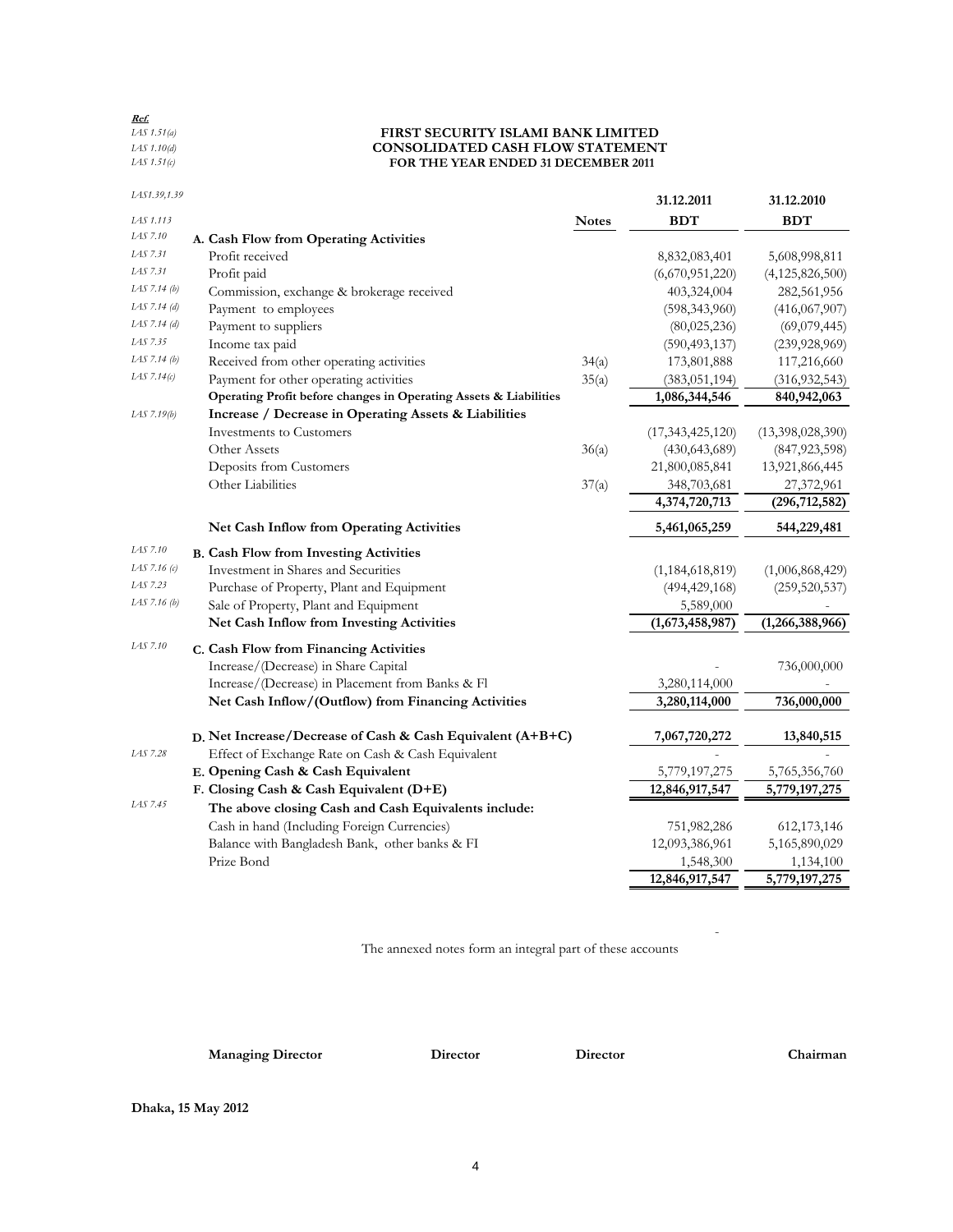### **FIRST SECURITY ISLAMI BANK LIMITED CONSOLIDATED STATEMENT OF CHANGES IN EQUITY FOR THE YEAR ENDED 31 DECEMBER 2011**

| 1.51(n) | Particulars                                                            | Paid-up<br>Capital | Statutory<br>Reserve | Other<br>Reserve | Retained<br>Earnings   | Minority<br>Interest     | Total                       |
|---------|------------------------------------------------------------------------|--------------------|----------------------|------------------|------------------------|--------------------------|-----------------------------|
|         |                                                                        | <b>BDT</b>         | <b>BDT</b>           | <b>BDT</b>       | <b>BDT</b>             | <b>BDT</b>               | <b>BDT</b>                  |
|         | Balance as on 01 January 2011<br>Changes in Accounting Policy          | 3,036,000,000      | 460,169,845          | 24,000,000       | 399,841,641            |                          | 3,920,011,486               |
|         | <b>Restated Balance</b>                                                | 3,036,000,000      | 460,169,845          | 24,000,000       | 399,841,641            |                          | 3,920,011,486               |
|         | Surplus/Deficit on account of<br>IFRIC1. Revaluation of Properties     |                    |                      |                  |                        |                          |                             |
|         | Surplus/Deficit on account of<br>IFRIC1. Revaluation of Investments    |                    |                      |                  |                        |                          |                             |
|         | Currency Translation Differences                                       |                    |                      |                  |                        |                          |                             |
|         | IFRIC1. Net Gains and Losses not Recognized<br>in the Income Statement |                    |                      |                  |                        |                          |                             |
|         | LAS 1.1(Net Profit for the period                                      |                    |                      |                  | 579,939,082            |                          | 579,939,082                 |
|         | LAS 1.1(Dividends                                                      |                    |                      |                  |                        |                          |                             |
|         | LAS 1.1 Transfer to Statutory Reserve                                  |                    | 244,032,369          |                  | (244, 032, 369)        |                          |                             |
|         | Issue of Share Capital during the year                                 | 364,320,000        |                      |                  | (364,320,000)          |                          |                             |
|         | Minority Interest<br>Balance as on 31 December 2011                    | 3,400,320,000      | 704,202,214          | 24,000,000       | 109,155<br>371,537,509 | 48,890,845<br>48,890,845 | 49,000,000<br>4,548,950,568 |
|         | Balance as on 31 December 2010                                         | 3,036,000,000      | 460,169,845          | 24,000,000       | 399,841,641            |                          | 3,920,011,486               |

**Managing Director Director Director Chairman**

**Dhaka, 15 May 2012**

**Ref.** *IAS 1 <i>AS <sup>1</sup> 10( ) IAS*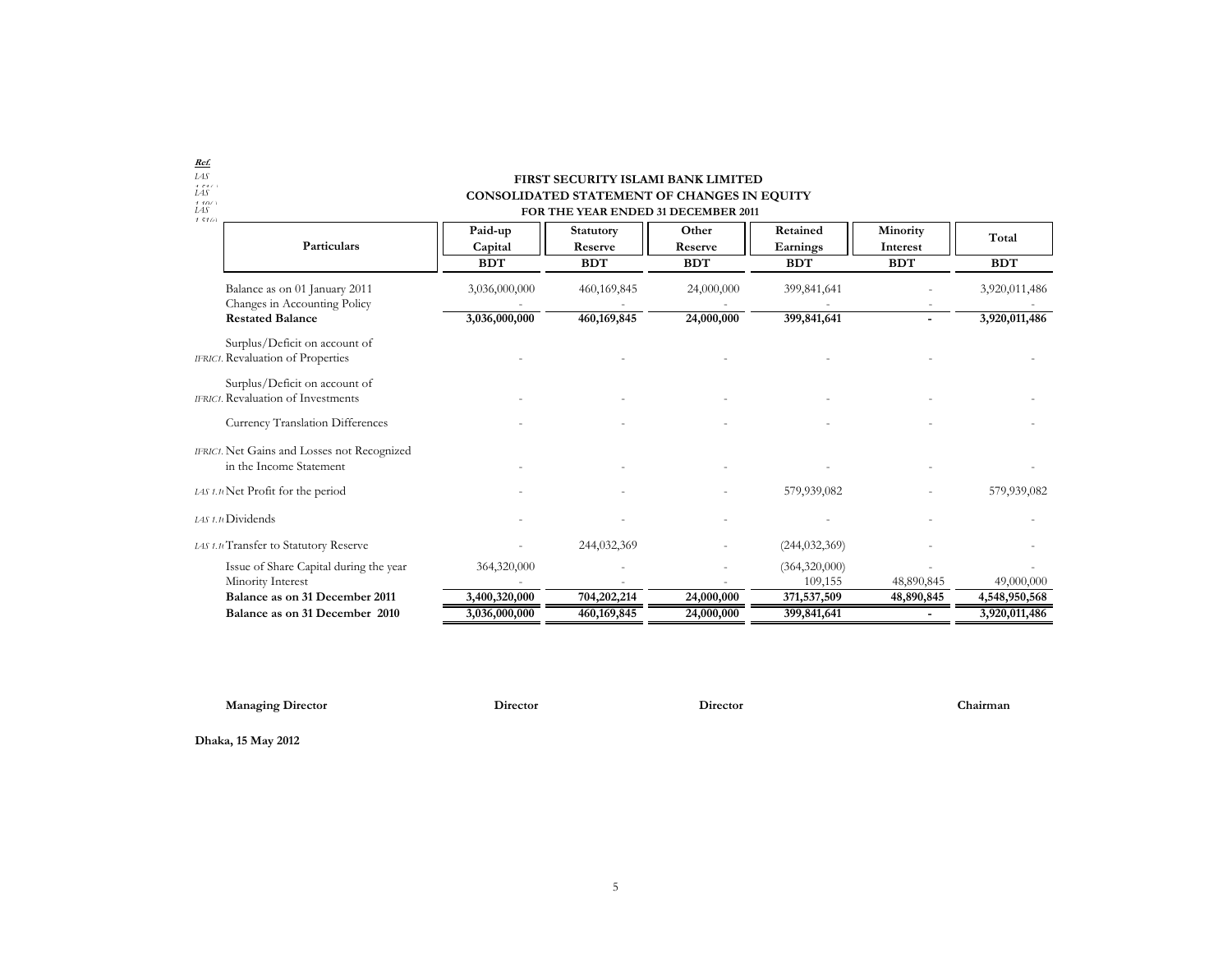*IAS 1.51(a)*

*IAS 1.10(c)*

# **FIRST SECURITY ISLAMI BANK LIMITED**

# **CONSOLIDATED LIQUIDITY STATEMENT (ASSETS AND LIABILITY MATURITY ANALYSIS)**

|                                      |                | AS AT 31 DECEMBER 2011 |                     |                   |                   |                |
|--------------------------------------|----------------|------------------------|---------------------|-------------------|-------------------|----------------|
|                                      | Up to 01       | $01-03$                | $03-12$             | $01 - 05$         | More than         | Total          |
| Particulars                          | Month          | Months                 | Months              | Years             | 05 years          |                |
|                                      | <b>BDT</b>     | <b>BDT</b>             | <b>BDT</b>          | <b>BDT</b>        | <b>BDT</b>        | <b>BDT</b>     |
| Assets                               |                |                        |                     |                   |                   |                |
| Cash in Hand                         | 7,145,564,652  |                        |                     |                   |                   | 7,145,564,652  |
| Balance with other Banks and FI      | 1,389,804,595  | 2,850,000,000          | 1,460,000,000       |                   |                   | 5,699,804,595  |
| Investments in Shares and Securities | 1,060,019,092  | 150,000,000            | 420,000,000         | 2,400,000,000     | 14,569,450        | 4,044,588,542  |
| Investments                          | 5,033,538,803  | 17,486,812,778         | 15, 159, 043, 758   | 21,686,345,284    | 10, 101, 587, 661 | 69,467,328,284 |
| Fixed Assets including               |                |                        |                     |                   |                   |                |
| Premises, Furniture and Fixtures     |                |                        |                     |                   | 979,350,827       | 979,350,827    |
| Other Assets                         | 1,177,917,943  | 211,680,881            |                     | 2,131,463,672     | 155,199,693       | 3,676,262,189  |
| Non-banking Assets                   |                |                        |                     |                   |                   |                |
| <b>Total Assets</b>                  | 15,806,845,085 | 20,698,493,659         | 17,039,043,758      | 26,217,808,956    | 11,250,707,631    | 91,012,899,089 |
| Liabilities                          |                |                        |                     |                   |                   |                |
| Placement from Banks & Other         |                |                        |                     |                   |                   |                |
| Financial Institutions               |                |                        | 3,200,000,000       | 31,114,000        |                   | 3,231,114,000  |
| Deposits and other Accounts          | 7,667,456,251  | 30,005,453,261         | 30,296,423,981      | 7,700,407,672     | 2,475,303,843     | 78,145,045,008 |
| Other Liabilities                    | 1,831,332,761  | 3,083,149              | 208,776,821         | 1,365,173,165     | 1,679,423,617     | 5,087,789,513  |
| <b>Total Liabilities</b>             | 9,498,789,012  | 30,008,536,410         | 30,505,200,802      | 9,065,580,837     | 4, 154, 727, 460  | 86,463,948,521 |
| Net Liquidity Gap                    | 6,308,056,073  | (9,310,042,751)        | (13, 466, 157, 044) | 17, 152, 228, 119 | 7,095,980,171     | 4,548,950,568  |

**Managing Director Director Director Chairman**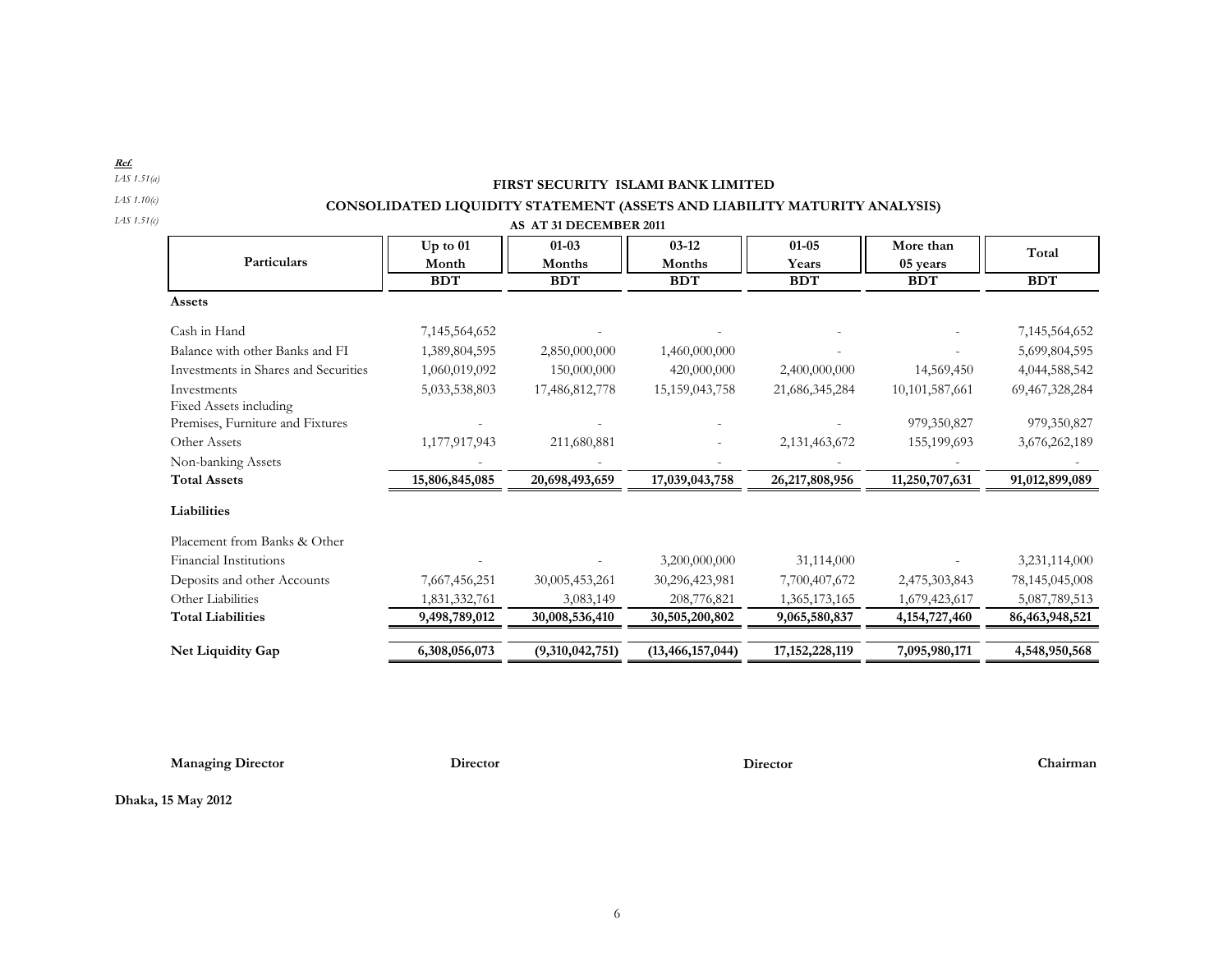| <u>Ref.</u><br>LAS $1.51(a)$<br>LAS $1.10(a)$                                            | FIRST SECURITY ISLAMI BANK LIMITED<br><b>BALANCE SHEET</b>                                                                                                                                                                                                          |                                                    |                                                                                                     |                                                                                                     |  |  |
|------------------------------------------------------------------------------------------|---------------------------------------------------------------------------------------------------------------------------------------------------------------------------------------------------------------------------------------------------------------------|----------------------------------------------------|-----------------------------------------------------------------------------------------------------|-----------------------------------------------------------------------------------------------------|--|--|
| LAS $1.51(c)$                                                                            | AS AT 31 DECEMBER 2011                                                                                                                                                                                                                                              |                                                    |                                                                                                     |                                                                                                     |  |  |
| LAS 1.38,1.39<br>LAS 1.113                                                               |                                                                                                                                                                                                                                                                     | <b>Notes</b>                                       | 31.12.2011<br><b>BDT</b>                                                                            | 31.12.2010<br><b>BDT</b>                                                                            |  |  |
| LAS 1.54 (i), 7.7                                                                        | <b>PROPERTY AND ASSETS</b><br>Cash<br>In hand (Including foreign currencies)<br>Balance with Bangladesh Bank and its agent bank(s)                                                                                                                                  | 3                                                  | 7,145,564,053<br>751,981,687<br>6,393,582,366                                                       | 4,857,542,203<br>612,173,146<br>4,245,369,057                                                       |  |  |
| LAS $1.54$ (d)                                                                           | (Including foreign currencies)<br><b>Balance with other Banks and Financial Institutions</b><br>In Bangladesh<br>Outside Bangladesh                                                                                                                                 | 4                                                  | 5,668,384,228<br>5,455,758,041<br>212,626,187                                                       | 920,520,972<br>810,403,231<br>110, 117, 741                                                         |  |  |
| LAS 1.54 (b)                                                                             | Investments in Shares & Securities<br>Government<br>Others                                                                                                                                                                                                          | 5                                                  | 3,977,001,504<br>3,121,548,300<br>855,453,204                                                       | 2,859,354,561<br>2,331,134,100<br>528,220,461                                                       |  |  |
| LAS 39.9<br>IFRS7.8(c)                                                                   | Investments                                                                                                                                                                                                                                                         | 6                                                  | 69,467,328,284                                                                                      | 52,123,903,164                                                                                      |  |  |
|                                                                                          | General Investment (Bai-Murabaha, Bai-Muajjal, HPSM) etc.<br>Bills Purchased and Discounted                                                                                                                                                                         | 6.A<br>6.B                                         | 64,451,579,004<br>5,015,749,280                                                                     | 47,640,238,696<br>4,483,664,468                                                                     |  |  |
| LAS 1.54 (a)<br>LAS $1.55$ , $1.57(a)$<br>LAS $1.55$ , $1.57(a)$                         | Fixed Assets Including Premises, Furniture & Fixtures<br><b>Other Assets</b><br><b>Non Banking Assets</b>                                                                                                                                                           | 7<br>8                                             | 969,803,376<br>3,728,559,416                                                                        | 573,610,332<br>2,284,866,567                                                                        |  |  |
|                                                                                          | <b>Total Assets</b>                                                                                                                                                                                                                                                 |                                                    | 90,956,640,861                                                                                      | 63,619,797,799                                                                                      |  |  |
| LAS 1.54 $(k)$                                                                           | <b>LIABILITIES AND CAPITAL</b><br>Liabilities<br>Placement from Banks & other Financial Institutions                                                                                                                                                                | 9                                                  | 3,231,114,000                                                                                       |                                                                                                     |  |  |
|                                                                                          |                                                                                                                                                                                                                                                                     |                                                    |                                                                                                     |                                                                                                     |  |  |
| LAS 1.54 $(m)$                                                                           | Deposits and Other Accounts<br>Al-Wadia Current Accounts and Other Deposit Accounts<br><b>Bills Payable</b><br>Mudaraba Savings Bank Deposits<br>Mudaraba Term Deposits including other Banks<br>Bearer Certificates of Deposits<br>Mudaraba Deposits under Schemes | 10<br>10.1<br>10.2<br>10.3<br>10.4<br>10.5<br>10.6 | 78,145,045,008<br>7,050,818,872<br>889,647,881<br>4,579,934,181<br>53,914,817,281<br>11,709,826,793 | 56,344,959,167<br>7,043,747,274<br>545,866,334<br>3,987,763,459<br>33,076,189,284<br>11,691,392,816 |  |  |
| LAS $1.55, 1.57(a)$                                                                      | <b>Other Liabilities</b><br><b>Total Liabilities</b>                                                                                                                                                                                                                | 11                                                 | 5,080,308,520<br>86,456,467,528                                                                     | 3,354,827,146<br>59,699,786,313                                                                     |  |  |
| LAS1.54(r), 1.78(e)<br>LAS1.54(r), 1.78(e)<br>LAS1.54(r), 1.78(e)<br>LAS1.54(r), 1.78(e) | Capital/Shareholders' equity<br>Paid-up Capital<br><b>Statutory Reserve</b><br>Other Reserve<br>Retained Earnings<br><b>Total Shareholders' Equity</b>                                                                                                              | 12<br>13<br>14                                     | 3,400,320,000<br>704,202,214<br>24,000,000<br>371,651,119<br>4,500,173,333                          | 3,036,000,000<br>460,169,845<br>24,000,000<br>399,841,641<br>3,920,011,486                          |  |  |
|                                                                                          | Total Liabilities and Shareholders' Equity                                                                                                                                                                                                                          |                                                    | 90,956,640,861                                                                                      | 63,619,797,799                                                                                      |  |  |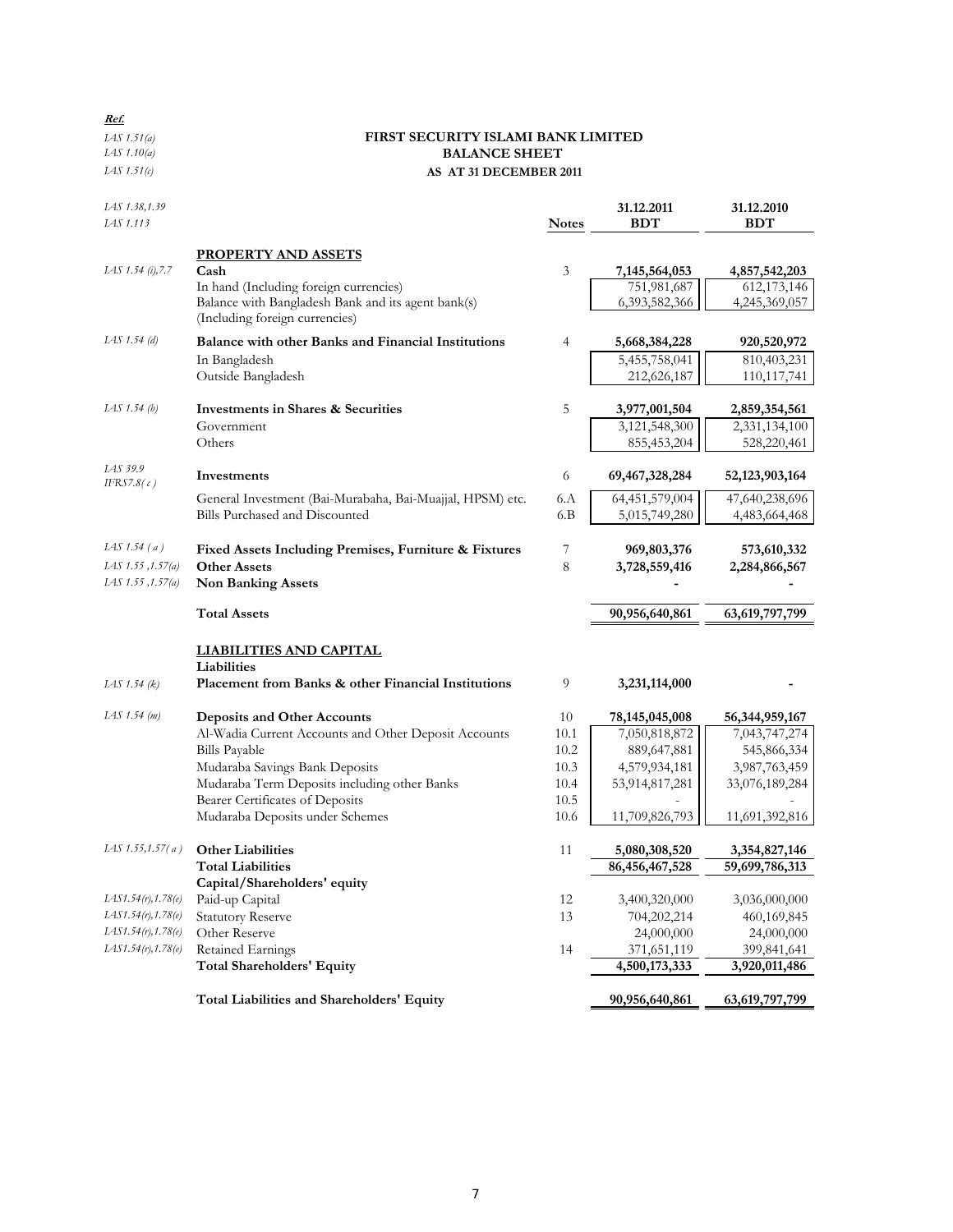| <u>Ref.</u><br>LAS $1.51(a)$<br>LAS 1.10(a)<br>LAS $1.51(c)$ | FIRST SECURITY ISLAMI BANK LIMITED<br><b>BALANCE SHEET</b><br>AS AT 31 DECEMBER 2011      |                                                                                                                           |                 |                |                              |  |  |
|--------------------------------------------------------------|-------------------------------------------------------------------------------------------|---------------------------------------------------------------------------------------------------------------------------|-----------------|----------------|------------------------------|--|--|
| LAS 1(38&<br>39)                                             |                                                                                           |                                                                                                                           |                 | 31.12.2011     | 31.12.2010                   |  |  |
| LAS 1.113                                                    |                                                                                           |                                                                                                                           | <b>Notes</b>    | <b>BDT</b>     | <b>BDT</b>                   |  |  |
| LAS 1.55,                                                    | OFF-BALANCE SHEET ITEMS                                                                   |                                                                                                                           |                 |                |                              |  |  |
| LAS<br>37.28,37.86                                           | <b>Contingent Liabilities</b>                                                             |                                                                                                                           |                 |                |                              |  |  |
|                                                              | Acceptances and Endorsements                                                              |                                                                                                                           |                 | 6,219,829,879  | 4,044,833,066                |  |  |
|                                                              | Letters of Guarantee                                                                      |                                                                                                                           | 15              | 1,212,159,912  | 1,303,508,613                |  |  |
|                                                              | Irrevocable Letters of Credit                                                             |                                                                                                                           | 16              | 3,766,660,337  | 3,351,761,128                |  |  |
|                                                              | <b>Bills</b> for Collection                                                               |                                                                                                                           | 17              | 164,929,845    | 159,565,533                  |  |  |
|                                                              | Other Contingent Liabilities                                                              |                                                                                                                           |                 |                |                              |  |  |
|                                                              | Total                                                                                     |                                                                                                                           |                 | 11,363,579,973 | 8,859,668,340                |  |  |
|                                                              | <b>Other Commitments</b><br>Documentary credits and short term trade related transactions |                                                                                                                           |                 |                |                              |  |  |
|                                                              | Forward assets purchased and forward deposits placed                                      |                                                                                                                           |                 |                |                              |  |  |
|                                                              | Undrawn note issuance and revolving underwriting facilities                               |                                                                                                                           |                 |                |                              |  |  |
|                                                              |                                                                                           | Undrawn formal standby facilities, credit lines and other commitments                                                     |                 |                |                              |  |  |
|                                                              | Claims against the bank not acknowledged as debt                                          |                                                                                                                           |                 |                |                              |  |  |
|                                                              | Total                                                                                     |                                                                                                                           |                 |                |                              |  |  |
|                                                              | <b>Total Off-Balance Sheet Items Including</b>                                            |                                                                                                                           |                 |                |                              |  |  |
|                                                              | <b>Contingent Liabilities</b>                                                             |                                                                                                                           |                 | 11,363,579,973 | 8,859,668,340                |  |  |
|                                                              | <b>Managing Director</b>                                                                  | The annexed notes form an integral part of these accounts<br><b>Director</b><br>Signed as per annexed report on even date | <b>Director</b> |                | Chairman                     |  |  |
| Dhaka, 15 May 2012                                           |                                                                                           |                                                                                                                           |                 |                | <b>Chartered Accountants</b> |  |  |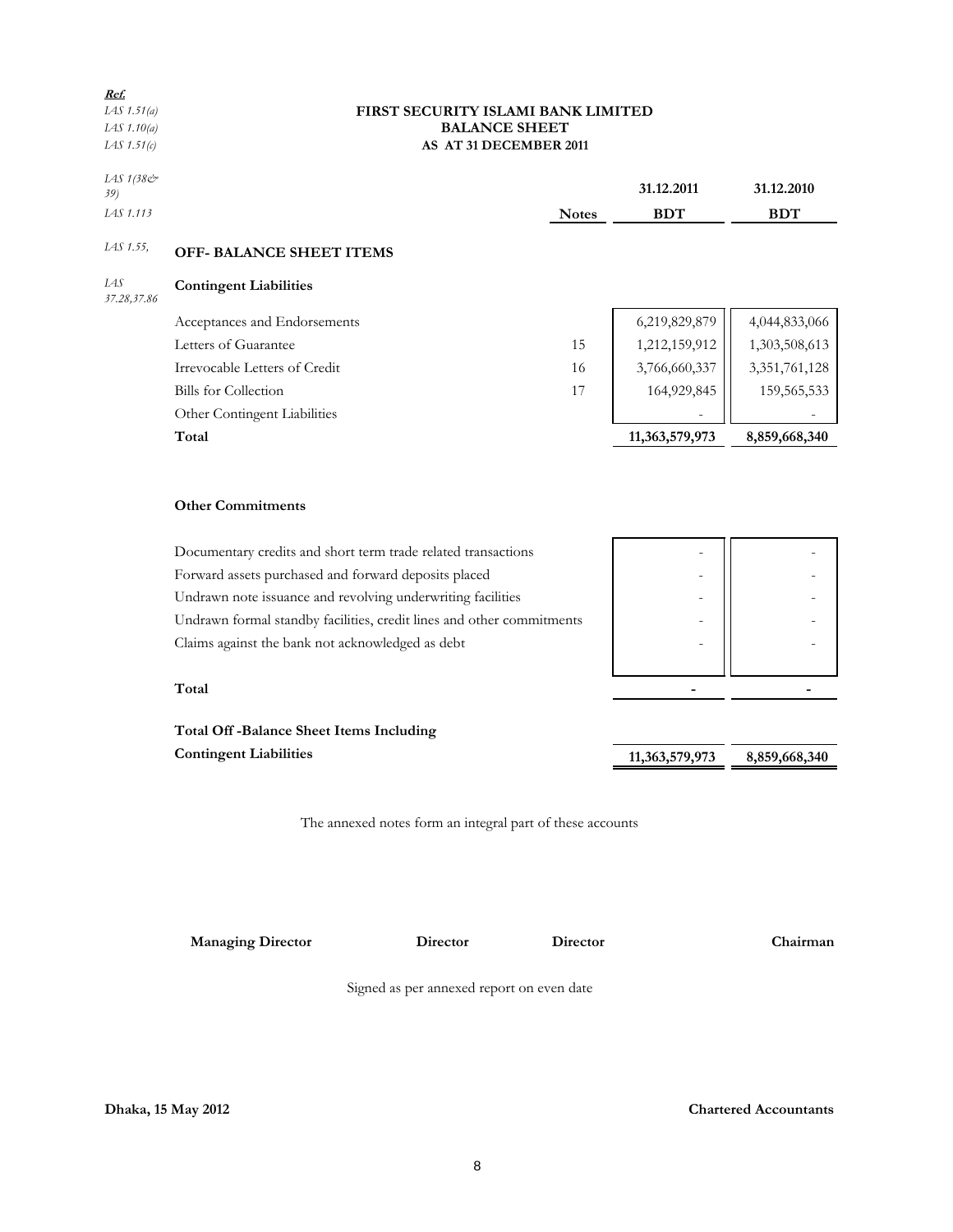| Ref.<br>LAS $1.51(a)$ | FIRST SECURITY ISLAMI BANK LIMITED                                          |              |                 |                 |
|-----------------------|-----------------------------------------------------------------------------|--------------|-----------------|-----------------|
| LAS 1.10(b)           | PROFIT AND LOSS ACCOUNT                                                     |              |                 |                 |
| LAS 1.51 $(c)$        | FOR THE YEAR ENDED 31 DECEMBER 2011                                         |              |                 |                 |
| LAS1.38,1.39          |                                                                             |              | 31.12.2011      | 31.12.2010      |
| LAS 1.113             |                                                                             | <b>Notes</b> | <b>BDT</b>      | <b>BDT</b>      |
| IFRS 7.20(b)          | Investments Income                                                          | 18           | 8,747,763,443   | 5,547,047,795   |
| IFRS 7.20(b)          | Profit Paid on Deposits                                                     | 19           | (6,670,951,220) | (4,125,826,500) |
| LAS 1.85              | Net Investment Income                                                       |              | 2,076,812,223   | 1,421,221,295   |
| IFRS 7.20(b)          | Income from Investment in shares and securities                             | 20           | 81,967,646      | 264,208,027     |
| IFRS 7.20(c)          | Commission, Exchange and Brokerage                                          | 21           | 403,310,160     | 282,561,956     |
| LAS 1.85              | Other Operating Income                                                      | 22           | 173,662,888     | 117,216,660     |
|                       |                                                                             |              | 658,940,694     | 663,986,643     |
| LAS 1.85              | <b>Total Operating Income</b>                                               |              | 2,735,752,917   | 2,085,207,938   |
|                       | <b>Less: Operating Expenses</b>                                             |              |                 |                 |
| LAS 1.104             | Salary and Allowances                                                       | 23           | 585,463,412     | 418,301,777     |
| LAS 1.97              | Rent, Taxes, Insurances, Electricity etc.                                   | 24           | 146,057,563     | 107,050,007     |
| LAS 1.97              | Legal Expenses                                                              | 25           | 1,876,465       | 963,915         |
| LAS 1.97              | Postage, Stamps, Telecommunication etc.                                     | 26           | 11,904,965      | 9,127,540       |
| LAS 1.97              | Stationery, Printings, Advertisements etc.                                  | 27           | 65,982,885      | 58, 551, 363    |
| LAS 1.97              | Managing Director's Salary and Fees                                         | 28           | 11,488,548      | 9,916,130       |
| LAS 1.97              | Auditors' Fees                                                              |              | 500,000         | 410,000         |
| LAS 1.97              | Directors' Fees                                                             | 29           | 2,211,209       | 2,188,870       |
| LAS 1.97              | Shariah Committee's Fees & Expenses                                         | 30           | 289,250         | 46,000          |
| LAS 1.104             | Depreciation and Repair of Bank's Assets                                    | 31           | 102,002,246     | 72,915,674      |
| LAS 1.97              | Zakat Expenses                                                              |              | 12,500,000      | 4,979,720       |
| LAS 1.97              | Other Expenses                                                              | 32           | 205,914,527     | 197, 156, 211   |
| LAS 1.85              | <b>Total Operating Expenses</b>                                             |              | 1,146,191,070   | 881,607,207     |
| LAS 1.85              | Profit before Provision and Tax                                             |              | 1,589,561,847   | 1,203,600,731   |
| LAS 1.97              | Provisions for Classified Investments                                       |              | 70,029,299      | 35,200,000      |
| LAS 1.97              | Provisions for Unclassified Investments including off-B/S items             | 11.2         | 238,170,701     | 150,000,000     |
| LAS 1.97              | Provisions for diminution in value of Investment in Shares                  |              | 61,200,000      | 34,800,000      |
|                       | <b>Total Provisions</b>                                                     |              | 369,400,000     | 220,000,000     |
| LAS 1.85              | <b>Total Profit before Taxes</b>                                            |              | 1,220,161,847   | 983,600,731     |
| LAS 1.82(d)           | Provision for Taxation                                                      | 11.1         | (640,000,000)   | (435,000,000)   |
| LAS 12.81(g)          | Deferred Tax Income                                                         | 2.8.4        |                 |                 |
|                       |                                                                             |              | (640,000,000)   | (435,000,000)   |
|                       | LAS 1.82 $\emptyset$ Net Profit after tax for the period                    |              | 580, 161, 847   | 548,600,731     |
| LAS 1.85              | Retained Earnings Brought Forward from Previous Year                        |              | 399,841,641     | 277,961,056     |
|                       |                                                                             |              | 980,003,488     | 826,561,787     |
| LAS 1.85              | Appropriations:                                                             |              |                 |                 |
|                       | <b>Statutory Reserve</b>                                                    |              | 244,032,369     | 196,720,146     |
|                       | Bonus Share Issued                                                          |              | 364,320,000     | 230,000,000     |
|                       |                                                                             |              | 608, 352, 369   | 426,720,146     |
| LAS 1.85              | Retained Earnings Carried Forward                                           |              | 371,651,119     | 399,841,641     |
| LAS 33.66             | Earning Per Share (EPS)<br>The appened potes form an integral part of these | 33           | 1.71            | 1.61            |

The annexed notes form an integral part of these accounts

| <b>Managing Director</b> | <b>Director</b>                           | <b>Director</b> | Chairman |
|--------------------------|-------------------------------------------|-----------------|----------|
|                          | Signed as per annexed report on even date |                 |          |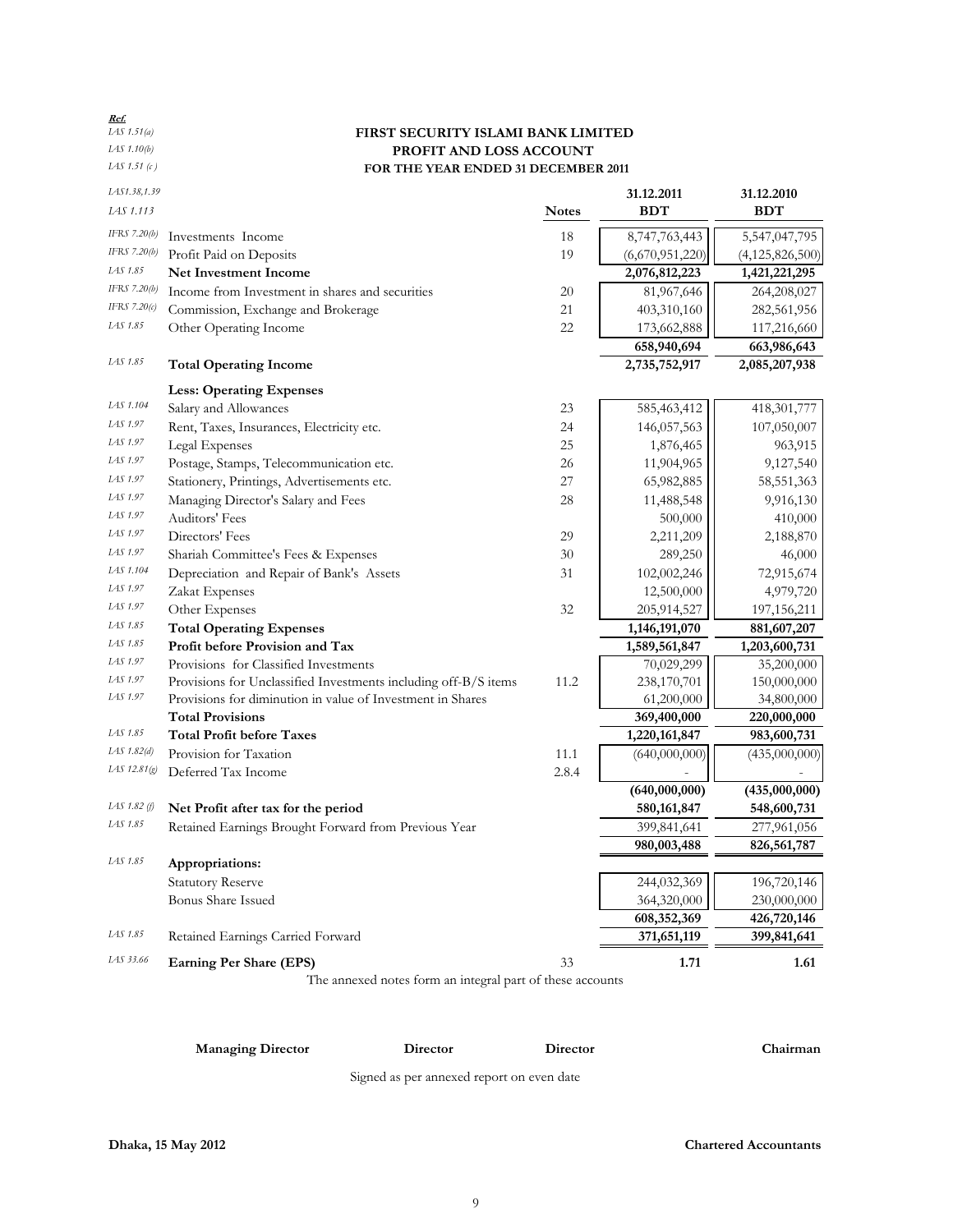*IAS 1.51(a) IAS 1.10(d) IAS 1.51(c)*

### **FIRST SECURITY ISLAMI BANK LIMITED CASH FLOW STATEMENT FOR THE YEAR ENDED 31 DECEMBER 2011**

| LAS1.38,1.39   |                                                                   |              | 31.12.2011          | 31.12.2010         |
|----------------|-------------------------------------------------------------------|--------------|---------------------|--------------------|
| LAS 1.113      |                                                                   | <b>Notes</b> | <b>BDT</b>          | <b>BDT</b>         |
| LAS 7.10       | A. Cash Flow from Operating Activities                            |              |                     |                    |
| LAS 7.31       | Profit received                                                   |              | 8,829,731,089       | 5,608,998,811      |
| LAS 7.31       | Profit paid                                                       |              | (6,670,951,220)     | (4, 125, 826, 500) |
| LAS 7.14 $(b)$ | Commission, exchange & brokerage received                         |              | 403,310,160         | 282,561,956        |
| LAS 7.14 (d)   | Payment to employees                                              |              | (596, 951, 960)     | (416,067,907)      |
| LAS 7.14 (d)   | Payment to suppliers                                              |              | (80, 025, 236)      | (69,079,445)       |
| LAS 7.35       | Income tax paid                                                   |              | (590, 493, 137)     | (239, 928, 969)    |
| LAS 7.14 (b)   | Received from other operating activities                          | 34           | 173,662,888         | 117,216,660        |
| LAS 7.14 $(c)$ | Payment for other operating activities                            | 35           | (369, 251, 951)     | (316, 932, 543)    |
|                | Operating Profit before changes in Operating Assets & Liabilities |              | 1,099,030,633       | 840,942,063        |
|                | Increase / Decrease in Operating Assets & Liabilities             |              |                     |                    |
|                | <b>Investments</b> to Customers                                   |              | (17, 343, 425, 120) | (13,398,028,390)   |
|                | Other Assets                                                      | 36           | (495, 711, 302)     | (847, 923, 598)    |
|                | Deposits from Customers                                           |              | 21,800,085,841      | 13,921,866,445     |
|                | Other Liabilities                                                 | 37           | 341,529,752         | 27,372,961         |
|                |                                                                   |              | 4,302,479,171       | (296, 712, 582)    |
|                | Net Cash Inflow from Operating Activities                         |              | 5,401,509,804       | 544,229,481        |
| LAS 7.10       | <b>B.</b> Cash Flow from Investing Activities                     |              |                     |                    |
| LAS 7.16 $(c)$ | Investment in Shares and Securities                               |              | (1, 117, 031, 781)  | (1,006,868,429)    |
| LAS 7.23       | Purchase of Property, Plant and Equipment                         |              | (484, 881, 717)     | (259, 520, 537)    |
| LAS 7.16 (b)   | Sale of Property, Plant and Equipment                             |              | 5,589,000           |                    |
|                | Net Cash Inflow from Investing Activities                         |              | (1,596,324,498)     | (1,266,388,966)    |
| LAS 7.10       | C. Cash Flow from Financing Activities                            |              |                     |                    |
|                | Increase/(Decrease) in Share Capital                              |              |                     | 736,000,000        |
|                | Increase/(Decrease) in Placement from Banks & Fl                  | 9            | 3,231,114,000       |                    |
|                | Net Cash Inflow/(Outflow) from Financing Activities               |              | 3,231,114,000       | 736,000,000        |
|                |                                                                   |              |                     |                    |
|                | D. Net Increase/Decrease of Cash & Cash Equivalent $(A+B+C)$      |              | 7,036,299,306       | 13,840,515         |
|                | Effect of Exchange Rate on Cash & Cash Equivalent                 |              |                     |                    |
|                | E. Opening Cash & Cash Equivalent                                 |              | 5,779,197,275       | 5,765,356,760      |
|                | F. Closing Cash & Cash Equivalent (D+E)                           |              | 12,815,496,581      | 5,779,197,275      |
| LAS 7.45       | The above closing Cash and Cash Equivalents include:              |              |                     |                    |
|                | Cash in hand (Including Foreign Currencies)                       |              | 751,981,687         | 612, 173, 146      |
|                | Balance with Bangladesh Bank, other banks & FI                    |              | 12,061,966,594      | 5,165,890,029      |
|                | Prize Bond                                                        |              | 1,548,300           | 1,134,100          |
|                |                                                                   |              | 12,815,496,581      | 5,779,197,275      |

The annexed notes form an integral part of these accounts

**Managing Director Director Director Chairman**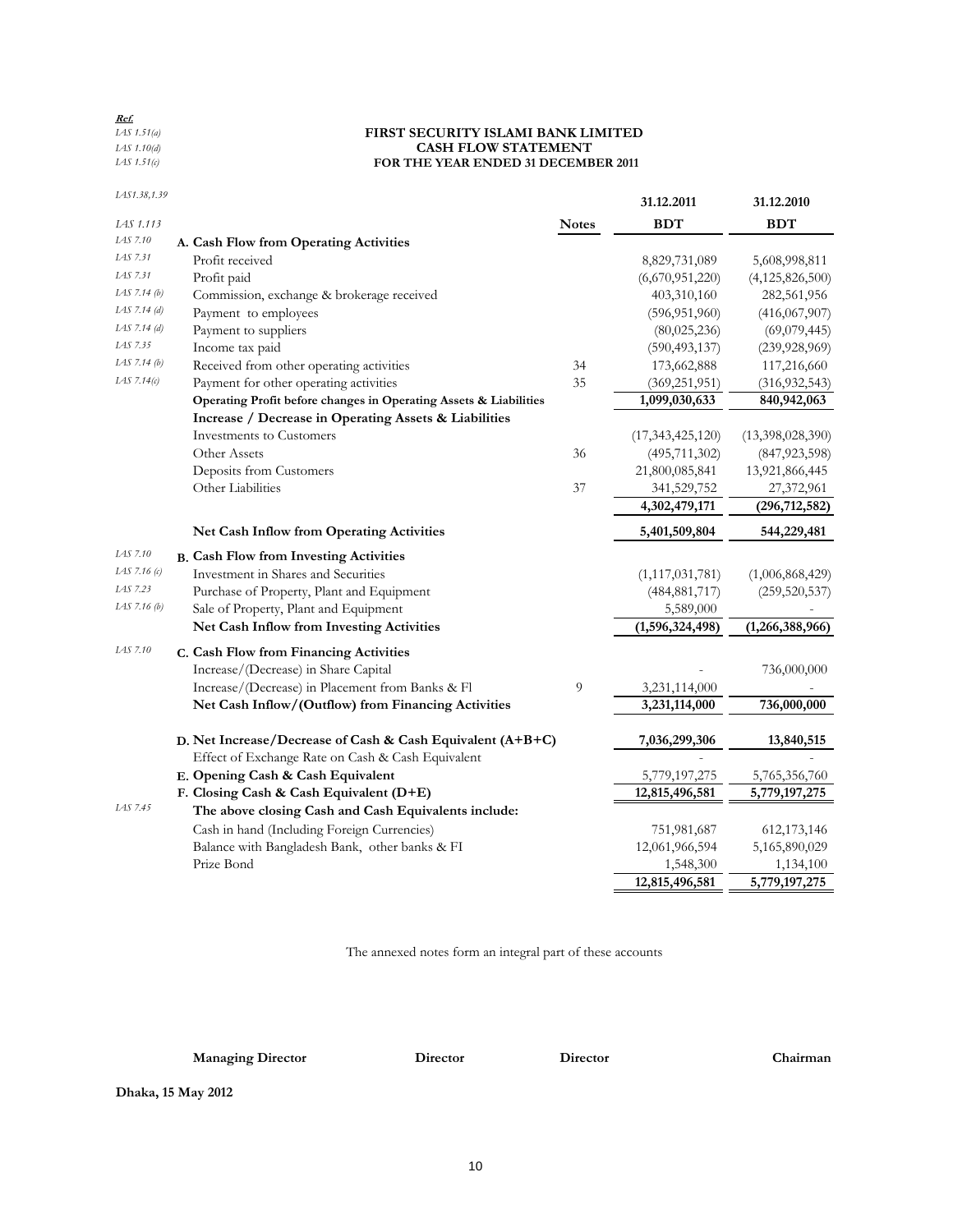*IAS 1.51(a) IAS 1.10(c) IAS 1.51(c)*

# **FIRST SECURITY ISLAMI BANK LIMITED FOR THE YEAR ENDED 31 DECEMBER 2011 STATEMENT OF CHANGES IN EQUITY**

|                | Particulars                                                                              | Paid-up<br>Capital<br><b>BDT</b> | Statutory<br>Reserve<br><b>BDT</b> | Other<br>Reserve<br><b>BDT</b> | Retained<br>Earnings<br><b>BDT</b> | Total<br><b>BDT</b>            |
|----------------|------------------------------------------------------------------------------------------|----------------------------------|------------------------------------|--------------------------------|------------------------------------|--------------------------------|
|                | Balance as on 01 January 2011<br>Changes in Accounting Policy<br><b>Restated Balance</b> | 3,036,000,000<br>3,036,000,000   | 460,169,845<br>460, 169, 845       | 24,000,000<br>24,000,000       | 399,841,641<br>399,841,641         | 3,920,011,486<br>3,920,011,486 |
| IFRIC1.6 (a)   | Surplus/Deficit on account of<br>Revaluation of Properties                               |                                  |                                    |                                |                                    |                                |
| IFRIC1.6 $(a)$ | Surplus/Deficit on account of<br>Revaluation of Investments                              |                                  |                                    |                                |                                    |                                |
|                | Currency Translation Differences                                                         |                                  |                                    |                                |                                    |                                |
| IFRIC1.6 $(a)$ | Net Gains and Losses not Recognized<br>in the Income Statement                           |                                  |                                    |                                |                                    |                                |
| LAS 1.106 (a)  | Net Profit for the period                                                                |                                  |                                    |                                | 580, 161, 847                      | 580, 161, 847                  |
| LAS 1.107      | Dividends                                                                                |                                  |                                    |                                |                                    |                                |
| LAS 1.106 (d)  | Transfer to Statutory Reserve                                                            |                                  | 244,032,369                        |                                | (244, 032, 369)                    |                                |
|                | Issue of Share Capital during the year                                                   | 364,320,000                      |                                    |                                | (364, 320, 000)                    |                                |
|                | Balance as on 31 December 2011                                                           | 3,400,320,000                    | 704,202,214                        | 24,000,000                     | 371,651,119                        | 4,500,173,333                  |
|                | Balance as on 31 December 2010                                                           | 3,036,000,000                    | 460,169,845                        | 24,000,000                     | 399,841,641                        | 3,920,011,486                  |

**Managing Director Director Director Chairman**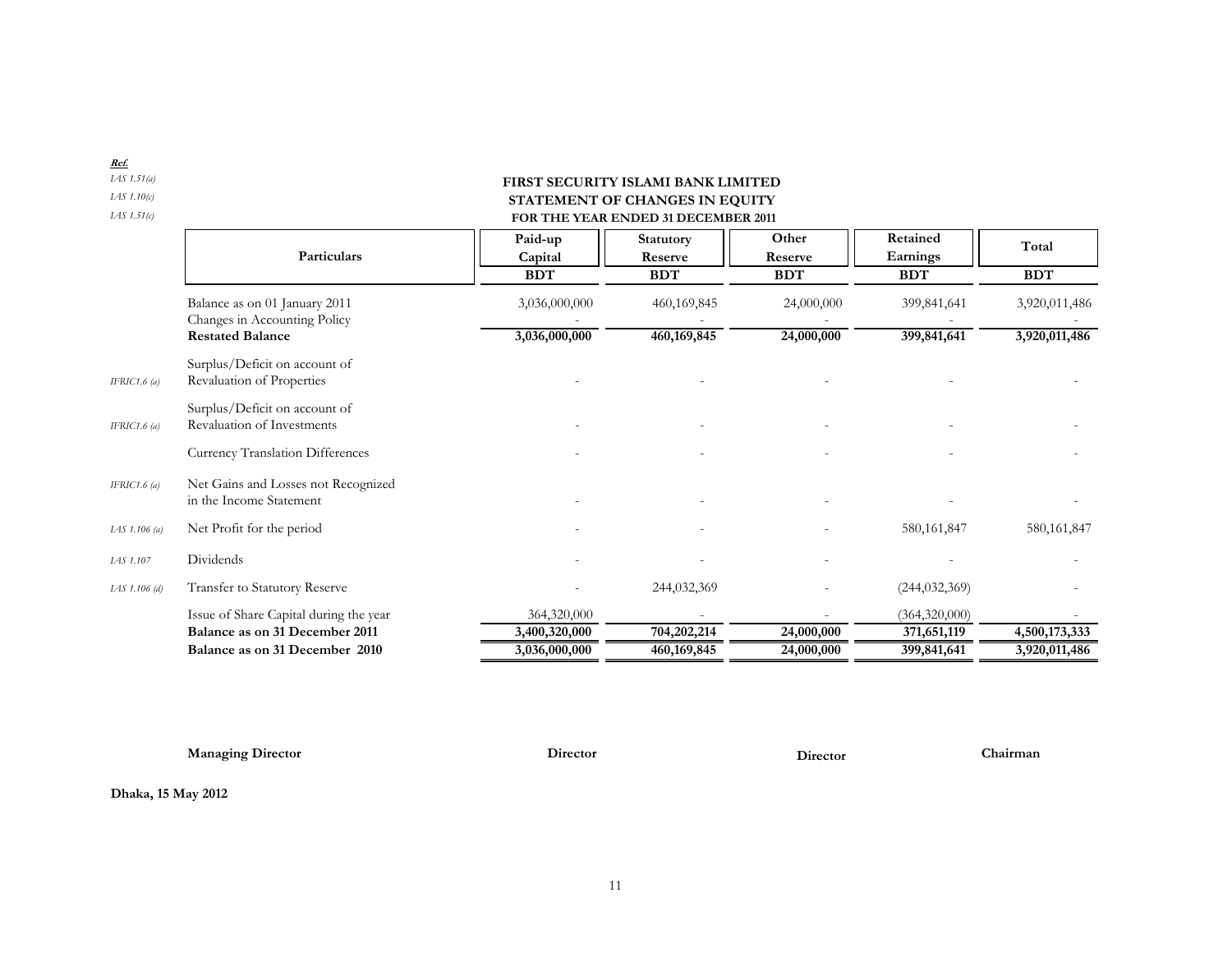*IAS 1.51(a)*

*IAS 1.10(c)*

### *IAS 1.51(c)* **AS AT 31 DECEMBER 2011LIQUIDITY STATEMENT (ASSETS AND LIABILITY MATURITY ANALYSIS)**

**FIRST SECURITY ISLAMI BANK LIMITED**

|                                      | $Up$ to $01$   | $01-03$         | $03-12$             | $01 - 05$         | More than        | Total          |
|--------------------------------------|----------------|-----------------|---------------------|-------------------|------------------|----------------|
| Particulars                          | Month          | Months          | Months              | Years             | 05 years         |                |
|                                      | <b>BDT</b>     | <b>BDT</b>      | <b>BDT</b>          | <b>BDT</b>        | <b>BDT</b>       | <b>BDT</b>     |
| Assets                               |                |                 |                     |                   |                  |                |
| Cash in Hand                         | 7,145,564,053  |                 |                     |                   |                  | 7,145,564,053  |
| Balance with other Banks and FI      | 1,358,384,228  | 2,850,000,000   | 1,460,000,000       |                   |                  | 5,668,384,228  |
| Investments in Shares and Securities | 992,432,054    | 150,000,000     | 420,000,000         | 2,400,000,000     | 14,569,450       | 3,977,001,504  |
| Investments                          | 5,033,538,803  | 17,486,812,778  | 15, 159, 043, 758   | 21,686,345,284    | 10,101,587,661   | 69,467,328,284 |
| Fixed Assets including               |                |                 |                     |                   |                  |                |
| Premises, Furniture and Fixtures     |                |                 |                     |                   | 969,803,376      | 969,803,376    |
| Other Assets                         | 1,230,215,170  | 211,680,881     |                     | 2, 131, 463, 672  | 155,199,693      | 3,728,559,416  |
| Non-banking Assets                   |                |                 |                     |                   |                  |                |
| <b>Total Assets</b>                  | 15,760,134,308 | 20,698,493,659  | 17,039,043,758      | 26,217,808,956    | 11,241,160,180   | 90,956,640,861 |
| Liabilities                          |                |                 |                     |                   |                  |                |
| Placement from Banks & Other         |                |                 |                     |                   |                  |                |
| Financial Institutions               |                |                 | 3,200,000,000       | 31,114,000        |                  | 3,231,114,000  |
| Deposits and other Accounts          | 7,667,456,251  | 30,005,453,261  | 30,296,423,981      | 7,700,407,672     | 2,475,303,843    | 78,145,045,008 |
| Other Liabilities                    | 1,823,851,765  | 3,083,150       | 208,776,822         | 1,365,173,166     | 1,679,423,618    | 5,080,308,520  |
| <b>Total Liabilities</b>             | 9,491,308,016  | 30,008,536,411  | 30,505,200,803      | 9,065,580,838     | 4, 154, 727, 461 | 86,456,467,528 |
| Net Liquidity Gap                    | 6,268,826,292  | (9,310,042,752) | (13, 466, 157, 045) | 17, 152, 228, 119 | 7,086,432,719    | 4,500,173,333  |

**Managing Director Director Director Chairman**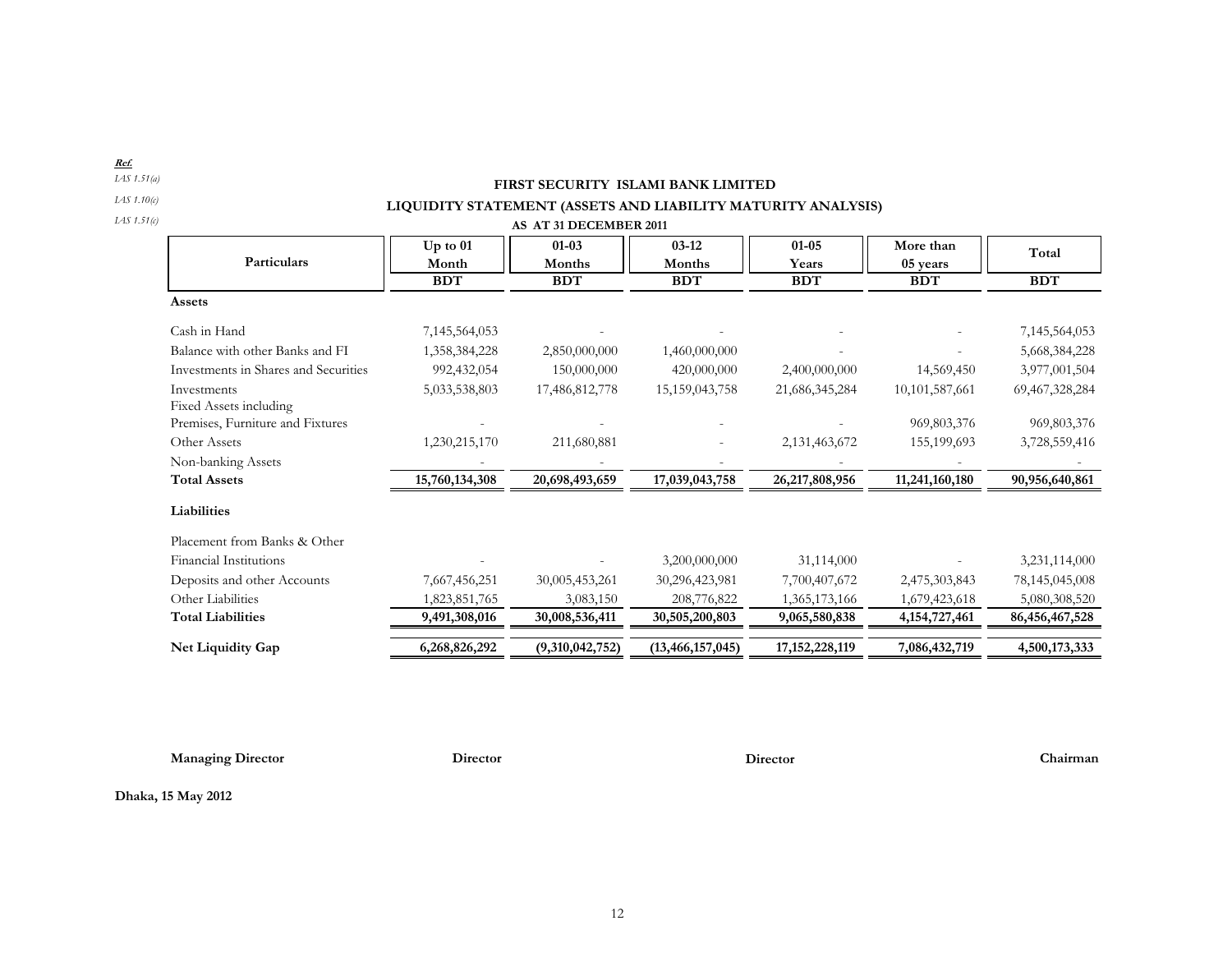*IAS1.51(a) 1.10(e) 1.51(c)* 

### **1. The Bank and its activities:**

### **1.1 Status of the Bank**

First Security Islami Bank Limited (FSIBL) was incorporated in Bangladesh on 29 August 1999 as a banking company under Companies Act 1994 to carry on banking business. It obtained permission from Bangladesh Bank on 22 September 1999 to commence its business. The Bank went for public issue on 20 July 2008 and its shares are listed with Dhaka Stock Exchange (DSE) and Chittagong Stock Exchange (CSE). Presently the Bank carries banking activities through its eighty four (84) branches in the country. The Bank had no overseas branches as at December 31, 2011. The Bank converted its banking operation into Islamic Banking based on Islamic Shari'ah from traditional banking operation on 01 January 2009 after obtaining approval from honorable High Court, Ministry of Finance and Bangladesh Bank.

The registered office of the Bank is located at 23, Dilkusha C/A, Dhaka-1000.

#### *IAS 1.138*  **1.2 Principal Activities**

*(a), (b)* 

All kinds of commercial banking services are provided by the Bank to the customers following the principles of Islamic Shari'ah, the provisions of the Bank Company Act 1991 and Bangladesh Bank's directives.

The bank renders commercial banking services to all types of customers. The range of services offered by the bank includes accepting deposit, making investment, discounting bills, conducting domestic and international money transfer, carrying out foreign exchange transactions in addition to international money transfers, and offering other customer services such as safe keeping, collections and issuing guarantees, acceptances and letters of credit. Core business of the bank includes deposit mobilization and investing activities comprising short-term, long-term, import and export financing. Financing activities are extended to different sectors of the economy that could be grouped into several sectors including Rural & agriculture, Garments & Textiles, Jute, Cement & Bricks, Tannery, Steel & Engineering, Food & Beverage, Chemical & Pharmaceuticals, Printing & Packaging, Glass & Ceramics and Miscellaneous.

At a glance, the principal activities of the bank are:

- (a) To facilitate and handle all kinds of commercial banking services to its customers authorized by Bangladesh Bank.
- (b) To handle the export and import trade of Bangladesh
- (c) To take part in international banking etc.

### **1.3 First Security Islami Capital & Investment Limited**

First Security Islami Capital & Investment Ltd. a private company limited by shares has been formed and registered under the Companies Act, 1994 with the Registrar of Joint Stock Companies, Dhaka vide certificate of incorporation no. C-88567/10 dated 02 December 2010.The Securities and Exchange Commission vide its certificate No. MB-65/2011 dated 27 March 2011 has accorded approval to the bank for a full fledged Merchant Banking operation under the Securities and Exchange Commission Act, 1993. First Security Islami Bank Ltd. holds 51% shares and 49% shares are held by other individuals. The company's reporting period is January To December. But first reporting period of the company covers a period from 02 December 2010 to 31 December 2011.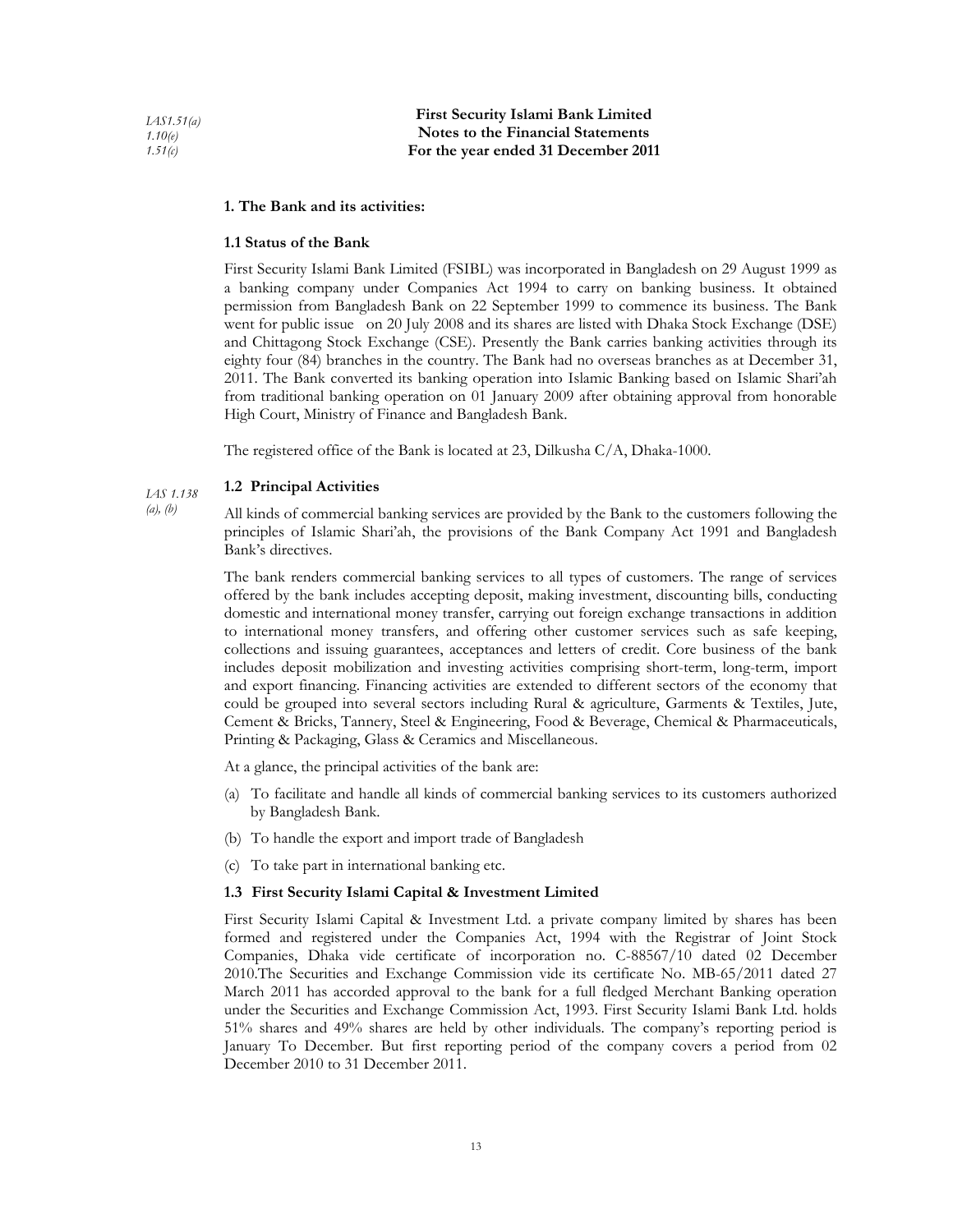### **1.4 First Security Islami Exchange Limited, Canada**

First Security Islami Exchange Ltd. Canada was incorporated under the Canada Business Corporation Act with the corporation number 720625-9 on July 13, 2009. Bangladesh Bank vide their Letter No. BRPD (M) 204/17/2009-95 dated 08 September 2009 has accorded approval to the bank for opening a fully owned subsidiary company in the name of First Security Islami Exchange Ltd., Canada. The main activities of the exchange house are to carry on the remittance business and to undertake and participate in transactions, activities and operations commonly carried on or undertaken by remittance and exchange houses. Separate Financial Statements of First Security Islami Exchange Ltd., Canada has not been drawn up as some legal formalities for incorporation as a subsidiary company of the bank is yet to be completed.

# *IAS1.112 (a)* **2. Significant Accounting Policies and basis for Preparation of Financial Statements**

## *IAS 1.117* **2.1 Basis of Accounting**

### **Statements of Compliance**

The financial statements of the Group and the Bank are made up to December 31, 2011 and are prepared under the historical cost convention on a going concern basis and in accordance with the " First Schedule Section 38(4) of the Bank Companies Act, 1991, BRPD Circular # 14 dated 25 June 2003, BRPD Circular # 15 dated 09 November 2009, Other Bangladesh bank Circulars, Bangladesh Accounting Standards and Bangladesh Financial Reporting Standards, The Companies Act 1994, The Security and Exchange Rules 1987, Dhaka & Chittagong Stock Exchanges listing regulations, Income Tax Ordinance 1984 and others laws and rules applicable in Bangladesh.

### *IAS 1.119* **2.2 Basis of Consolidation**

The consolidated Financial Statements include the financial statements of First Security Islami Bank Limited and its subsidiary company First Security Islami Capital & Investment Limited made up to the end of the December 31, 2011. The consolidated financial statements have been prepared in accordance with Bangladesh Accounting Standards 27-"Consolidated & Separate Financial Statements". The Consolidated Financial Statements are prepared to common financial year ending 31 December 2011.

All inta-group transaction, balances, income and expenses are eliminated on consolidation. Profit and loss resulting from transactions is also eliminated on consolidation.

### *IAS 1.117* **2.3 Use of estimates and Judgments**

In the preparation of the financial statements management required to make judgments, estimates and assumptions that affect the application of accounting policies and the reported amounts of assets, liabilities, income and expenses. Actual results may differ from these estimates.

Estimates and underlying assumptions are reviewed on an on going basis. Revisions to accounting estimates are recognized in the period in which the estimate is revised and in any future periods affected.

### *IAS 1.27* **2.4 Accruals & Deferrals**

Accruals and deferrals have been made as per the guidance of IAS # 1: Presentation of Financial Statements. In order to meet their objectives, financial statements except for Statement of Cash Flow and related information are prepared on accrual basis of accounting. Under this basis, the effects of transactions and other events are recognized when they occur (and not when cash or its equivalent is received or paid) and they are recorded in accounts and reported in the financial statements of the periods to which they relate.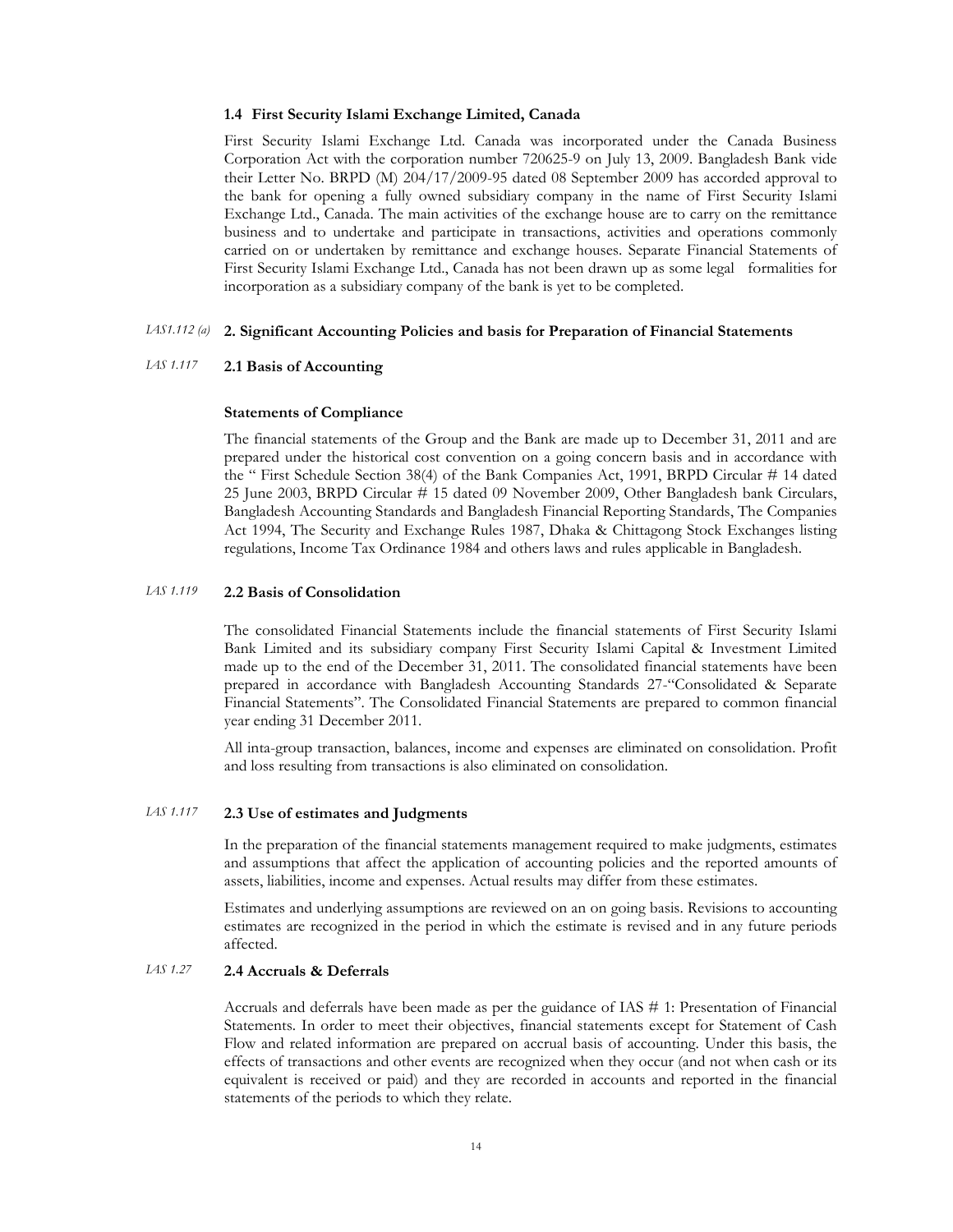# *IAS 1.119* **2.5 Revenue Recognition**

The revenues during the period are recognized on an accrual basis, which comply with the conditions of revenue recognition as provided in IAS # 18: Revenue.

### **2.5.1 Income from Investments**

- Income from investments has been accounted for on accrual basis except investment under Musharaka, Mudaraba and Bai-Salam. Income in case of Musharaka is accounted for on realization basis. The bank does not charge any rent during the gestation/interim period of investment under hire purchase, but it fixes the sale price of the assets at a higher price in such a way to cover its expected rate of return. Such income is recognized on realization basis.
- Income was calculated on daily product basis and charged periodically.

### **2.5.2 Investments in Securities**

- Investment in shares and securities are stated at cost. Provisions have been made against probable losses on the basis of period end reviewed by the management and in compliance with Bangladesh Bank circulars.
- Dividend income on shares of joint stock companies is accounted for when it is received.
- Gain on sale of shares transferred to other income on realization basis.
- Profit on investment in Bangladesh Govt. Islamic Investment Bond is recognized on accrual basis.

#### *IAS 1.114*  **2.5.3 Commission Income**

*(d) (i)* 

Commission and discount on Bills Purchased and Discounted are recognized at the time of realization. Commission charged to customers on letter of credit and guarantees are credited to income at the time of effecting the transactions.

### *IAS 18.35 (a)* **2.5.4 Profit/Rent/Compensation Suspense Account**

Profit/rent/compensation accrued on classified investments are suspended and accounted for as per circulars issued by the Bangladesh Bank. Moreover, income which are irregular (doubtful) as per Sharia'h are not included in the distributable income of the Bank.

Compensation on unclassified overdue Bai-Murabaha investments is charged. As per Islamic Sharia'h such compensation is not shown as income of the Bank.

Profit received from the balances held with foreign banks and foreign currency charging account with Bangladesh Bank are also not credited to regular income since it is not permissible as per Sharia'h.

# *IAS 1.117 (b)* **2.5.5 Profit paid and other expenses**

In terms of the provision of IAS # 1: Presentation of Financial Statements, Profit paid and other expenses are recognized on accrual basis.

### **2.5.6 Dividend Payments**

Interim dividend is recognized when they are paid to shareholders. Final dividend is recognized when it is approved by the shareholders. The proposed dividend for the year ended December 31 2011 has not been recognized as a liability in the balance sheet in accordance with the IAS-10: Events After the Balance Sheet Date.

Dividend payable to the Bank's shareholders is recognized as a liability and deducted from the shareholders' equity in the period in which the shareholders' right to receive payment is established.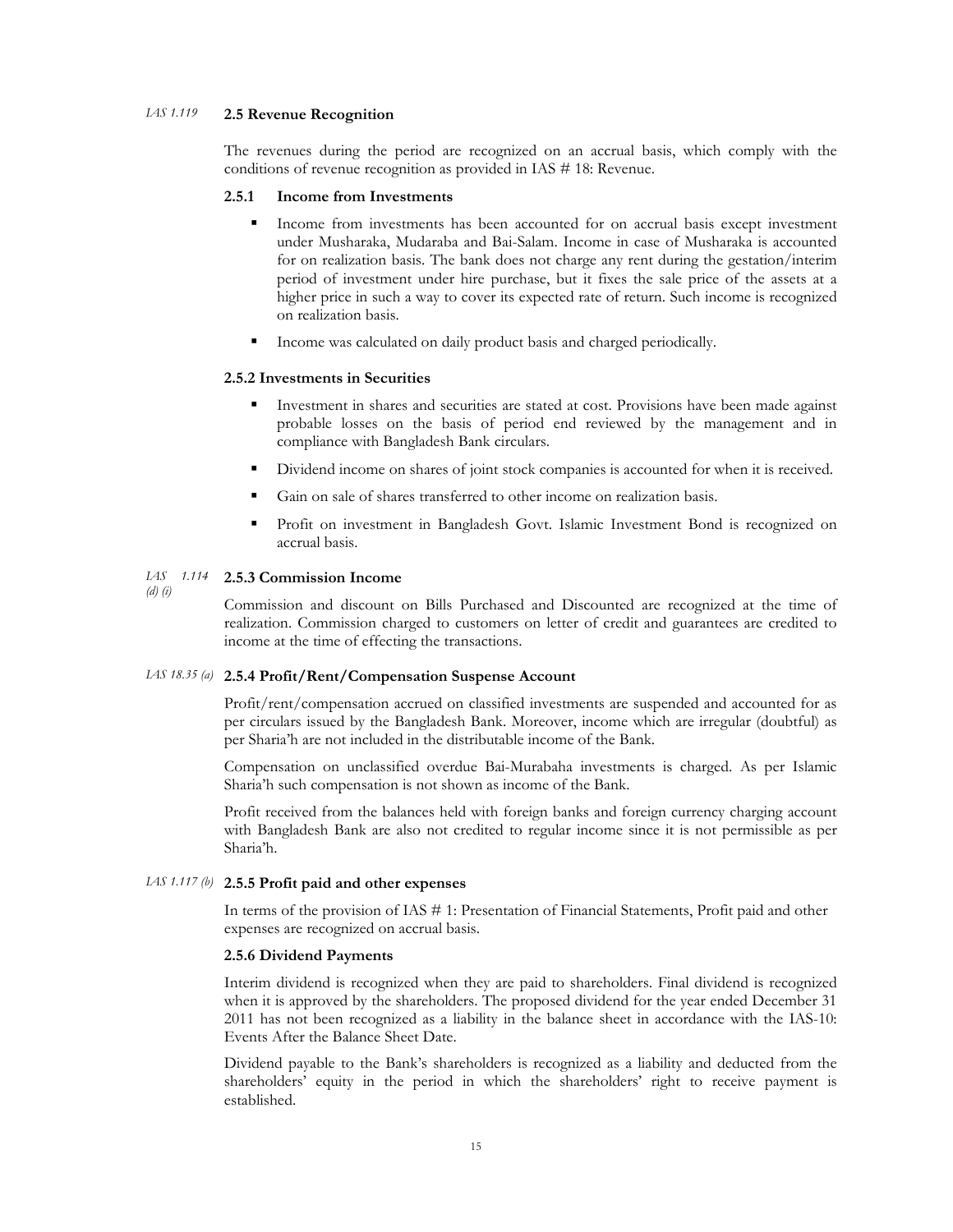### **2.6 Foreign Currency Transactions**

### **2.6.1 Foreign Currency**

Items included in the financial statements of each entity of the bank are measured using the currency of the primary economic environment in which entity operates i.e. functional currency. The financial statements of the bank are presented in Taka which is bank's functional and presentation currency.

### **2.6.2 Foreign Currency Translations**

Foreign currency transactions are converted into equivalent Taka currency at the ruling exchange rates on the respective dates of such transactions as per IAS-21. Assets and liabilities in foreign currencies as at 31 December 2011 have been converted into Taka currency at the average of the prevailing buying and selling rates of the concerned foreign currencies at that date except "balances with other banks and financial institutions" which have been converted as per directives of Bangladesh Bank vide its circular no BRPD(R) 717/2004-959 dated 21 November 2004.

### **2.6.3 Commitments**

Commitments for outstanding forward foreign exchange contracts disclosed in these financial statements are translated at contracted rates. Contingent liabilities / commitments for letters of credit and letters of guarantee denominated in foreign currencies are expressed in Taka terms at the rates of exchange ruling on the balance sheet date. The outstanding balances for the same as at 31 December 2011 have been shown in the Balance Sheet under Off-Balance Sheet items. Exchange rates with major foreign currencies as on 31 December 2011 were as:

| <b>Currency Name</b> | <b>Exchange Rate (TK)</b> |
|----------------------|---------------------------|
| US <sub>s</sub>      | 81.8529                   |
| Euro                 | 105.8358                  |
| Yen                  | .9828                     |
| <b>ACU</b>           | 81.8529                   |
| <b>GBP</b>           | 126.4791                  |
| CHF                  | 86.8097                   |
| SGD                  | 62.9154                   |
| <b>AUD</b>           | 82.6059                   |
| CAD                  | 79.9267                   |

# *IAS 21.23* **2.6.4 Translation gains and losses**

As par provision of IAS # 21: The Effects of Changes in Foreign Exchange Rates, foreign currency transactions are translated into Taka at rates prevailing on the dates of such transactions. The resulting exchange transaction gains and losses arising through foreign currency buying and selling transactions effected on different dates of the year have been adjusted by debiting /crediting exchange gain or loss account.

### *IAS 1.119* **2.7 Assets and their basis of valuation**

#### *IAS 7.6,7&*  **2.7.1 Cash and Cash Equivalents**  *8*

As per provision of IAS # 7 Cash Flow Statements of Banks and Similar Financial Institutions for the purpose of the cash flow statement, cash and cash equivalents comprise balances with less than 90 days maturity from the date of acquisition including: cash and balances with central banks, treasury bills, and other eligible bills, amounts due from other banks and dealing securities other than those which are not available to finance the FSIBL day to day operations.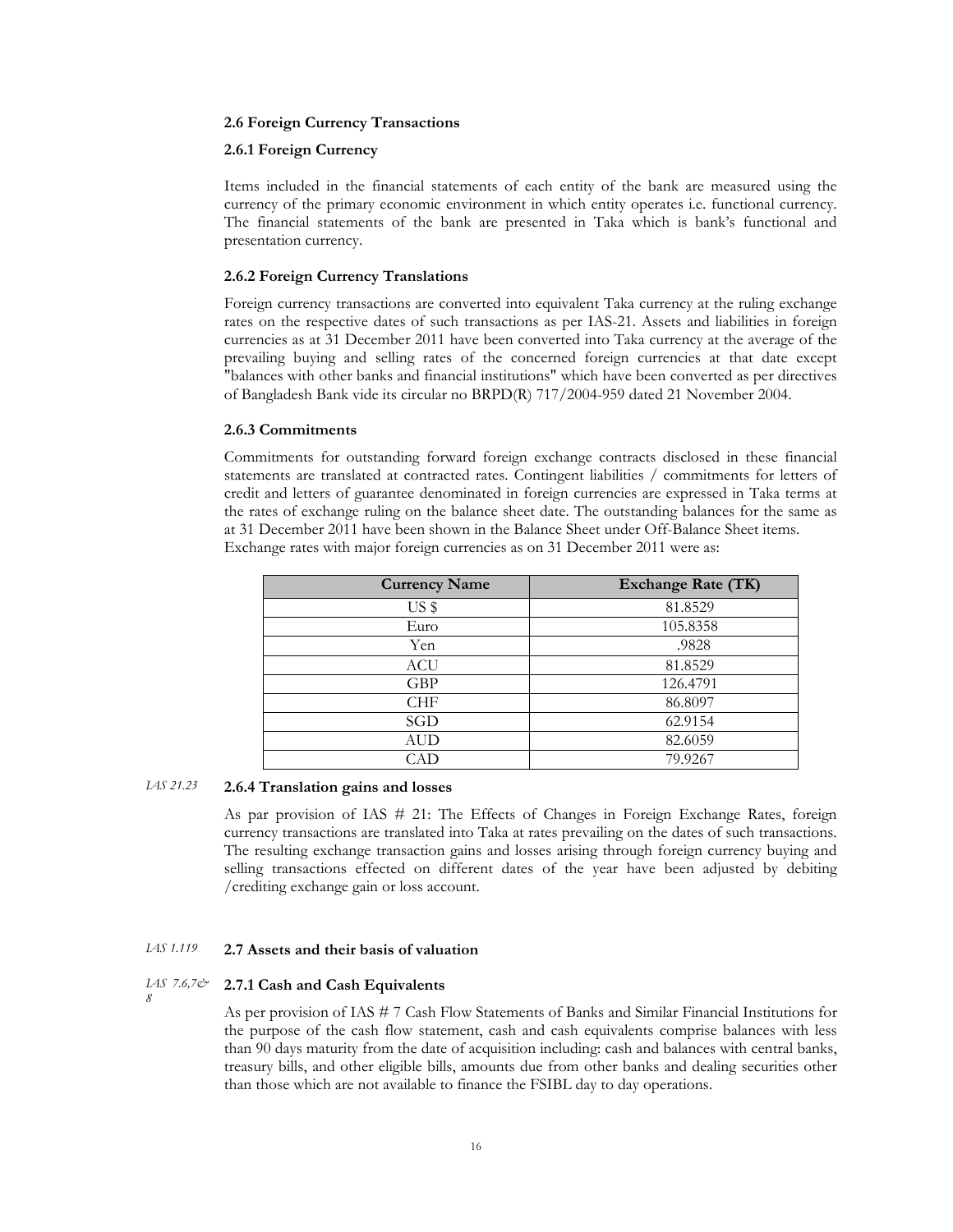### *IAS 1.119* **2.7.2 Investments**

a) Investments are stated in the balance Sheet net off unearned income and profit receivable.

b) Income on investment calculated on daily product basis and charged yearly.

c) Provision for Investments Impairment:

As per instructions contained in Bangladesh Bank BCD circular no 34, dated November 16 1989, BCD circular no 20, dated 27 December 1994, BCD circular no 12, dated September 4, 1995, BRPD circular no 16, dated December 6, 1998, BRPD circular no 09, dated May 2001 and BRPD circular no 5, dated June 5, 2006, specific provisions are made against non performing investments at the following rate:

| Provision on Substandard Investments | 20%     |
|--------------------------------------|---------|
| Provision on Doubtful Investments    | 50%     |
| Provision on Bad & Loss Investments  | $100\%$ |

As per instruction of BRPD circular no 16, 09, 08 and 05 dated December 6, 1998, May 14, 2001, October 2005 and June 5, 2006 respectively an amount has been set aside up of the total unclassified investments as on the balance sheet date at the following rates:

### **General Provision on:**

| Unclassified (Standard) Investments                          |       |
|--------------------------------------------------------------|-------|
| (other than Loans under Small Enterprise and                 |       |
| Consumer Financing and Special Mention Account.)             | $1\%$ |
| Small Enterprise Financing                                   | $2\%$ |
| Consumer Finance Scheme (CFS) Investments                    |       |
| (other than Housing Finance and Investment for Professionals |       |
| to set up business under Consumer Financing Scheme.)         | $5\%$ |
| Housing Finance and Investment for Professionals             |       |
| to set up business under Consumer Financing Scheme           | $2\%$ |
| Special Mention Account (SMA) Investments                    | $5\%$ |
| Off-Balance Sheet Exposure                                   | $1\%$ |

d) When an investment is deemed to be uncollectible, it is written off against the related provision for impairments. Subsequent recoveries of such loans are credited to the income statement.

e) Investment are normally written off, when there is no realistic of recovery of these amounts in accordance with BRPD Circular no. 2, Dated 13 January 2003. A separate Investment Monitoring and Recovery Division (IMRD) has been set up at the Head Office, which monitors investment written off and legal action through the Money Court. These write-offs do not undermine or affect the amount claimed against the borrower by the bank.

### **2.7.3 Valuation Method**

Considerable value of Investments have been considered as follows:

| Particulars                                    | <b>Valuation Method</b> |
|------------------------------------------------|-------------------------|
| Bangladesh Government Islamic Investment Bonds | Cost Price              |
| Prize bonds                                    | Cost Price              |
| Shares                                         | Cost Price              |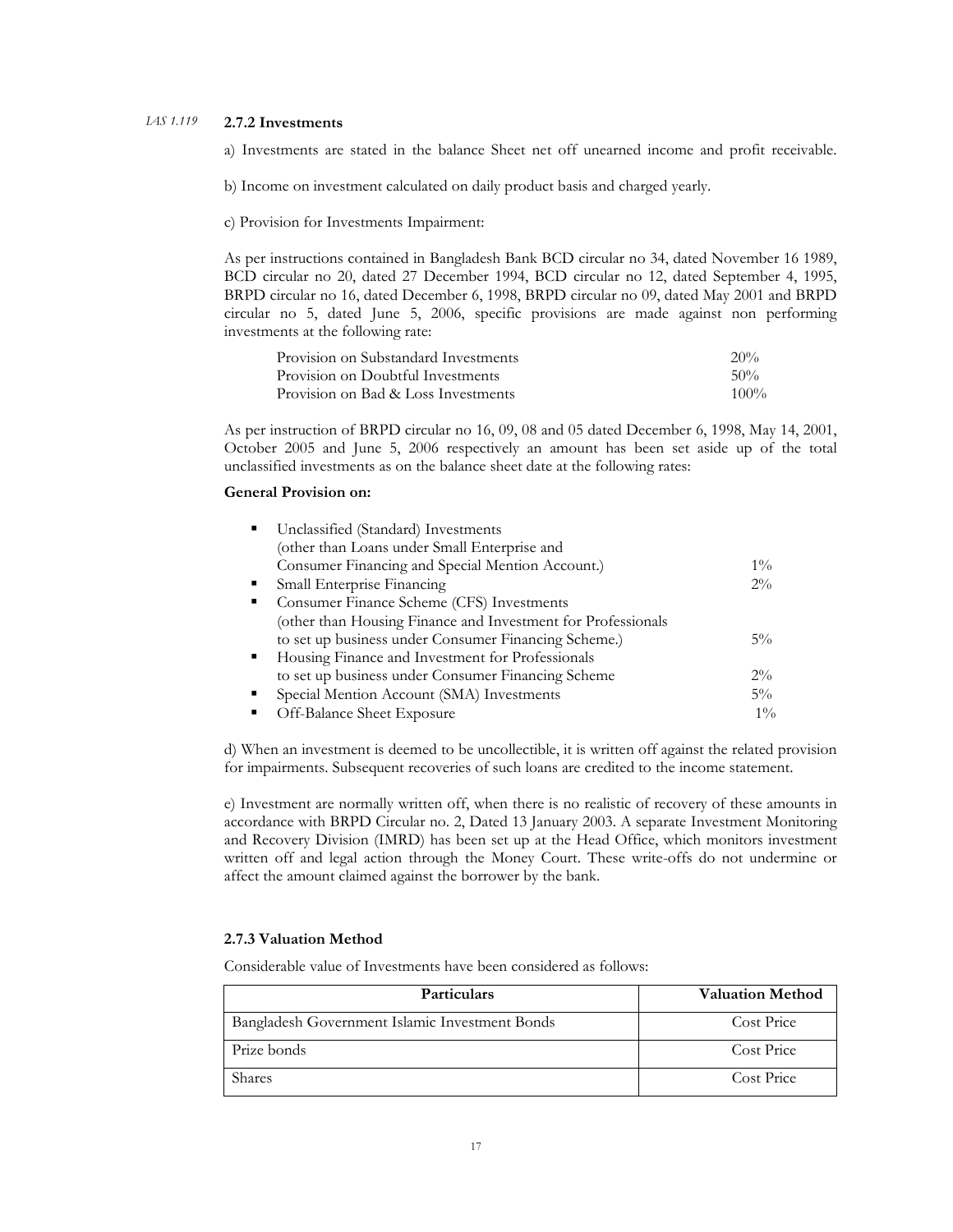### **2.7.4. Offsetting Financial Instruments**

Financial assets and liabilities are offset and the net amount reported in the balance sheet when there is a legally enforceable right to offset the recognized amounts and there is an intention to settle on a net basis, or realize the asset and settle the liability simultaneously.

# *IAS 16.73* **2.7.5 Property , Plant and Equipment**

All property and equipment are classified and grouped on the basis of their nature as required in as par provision of IAS # 16: Property, Plant and Equipment.

The major categories of property and equipment held by the bank are furniture and fixtures, office equipments, motor vehicles and books.

As guided in paragraph 30 of IAS 16 Property Plant and Equipment: all property and equipment are stated at historical cost less accumulated depreciation. The opening and closing carrying amounts of all property and equipment are presented including the amount of additions, disposals and depreciation charged during the period as required by paragraph 73 (a-e)of IAS 16. Maintenance expenses that does not increase the value of assets is charged to profit & loss account.

### **Depreciation on Property , Plant and Equipment**

As required in paragraph 43 of IAS 16 Property Plant and Equipment depreciation has been charged on property and equipment at the following rates using reducing balance method, except on office equipment, motor vehicles and building on which straight-line method is applied.

| <b>Nature of Assets</b> | <b>Rate of Depreciation</b> | <b>Method of Depreciation</b>                                                               |
|-------------------------|-----------------------------|---------------------------------------------------------------------------------------------|
| <b>Building</b>         | $2.5\%$                     | Straight Line Method                                                                        |
| Furniture and Fixtures  | $10\%$                      | Reducing Balance Method                                                                     |
| Office Equipments       | 20%                         | Reducing Balance Method except<br>Computer Equipment where used<br>Straight Balance Method. |
| Vehicles                | 20%                         | Straight Line Method                                                                        |
| <b>Books</b>            | 20%                         | Reducing Balance Method                                                                     |

Depreciation on addition to fixed assets is charged in the year of acquisition, while no depreciation is charged in the year of disposal as per policy of FSIBL.

# *IAS 1.119* **2.8 Liabilities and Provision**

### *IAS 1.119* **2.8.1 Taxation**

Tax expenses represent the sum of the tax currently payable during the period.

#### *IAS 12.12,*  **2.8.1.1 Current Tax**  *46*

Provision for corporate current income tax has been made  $\omega$  42.50% as prescribed in the Finance Act 2011 of the accounting profit made by the Bank after considering some of the add backs to income and disallowances of expenditure as per income tax laws incompliance with BAS-12: Income Taxes.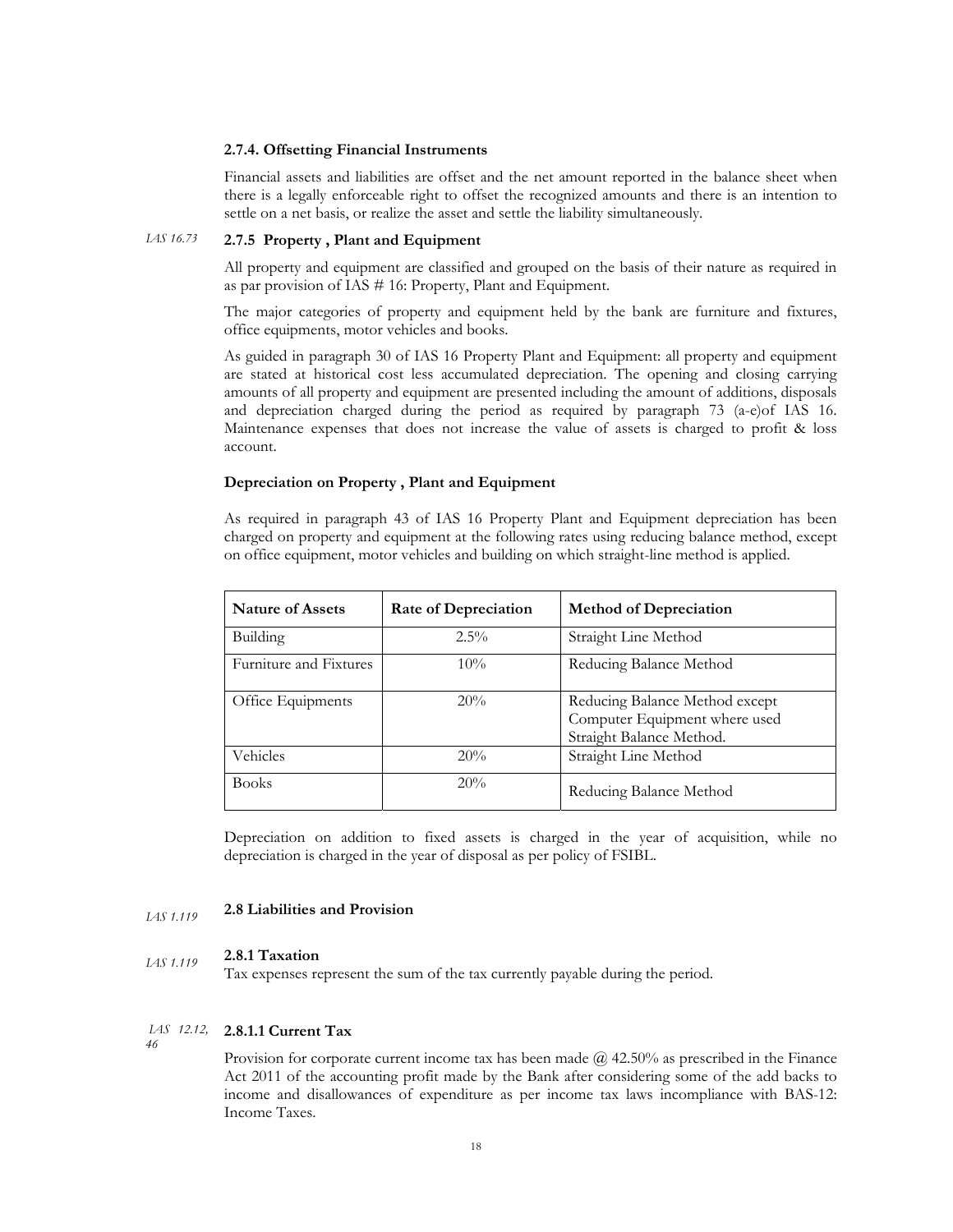# *IAS 12.15,*  **2.8.1.2 Deferred Tax**

*24, 47* 

Deferred tax asset are the amounts of income taxes recoverable in future periods in respect of taxable temporary differences. Deferred tax liabilities are the amounts of income taxes payable in future periods in respect of taxable temporary differences. Deferred tax assets and liabilities are recognized for the future tax consequences of timing differences arising between the carrying values of assets, liabilities, income and expenditure and their respective tax bases. Deferred tax is provided using the liability method for all temporary difference arising between the tax base of assets and liabilities and their carrying value for financial reporting purposes. The tax rate (42.50%) prevailing at the balance sheet date is used to determine deferred tax.

## *IAS 19.120* **2.8.2 Retirement Benefits of Employees**

Required in IAS # 19: Employee Benefit, provident fund and gratuity benefits are given to eligible staff of the bank in accordance with the locally registered rules and the entity shall disclose the amount recognized as an expense for defined contribution plan.

### *IAS 19.120* **2.8.2.1 Provident Fund**

Provident fund benefits are given to staffs of FSIBL in accordance with the locally registered Provident Fund Rules. The employees' provident fund is administered by a Board of Trustees and is funded by contributions by employees and by the Bank at predetermined rates in equal proportion. These contributions are invested separately from the assets of FSIBL and the profit on such contributions credited to the members' account. The Fund recognized by the National Board of Revenue.

### *IAS 19.120* **2.8.2.2 Gratuity**

The Company operates an unfunded gratuity scheme for its permanent employees, under which an employee is entitled to the benefits if his length of service is eight (08) years. Actual valuation of gratuity scheme had been made to assess the adequacy of the liabilities provided for the scheme as per IAS-19 "Employee Benefits''.

### **2.8.2.3 Social Security Benevolent Fund**

The Bank operates a social security benevolent fund by all employees' contribution for the sake of death and disability of employees.

# *IAS 1.119* **2.8.3 Deposits and Other Accounts**

Deposit include non-profit bearing deposits, saving deposits, term deposits etc. They are brought to account at the gross value of the outstanding balance. Profit paid is charged to the Income Statement.

### *IAS1.114 (d)(i),37.14* **2.8.4 Contingent Liabilities, Commitments and Other Off-Balance Sheet items**

As required in IAS # 37, Contingent Liabilities, commitments and other off-Balance Sheet items are presented in details in the financial statements.

### **2.8.5 Sharing of Investment Income**

In case of investments, Mudaraba fund gets preference over cost free fund. The investment income earned through deployment of Mudaraba fund is shared by the bank and the Mudaraba depositors at the pre-determined ratio fixed by the bank.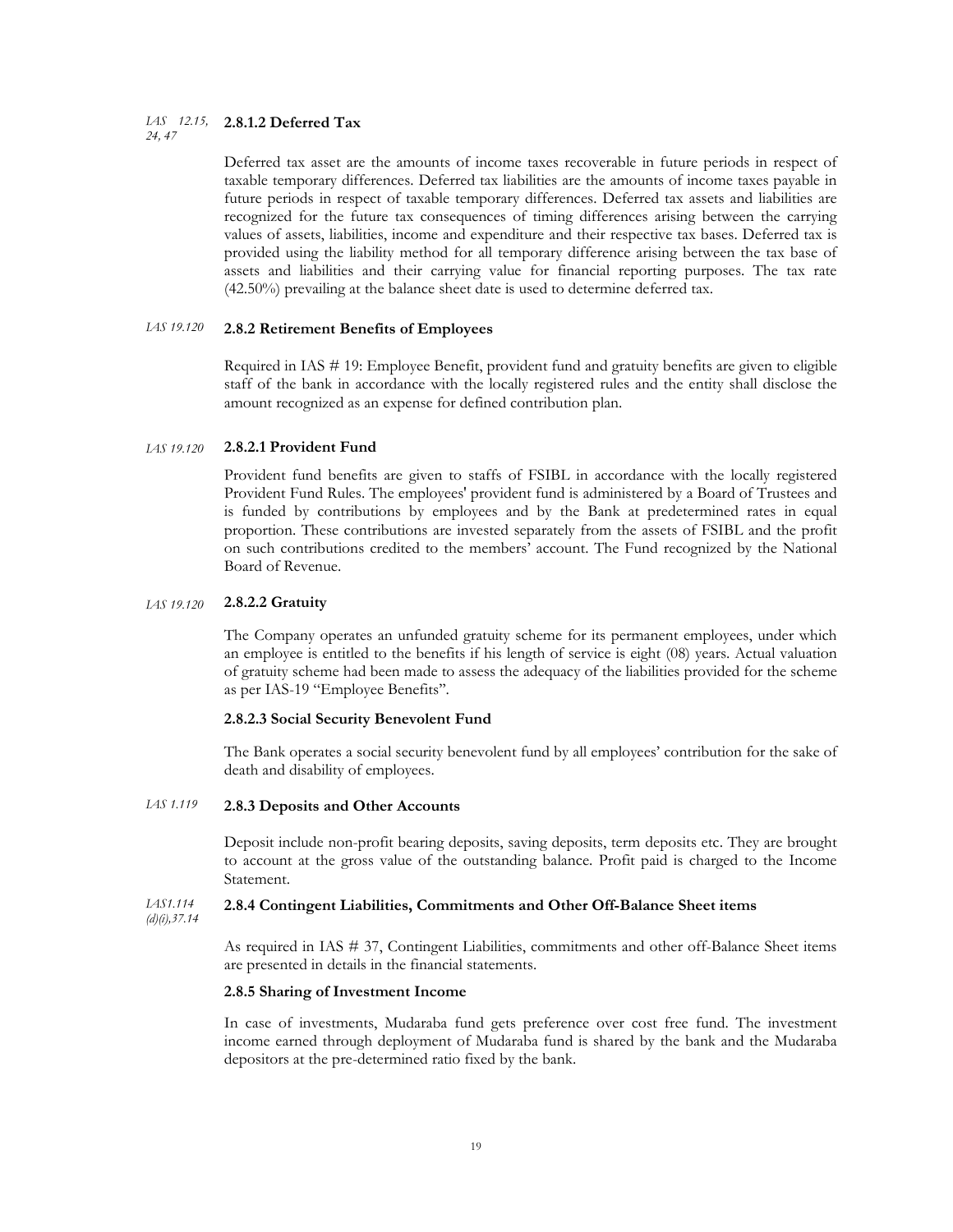### **2.8.6 Zakat**

Zakat is paid by the bank at the rate of 2.58% (instead of 2.50% as the bank maintains its account following Gregorian year) on the closing balances of statutory reserve, general reserve and exchange equalization account. Payment of zakat on paid up capital and deposits is the responsibility of the shareholders and depositor's respectively.

### **2.9 Others**

### *IAS 1.111* **2.9.1 Statement of Cash Flow**

Cash flow statement is to be prepared as it provides information about cash flows of the enterprise which is useful in providing users of financial statements with a basis to assess the ability of the enterprise to generate cash and cash equivalents and the needs of the enterprise to utilize those cash flows. Cash flow statement has been prepared under the direct method for the period, classified by operating, investing and financing activities as prescribed in paragraph 10 and 18 (a) of IAS 7.

### *IFRS 7.39 (a)* **2.9.2 Liquidity Statement**

The liquidity statement of assets and liabilities as on the reporting date has been prepared on residual maturity term as per the following basis.

- **Balance with other Banks and financial institutions, money at call and short notice, etc.** are on the basis of their maturity term;
- Investments are on the basis of their respective maturity;
- Investments are on the basis of their repayment schedule.
- Fixed assets are on the basis of their useful lives;
- Other assets are on the basis of their realization / amortization;
- Borrowing from other Banks, financial institutions and agents, etc. are as per their maturity / repayment term;
- **PEDE** Deposits and other accounts are on the basis of their maturity term and past trend of withdrawal by the depositors;
- Provisions and other liabilities are on the basis of their payment / adjustments schedule.

### *IAS 1.38, 39* **2.9.3 Comparative Information**

As guided in paragraph 36 and 38 of IAS 1 Presentation of Financial Statements, comparative information in respect of the previous year have been presented in all numerical information in the financial statements and the narrative and descriptive information where, it is relevant for understanding of the current period's financial statements.

# *IAS 1.117 (b)* **2.9.4 Earning Per Share (EPS)**

### **2.9.4.1 Basic Earnings per Share**

Earnings per share have been calculated in accordance with IAS 33 "Earning Per Share" (EPS) which has been shown on the face of profit and loss account. This has been calculated by dividing the basic earnings by the weighted average number of ordinary shares outstanding during the period.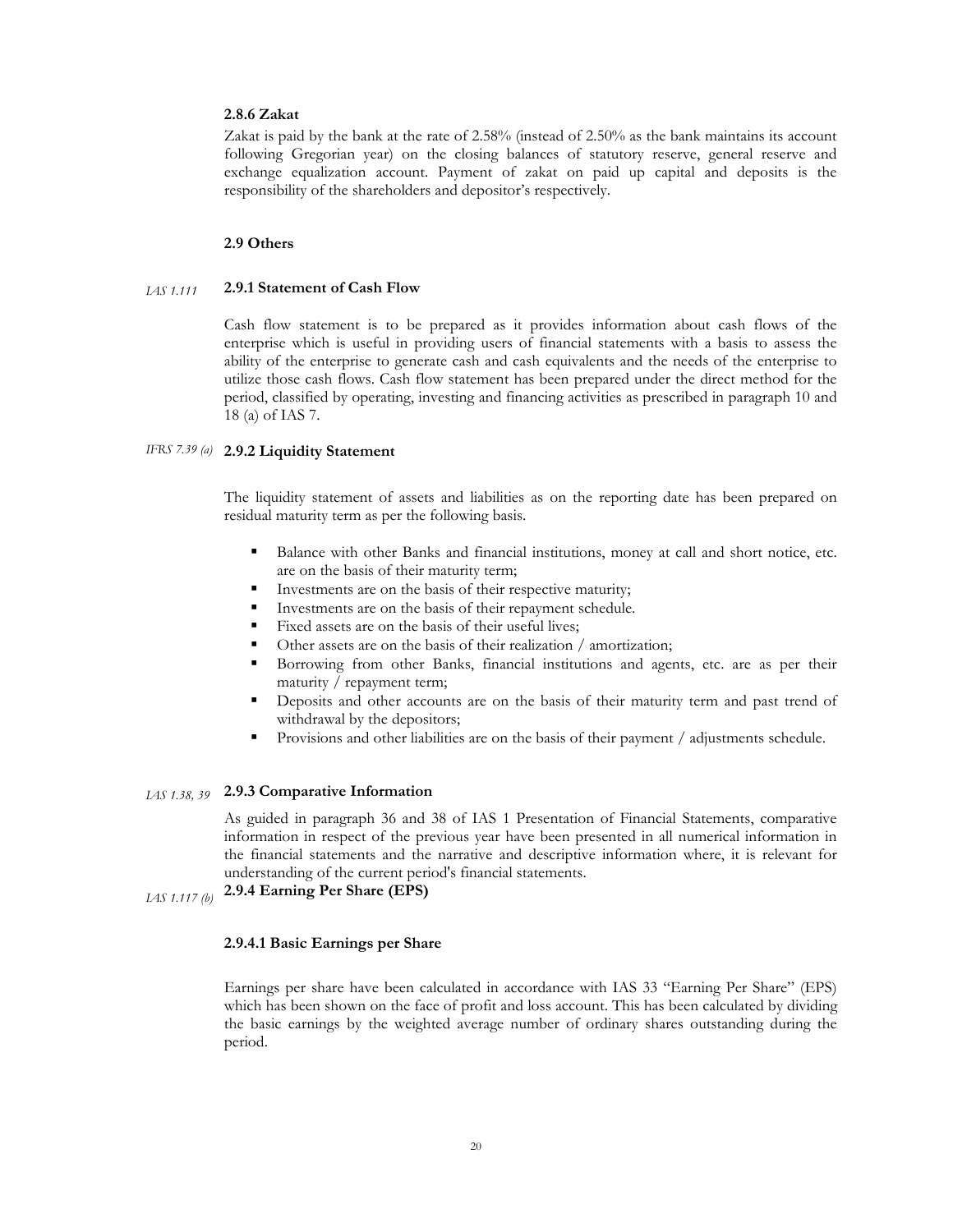### **2.9.4.2 Diluted Earnings per Share**

No diluted earnings per share is required to be calculated for the period as there was no scope for dilution during the period under review.

# *IAS 1.51 (d), (e)* **2.9.5 Functional and presentation currency**

The financial statements are presented in Bangladesh Taka (BDT). All values are rounded to the nearest Taka.

# *IAS 1.114 (d)* **2.10 Risk Management**

In the ordinary course of business, the bank is exposed to a variety of risks the most important of which are investments risk, liquidity risk, market risk, operational risk, legal risk, and profit rate risk. These risks should be identified, measured and monitored through various control mechanisms across the bank in order to price its products and services on a risk-adjusted basis and to prevent undesirable concentrations. The policies and procedures for managing these risks are outlined in the notes below. The Bank has designed and implemented a framework of controls to identify, monitor and manage these risks, which are as follows:

# *IFRS 7.33* **2.10.1 Investments Risk**

Investments risk is the risk that one party to a financial instrument will fail to discharge an obligation and cause the other party to incur a financial loss. Concentration of investments risk arises when a number of counter parties are engaged in similar business activities, or activities in the same geographical region, or have similar economic features that would cause their ability to meet contractual obligations to be similarly affected by changes in economic, political or other conditions. To manage investments risk, the bank applies credit limits to its customers and obtains adequate collaterals. Investments risk in the First Security Islami Bank's portfolio is monitored, reviewed and analyzed by the Investments Risk Management (IRM).

First Security Islami Bank Ltd. established Asset-Liability Management Committee (ALCO) to screen out the banks/financial institutions and determine the maximum risk exposure on each of them. ALCO also assesses recommends and controls cross border/country risk. To manage the Non-Performing Investments (NPI), First Security Islami Bank Ltd. has in place comprehensive remedial management policy, which includes a framework of controls to identify weak investments and monitoring of these accounts.

# *IAS 1.119* **2.10.2 Foreign Exchange Risk**

Since Foreign Exchange Risk involves purchase and sale of any national currency against other national currency, thus Foreign Exchange Risk is the chance of loss due to unexpected movement of market price of the currencies of different countries or the price of the assets denominated by foreign currencies. The Foreign Exchange Risk of the bank is minimal as all the transactions are carried out on behalf of the customers against underlying Foreign Exchange transactions.

Treasury Division independently conducts the transactions and the Back Office of treasury is responsible for verification of the deals and passing of their entries in the books of account. All foreign exchange transactions are revalued at Mark-to-Market rate as determined by Bangladesh Bank at the month end. All Nostro accounts are reconciled on daily basis and outstanding entries beyond 30 days are reviewed by the Management for their settlement.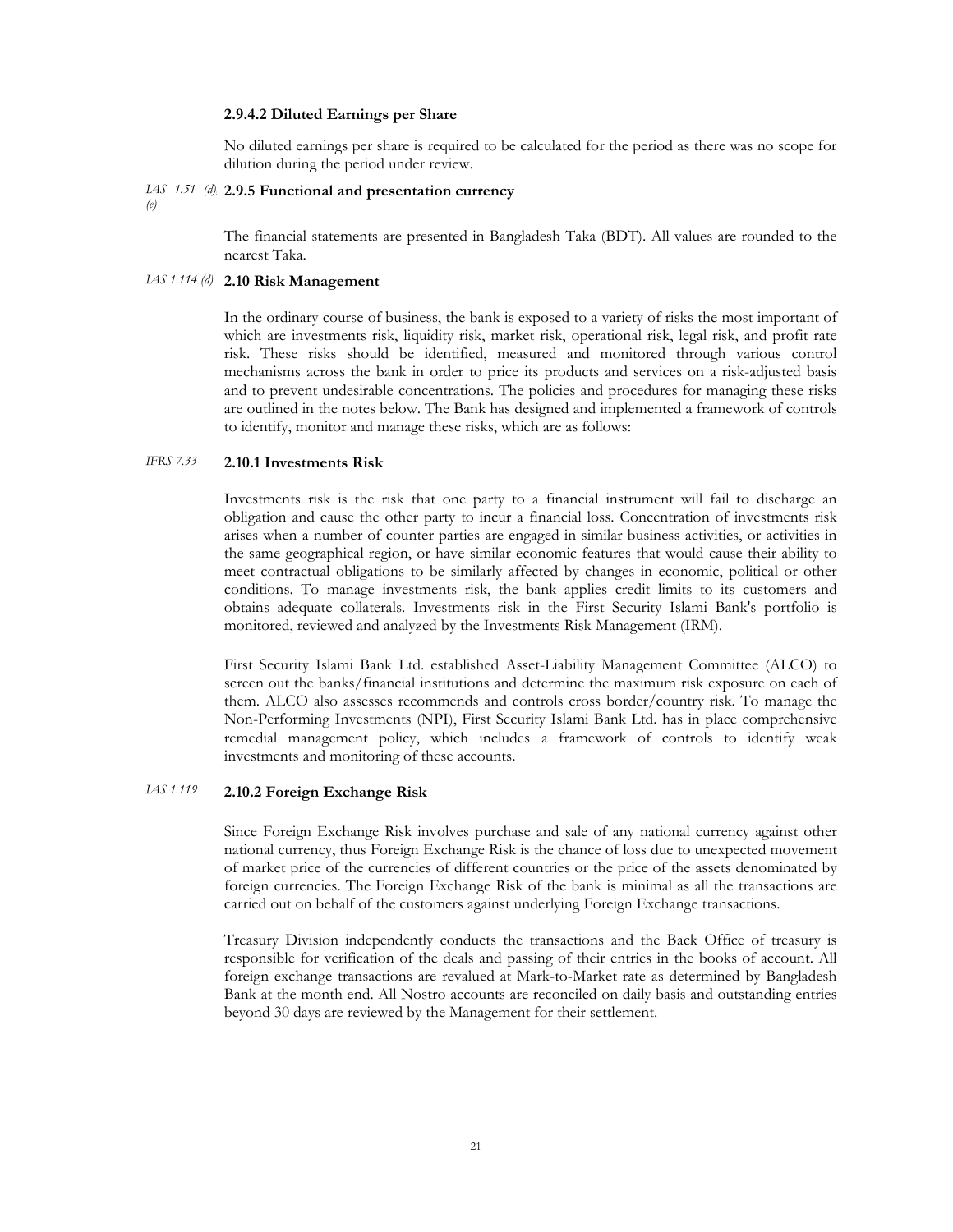### *IFRS 7.39 (b)* **2.10.3 Asset Liability Management**

Asset Liability Management is the key success of any financial intermediary especially for Banks. Asset Liability Committee (ALCO) of the Bank monitors Balance Sheet Risk and liquidity risks of the bank. The Balance Sheet Risk encompasses most part of the Asset Liability risk and deal with change in earnings due to change in rate of profit, foreign exchange rates which are not of trading nature on the other hand, liquidity risk can be defined as the risk or chance of failure to meet up any withdrawal /disbursement request by a counterparty/customer. Asset Liability Committee (ALCO) reviews Liquidity requirement of the bank, the maturity of assets and liabilities, deposits and investments pricing strategy and the Liquidity contingency plan. The primary objective of the Asset Liability Committee (ALCO) is to monitor and avert significant volatility in Net Investments Income (NII), investment value and exchange earnings for the purpose of taking future action plan for better interest of the organization.

# *IAS 1.114(d)* **2.10.4 Prevention of Money Laundering**

Money Laundering is the criminal practice of filtering ill-gotten gains or dirty money through a series of transaction so as to give the money a clean look that it appears to have originated from legal activities. It is a process of filtering money obtained through predicate offence such as corruption, fraud, drug trafficking etc. through the financial system. Money Laundering now a days is one of the greatest challenges that the Governments, Banks and Financial Institutions face in the globalize financial system.

First Security Islami Bank Limited identified the money laundering as one of its core risk areas and has been making all out efforts to prevent money laundering. For mitigating the risk, the bank has a designated Chief Anti-Money Laundering Compliance Officer (CAMLCO) at Central Compliance Unit under Anti-Money Laundering Division, Head Office, who has sufficient authority to implement and enforce corporate wide AML policy, procedure & measure and who is reporting directly to the Senior Management and the Board of Directors. Moreover, every branch of our bank has a designated Branch Anti-Money Laundering Compliance Officer (BAMLCO) under Branch Anti-Money Laundering Compliance Unit, who independently review the transaction of accounts, with verification of Know Your Customer (KYC) and Suspicious Transaction Report (STR). They are also sending Cash Transaction Report (CTR) to the Central Compliance Unit, Head Office on monthly basis by using FIU Reporting System Software provided by Bangladesh Bank and finally we send the same to Anti-Money Laundering Department of Bangladesh Bank. The Central Compliance Unit has also arranged Training/Workshop for developing awareness and skill regarding AML activities of Executives and Officers of the bank and conducting inspection regarding AML activities of our branch. Bank has established a Manual for Prevention of Money Laundering and issues circulars time to time giving specific guidelines in accordance with Bangladesh Bank guidelines, regulations, Anti-Money Laundering Act, 2009 & Anti Terrorism Act, 2009. All the guidelines and circulars issued by Bangladesh Bank from time to time are being strictly complied with by Central Compliance Unit and branches of the Bank.

### *IAS 1.114 (d)* **2.10.5 Internal Control and Compliance**

Internal Control & Compliance is considered as an eye of an organization. It is a mirror of operations and keeps record of the same. The primary objectives of internal control system are to help the bank to perform in a better height through the use of its resources & under the guidance of Internal Control system, bank identifies its weakness and takes appropriate measures to overcome the same. The main objectives of Internal Control are to ascertain the efficiency and effectiveness of activities, reliability, completeness and timeliness of financial and management information, compliance with applicable laws and regulations.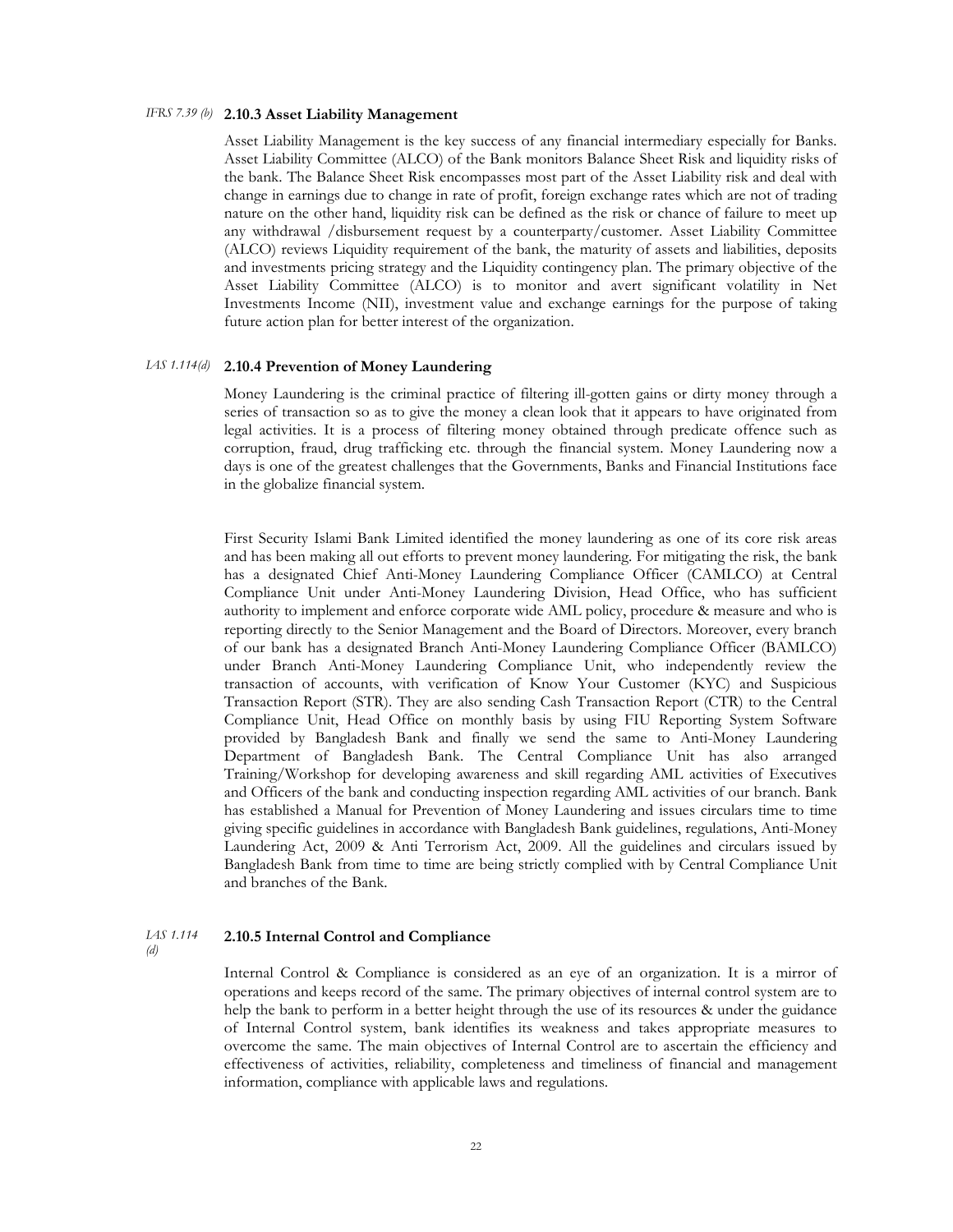Operational loss arises for the cause of errors and fraud due to lack of internal control and compliance. Internal Control & Compliance Division undertakes periodical and special audit & inspection of its branches and departments/divisions of Head Office for reviewing its operation and compliance of the statutory requirement. The Audit Committee of the Board of Directors plays a vital role in providing a bridge between the Board and Management. The committee reviews the Financial Reporting process, Audit process and the Bank's process for compliance with laws, regulations and code of conduct.

### *IAS 1.114 (d)* **2.10.6 Guideline on Information & Communication Technology:**

Banks are increasingly using sophisticated digital technology for banking activities with a view to achieve more customer satisfaction with less cost. In addition, it increases the efficiency of the banking and payment system, benefiting consumers and merchants leading to bringing additional risks. These risks must be balanced against benefits i.e. must be controlled. Under this advanced and highly technical ICT environment banks must ensure that critical systems are not threatened by the risk exposures the banks take. For this purpose, a risk management process consisting of assessing risks, controlling risk exposure, and monitoring risks should be in place.

Information assets are critical to the services provided by the Bank to its customers. Protection and maintenance of these assets are vital to its sustainability. In order to ensure protection of critical IT assets from unauthorized access, modification, disclosure and destruction the Bank has already taken initiatives, which safeguard the interest of customers.

In this context bank is implementing a core banking software (Bank Ultimus) ensuring adequate security. To protect sensitive information of core banking software and other software in the event of any disaster, the bank has implemented a disaster recovery site. The Bank has already developed its own ICT policies for various operation and services which are closely in line with the ICT guidelines of Bangladesh Bank.

The Bank has developed fault tolerance plan of human resources with detail job description for each IT personnel, segregation of duties of IT tasks and system support in respect of severity. Training is a key component of ICT Risk Management. The Bank has been continuously conducting training sessions on sensitive IT tasks (i.e. operational procedure, Business Continuity Planning, Disaster Recovery Planning etc.) for relevant employees. The Bank management has been putting continuous efforts to improve IT Operation Management, Problem Management, Change Management, Asset Management and Request Management to maintain maximum uptime of automated banking business. The Bank has been maintaining adequate physical security inside its workplace to properly protect ICT resources. The Bank is strictly following the Information Security Standard of Bangladesh Bank covering Password Control, User ID Maintenance, Input Control, Network Security, Data Encryption, Virus Protection and Access Control to Internet and Emailing. The bank is regularly conducting internal ICT audit to all its' branches and Head Office divisions to ensure proper implementation of the ICT policies.

### **2.11 Risk Basel Capital ( Basel-II )**

To comply with the international best practice and to make the bank's capital more risk sensitive as well as to build the banking industry more shock absorbent and stable, Bangladesh Bank is aimed to implement Basel-II reporting from 2010. As per the directive of Bangladesh Bank, all schedule banks in Bangladesh are now required to report risk based capital adequacy for banks under Basel-II along with the existing capital adequacy rules and reporting under Basel-II during the parallel run i , e. 2009. All scheduled banks are also required to disclose capital adequacy in both quantitative terms. The first disclosure as per guidelines has been made as on the effective date viz. 31st March 2010.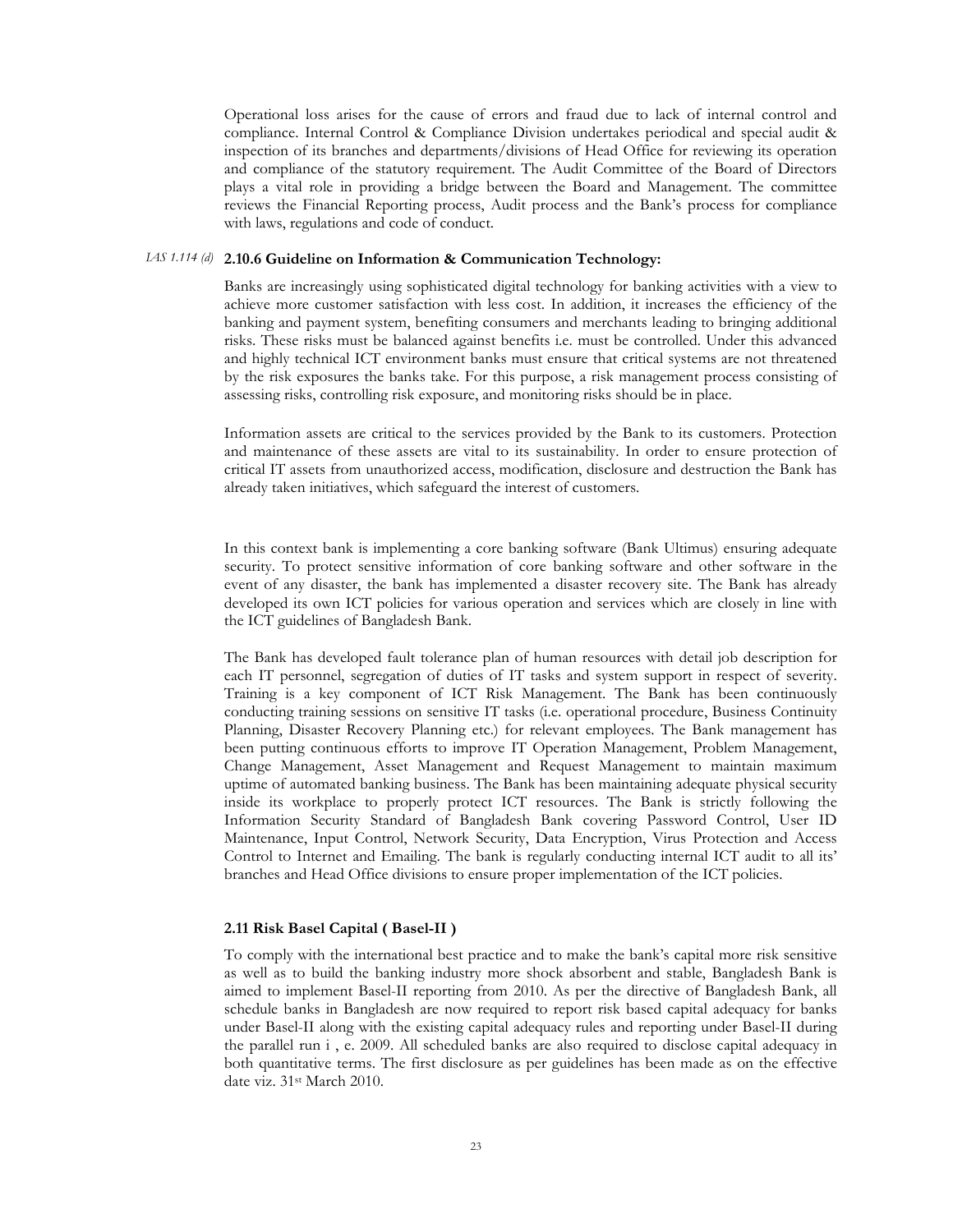### **2.12 Stress Testing**

Stress testing is one of the sophisticated risk management techniques that have been used to determine the reactions of different financial institution under a set of exceptional, but plausible assumptions through a series of test. At institutional level, stress testing techniques provide a way to quantity the impact of change in a number of risk factors on the assets and liabilities portfolio of the institution. Presently stress testing is being done by considering five different risk factors namely interest rate, sale value of collateral, non-performing loans, stock price and foreign exchange rate.

FSIBL supplements their analysis of risk with stress testing. They perform stress tests because value-at-risk calculations are based on relatively recent historical data and only purport to estimate risk up to a defined confidence level. Therefore, they only reflect possible losses under relatively normal market conditions.

## *IAS 1.21* **2.14 General**

 Wherever considered necessary, previous year's figures have been rearranged for the purpose of comparison;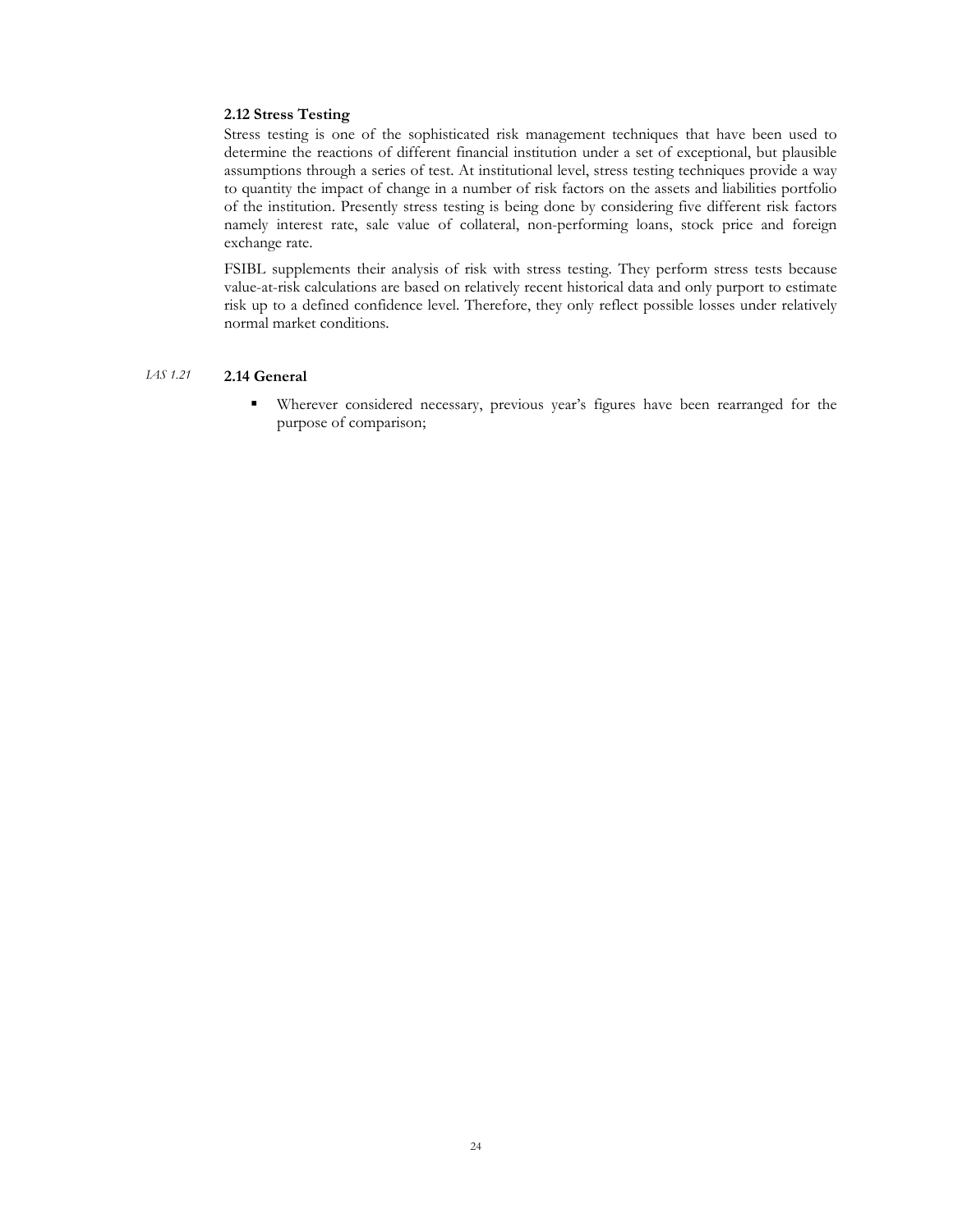| Ref.     |                  |                                                 | 31.12.2011    | 31.12.2010    |
|----------|------------------|-------------------------------------------------|---------------|---------------|
|          |                  |                                                 | <b>BDT</b>    | <b>BDT</b>    |
| LAS 7.45 | 3                | <b>CASH</b>                                     |               |               |
| LAS 1.77 | 3.1              | Cash in Hand                                    |               |               |
|          |                  | In Local Currency                               | 746,988,452   | 607,438,083   |
|          |                  | In Foreign Currencies                           | 4,993,235     | 4,735,063     |
|          |                  |                                                 | 751,981,687   | 612, 173, 146 |
|          |                  |                                                 |               |               |
| LAS 1.77 | $3.2\phantom{0}$ | Balance with Bangladesh Bank and its Agent Bank |               |               |
|          |                  | In Local Currency                               | 6,150,402,685 | 4,174,559,477 |
|          |                  | In Foreign Currencies                           | 243,179,681   | 70,809,580    |

### **3.3 Cash Reserve Ratio (CRR) and Statutory Liquidity Ratio (SLR)**

Cash Reserve Ratio (CRR) and Statutory Liquidity Ratio (SLR) have been calculated and maintained in accordance with the Section 25 & 33 of the Bank Companies Act. 1991 and subsequent BCD Circular No. 13 dated May 24, 1992; BRPD Circular No. 12 dated September 06, 1998, BRPD Circular No.12, dated September 20, 1999, BRPD Circular No. 22 dated November 06, 2003, BRPD Circular No. 03 dated 17 February, 2005 and BRPD Circular No. 11 & 12 dated 25 August 2005, Bangladesh Bank Letter # DOS (SR) 1153/120-A/2009-46 dated 22 March 2009, MPD circular # 01 dated 04 May 2010 & MPD circular # 04 & 05 dated 01 December 2010.

### **3.3 Cash Reserve Ratio (CRR): 6.00% of Average Demand and Time Liabilities:**

| Surplus/(Short)           | 2,012,901,000 | 1,118,900,000 |
|---------------------------|---------------|---------------|
| Actual Reserve maintained | 6,040,205,000 | 4,052,000,000 |
| Required Reserve          | 4,027,304,000 | 2,933,100,000 |

### **3.4 Statutory Liquidity Ratio (SLR): 11.50% of Average**

| Surplus/(Short)                     | 2,294,140,000  | 1,486,000,000 |
|-------------------------------------|----------------|---------------|
| Actual Reserve held (including CRR) | 10,013,140,000 | 7,108,000,000 |
| Required Reserve (including CRR)    | 7,719,000,000  | 5,622,000,000 |

### **3 (a) CASH**

First Security Islami Bank Limited (Note-3.2) First Security Islami Capital & Investment Limited

| 7,145,564,053    | 4,857,542,203 |
|------------------|---------------|
| 599              |               |
| 7, 145, 564, 652 | 4,857,542,203 |

 **4,245,369,057 6,393,582,366 4,857,542,203 7,145,564,053**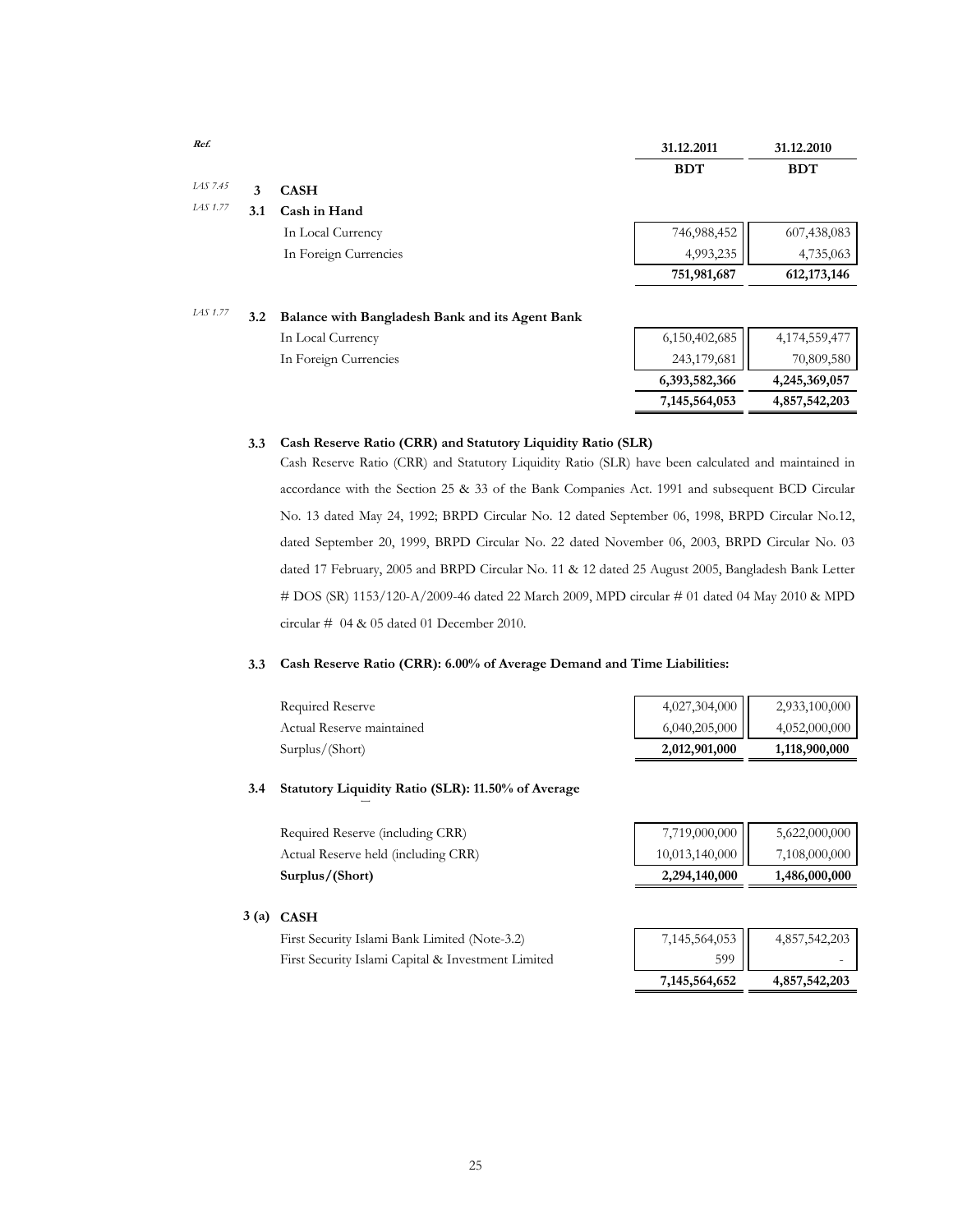| Ref.     |                                                                 | 31.12.2011    | 31.12.2010  |
|----------|-----------------------------------------------------------------|---------------|-------------|
|          |                                                                 | <b>BDT</b>    | <b>BDT</b>  |
| LAS 1.77 | <b>BALANCE WITH OTHER BANKS AND FINANCIAL INSTITUTIONS</b><br>4 |               |             |
|          |                                                                 |               |             |
|          | <b>Inside Bangladesh</b><br>A.                                  |               |             |
|          | <b>Al-Wadiah Current Accounts</b>                               |               |             |
|          | Dutch-Bangla Bank Ltd.                                          | 15,802,536    | 14,027,036  |
|          | Brac Bank Ltd.                                                  | 3,374,507     | 1,660,571   |
|          |                                                                 | 19,177,043    | 15,687,607  |
|          | <b>Others Accounts</b>                                          |               |             |
|          | <b>Mudaraba Short Notice Deposits</b>                           |               |             |
|          | National Bank Ltd.                                              |               | 46,981      |
|          | Mercantile Bank Ltd.                                            |               | 132,219     |
|          | Southeast Bank Ltd. (Islamic Branch)                            | 5,110,561     | 3,511,182   |
|          | Social Islami Bank Ltd.                                         | 5,552,185     | 5,367,185   |
|          | Dhaka Bank Ltd. (Islamic Branch)                                | 8,727,626     | 8,319,191   |
|          | Bangladesh Commerce Bank Ltd.                                   |               | 5,123       |
|          | AB Bank Ltd. (Islamic Branch)                                   | 533,438       | 332,967     |
|          | Islami Bank (BD) Ltd.                                           | 56,657,188    | 20,700,776  |
|          |                                                                 | 76,580,998    | 38,415,624  |
|          |                                                                 |               |             |
|          | Mudaraba Term Deposits                                          |               |             |
|          | AB Bank Ltd. (Islamic Branch)                                   | 400,000,000   |             |
|          | Premier Bank Ltd.(Islamic Branch)                               | 450,000,000   |             |
|          | Social Islami Bank Ltd.                                         | 1,300,000,000 |             |
|          | Export Import Bank of Bangladesh Limited                        | 1,000,000,000 | 250,000,000 |
|          | Jamuna Bank Ltd.                                                | 10,000,000    |             |
|          | Hajj Finance Co. Limited                                        | 50,000,000    | 50,000,000  |
|          | Reliance Finance Limited                                        | 2,150,000,000 | 450,000,000 |
|          | International Leasing and Financial Services Ltd.               |               | 6,300,000   |
|          |                                                                 | 5,360,000,000 | 756,300,000 |
|          | <b>Balance Carried Forward</b>                                  | 5,455,758,041 | 810,403,231 |

26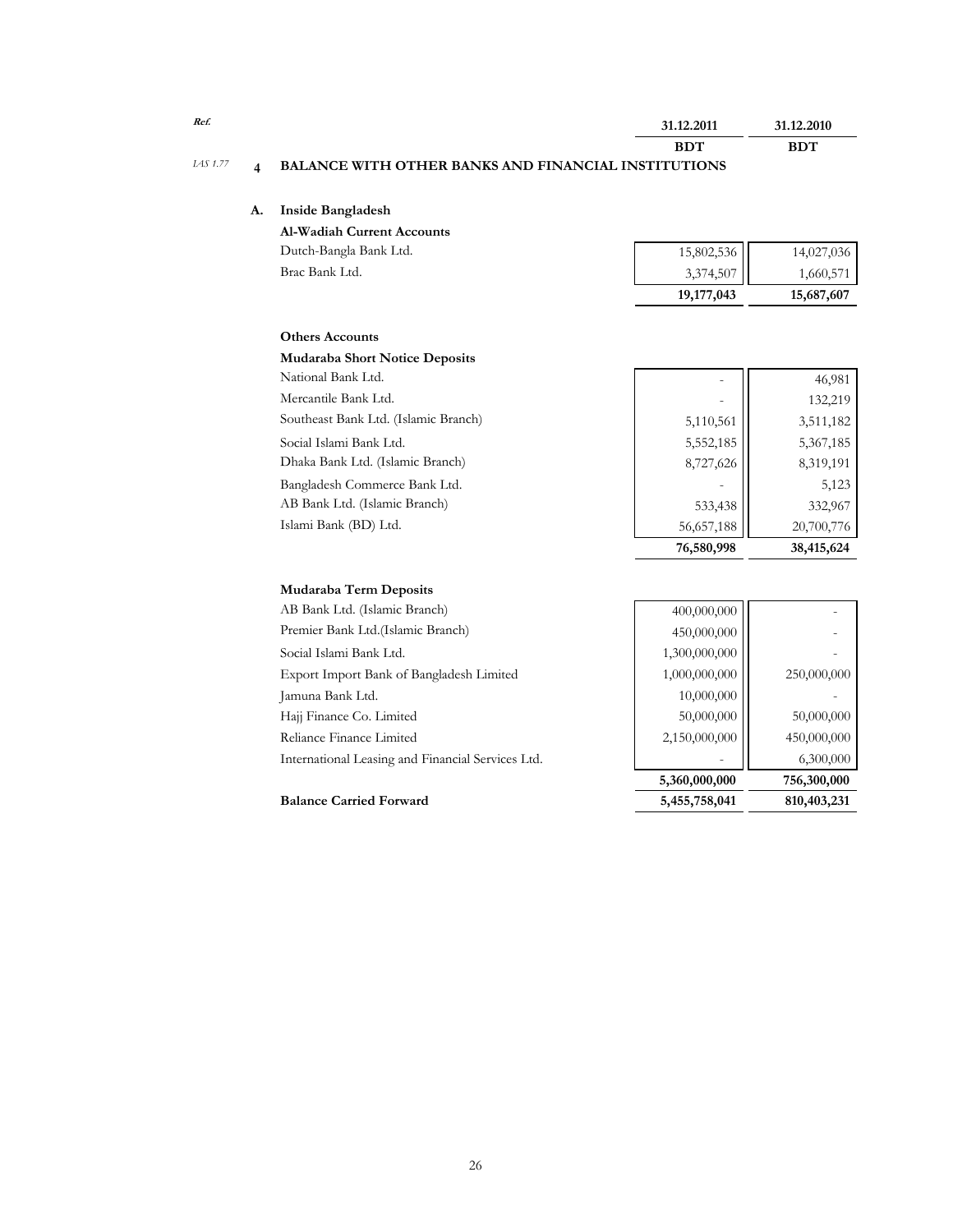| Amount in BDT | Amount in BDT |
|---------------|---------------|
| 31 12 2011    | 31 12 2010    |

**Balance Brought Forward-Inside Bangladesh 5,455,758,041 810,403,231**

| IAS 1.78(d) | <b>B.</b> Outside Bangladesh                        | Currency    | <b>Amount</b> | Rate     |               |               |
|-------------|-----------------------------------------------------|-------------|---------------|----------|---------------|---------------|
|             | <b>Current Account</b>                              |             |               |          |               |               |
|             | Mashreq Bank, PSC, London                           | <b>GBP</b>  | 286.30        | 126.4791 | 36,211        | 80,623        |
|             | Standard Chartered Bank, Frankfurt, Germany         | <b>EURO</b> | 73,191.22     | 105.8358 | 7,746,251     | 972,218       |
|             | NIB Bank (NDLC - IFIC Bank Ltd), Pakistan           | ACU\$       | 1,756.75      | 81.8529  | 143,795       | 124,290       |
|             | Commerz Bank AG, Frankfurt, Germany                 | <b>EURO</b> | 41,118.36     | 105.8358 | 4,351,795     | 747,355       |
|             | Bank of Bhutan, Thimpo, Bhutan                      | ACU\$       | 2,368.10      | 81.8529  | 193,836       | 167,542       |
|             | Sonali Bank, Kolkata, India                         | ACU\$       | 14,944.40     | 81.8529  | 1,223,242     | 1,057,312     |
|             | Mashreq Bank, PSC, London.                          | <b>EURO</b> | 4,862.69      | 105.8358 | 514,647       | 286,074       |
|             | Standard Chartered Bank, Tokyo, Japan               | J.YEN       | 85,776.00     | 1.0516   | 90,202        | 347,835       |
|             | Union De Banques Arabes Et Feancauses, Tokyo, Japan | J.YEN       | 6,000.00      | 1.0516   | 6,310         | 3,298         |
|             | AB Bank Ltd, Mumbai, India                          | ACU\$       | 171,955.17    | 81.8529  | 14,075,029    | 3,458,835     |
|             | Standard Chartered Bank, Newyork                    | <b>USD</b>  | 435,268.45    | 81.8529  | 35,627,985    | 16,436,385    |
|             | Standard Chartered Bank (Pakistan Limited), Colombo | ACU\$       | 45,160.00     | 81.8529  | 3,696,477     | 3,195,056     |
|             | Standard Chartered Bank (Amex), Mumbai              | ACU\$       | 9,501.73      | 81.8529  | 777,744       | 672,245       |
|             | ICICI bank Ltd, Hongkong                            | <b>USD</b>  | 3,444.12      | 81.8529  | 281,911       | 1,671,622     |
|             | Mashreq Bank, PSC, Newyork                          | <b>USD</b>  | 809,176.30    | 81.8529  | 66,233,427    | 32,874,636    |
|             | HSBC, USA                                           | <b>USD</b>  | 741,016.98    | 81.8529  | 60,654,389    | 42,768,185    |
|             | HSBC, Mumbai, India                                 | ACU\$       | 15,843.22     | 81.8529  | 1,296,814     | 13,670        |
|             | ICICI bank Ltd, Kolkata, India                      | ACU\$       | 5,282.92      | 81.8529  | 432,422       | 3,023,267     |
|             | Mashreq Bank, PSC, London                           | <b>USD</b>  | 2,919.23      | 81.8529  | 238,947       | 239,699       |
|             | Habib Bank, Zurich, Switzerland                     | <b>CHF</b>  | 1,448.52      | 86.8097  | 125,746       | 123,952       |
|             | Habib Metropolitan Bank Limited, Karachi, Pakistan  | ACU\$       | 181,777.40    | 81.8529  | 14,879,007    | 1,853,642     |
|             |                                                     |             |               |          | 212,626,187   | 110, 117, 741 |
|             | Total $(A+B)$                                       |             |               |          | 5,668,384,228 | 920,520,972   |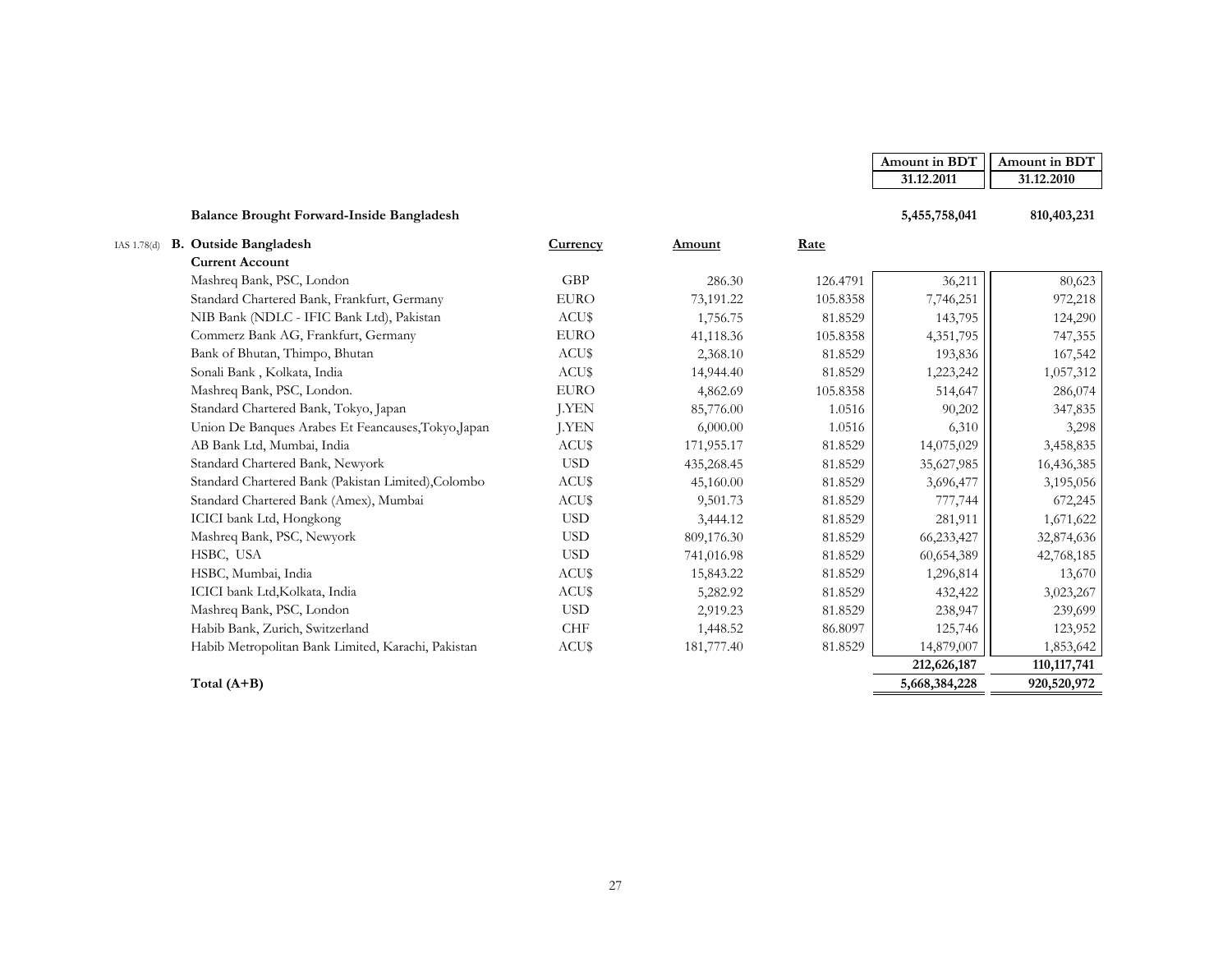| <b>BDT</b><br>170,520,972<br>400,000,000<br>350,000,000<br>920,520,972 |  |  |  |  |
|------------------------------------------------------------------------|--|--|--|--|
|                                                                        |  |  |  |  |
|                                                                        |  |  |  |  |
|                                                                        |  |  |  |  |
|                                                                        |  |  |  |  |
|                                                                        |  |  |  |  |
|                                                                        |  |  |  |  |
|                                                                        |  |  |  |  |
| <b>BALANCE WITH OTHER BANKS AND FINANCIAL INSTITUTIONS</b>             |  |  |  |  |
| 920,520,972                                                            |  |  |  |  |
|                                                                        |  |  |  |  |
| 920,520,972                                                            |  |  |  |  |
|                                                                        |  |  |  |  |
|                                                                        |  |  |  |  |
| 2,330,000,000                                                          |  |  |  |  |
| 1,134,100                                                              |  |  |  |  |
| 2,331,134,100                                                          |  |  |  |  |
|                                                                        |  |  |  |  |
| 528,220,461                                                            |  |  |  |  |
| 2,859,354,561                                                          |  |  |  |  |
|                                                                        |  |  |  |  |

# **5.1 Quoted/Unquoted Shares**

|                                                | Acquisition cost | Acquisition cost |
|------------------------------------------------|------------------|------------------|
| Name of Companies                              | (Taka)           | (Taka)           |
| Quoted:                                        |                  |                  |
| Fareast Islami Life Insurance Co.              | 20,081,600       |                  |
| Islami Bank Bangladesh Ltd.                    | 17,483,872       |                  |
| Social Islami Bank Ltd.                        | 7,011,731        |                  |
| Export Import Bank (BD) Ltd.                   | 59,053,949       | 57,552,000       |
| Beximco Ltd.                                   | 55,647,288       |                  |
| Titas Gas Transmission & Distribution Co. Ltd. | 49,184,642       |                  |
| ACI Formulation Ltd.                           |                  | 21,645,505       |
| <b>ACI</b> Limited                             | 21,645,684       |                  |
| Dhaka Electric Supply Company Ltd.             | 34, 314, 457     | 77,738           |
| Power Grid Company of BD Ltd                   | 9,755,553        |                  |
| Al-Arafa Islami Bank Ltd.                      | 49,967,524       | 28,020,000       |
| <b>BSRM</b> Steel                              | 64,791,779       | 53,301,600       |
| ICB Islamic Bank Ltd.                          | 10,170,000       | 6,858,000        |
| Islami Insurance Bangladesh Ltd.               | 11,028,312       | 10,923,600       |
| Shahjalal Islami Bank Ltd.                     | 59,688,100       | 27,705,232       |
| Jamuna Oil Company Ltd.                        | 28,438,200       | 67,844,463       |
| Meghna Cement Ltd.                             | 37,503,000       | 34,110,672       |
| Navana CNG Ltd.                                | 39,041,076       | 14,060,805       |
| National Tubes Ltd.                            | 195,574          | 69,936           |
| Summit Alliance Port Ltd.                      | 41,233,096       | 36,808,510       |
| Square Pharmaceuticals Ltd.                    | 117,226,035      | 107,810,400      |
| Bangladesh Lamps Ltd.                          | 8,400,679        | 8,400,692        |
| Islamic Finance & Investment Ltd.              | 23,908,365       | 10,900,595       |
| Khulna Power Company Ltd.                      | 5,912,400        | 3,711,372        |
| Maxsons Spinning Mills Ltd.                    | 14,996,250       | 9,990,541        |
| PHP First Mutual Fund                          | 20,000,000       |                  |
| Beximco Pharmaceuticals Ltd.                   | 1,057,820        |                  |
| MJL Bangladesh Ltd.                            | 1,007,600        |                  |
| Lafarge Surma Cement Ltd.                      | 32,139,168       | 24,012,100       |
| Total                                          | 840, 883, 754    | 523,803,761      |
| Unquoted:                                      |                  |                  |
| Central Depository Bangladesh Ltd.             | 4,569,450        | 4,416,700        |
| Orion Pharmaceuticals Ltd                      | 10,000,000       |                  |
|                                                | 855,453,204      | 528,220,461      |
| Market Value of Quoted Shares                  | 564,142,600      | 462,230,523      |
|                                                |                  |                  |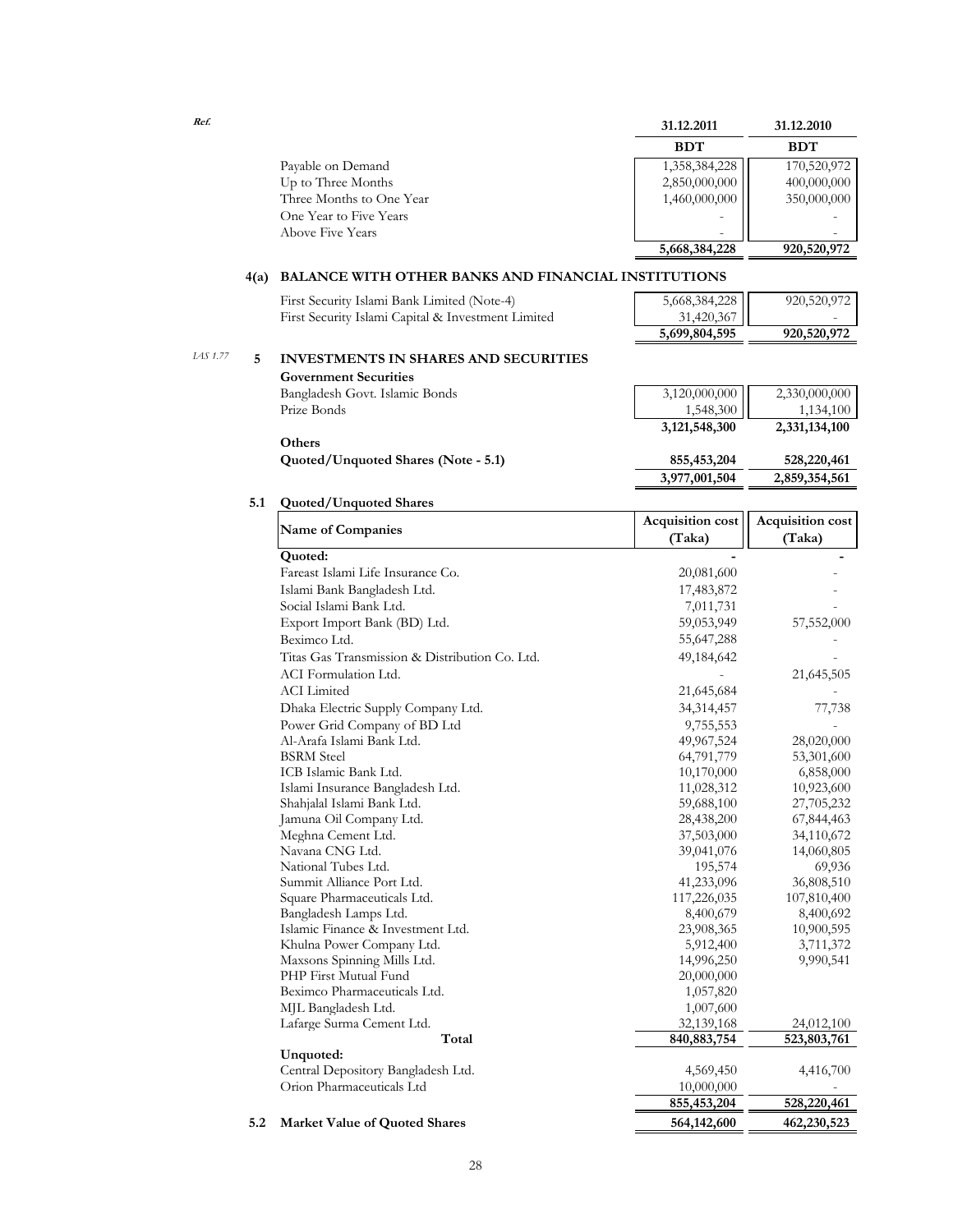| LAS 1.61 | 5.3  | Maturity Grouping of Investments in Shares and Securities       |                               |                              |
|----------|------|-----------------------------------------------------------------|-------------------------------|------------------------------|
|          |      | On Demand                                                       | 1,548,300                     | 1,134,100                    |
|          |      | Within One Month                                                | 990,883,754                   | 523,803,761                  |
|          |      | One Month to three Months                                       | 150,000,000                   |                              |
|          |      | Three Months to One Year                                        | 420,000,000                   |                              |
|          |      | One Year to Five Years                                          | 2,400,000,000                 | 2,330,000,000                |
|          |      | More than Five Years                                            | 14,569,450                    | 4,416,700                    |
|          |      |                                                                 | 3,977,001,504                 | 2,859,354,561                |
|          |      |                                                                 |                               |                              |
|          | 5(a) | <b>INVESTMENTS IN SHARES AND SECURITIES</b>                     |                               |                              |
|          |      | First Security Islami Bank Limited (Note-5)                     | 3,977,001,504                 | 2,859,354,561                |
|          |      | First Security Islami Capital & Investment Limited              | 67,587,038                    |                              |
|          |      |                                                                 | 4,044,588,542                 | 2,859,354,561                |
| LAS 1.77 |      |                                                                 |                               |                              |
|          | 6    | <b>INVESTMENTS</b> (All Inside Bangladesh)                      |                               |                              |
|          |      | General Investments (Bai-Murabaha, Bai - Muajjal, HPSM,         | 64,451,579,004                | 47,640,238,696               |
|          |      | $etc.)(Note - 6.A)$                                             |                               |                              |
|          |      | Bills Purchased and Discounted (Note - 6.B)                     | 5,015,749,280                 | 4,483,664,468                |
|          |      |                                                                 | 69,467,328,284                | 52, 123, 903, 164            |
| LAS 1.77 |      | 6.A General Investment (Bai-Murabaha, Bai - Muajjal, HPSM) etc. |                               |                              |
|          |      | Inside Bangladesh                                               |                               |                              |
|          |      | <b>Investment General</b>                                       | 6,372,243,827                 | 8,170,610,788                |
|          |      | Bai Murabaha (Hypo)                                             | 12,083,633,060                | 9,426,267,260                |
|          |      | Bai Murabaha Post Import (TR)                                   | 15,423,479,555                | 12,833,296,420               |
|          |      | Bai Murabaha Post Import (Pledge)                               | 42,210,892                    | 59,620,406                   |
|          |      | Bai Murabaha (Share)                                            | 197, 115, 615                 | 258,392,909                  |
|          |      | Bai Murabaha Import Bills                                       | 8,864,139,401                 | 3,674,446,383                |
|          |      | Bai Muajjal (DDIS)                                              | 12,972,222                    | 13,527,513                   |
|          |      | HPSM (House Building)                                           | 4,309,572,537                 | 1,768,526,166                |
|          |      | Pre-Shipment Investment                                         | 178, 109, 478                 | 184,170,269                  |
|          |      | HPSM (Transport)                                                | 884, 611, 257                 | 383,298,557                  |
|          |      | HPSM (Scheme)                                                   | 4,546,726,680                 | 2,932,102,236                |
|          |      | Wajira Bill Okalah Against Cash Incentive                       |                               | 3,337,994                    |
|          |      | Quard Investment A/C                                            | 633,358,640                   | 601,016,156                  |
|          |      | Bai Murabaha General                                            | 5,052,893,843                 | 3,937,010,637                |
|          |      | Bai Murabaha against Security                                   | 4,321,867,515                 | 2,596,472,434                |
|          |      | Bai Murabaha Import                                             | 32,851,184                    | 201, 307, 790                |
|          |      | Bai Murabaha Export                                             | 134,499,742                   | 94,355,180                   |
|          |      | <b>SME</b> Investment                                           | 762,117,095                   | 124,819,371                  |
|          |      | Quard against PF (Staff)                                        | 5,165,136                     | 2,927,399                    |
|          |      | Agricultural Investment                                         | 221,578,239                   | 111,215,619                  |
|          |      | Project Investment                                              | 233,760,949                   | 231,623,216                  |
|          |      | Lease Investment/Izarah                                         |                               | 394,867                      |
|          |      | Bai Salam Export                                                | 2,539,331                     |                              |
|          |      | Bai - Muajjal General                                           | 1,164,364                     | 1,194,100                    |
|          |      | HPSM Consumer Investment                                        | 134,968,442<br>64,451,579,004 | 30,305,026<br>47,640,238,696 |
|          |      | <b>Outside Bangladesh</b>                                       |                               |                              |
|          |      |                                                                 | 64,451,579,004                | <u>47,640,238,696</u>        |
| LAS 1.77 | 6.B  | <b>Bills Purchased and Discounted</b>                           |                               |                              |
|          |      | Payable in Bangladesh                                           | 4,990,980,105                 | 4,461,510,842                |
|          |      | Payable outside Bangladesh                                      | 24,769,175                    | 22,153,626                   |
|          |      |                                                                 | 5,015,749,280                 | 4,483,664,468                |
|          |      |                                                                 | 69, 467, 328, 284             | 52,123,903,164               |
| LAS 1.61 | 6.1  |                                                                 |                               |                              |
|          |      | <b>Maturity Grouping of Investments</b>                         |                               |                              |
|          |      | Payable on Demand                                               | 5,033,538,803                 | 3,776,850,529                |
|          |      | 29                                                              |                               |                              |

We followed Bangladesh Bank Guidelines instead of BAS-39

**BDT BDT**

**Ref. 31.12.2011 31.12.2010**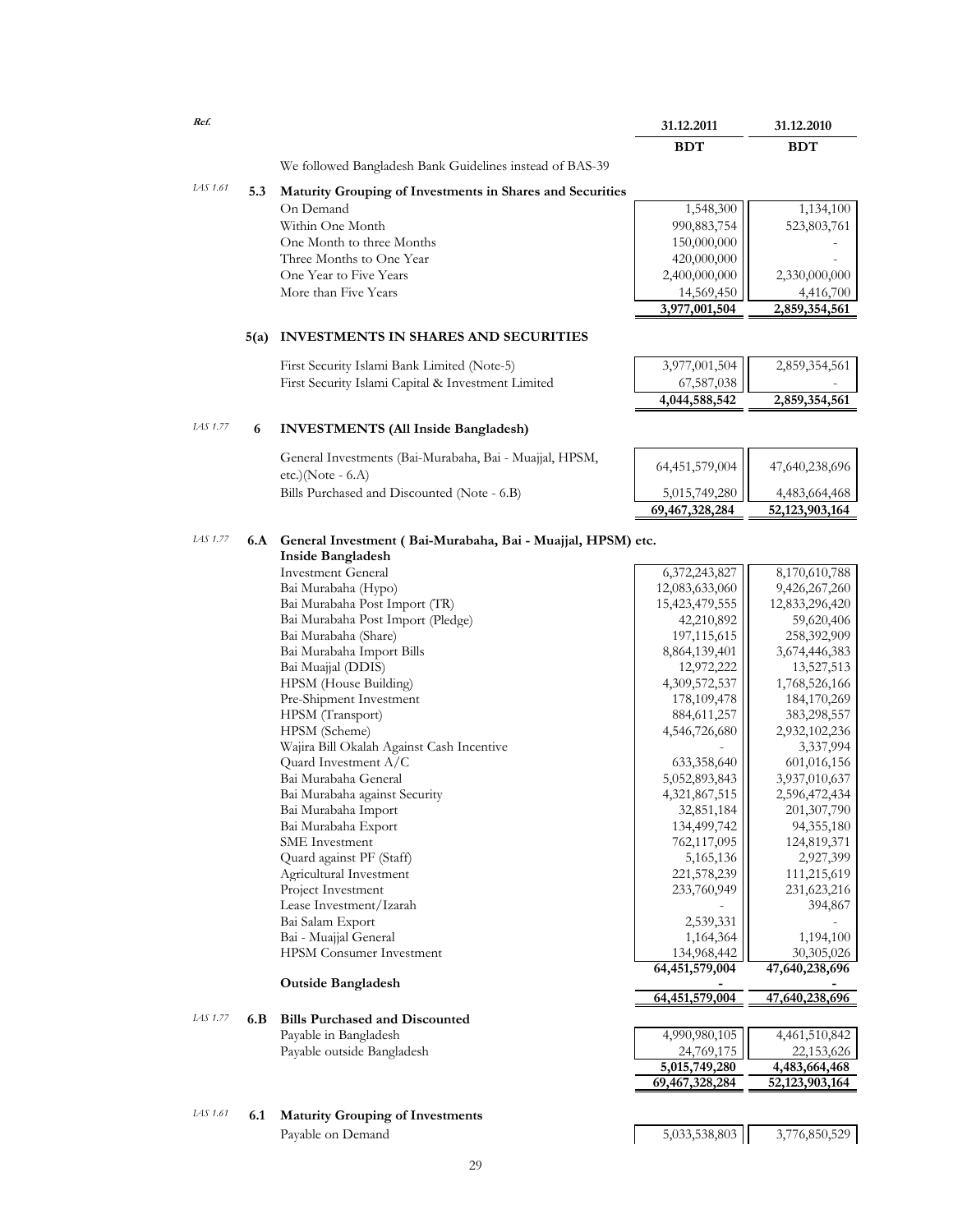| Ref.                     | 31.12.2011        | 31.12.2010        |
|--------------------------|-------------------|-------------------|
|                          | <b>BDT</b>        | <b>BDT</b>        |
| Up to Three Months       | 17,486,812,778    | 13, 121, 003, 071 |
| Three Months to One Year | 15, 159, 043, 758 | 11,374,391,790    |
| One Year to Five Years   | 21,686,345,284    | 16,272,067,796    |
| Above Five Years         | 10,101,587,661    | 7,579,589,978     |
|                          | 69, 467, 328, 284 | 52, 123, 903, 164 |

# *IAS 1.77* **6.2 Analysis to disclose the following Significant Concentration including Bills Purchased & Discounted**

|                                                         | 69, 467, 328, 284 | 52, 123, 903, 164 |
|---------------------------------------------------------|-------------------|-------------------|
| Investment to staff                                     | 106,306,000       | 86,843,000        |
| Investments to Industry                                 | 5,361,200,000     | 5,145,500,000     |
| Investments to Customers Group                          | 56,764,174,693    | 42, 646, 747, 225 |
| Investments to Chief Executive and Other high Officials | 1,216,591         | 1,034,775         |
| Investments to Directors of other Banks                 | 7,234,431,000     | 4, 243, 778, 164  |

# *IAS 1.77* **6.3 Investments to Customers for more than 15% of FSIBL's total Capital**

| Number of Clients                 | 05            | 02            |
|-----------------------------------|---------------|---------------|
| Amount of Outstanding Investments |               |               |
| Funded                            | 5,962,600,000 | 3,554,600,000 |
| Non-funded                        | 350,100,000   |               |
|                                   | 6,312,700,000 | 3,554,600,000 |

# *IAS 1.77* **6.4 Economic Sector wise Investments**

| Agriculture:                              |                |                |
|-------------------------------------------|----------------|----------------|
| Fishing                                   | 113,900,000    | 101,300,000    |
| Tea                                       |                |                |
| Others                                    | 275,800,000    | 185,800,000    |
| <b>Textile and Readymade Garments:</b>    |                |                |
| Garments                                  | 498,900,000    | 490,700,000    |
| Readymade Garments - Export               | 228,500,000    | 197,700,000    |
| Textile and Textile Products- Import      | 2,247,900,000  | 1,317,800,000  |
| Others -Export                            | 286,100,000    | 173,800,000    |
| Others -Import                            | 13,015,000,000 | 9,250,300,000  |
| Medicine - Import                         |                |                |
| Chemical - Import                         |                |                |
| Contractor Finance                        | 5,210,200,000  | 5,812,400,000  |
| Transport                                 | 853,900,000    | 304,000,000    |
| <b>Bricks</b>                             |                |                |
| Cold Storage                              |                |                |
| Steel and Engineering                     | 504,100,000    | 45,000,000     |
| <b>Internal Trade Finance:</b>            |                |                |
| Whole Sale Trading                        | 8,238,600,000  | 4,133,100,164  |
| Retail Trading                            | 8,646,600,000  | 7,740,103,000  |
| Others                                    | 6,588,300,000  | 4,399,900,000  |
| House Building:                           |                |                |
| Commercial                                | 7,193,400,000  | 4,945,800,000  |
| Staff                                     | 106,300,000    | 86,800,000     |
| <b>Special Program:</b>                   |                |                |
| Consumer Finance and Hire Purchase Scheme | 147,200,000    | 56,900,000     |
| Others                                    | 15,312,628,284 | 12,882,500,000 |
|                                           | 69,467,328,284 | 52,123,903,164 |
| <b>Geographical Location-wise</b>         |                |                |
| Urban                                     |                |                |
|                                           |                |                |

# *IAS 1.77* 6.

Dhaka 29,834,780,000 23,025,245,164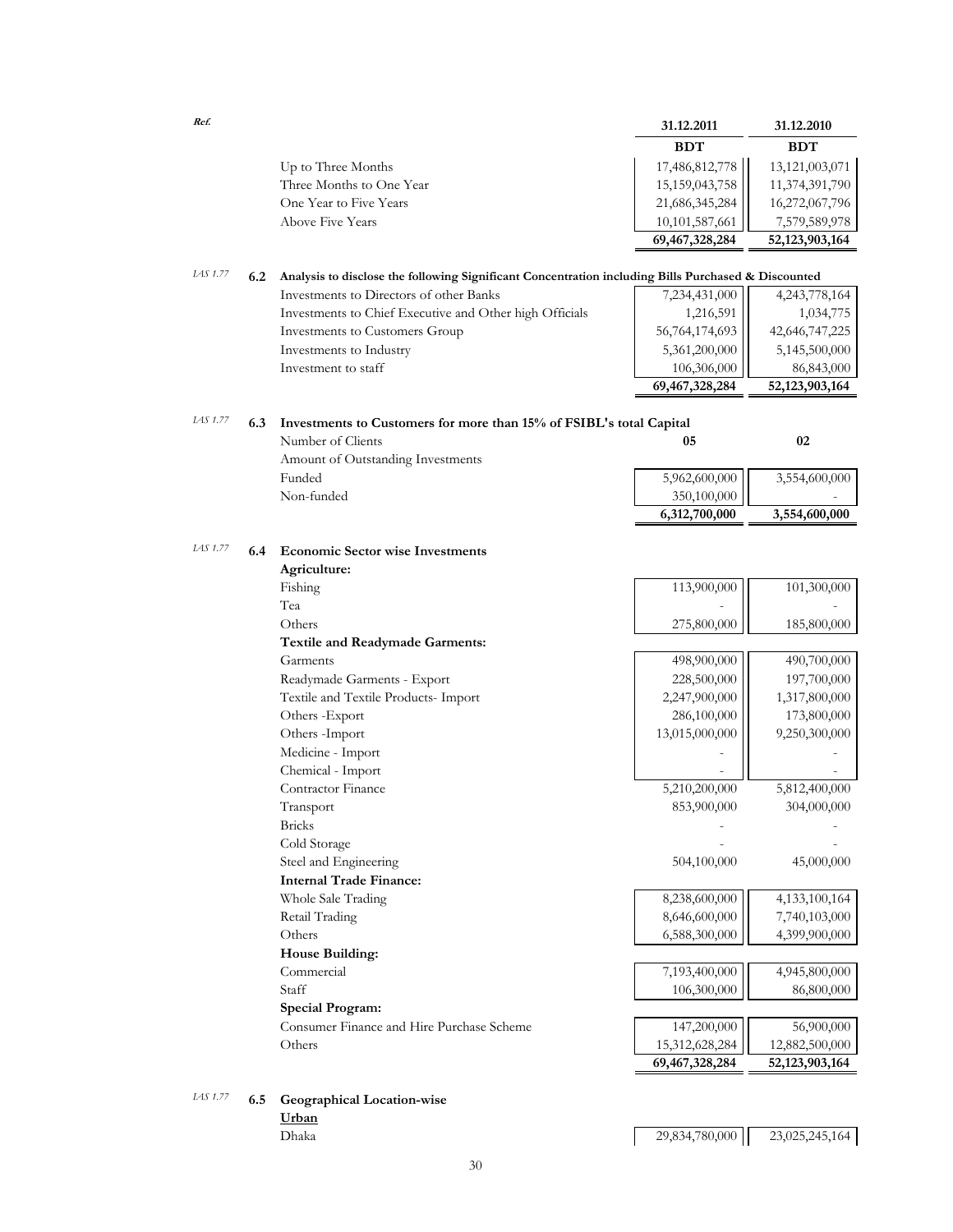| Ref. |            | 31.12.2011     | 31.12.2010        |
|------|------------|----------------|-------------------|
|      |            | <b>BDT</b>     | <b>BDT</b>        |
|      | Chittagong | 37,003,271,284 | 27,742,031,000    |
|      | Barisal    | 64,753,000     | 28,366,000        |
|      | Rajshahi   | 252,466,000    | 211,492,000       |
|      | Khulna     | 372,866,000    | 201,573,000       |
|      | Rangpur    | 64,889,000     | 75,010,000        |
|      | Sylhet     | 707,540,000    | 422,684,000       |
|      |            | 68,300,565,284 | 51,706,401,164    |
|      | Rural      |                |                   |
|      | Dhaka      | 243,189,000    | 73,444,000        |
|      | Chittagong | 794,831,000    | 267,865,000       |
|      | Khulna     | 3,747,000      | 3,197,000         |
|      | Sylhet     | 124,996,000    | 72,996,000        |
|      |            | 1,166,763,000  | 417,502,000       |
|      |            | 69,467,328,284 | 52, 123, 903, 164 |
|      |            |                |                   |

# *IAS 1.77* **6.6 Classification of Investments as per Bangladesh Bank Circular**

| Unclassified            |                   |                |
|-------------------------|-------------------|----------------|
| Standard                | 68,100,923,284    | 50,751,289,209 |
| Special Mention Account | 20,676,000        | 10,552,000     |
|                         | 68, 121, 599, 284 | 50,761,841,209 |
| Classified:             |                   |                |
| Sub-standard            | 399,796,000       | 487,721,955    |
| Doubtful                | 44,207,000        | 3,935,000      |
| Bad & Loss              | 901,726,000       | 870,405,000    |
|                         | 1,345,729,000     | 1,362,061,955  |
|                         | 69,467,328,284    | 52,123,903,164 |

### *IAS 1.77* **6.7 Particulars of Required Provision for Investments**

| <b>Classification status</b>        |               | <b>Required provision</b> |  |
|-------------------------------------|---------------|---------------------------|--|
| Unclassified                        |               |                           |  |
| Standard                            | 899,399,700   | 657,021,819               |  |
| Special Mention Account             | 977,000       | 524,300                   |  |
|                                     | 900,376,700   | 657,546,119               |  |
| Classified:                         |               |                           |  |
| Sub-standard                        | 38,834,600    | 43,225,591                |  |
| Doubtful                            | 6,994,500     | 440,500                   |  |
| Bad and Loss                        | 547,500,000   | 490,229,000               |  |
|                                     | 593,329,100   | 533,895,091               |  |
|                                     | 1,493,705,800 | 1,191,441,210             |  |
|                                     |               |                           |  |
| Required Provision for Investments  | 1,493,705,800 | 1,191,441,210             |  |
| Total Provision Maintained          | 1,513,299,999 | 1,205,099,999             |  |
| <b>Provision Excess/(Shortfall)</b> | 19,594,199    | 13,658,789                |  |

\*General Provision is kept @ 1% on general investments, 2% on small enterprise financing, 5% on consumer finance scheme (other than Housing finance and investments for professionals to set up business), 1% on Off-Balance Sheet exposure and 2% on Housing finance and investments for professionals to set up business.

*IAS* 

### *1.114( c )* **6.8 Particulars of Investments**

**i)** Investments considered good in respect of which the Bank Investments considered good in respect of which the Bank<br>Company is fully secured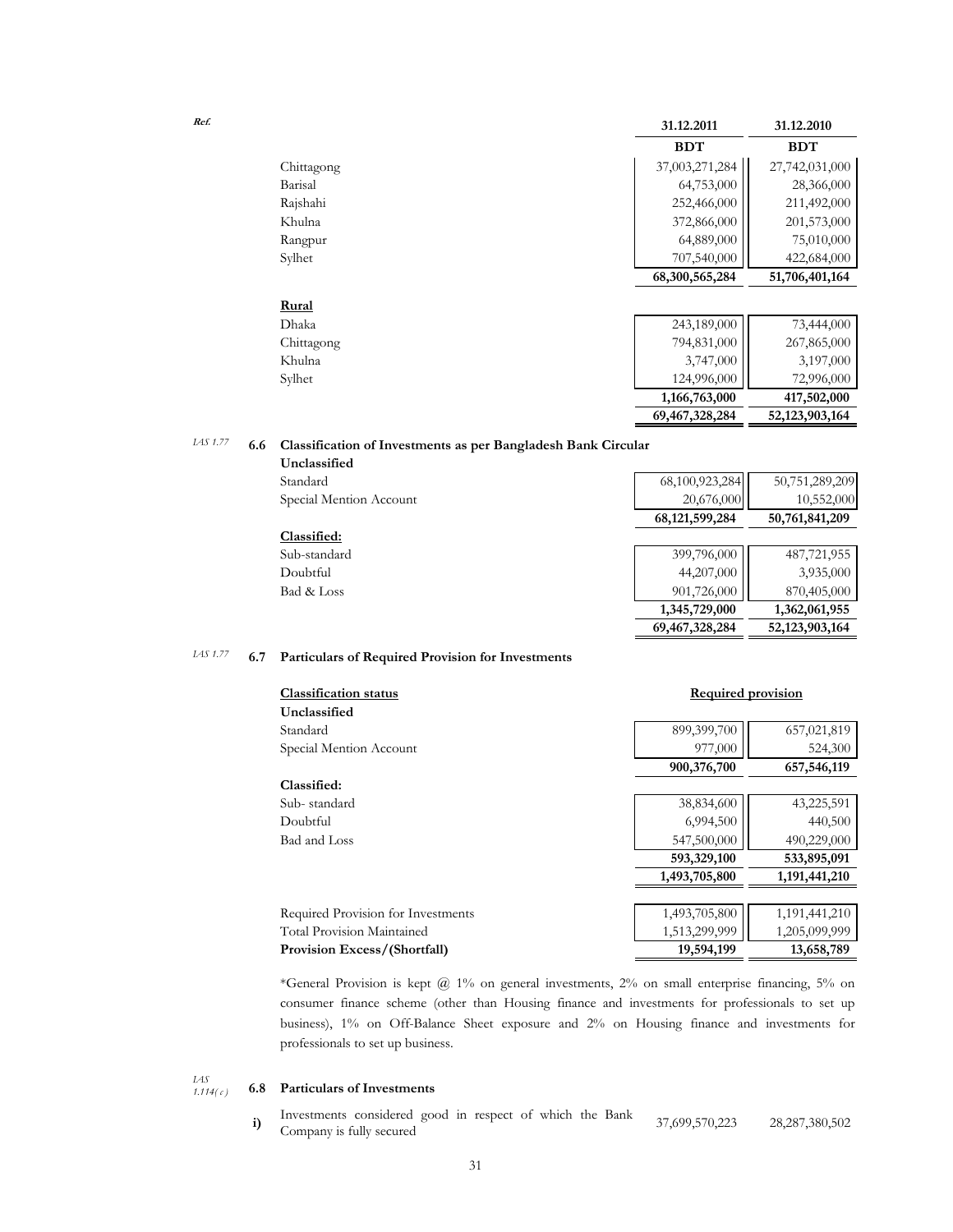| <b>BDT</b><br><b>BDT</b><br>Investments considered good for which the bank holds no<br>ii)<br>24,754,312,074<br>Security other than the debtors personal security<br>Investment considered good and secured by the personal<br>security of one or more parties in addition to the personal<br>iii)<br>7,013,445,987<br>security of the debtors<br>Investments adversely classified; provision not maintained there<br>iv)<br>against<br>69,467,328,284<br>v)<br>Investments due by directors or executives of the banking<br>company or any of them taken either severally or jointly with any<br>106,306,000<br>other person.<br>vi)<br>Invetments due by companies or firms in which the directors of<br>the bank company are interested as directors partners or<br>managing agents or in case of private companies, as members.<br>vii)<br>Maximum total amount of investments, including temporary<br>advances made at any time during the year to directors or<br>managers or officers of the banking company or any of them<br>either separately or jointly with any other person.<br>viii)<br>Maximum total amount of investments, including temporary<br>advances granted during the year to the companies or firms in<br>which the directors of the banking company are interested as<br>directors, partners or managing agents or in the case of private<br>companies, as members.<br>Investment due from other banking companies<br>ix)<br>x)<br>Total amount of classified Invetsments on which profit is not<br>1,345,729,000<br>credited to income<br>Movement of classified Investments<br>a.<br>Opening balance<br>1,362,061,955<br>Increase/ (Decrease) during the year<br>(16, 332, 955)<br>1,345,729,000<br>Amount of provision kept against investment classified as<br>b.<br>'bad/loss' on the reporting date of Balance Sheet | Ref. | 31.12.2011  | 31.12.2010     |
|------------------------------------------------------------------------------------------------------------------------------------------------------------------------------------------------------------------------------------------------------------------------------------------------------------------------------------------------------------------------------------------------------------------------------------------------------------------------------------------------------------------------------------------------------------------------------------------------------------------------------------------------------------------------------------------------------------------------------------------------------------------------------------------------------------------------------------------------------------------------------------------------------------------------------------------------------------------------------------------------------------------------------------------------------------------------------------------------------------------------------------------------------------------------------------------------------------------------------------------------------------------------------------------------------------------------------------------------------------------------------------------------------------------------------------------------------------------------------------------------------------------------------------------------------------------------------------------------------------------------------------------------------------------------------------------------------------------------------------------------------------------------------------------------------------------------------------------------------|------|-------------|----------------|
|                                                                                                                                                                                                                                                                                                                                                                                                                                                                                                                                                                                                                                                                                                                                                                                                                                                                                                                                                                                                                                                                                                                                                                                                                                                                                                                                                                                                                                                                                                                                                                                                                                                                                                                                                                                                                                                      |      |             |                |
|                                                                                                                                                                                                                                                                                                                                                                                                                                                                                                                                                                                                                                                                                                                                                                                                                                                                                                                                                                                                                                                                                                                                                                                                                                                                                                                                                                                                                                                                                                                                                                                                                                                                                                                                                                                                                                                      |      |             | 18,574,074,982 |
|                                                                                                                                                                                                                                                                                                                                                                                                                                                                                                                                                                                                                                                                                                                                                                                                                                                                                                                                                                                                                                                                                                                                                                                                                                                                                                                                                                                                                                                                                                                                                                                                                                                                                                                                                                                                                                                      |      |             | 5,262,447,680  |
|                                                                                                                                                                                                                                                                                                                                                                                                                                                                                                                                                                                                                                                                                                                                                                                                                                                                                                                                                                                                                                                                                                                                                                                                                                                                                                                                                                                                                                                                                                                                                                                                                                                                                                                                                                                                                                                      |      |             |                |
|                                                                                                                                                                                                                                                                                                                                                                                                                                                                                                                                                                                                                                                                                                                                                                                                                                                                                                                                                                                                                                                                                                                                                                                                                                                                                                                                                                                                                                                                                                                                                                                                                                                                                                                                                                                                                                                      |      |             | 52,123,903,164 |
|                                                                                                                                                                                                                                                                                                                                                                                                                                                                                                                                                                                                                                                                                                                                                                                                                                                                                                                                                                                                                                                                                                                                                                                                                                                                                                                                                                                                                                                                                                                                                                                                                                                                                                                                                                                                                                                      |      |             | 86,843,000     |
|                                                                                                                                                                                                                                                                                                                                                                                                                                                                                                                                                                                                                                                                                                                                                                                                                                                                                                                                                                                                                                                                                                                                                                                                                                                                                                                                                                                                                                                                                                                                                                                                                                                                                                                                                                                                                                                      |      |             |                |
|                                                                                                                                                                                                                                                                                                                                                                                                                                                                                                                                                                                                                                                                                                                                                                                                                                                                                                                                                                                                                                                                                                                                                                                                                                                                                                                                                                                                                                                                                                                                                                                                                                                                                                                                                                                                                                                      |      |             |                |
|                                                                                                                                                                                                                                                                                                                                                                                                                                                                                                                                                                                                                                                                                                                                                                                                                                                                                                                                                                                                                                                                                                                                                                                                                                                                                                                                                                                                                                                                                                                                                                                                                                                                                                                                                                                                                                                      |      |             |                |
|                                                                                                                                                                                                                                                                                                                                                                                                                                                                                                                                                                                                                                                                                                                                                                                                                                                                                                                                                                                                                                                                                                                                                                                                                                                                                                                                                                                                                                                                                                                                                                                                                                                                                                                                                                                                                                                      |      |             |                |
|                                                                                                                                                                                                                                                                                                                                                                                                                                                                                                                                                                                                                                                                                                                                                                                                                                                                                                                                                                                                                                                                                                                                                                                                                                                                                                                                                                                                                                                                                                                                                                                                                                                                                                                                                                                                                                                      |      |             | 1,362,061,955  |
|                                                                                                                                                                                                                                                                                                                                                                                                                                                                                                                                                                                                                                                                                                                                                                                                                                                                                                                                                                                                                                                                                                                                                                                                                                                                                                                                                                                                                                                                                                                                                                                                                                                                                                                                                                                                                                                      |      |             |                |
|                                                                                                                                                                                                                                                                                                                                                                                                                                                                                                                                                                                                                                                                                                                                                                                                                                                                                                                                                                                                                                                                                                                                                                                                                                                                                                                                                                                                                                                                                                                                                                                                                                                                                                                                                                                                                                                      |      |             | 830,515,000    |
|                                                                                                                                                                                                                                                                                                                                                                                                                                                                                                                                                                                                                                                                                                                                                                                                                                                                                                                                                                                                                                                                                                                                                                                                                                                                                                                                                                                                                                                                                                                                                                                                                                                                                                                                                                                                                                                      |      |             | 530,877,000    |
|                                                                                                                                                                                                                                                                                                                                                                                                                                                                                                                                                                                                                                                                                                                                                                                                                                                                                                                                                                                                                                                                                                                                                                                                                                                                                                                                                                                                                                                                                                                                                                                                                                                                                                                                                                                                                                                      |      |             | 1,361,392,000  |
|                                                                                                                                                                                                                                                                                                                                                                                                                                                                                                                                                                                                                                                                                                                                                                                                                                                                                                                                                                                                                                                                                                                                                                                                                                                                                                                                                                                                                                                                                                                                                                                                                                                                                                                                                                                                                                                      |      | 612,923,299 | 542,894,000    |
| Profit credited to the profit Suspense Account<br>106,227,000<br>c.                                                                                                                                                                                                                                                                                                                                                                                                                                                                                                                                                                                                                                                                                                                                                                                                                                                                                                                                                                                                                                                                                                                                                                                                                                                                                                                                                                                                                                                                                                                                                                                                                                                                                                                                                                                  |      |             | 131,496,458    |

**xi)** Amount of written off Investment:

a. Cumulative amount

b. Amount written off during the period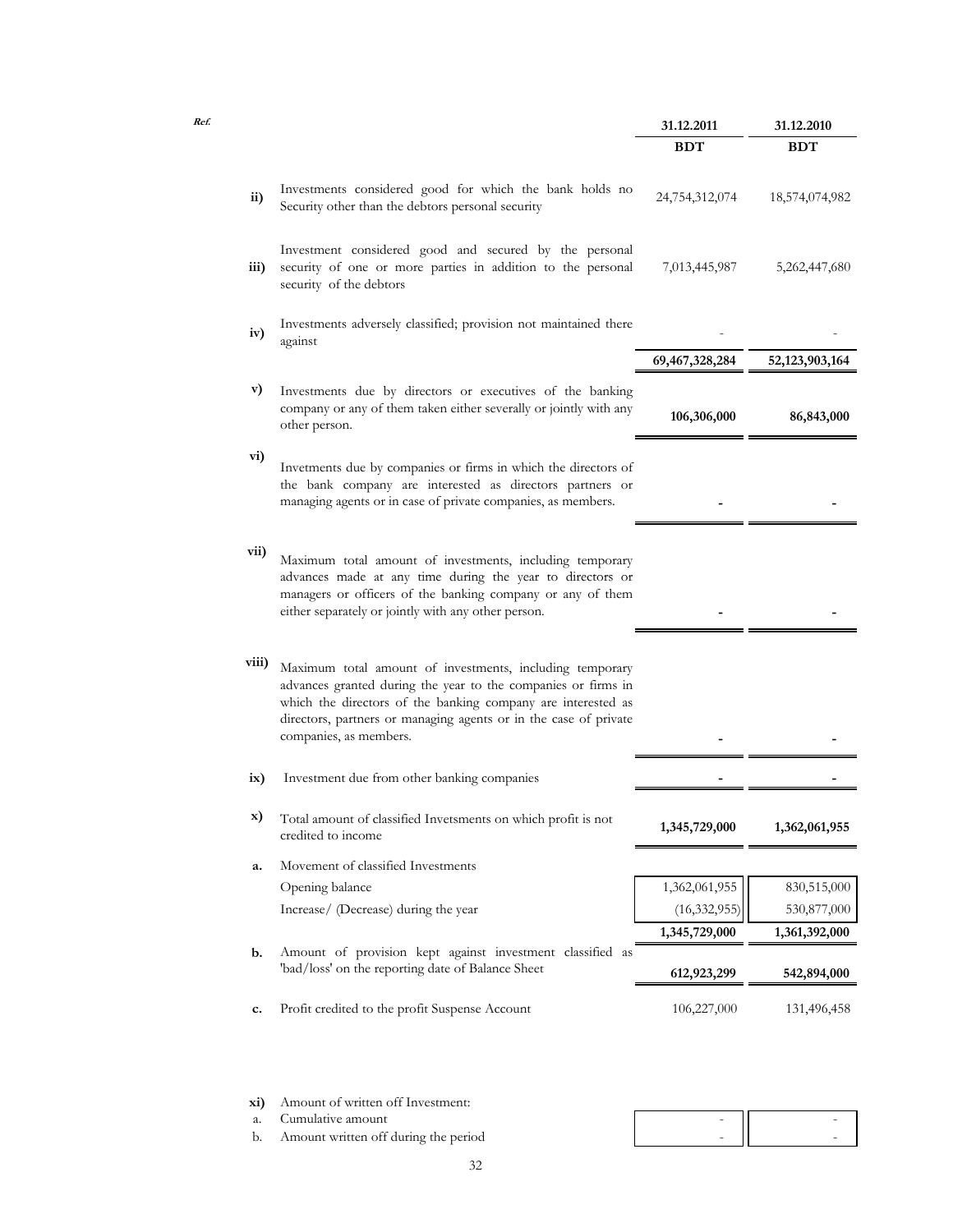| Ref. |             |                                                                                              | 31.12.2011 | 31.12.2010 |
|------|-------------|----------------------------------------------------------------------------------------------|------------|------------|
|      |             |                                                                                              | <b>BDT</b> | <b>BDT</b> |
|      | $C_{\star}$ | Total amount of written of $(a+b)$                                                           |            |            |
|      | d.          | Amount recovered against such written- off up to this year                                   |            |            |
|      | e.          | Amount of investment written- off against which suit has been<br>filled to recover the same. |            |            |

#### $\frac{L}{1.114(\epsilon)}$ *1.114( c )* **6.9 Security against Investments including bills purchased & discounted:**

| Collateral of movable/immovable assets         | 25,016,283,617 | 18,770,641,927 |
|------------------------------------------------|----------------|----------------|
| Local banks & financial institutions guarantee | 484,511,336    | 363, 546, 758  |
| Government Guarantee                           |                |                |
| Foreign Banks guarantee                        |                |                |
| <b>Export documents</b>                        | 2,017,152,902  | 1,513,544,354  |
| Fixed deposits receipts:                       |                |                |
| Own MTDR                                       | 7,717,201,868  | 5,790,501,706  |
| MTDR of other Banks                            | 712,685,508    | 534,754,265    |
| Government Bonds                               | 341, 364, 334  | 256, 138, 274  |
| Personal guarantee                             | 13,829,471,136 | 10,376,763,179 |
| Other security                                 | 19,142,368,049 | 14,363,226,040 |
| Unsecured                                      | 206,289,534    | 154,786,661    |
|                                                | 69,467,328,284 | 52,123,903,164 |

# *IAS 1.61* **6.10 Maturity Grouping of Bills Purchased and Discount**

| Payable within one month                   | 40,697,673    | 36,380,348    |
|--------------------------------------------|---------------|---------------|
| Over one month but less than three months  | 108,652,826   | 97,126,629    |
| Over three months but less than six months | 1,748,379,743 | 1,562,906,695 |
| Six Months and Above                       | 3,118,019,038 | 2,787,250,796 |
|                                            | 5,015,749,280 | 4,483,664,468 |

# *IAS*

### *16.73* **7 Fixed Assets including premises,Furniture & Fixtures at cost less accumulated depreciation (Annexure-A)**

| Building                              | 390,576,174   | 130,180,975   |
|---------------------------------------|---------------|---------------|
| Furniture & Fixtures                  | 478,559,142   | 348, 131, 433 |
| Office Equipment                      | 347,780,929   | 259,299,946   |
| Vehicles                              | 41,889,191    | 44,477,222    |
| <b>Books</b>                          | 106,136       | 82,279        |
|                                       | 1,258,911,572 | 782,171,855   |
| <b>Less: Accumulated Depreciation</b> | 289, 108, 196 | 208, 561, 523 |
|                                       | 969,803,376   | 573,610,332   |

### **7(a) Fixed Assets including premises,Furniture & Fixtures at cost less accumulated depreciation**

33

|                                                    | 979,350,827 | 573,610,332              |
|----------------------------------------------------|-------------|--------------------------|
| First Security Islami Capital & Investment Limited | 9,547,451   | $\overline{\phantom{a}}$ |
| First Security Islami Bank Limited (Note-7)        | 969,803,376 | 573,610,332              |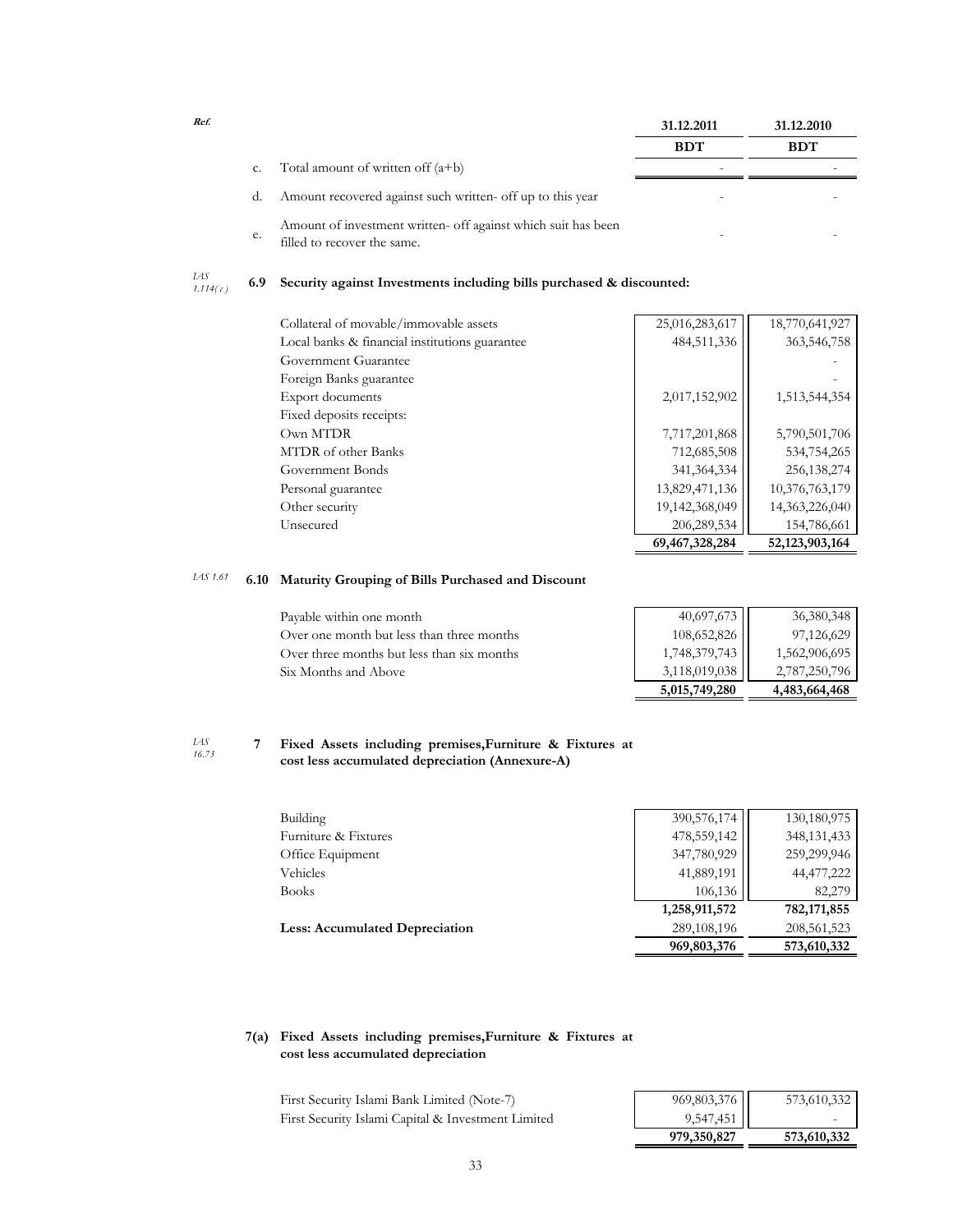| 31.12.2011 | 31.12.2010 |
|------------|------------|
| <b>BDT</b> | <b>BDT</b> |

## *IAS 1.77* **8 OTHER ASSETS**

| Inter - branch Transaction Account (*)                                            | 721,741,084   | 318,855,911   |
|-----------------------------------------------------------------------------------|---------------|---------------|
| Accrued Income (Note - 8.1)                                                       | 377, 763, 501 | 161,895,813   |
| Advances, Deposits and Prepayment (Note -8.2)                                     | 316,450,515   | 128, 205, 153 |
| Advance Income Tax                                                                | 1,280,677,646 | 690,184,509   |
| <b>Stock of Stationery</b>                                                        | 14,197,937    | 14, 166, 703  |
| Suspense Account (Note-8.3)                                                       | 164,399,413   | 626, 394, 455 |
| <b>Advance Deposits</b>                                                           | 695,079,543   | 187,262,249   |
| Stamps on Hand                                                                    | 747,952       | 399,949       |
| Investment in First Security Islami Exchange Ltd., canada (Note-<br>1.1.3)        | 26,501,825    | 26,501,825    |
| Investment in First Security Islami Capital & Investment<br>Ltd. (Note- $1.1.2$ ) | 51,000,000    | 51,000,000    |
| Deferred Tax Assets (Note-8.4)                                                    | 80,000,000    | 80,000,000    |
|                                                                                   | 3,728,559,416 | 2,284,866,567 |

(\*) Inter-branch transaction account represents outstanding Inter-branch and Head Office transaction(net) originated but yet to be responded at the balance sheet date. However, the status of unrespodent entries on 31.12.2011 have been reconciled on 29.02.2012.

### **8.1 Accrued Income**

| Bangladesh Govt. Islamic Investment Bonds | 121,591,243 | 71,924,971  |
|-------------------------------------------|-------------|-------------|
| Mudarabah Term Deposit                    | 216,802,083 | 31,784,597  |
| Mudarabah Short Notice Deposit            |             |             |
| Inland Documentary Bills Purchased        | 24,783,083  | 25,166,736  |
| Bai Murabaha Post Import (TR)             | 2,172,020   | 11,850,537  |
| Bai Murabaha Post Import Bills            | 176,651     | 8,470,716   |
| Pre - Shipment Investment                 | 410,617     | 410,617     |
| <b>HPSM House Building</b>                | 293,542     | 345,687     |
| Bai Murabaha General (MSS)                |             | 4,682       |
| Bai Murabaha against Security (MTD)       | 5,085       | 5,085       |
| Bai Murabaha General                      | 60,980      | 60,980      |
| Bai Murabaha (Hypo)                       | 2,683,994   | 2,683,994   |
| Bai Salam - Export                        | 7,230,993   | 7,629,060   |
| Quard against PF                          | 82,973      | 82,973      |
| Lease Investment/Izarah                   |             | 4,941       |
| <b>HPSM</b> Agricultural Investment       |             |             |
| HPSM (Scheme)                             | 22,713      | 22,713      |
| HPSM (Transport)                          | 1,447,524   | 1,447,524   |
|                                           | 377,763,501 | 161,895,813 |

### *IAS 1.114( c )* **8.2 Advance, Deposits and Prepayment**

| Advance against Rent - Office         | 270,183,879 | 76,485,814 |
|---------------------------------------|-------------|------------|
| Advance against Rent - Godown         | 3,520,000   | 3,520,000  |
| Excise Duty on Term Deposits          | 3,867,545   | 3,129,250  |
| Clearing Adjustment Account           | 11,010,549  | 29,544,763 |
| Exchange house Settlement A/C- Canada | 27,673,788  | 15,039,732 |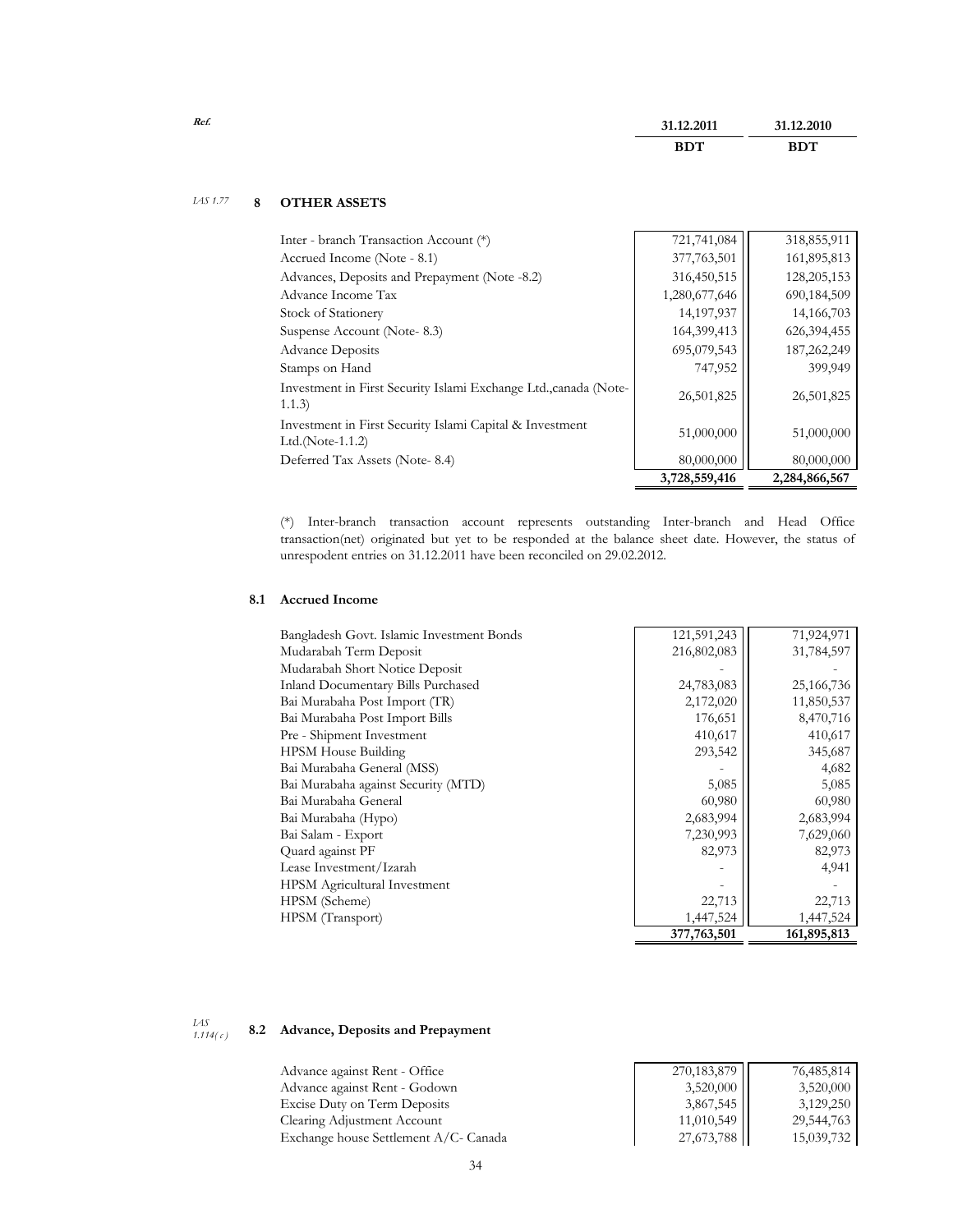| Ref.       | 31.12.2011  | 31.12.2010    |
|------------|-------------|---------------|
|            | <b>BDT</b>  | <b>BDT</b>    |
| Prepayment | 194,754     | 485,594       |
|            | 316,450,515 | 128, 205, 153 |

# *IAS 1.78* **8.3 Suspense Account**

| Sundry Debtors                         | 142,536,239 | 620,275,612   |
|----------------------------------------|-------------|---------------|
|                                        |             |               |
| Advance against TA/DA                  | 1,902,574   | 989,950       |
| Encashment of PSP/BSP                  | 3,566,250   | 1,016,000     |
| Advance against New Branch             | 13,692,878  |               |
| Profit on PSP/BSP                      | 2,391,635   | 3,868,500     |
| Advance against Legal Fee              | 309,837     | 244,393       |
|                                        | 164,399,413 | 626, 394, 455 |
| <b>Deferred Tax Assets</b><br>8.4      |             |               |
| Opening Balance as on 01 January 2011  | 80,000,000  | 80,000,000    |
| Add: Addition During the period        |             |               |
| Closing Balance as on 31 December 2011 | 80,000,000  | 80,000,000    |

As of 31 December 2011 deferred tax assets arrived at Tk.175.87 million. But management has decided not to recognize deferred tax assets for the year ended 31 December 2011. However, management has recognized deferred tax assets upto December 2007 Tk. 80 million.

### **8(a) OTHER ASSETS**

| First Security Islami Bank Limited (Note-8)        | 3,728,559,416 | 2,284,866,567 |
|----------------------------------------------------|---------------|---------------|
| Less: Intra transaction                            | 83,407,870    |               |
|                                                    | 3,645,151,546 | 2,284,866,567 |
| First Security Islami Capital & Investment Limited | 31,110,643    |               |
|                                                    | 3,676,262,189 | 2,284,866,567 |

## *IFRS 7.7* **9 PLACEMENT FROM BANK & OTHER FINANCIAL INSTITUTION**

| LAS 1.7 |  | Inside Bangladesh |
|---------|--|-------------------|
|---------|--|-------------------|

Bangladesh Bank 3,231,114,000

- *IAS 1.77* **Outside Bangladesh**
- *IAS 1.61* **A. Security- wise grouping** Secured Placement Unsecured Placement
- *IAS 1.61* **B. Repayment Nature wise Grouping** Repayable on demand

| Security- wise grouping               |                             |  |
|---------------------------------------|-----------------------------|--|
| Secured Placement                     |                             |  |
| Unsecured Placement                   | 3,200,000,000<br>31,114,000 |  |
|                                       | 3,231,114,000               |  |
| <b>Repayment Nature wise Grouping</b> |                             |  |
| Repayable on demand                   |                             |  |
| Others                                | 3,231,114,000               |  |
|                                       | 3,231,114,000               |  |

- -

 **- 3,231,114,000** 

# *IAS 1.61* **C. Maturity Analysis**

Repayable on Demand Repayable within One Month One Month to Six Months Six Month to One Year One Year to Five Years Five Years to Ten Years - -

| 3,200,000,000 |  |
|---------------|--|
|               |  |
| 31,114,000    |  |
|               |  |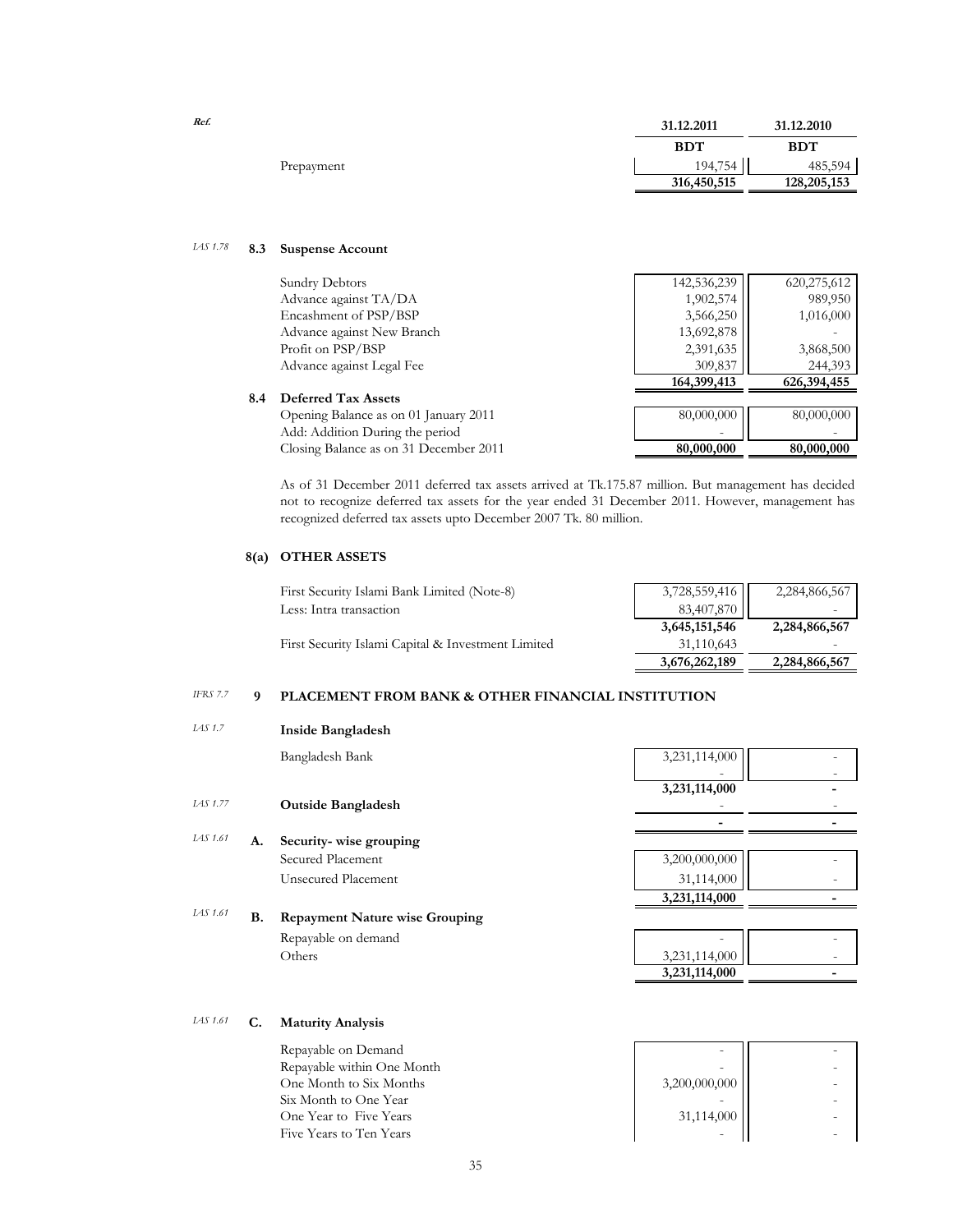| Ref.     |            |                                                                         | 31.12.2011                         | 31.12.2010                         |
|----------|------------|-------------------------------------------------------------------------|------------------------------------|------------------------------------|
|          |            |                                                                         | <b>BDT</b>                         | <b>BDT</b>                         |
|          |            | Unclaimed Deposits Ten Years and Over                                   |                                    |                                    |
|          |            |                                                                         | 3,231,114,000                      |                                    |
|          |            |                                                                         |                                    |                                    |
| IFRS 7.7 | 10         | DEPOSITS AND OTHER ACCOUNTS                                             |                                    |                                    |
| LAS 1.78 | A.         | Deposits Received from Banks (Note A-1)                                 | 7,340,000,000                      | 2,140,000,000                      |
|          | В.         | Other than Bank                                                         |                                    |                                    |
|          |            | Payable on Demand (Note B-1)                                            | 3,525,823,407                      | 3,180,887,242                      |
|          |            | Other Deposits (Note B-2)                                               | 67,279,221,601                     | 51,024,071,925                     |
|          |            |                                                                         | 70,805,045,008                     | 54,204,959,167                     |
|          |            |                                                                         | 78,145,045,008                     | 56, 344, 959, 167                  |
|          |            |                                                                         |                                    |                                    |
| LAS 1.61 | C.         | Maturity wise Grouping of Deposits and Other Accounts                   |                                    |                                    |
|          |            | Repayable within One Month                                              | 7,667,456,251                      | 5,964,428,775                      |
|          |            | One Month to Three Months<br>Three Months to One Year                   | 30,005,453,261                     | 18,897,707,195                     |
|          |            | One Year to Five Years                                                  | 30,296,423,981                     | 23,567,250,603                     |
|          |            |                                                                         | 7,700,407,672                      | 5,990,061,318                      |
|          |            | Repayable over Five Years                                               | 2,475,303,843<br>78, 145, 045, 008 | 1,925,511,276<br>56, 344, 959, 167 |
|          |            |                                                                         |                                    |                                    |
|          |            | A-1 Deposits Received from Banks                                        |                                    |                                    |
|          |            | AB Bank Limited                                                         | 900,000,000                        | 710,000,000                        |
|          |            | Islami Bank Bangladesh Ltd.                                             | 2,350,000,000                      | 950,000,000                        |
|          |            | Premier Bank Ltd                                                        | 450,000,000                        |                                    |
|          |            | Rupali Bank Ltd                                                         | 1,100,000,000                      |                                    |
|          |            | Bangladesh Development Bank Ltd.                                        | 90,000,000                         | 100,000,000                        |
|          |            | Social Islami Bank Ltd.                                                 | 1,450,000,000                      | 280,000,000                        |
|          |            | Exim Bank Ltd.                                                          | 1,000,000,000                      |                                    |
|          |            | Janata Bank Limited                                                     |                                    | 100,000,000                        |
|          |            |                                                                         | 7,340,000,000                      | 2,140,000,000                      |
| LAS 1.61 |            |                                                                         |                                    |                                    |
|          |            | Maturity wise Grouping of Deposits Received from Banks                  |                                    |                                    |
|          |            | Repayable on Demand                                                     | 550,000,000                        | 540,000,000                        |
|          |            | Repayable within One Month                                              | 1,890,000,000                      | 120,000,000                        |
|          |            | Repayable over One Month but within Six Months                          | 4,650,000,000                      | 1,380,000,000                      |
|          |            | Repayable over Six Months but within one Year                           | 250,000,000                        | 100,000,000                        |
|          |            | Repayable over One Year but within Five Years                           |                                    |                                    |
|          |            | Repayable over Five Years but within Ten Years                          |                                    |                                    |
|          |            | Unclaimed Deposits for Ten Years and above                              | 7,340,000,000                      | 2,140,000,000                      |
|          |            |                                                                         |                                    |                                    |
|          | <b>B-1</b> | Payable on Demand                                                       |                                    |                                    |
|          |            | Al-wadiah Current Deposits                                              | 2,163,608,134                      | 2,003,583,232                      |
|          |            | Mudaraba Saving Deposits (9%) (Note-10.3)                               | 412,194,076                        | 358,898,711                        |
|          |            | Security Deposit Receipt                                                | 3,272,528                          | 2,285,438                          |
|          |            | Sundry Deposits (Note-10.1.1)                                           | 946,748,669                        | 816,119,861                        |
|          |            |                                                                         | 3,525,823,407                      | 3,180,887,242                      |
|          |            |                                                                         |                                    |                                    |
|          |            |                                                                         |                                    |                                    |
|          |            | <b>B-2</b> Other Deposits<br>Mudaraba Saving Deposits (91%) (Note-10.3) | 4, 167, 740, 105                   | 3,628,864,748                      |
|          |            | Mudaraba Term Deposits                                                  | 46,574,817,281                     | 30,936,189,284                     |
|          |            | Mudaraba Short Notice Deposits                                          | 3,847,308,558                      | 4, 193, 131, 957                   |
|          |            | Bills Payable (Note-10.2)                                               | 889,647,881                        | 545,866,334                        |
|          |            | Bearer Certificates of Deposits (Note-10.5)                             |                                    |                                    |
|          |            | Mudaraba Deposit under Schemes (Note-10.6)                              | 11,709,826,793                     | 11,691,392,816                     |
|          |            | Foreign Currency Deposits                                               | 89,880,983                         | 28,626,786                         |
|          |            |                                                                         | 67,279,221,601                     | 51,024,071,925                     |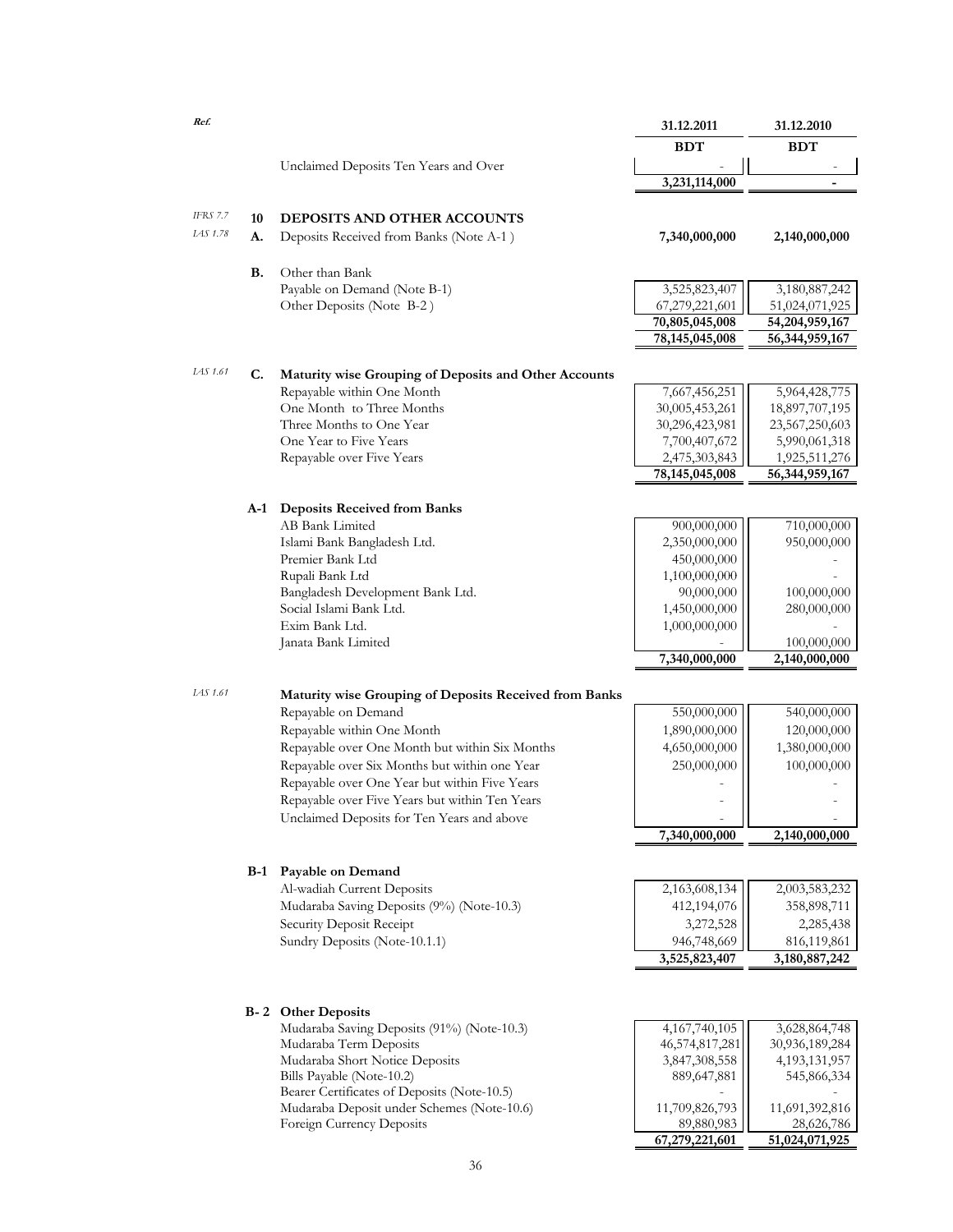| Ref.     |                                                                                       | 31.12.2011              | 31.12.2010              |
|----------|---------------------------------------------------------------------------------------|-------------------------|-------------------------|
|          |                                                                                       | <b>BDT</b>              | BDT                     |
| LAS 1.78 | 10.1 Al-Wadiah Current Accounts & Other Deposit Accounts                              |                         |                         |
|          | Al-wadiah Current Deposits                                                            | 2,163,608,134           | 2,003,583,232           |
|          | Mudaraba Short Notice Deposits                                                        | 3,847,308,558           | 4, 193, 131, 957        |
|          | Sundry Deposits (Note-10.1.1)                                                         | 946,748,669             | 816,119,862             |
|          | Security Deposit Receipt                                                              | 3,272,528               | 2,285,438               |
|          | Foreign Currency Deposits                                                             | 89,880,983              | 28,626,785              |
|          |                                                                                       | 7,050,818,872           | 7,043,747,274           |
| LAS 1.78 | 10.1.1 Sundry Deposits                                                                |                         |                         |
|          | Margin on Letters of Credit                                                           | 525,653,484             | 429,697,102             |
|          | Foreign Bills Awaiting Remittance                                                     | 71,162,017              | 63,666,758              |
|          | Margin on Letter of Guarantee                                                         | 83,970,049              | 97,501,764              |
|          | Readycash card (Reload)                                                               | 3,755                   | 1,200                   |
|          | Sundry Creditors                                                                      | 45,119,486              | 48,044,974              |
|          | Al-wadiah Bai-murabaha                                                                | 1,704,311               | 3,435,356               |
|          | Al-wadiah Bai-murabaha (MTD)                                                          | 478,292                 | 8,390,850               |
|          | Al-wadiah Bai-murabaha (General)<br>Income Tax Deduction at Source -Profit on Deposit | 1,928<br>129,905,478    | 5,650,903<br>86,917,241 |
|          | <b>Export Bills</b>                                                                   | 5,382,129               | 5,373,428               |
|          | Sanchaya Patras                                                                       |                         | 500,000                 |
|          | Fixed Deposits - Export Bills                                                         | 3,610,956               | 4,932,228               |
|          | Risk Fund on Hire Purchase Scheme                                                     | 3,100,486               | 2,844,248               |
|          | Income Tax Deduction at Source (Export Bills)                                         | 1,695,336               | 970,180                 |
|          | Courier Charges                                                                       | 764,708                 | 1,045,445               |
|          | Data Max Charges                                                                      | 129,492                 | 473,087                 |
|          | Marginal account Export (P)                                                           | 467,940                 | 813,624                 |
|          | <b>Exporters LA Commission</b>                                                        | 905,649                 | 3,979,623               |
|          | Margin on Consumer Finance Scheme                                                     | 127,322                 | 121,322                 |
|          | Margin on Payment Orders Demand, Draft                                                | 1,323,120               | 1,323,120               |
|          | Excise Duty on Deposit<br>VAT Deduction on Letter of Credit - Commission              | 42,901,518<br>6,994,437 | 31,551,814<br>4,120,919 |
|          | Income Tax Deduction at Source - Letter of Credit                                     | 1,577,462               | 1,016,661               |
|          | VAT on Investment Processing fee                                                      | 792,755                 | 519,862                 |
|          | VAT on Online Charge                                                                  | 195,341                 | 204,875                 |
|          | VAT on Commission TT/DD/PO/LG                                                         | 1,741,009               | 1,892,863               |
|          | VAT Deduction - Indenting Commission                                                  | 3,773                   | 469                     |
|          | VAT on ATM                                                                            | 292,789                 | 432                     |
|          | VAT on Service Charge and Others                                                      | 3,682,013               | 3,096,455               |
|          | VAT Deduction Bills Paid                                                              | 4,386,243               | 1,664,452               |
|          | VAT on Rent and Others                                                                | 1,107,747               | 998,628                 |
|          | VAT on Directors Fee                                                                  | 19,500                  | 12,000                  |
|          | Income Tax Deduction at Source - Office rent<br>ATM Charge Collection                 | 325,624                 | 232,249                 |
|          | Income Tax Deduction at Source - Indenting Commission                                 | 102,412                 | 74,531<br>64,331        |
|          | Income Tax Deduction at Source - Bills                                                | 552,892                 | 205,840                 |
|          | Income Tax Deduction at Source - Agent of Foreign Buyer                               | 43,982                  | 340,744                 |
|          | Income Tax Deduction at Source - Prof. & Tech. Service                                | 988,470                 | 80,787                  |
|          | Income Tax Deduction at Source - Private Security Service                             | 89,021                  | 45,697                  |
|          | Income Tax Deduction at Source - Export Bill (others)                                 |                         |                         |
|          | Income Tax Deduction at Source - Cash Incentives                                      | 755,240                 | 772,640                 |
|          | Income Tax Deduction at Source - Advertising Bill                                     | 195,067                 | 80,048                  |
|          | Excise Duty on Investments                                                            | 3,811,513               | 2,162,136               |
|          | Income Tax Deduction at Source-Employee's                                             | 679,473                 | 1,294,526               |
|          | Imprest Fund-Cash Incentive                                                           | 4,450                   | 4,450                   |
|          |                                                                                       | 946,748,669             | 816,119,862             |
|          | 10.2 Bills Payable                                                                    |                         |                         |
|          | Pay Order Issued                                                                      | 287,160,964             | 311,119,195             |
|          | Demand Draft Payable                                                                  | 599,993,071             | 232,103,142             |
|          | Pay Slips Issued                                                                      | 2,459,409               | 2,609,560               |
|          | Travellers' Cheques Payable                                                           | 34,437                  | 34,437                  |
|          |                                                                                       | 889,647,881             | 545,866,334             |

# *IAS 1.78* **10.3 Mudaraba Savings Bank Deposits**

As per BRPD Circular No. 06, dated 24 June 2007, total saving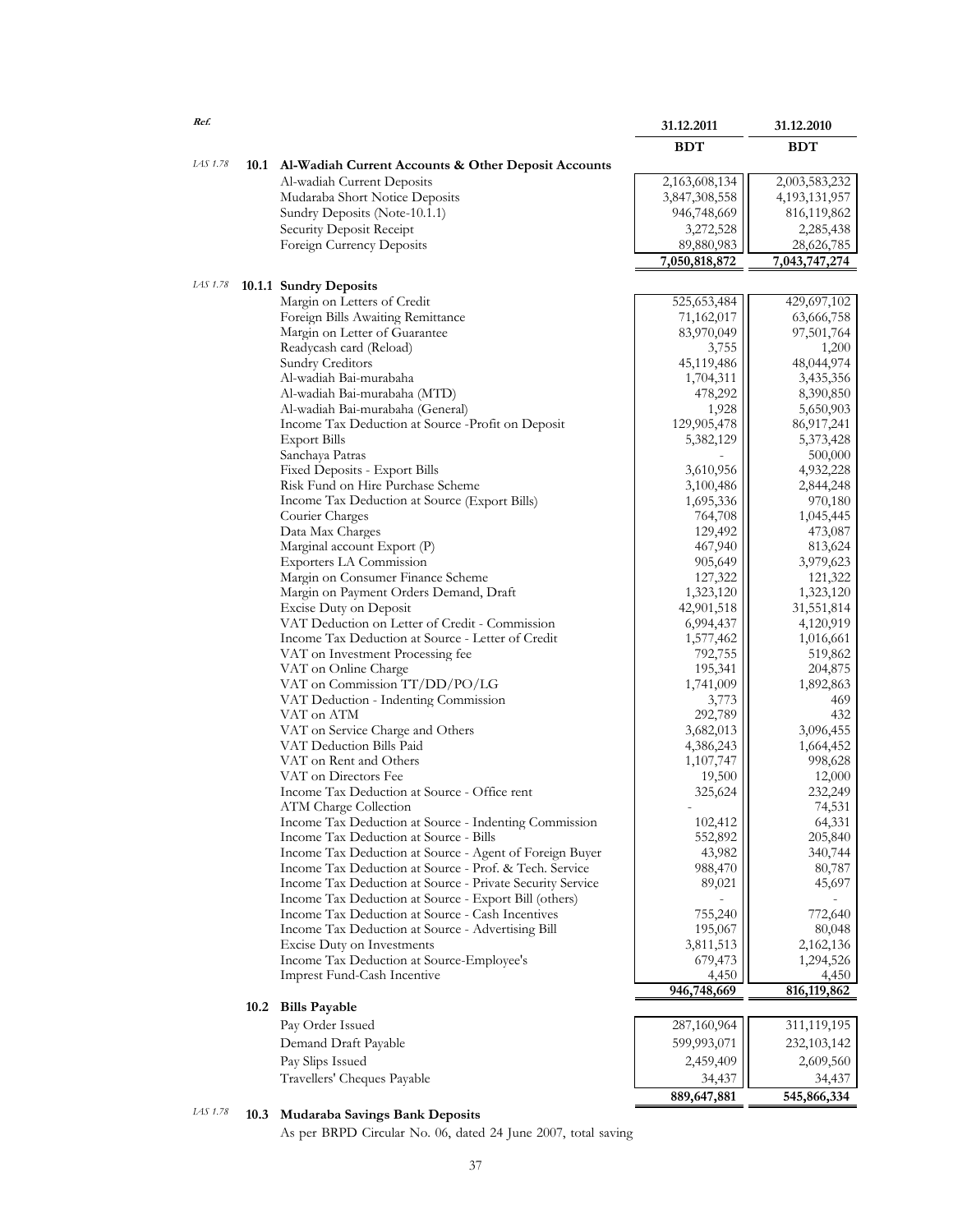| Ref.          |                                                                             | 31.12.2011               | 31.12.2010               |
|---------------|-----------------------------------------------------------------------------|--------------------------|--------------------------|
|               |                                                                             | <b>BDT</b>               | <b>BDT</b>               |
|               | bank deposits amount is bifurcated into:                                    |                          |                          |
|               | 9 % of total Mudaraba Savings Bank Deposits                                 | 412,194,076              | 358,898,711              |
|               | 91% of total Mudaraba Savings Bank Deposits                                 | 4, 167, 740, 105         | 3,628,864,748            |
|               |                                                                             | 4,579,934,181            | 3,987,763,459            |
| LAS 1.61      | 10.4 Mudaraba Term Deposits including other Banks - Maturity wise Grouping  |                          |                          |
|               | Payable on Demand                                                           | 645,403,923              | 864,240,231              |
|               | Up to Three Months                                                          | 27,489,928,382           | 12, 135, 347, 724        |
|               | From Three Months to Six Months                                             | 7,099,203,508            | 6,883,746,460            |
|               | Above Six Months to One Year                                                | 18,616,025,724           | 13,150,678,250           |
|               | Above One Year to Two Years                                                 | 36,465,956               | 22,668,303               |
|               | Above Two Years                                                             | 27,789,788               | 19,508,316               |
|               |                                                                             | 53,914,817,281           | 33,076,189,284           |
| LAS 1.78      | 10.5<br><b>Bearer Certificate of Deposits</b>                               |                          |                          |
|               | Repayable on Demand                                                         |                          |                          |
|               | Repayable within One Month                                                  |                          |                          |
|               | Over One Month but within Six Months                                        |                          |                          |
|               | Over Six Months but within One Year                                         |                          |                          |
|               | Over One Year but within Five Years<br>Over Five Years but within Ten Years |                          |                          |
|               | Unclaimed Deposits for Ten Years and above                                  |                          |                          |
|               |                                                                             |                          |                          |
| LAS 1.78      | 10.6 Mudaraba Deposit under Schemes                                         |                          |                          |
|               | Mudaraba Monthly Savings Scheme                                             | 4,290,840,234            | 3,071,128,935            |
|               | Mudaraba Double Benefit Deposits Scheme                                     | 6,813,235,281            | 8,185,925,889            |
|               | Mudaraba Monthly Benefit Scheme                                             | 583,598,298              | 434,337,992              |
|               | Mudaraba Hajj Scheme                                                        | 1,569,404                |                          |
|               | Mudaraba Marraige Scheme                                                    | 3,412,459                |                          |
|               | Mudaraba Health Care Scheme                                                 | 9,990,059                |                          |
|               | Mudaraba Education Deposit Scheme                                           | 3,658,364                |                          |
|               | Mudaraba Pension Deposit Scheme                                             | 3,522,694                |                          |
|               |                                                                             | 11,709,826,793           | 11,691,392,816           |
| LAS 1.77      | 11<br><b>OTHER LIABILITIES</b>                                              |                          |                          |
|               | Inter - branch Transaction Account                                          |                          |                          |
|               | Provision for Taxation (Note-11.1)                                          | 1,746,655,375            | 1,106,655,375            |
|               | Accumulated Provision against Investments(Note-11.3)                        | 1,513,299,999            | 1,205,099,999            |
|               | Profit Suspense Account (Note -11.4)                                        | 106,227,383              | 131,496,458              |
|               | Accured Profit and Expenses Payable (11.5)                                  | 1,493,673,153            | 800,262,184              |
|               | Provision for Gratuity                                                      | 75,350,000               | 46,350,000               |
|               | Provisions for diminution in value of Investments                           | 100,000,000              | 38,800,000               |
|               | Provision for Zakat                                                         | 32,597,158               | 20,097,158               |
|               | Provident Fund<br><b>Benevolent Fund</b>                                    | 1,463,366                | 1,016,105                |
|               | Non-Resident Accounts                                                       | 2,054,485                | 4,258,729                |
|               | Compensation Realised                                                       | 8,066,430                | 174,085                  |
|               | Others                                                                      | 623,683                  | 74,991                   |
|               | Total                                                                       | 297,488<br>5,080,308,520 | 542,062<br>3,354,827,146 |
|               |                                                                             |                          |                          |
| LAS37.84 11.1 | Provision for taxation                                                      |                          |                          |
|               | Opening balance                                                             | 1,106,655,375            | 671, 655, 375            |
|               | Add : Made during the year                                                  | 640,000,000              | 435,000,000              |
|               |                                                                             | 1,746,655,375            | <u>1,106,655,375</u>     |

Assessment for taxation in 2000, 2001, 2003, 2004, 2007 and 2008 is yet to be completed. Assessment for the year 1999, 2002, 2005 & 2006 have been settled. Assessment order of 2000, 2001 and 2003 is pending with HC and of 2004, 2007 with Appellate Tribunal, 2008 with Appeal to Commissioner of Taxes, 2009 and 2010 assessment not yet completed & 2011 not yet due.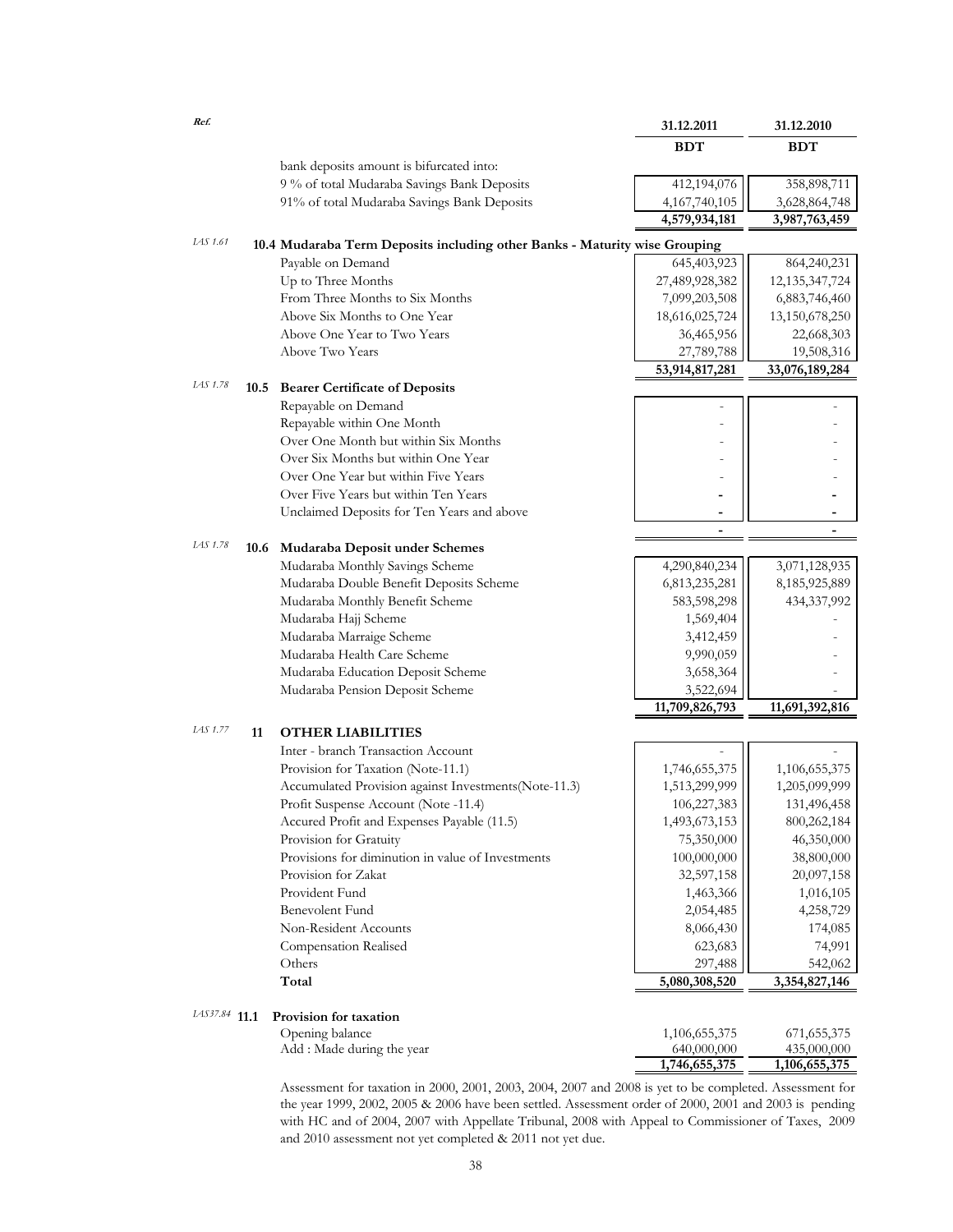| <b>BDT</b><br>BDT<br>LAS37.84<br>11.2 Provision for Investments during the year<br>Specific Provision for Classified Investments<br>70,029,299<br>35,200,000<br>General Provision including off-B/S exposure<br>238,170,701<br>150,000,000<br>308,200,000<br>185,200,000<br>LAS37.84<br><b>Accumulated Provision for Investments</b><br>11.3<br>612,923,299<br>542,894,000<br>Specific Provision for Classified Investments (Note -11.3.1)<br>900,376,700<br>662,205,999<br>General Provision including off-BS exposure (Note -11.3.2)<br>1,513,299,999<br>1,205,099,999<br>LAS37.84<br>11.3.1 Movement in Specific Provision<br>Provision held at the beginning of the year<br>542,894,000<br>507,694,000<br>Fully Provided Debts written off<br>Recoveries of amounts previously written off<br>70,029,299<br>Specific Provision for the year<br>35,200,000<br>Recoveries and Provisions no longer required<br>Net Charge to Profit and Loss Account<br>612,923,299<br>542,894,000<br>Provision held at the end of the year<br>LAS37.84<br>11.3.2 General Provision including off-balance sheet exposure<br>Provision held at the beginning of the year<br>662,205,999<br>512,205,999<br>Addition/transfer during the year<br>238,170,701<br>150,000,000<br>900,376,700<br>662,205,999<br>LAS37.84<br>11.4 Profit/Rent/Compensation Suspense Account<br>Opening Balance<br>131,496,458<br>166,480,874<br>Add: Transferred During the period<br>131,496,458<br>166,480,874<br>34,984,416<br>Less: Recovered from profit suspense during the year<br>25,269,075<br>Less: Amount Written off/waived during the year<br>106,227,383<br>131,496,458<br>Balance at the end of the year<br>11.5 Accrued Profit and Expenses Payable<br>Profit Payable on MTDR<br>1,487,109,561<br>745,191,599<br>Profit Payable on Monthly Benefit Savings Scheme<br>190,512<br>Profit Payable on Monthly Double Benefit Savings Scheme<br>1,286,620<br>1,913,056<br>Profit on Monthly Savings Scheme<br>Profit Payable on Short Notice Deposit<br>1,008,999<br>1,377,225<br>Profit Payable on Mudarabah Savings Deposit<br>178,860<br>118,168<br>Profit Payable on Deposits from Banks<br>207,900<br>207,900<br>Power and Electricity<br>904,050<br>671,955<br>Telephone<br>211,823<br>245,655<br>Office Rent<br>1,156,888<br>1,029,058<br><b>Audit Fees</b><br>500,000<br>410,000<br>3,110<br>Telex, Fax and E-mail<br>3,100<br>28,349<br>94,015<br>Printing and Stationery<br>Rates & Taxes<br>8,600<br>4,300<br>Clearing Adjustment<br>410,792<br>48,678,329<br>257,122<br>Others<br>527,791<br>1,493,673,153<br>800,262,184<br>11(a) OTHER LIABILITIES<br>First Security Islami Bank Limited (Note-11)<br>3,354,827,146<br>5,080,308,520<br>First Security Islami Capital & Investment Limited<br>39,888,863<br>Less: Intra transaction<br>32,407,870<br>7,480,993<br>3,354,827,146<br>5,087,789,513<br>LAS 1.79<br>12<br><b>CAPITAL</b><br>LAS<br><b>AUTHORISED CAPITAL</b><br>460,000,000 ordinary shares of Taka 10 each.<br>4,600,000,000<br>4,600,000,000<br>LAS<br>12.1 Issued, Subscribed and Paid-Up Capital<br>1.79(a)(ii)<br>340,032,000 Ordinary Shares of Taka 10 each issued<br>3,400,320,000<br>3,036,000,000<br>3,400,320,000<br>3,036,000,000 | Ref. |  | 31.12.2011 | 31.12.2010 |
|-----------------------------------------------------------------------------------------------------------------------------------------------------------------------------------------------------------------------------------------------------------------------------------------------------------------------------------------------------------------------------------------------------------------------------------------------------------------------------------------------------------------------------------------------------------------------------------------------------------------------------------------------------------------------------------------------------------------------------------------------------------------------------------------------------------------------------------------------------------------------------------------------------------------------------------------------------------------------------------------------------------------------------------------------------------------------------------------------------------------------------------------------------------------------------------------------------------------------------------------------------------------------------------------------------------------------------------------------------------------------------------------------------------------------------------------------------------------------------------------------------------------------------------------------------------------------------------------------------------------------------------------------------------------------------------------------------------------------------------------------------------------------------------------------------------------------------------------------------------------------------------------------------------------------------------------------------------------------------------------------------------------------------------------------------------------------------------------------------------------------------------------------------------------------------------------------------------------------------------------------------------------------------------------------------------------------------------------------------------------------------------------------------------------------------------------------------------------------------------------------------------------------------------------------------------------------------------------------------------------------------------------------------------------------------------------------------------------------------------------------------------------------------------------------------------------------------------------------------------------------------------------------------------------------------------------------------------------------------------------------------------------------------------------------------------------------------------------------------------------------------------------------------------------------------------------------------------------------------------------------|------|--|------------|------------|
|                                                                                                                                                                                                                                                                                                                                                                                                                                                                                                                                                                                                                                                                                                                                                                                                                                                                                                                                                                                                                                                                                                                                                                                                                                                                                                                                                                                                                                                                                                                                                                                                                                                                                                                                                                                                                                                                                                                                                                                                                                                                                                                                                                                                                                                                                                                                                                                                                                                                                                                                                                                                                                                                                                                                                                                                                                                                                                                                                                                                                                                                                                                                                                                                                                               |      |  |            |            |
|                                                                                                                                                                                                                                                                                                                                                                                                                                                                                                                                                                                                                                                                                                                                                                                                                                                                                                                                                                                                                                                                                                                                                                                                                                                                                                                                                                                                                                                                                                                                                                                                                                                                                                                                                                                                                                                                                                                                                                                                                                                                                                                                                                                                                                                                                                                                                                                                                                                                                                                                                                                                                                                                                                                                                                                                                                                                                                                                                                                                                                                                                                                                                                                                                                               |      |  |            |            |
|                                                                                                                                                                                                                                                                                                                                                                                                                                                                                                                                                                                                                                                                                                                                                                                                                                                                                                                                                                                                                                                                                                                                                                                                                                                                                                                                                                                                                                                                                                                                                                                                                                                                                                                                                                                                                                                                                                                                                                                                                                                                                                                                                                                                                                                                                                                                                                                                                                                                                                                                                                                                                                                                                                                                                                                                                                                                                                                                                                                                                                                                                                                                                                                                                                               |      |  |            |            |
|                                                                                                                                                                                                                                                                                                                                                                                                                                                                                                                                                                                                                                                                                                                                                                                                                                                                                                                                                                                                                                                                                                                                                                                                                                                                                                                                                                                                                                                                                                                                                                                                                                                                                                                                                                                                                                                                                                                                                                                                                                                                                                                                                                                                                                                                                                                                                                                                                                                                                                                                                                                                                                                                                                                                                                                                                                                                                                                                                                                                                                                                                                                                                                                                                                               |      |  |            |            |
|                                                                                                                                                                                                                                                                                                                                                                                                                                                                                                                                                                                                                                                                                                                                                                                                                                                                                                                                                                                                                                                                                                                                                                                                                                                                                                                                                                                                                                                                                                                                                                                                                                                                                                                                                                                                                                                                                                                                                                                                                                                                                                                                                                                                                                                                                                                                                                                                                                                                                                                                                                                                                                                                                                                                                                                                                                                                                                                                                                                                                                                                                                                                                                                                                                               |      |  |            |            |
|                                                                                                                                                                                                                                                                                                                                                                                                                                                                                                                                                                                                                                                                                                                                                                                                                                                                                                                                                                                                                                                                                                                                                                                                                                                                                                                                                                                                                                                                                                                                                                                                                                                                                                                                                                                                                                                                                                                                                                                                                                                                                                                                                                                                                                                                                                                                                                                                                                                                                                                                                                                                                                                                                                                                                                                                                                                                                                                                                                                                                                                                                                                                                                                                                                               |      |  |            |            |
|                                                                                                                                                                                                                                                                                                                                                                                                                                                                                                                                                                                                                                                                                                                                                                                                                                                                                                                                                                                                                                                                                                                                                                                                                                                                                                                                                                                                                                                                                                                                                                                                                                                                                                                                                                                                                                                                                                                                                                                                                                                                                                                                                                                                                                                                                                                                                                                                                                                                                                                                                                                                                                                                                                                                                                                                                                                                                                                                                                                                                                                                                                                                                                                                                                               |      |  |            |            |
|                                                                                                                                                                                                                                                                                                                                                                                                                                                                                                                                                                                                                                                                                                                                                                                                                                                                                                                                                                                                                                                                                                                                                                                                                                                                                                                                                                                                                                                                                                                                                                                                                                                                                                                                                                                                                                                                                                                                                                                                                                                                                                                                                                                                                                                                                                                                                                                                                                                                                                                                                                                                                                                                                                                                                                                                                                                                                                                                                                                                                                                                                                                                                                                                                                               |      |  |            |            |
|                                                                                                                                                                                                                                                                                                                                                                                                                                                                                                                                                                                                                                                                                                                                                                                                                                                                                                                                                                                                                                                                                                                                                                                                                                                                                                                                                                                                                                                                                                                                                                                                                                                                                                                                                                                                                                                                                                                                                                                                                                                                                                                                                                                                                                                                                                                                                                                                                                                                                                                                                                                                                                                                                                                                                                                                                                                                                                                                                                                                                                                                                                                                                                                                                                               |      |  |            |            |
|                                                                                                                                                                                                                                                                                                                                                                                                                                                                                                                                                                                                                                                                                                                                                                                                                                                                                                                                                                                                                                                                                                                                                                                                                                                                                                                                                                                                                                                                                                                                                                                                                                                                                                                                                                                                                                                                                                                                                                                                                                                                                                                                                                                                                                                                                                                                                                                                                                                                                                                                                                                                                                                                                                                                                                                                                                                                                                                                                                                                                                                                                                                                                                                                                                               |      |  |            |            |
|                                                                                                                                                                                                                                                                                                                                                                                                                                                                                                                                                                                                                                                                                                                                                                                                                                                                                                                                                                                                                                                                                                                                                                                                                                                                                                                                                                                                                                                                                                                                                                                                                                                                                                                                                                                                                                                                                                                                                                                                                                                                                                                                                                                                                                                                                                                                                                                                                                                                                                                                                                                                                                                                                                                                                                                                                                                                                                                                                                                                                                                                                                                                                                                                                                               |      |  |            |            |
|                                                                                                                                                                                                                                                                                                                                                                                                                                                                                                                                                                                                                                                                                                                                                                                                                                                                                                                                                                                                                                                                                                                                                                                                                                                                                                                                                                                                                                                                                                                                                                                                                                                                                                                                                                                                                                                                                                                                                                                                                                                                                                                                                                                                                                                                                                                                                                                                                                                                                                                                                                                                                                                                                                                                                                                                                                                                                                                                                                                                                                                                                                                                                                                                                                               |      |  |            |            |
|                                                                                                                                                                                                                                                                                                                                                                                                                                                                                                                                                                                                                                                                                                                                                                                                                                                                                                                                                                                                                                                                                                                                                                                                                                                                                                                                                                                                                                                                                                                                                                                                                                                                                                                                                                                                                                                                                                                                                                                                                                                                                                                                                                                                                                                                                                                                                                                                                                                                                                                                                                                                                                                                                                                                                                                                                                                                                                                                                                                                                                                                                                                                                                                                                                               |      |  |            |            |
|                                                                                                                                                                                                                                                                                                                                                                                                                                                                                                                                                                                                                                                                                                                                                                                                                                                                                                                                                                                                                                                                                                                                                                                                                                                                                                                                                                                                                                                                                                                                                                                                                                                                                                                                                                                                                                                                                                                                                                                                                                                                                                                                                                                                                                                                                                                                                                                                                                                                                                                                                                                                                                                                                                                                                                                                                                                                                                                                                                                                                                                                                                                                                                                                                                               |      |  |            |            |
|                                                                                                                                                                                                                                                                                                                                                                                                                                                                                                                                                                                                                                                                                                                                                                                                                                                                                                                                                                                                                                                                                                                                                                                                                                                                                                                                                                                                                                                                                                                                                                                                                                                                                                                                                                                                                                                                                                                                                                                                                                                                                                                                                                                                                                                                                                                                                                                                                                                                                                                                                                                                                                                                                                                                                                                                                                                                                                                                                                                                                                                                                                                                                                                                                                               |      |  |            |            |
|                                                                                                                                                                                                                                                                                                                                                                                                                                                                                                                                                                                                                                                                                                                                                                                                                                                                                                                                                                                                                                                                                                                                                                                                                                                                                                                                                                                                                                                                                                                                                                                                                                                                                                                                                                                                                                                                                                                                                                                                                                                                                                                                                                                                                                                                                                                                                                                                                                                                                                                                                                                                                                                                                                                                                                                                                                                                                                                                                                                                                                                                                                                                                                                                                                               |      |  |            |            |
|                                                                                                                                                                                                                                                                                                                                                                                                                                                                                                                                                                                                                                                                                                                                                                                                                                                                                                                                                                                                                                                                                                                                                                                                                                                                                                                                                                                                                                                                                                                                                                                                                                                                                                                                                                                                                                                                                                                                                                                                                                                                                                                                                                                                                                                                                                                                                                                                                                                                                                                                                                                                                                                                                                                                                                                                                                                                                                                                                                                                                                                                                                                                                                                                                                               |      |  |            |            |
|                                                                                                                                                                                                                                                                                                                                                                                                                                                                                                                                                                                                                                                                                                                                                                                                                                                                                                                                                                                                                                                                                                                                                                                                                                                                                                                                                                                                                                                                                                                                                                                                                                                                                                                                                                                                                                                                                                                                                                                                                                                                                                                                                                                                                                                                                                                                                                                                                                                                                                                                                                                                                                                                                                                                                                                                                                                                                                                                                                                                                                                                                                                                                                                                                                               |      |  |            |            |
|                                                                                                                                                                                                                                                                                                                                                                                                                                                                                                                                                                                                                                                                                                                                                                                                                                                                                                                                                                                                                                                                                                                                                                                                                                                                                                                                                                                                                                                                                                                                                                                                                                                                                                                                                                                                                                                                                                                                                                                                                                                                                                                                                                                                                                                                                                                                                                                                                                                                                                                                                                                                                                                                                                                                                                                                                                                                                                                                                                                                                                                                                                                                                                                                                                               |      |  |            |            |
|                                                                                                                                                                                                                                                                                                                                                                                                                                                                                                                                                                                                                                                                                                                                                                                                                                                                                                                                                                                                                                                                                                                                                                                                                                                                                                                                                                                                                                                                                                                                                                                                                                                                                                                                                                                                                                                                                                                                                                                                                                                                                                                                                                                                                                                                                                                                                                                                                                                                                                                                                                                                                                                                                                                                                                                                                                                                                                                                                                                                                                                                                                                                                                                                                                               |      |  |            |            |
|                                                                                                                                                                                                                                                                                                                                                                                                                                                                                                                                                                                                                                                                                                                                                                                                                                                                                                                                                                                                                                                                                                                                                                                                                                                                                                                                                                                                                                                                                                                                                                                                                                                                                                                                                                                                                                                                                                                                                                                                                                                                                                                                                                                                                                                                                                                                                                                                                                                                                                                                                                                                                                                                                                                                                                                                                                                                                                                                                                                                                                                                                                                                                                                                                                               |      |  |            |            |
|                                                                                                                                                                                                                                                                                                                                                                                                                                                                                                                                                                                                                                                                                                                                                                                                                                                                                                                                                                                                                                                                                                                                                                                                                                                                                                                                                                                                                                                                                                                                                                                                                                                                                                                                                                                                                                                                                                                                                                                                                                                                                                                                                                                                                                                                                                                                                                                                                                                                                                                                                                                                                                                                                                                                                                                                                                                                                                                                                                                                                                                                                                                                                                                                                                               |      |  |            |            |
|                                                                                                                                                                                                                                                                                                                                                                                                                                                                                                                                                                                                                                                                                                                                                                                                                                                                                                                                                                                                                                                                                                                                                                                                                                                                                                                                                                                                                                                                                                                                                                                                                                                                                                                                                                                                                                                                                                                                                                                                                                                                                                                                                                                                                                                                                                                                                                                                                                                                                                                                                                                                                                                                                                                                                                                                                                                                                                                                                                                                                                                                                                                                                                                                                                               |      |  |            |            |
|                                                                                                                                                                                                                                                                                                                                                                                                                                                                                                                                                                                                                                                                                                                                                                                                                                                                                                                                                                                                                                                                                                                                                                                                                                                                                                                                                                                                                                                                                                                                                                                                                                                                                                                                                                                                                                                                                                                                                                                                                                                                                                                                                                                                                                                                                                                                                                                                                                                                                                                                                                                                                                                                                                                                                                                                                                                                                                                                                                                                                                                                                                                                                                                                                                               |      |  |            |            |
|                                                                                                                                                                                                                                                                                                                                                                                                                                                                                                                                                                                                                                                                                                                                                                                                                                                                                                                                                                                                                                                                                                                                                                                                                                                                                                                                                                                                                                                                                                                                                                                                                                                                                                                                                                                                                                                                                                                                                                                                                                                                                                                                                                                                                                                                                                                                                                                                                                                                                                                                                                                                                                                                                                                                                                                                                                                                                                                                                                                                                                                                                                                                                                                                                                               |      |  |            |            |
|                                                                                                                                                                                                                                                                                                                                                                                                                                                                                                                                                                                                                                                                                                                                                                                                                                                                                                                                                                                                                                                                                                                                                                                                                                                                                                                                                                                                                                                                                                                                                                                                                                                                                                                                                                                                                                                                                                                                                                                                                                                                                                                                                                                                                                                                                                                                                                                                                                                                                                                                                                                                                                                                                                                                                                                                                                                                                                                                                                                                                                                                                                                                                                                                                                               |      |  |            |            |
|                                                                                                                                                                                                                                                                                                                                                                                                                                                                                                                                                                                                                                                                                                                                                                                                                                                                                                                                                                                                                                                                                                                                                                                                                                                                                                                                                                                                                                                                                                                                                                                                                                                                                                                                                                                                                                                                                                                                                                                                                                                                                                                                                                                                                                                                                                                                                                                                                                                                                                                                                                                                                                                                                                                                                                                                                                                                                                                                                                                                                                                                                                                                                                                                                                               |      |  |            |            |
|                                                                                                                                                                                                                                                                                                                                                                                                                                                                                                                                                                                                                                                                                                                                                                                                                                                                                                                                                                                                                                                                                                                                                                                                                                                                                                                                                                                                                                                                                                                                                                                                                                                                                                                                                                                                                                                                                                                                                                                                                                                                                                                                                                                                                                                                                                                                                                                                                                                                                                                                                                                                                                                                                                                                                                                                                                                                                                                                                                                                                                                                                                                                                                                                                                               |      |  |            |            |
|                                                                                                                                                                                                                                                                                                                                                                                                                                                                                                                                                                                                                                                                                                                                                                                                                                                                                                                                                                                                                                                                                                                                                                                                                                                                                                                                                                                                                                                                                                                                                                                                                                                                                                                                                                                                                                                                                                                                                                                                                                                                                                                                                                                                                                                                                                                                                                                                                                                                                                                                                                                                                                                                                                                                                                                                                                                                                                                                                                                                                                                                                                                                                                                                                                               |      |  |            |            |
|                                                                                                                                                                                                                                                                                                                                                                                                                                                                                                                                                                                                                                                                                                                                                                                                                                                                                                                                                                                                                                                                                                                                                                                                                                                                                                                                                                                                                                                                                                                                                                                                                                                                                                                                                                                                                                                                                                                                                                                                                                                                                                                                                                                                                                                                                                                                                                                                                                                                                                                                                                                                                                                                                                                                                                                                                                                                                                                                                                                                                                                                                                                                                                                                                                               |      |  |            |            |
|                                                                                                                                                                                                                                                                                                                                                                                                                                                                                                                                                                                                                                                                                                                                                                                                                                                                                                                                                                                                                                                                                                                                                                                                                                                                                                                                                                                                                                                                                                                                                                                                                                                                                                                                                                                                                                                                                                                                                                                                                                                                                                                                                                                                                                                                                                                                                                                                                                                                                                                                                                                                                                                                                                                                                                                                                                                                                                                                                                                                                                                                                                                                                                                                                                               |      |  |            |            |
|                                                                                                                                                                                                                                                                                                                                                                                                                                                                                                                                                                                                                                                                                                                                                                                                                                                                                                                                                                                                                                                                                                                                                                                                                                                                                                                                                                                                                                                                                                                                                                                                                                                                                                                                                                                                                                                                                                                                                                                                                                                                                                                                                                                                                                                                                                                                                                                                                                                                                                                                                                                                                                                                                                                                                                                                                                                                                                                                                                                                                                                                                                                                                                                                                                               |      |  |            |            |
|                                                                                                                                                                                                                                                                                                                                                                                                                                                                                                                                                                                                                                                                                                                                                                                                                                                                                                                                                                                                                                                                                                                                                                                                                                                                                                                                                                                                                                                                                                                                                                                                                                                                                                                                                                                                                                                                                                                                                                                                                                                                                                                                                                                                                                                                                                                                                                                                                                                                                                                                                                                                                                                                                                                                                                                                                                                                                                                                                                                                                                                                                                                                                                                                                                               |      |  |            |            |
|                                                                                                                                                                                                                                                                                                                                                                                                                                                                                                                                                                                                                                                                                                                                                                                                                                                                                                                                                                                                                                                                                                                                                                                                                                                                                                                                                                                                                                                                                                                                                                                                                                                                                                                                                                                                                                                                                                                                                                                                                                                                                                                                                                                                                                                                                                                                                                                                                                                                                                                                                                                                                                                                                                                                                                                                                                                                                                                                                                                                                                                                                                                                                                                                                                               |      |  |            |            |
|                                                                                                                                                                                                                                                                                                                                                                                                                                                                                                                                                                                                                                                                                                                                                                                                                                                                                                                                                                                                                                                                                                                                                                                                                                                                                                                                                                                                                                                                                                                                                                                                                                                                                                                                                                                                                                                                                                                                                                                                                                                                                                                                                                                                                                                                                                                                                                                                                                                                                                                                                                                                                                                                                                                                                                                                                                                                                                                                                                                                                                                                                                                                                                                                                                               |      |  |            |            |
|                                                                                                                                                                                                                                                                                                                                                                                                                                                                                                                                                                                                                                                                                                                                                                                                                                                                                                                                                                                                                                                                                                                                                                                                                                                                                                                                                                                                                                                                                                                                                                                                                                                                                                                                                                                                                                                                                                                                                                                                                                                                                                                                                                                                                                                                                                                                                                                                                                                                                                                                                                                                                                                                                                                                                                                                                                                                                                                                                                                                                                                                                                                                                                                                                                               |      |  |            |            |
|                                                                                                                                                                                                                                                                                                                                                                                                                                                                                                                                                                                                                                                                                                                                                                                                                                                                                                                                                                                                                                                                                                                                                                                                                                                                                                                                                                                                                                                                                                                                                                                                                                                                                                                                                                                                                                                                                                                                                                                                                                                                                                                                                                                                                                                                                                                                                                                                                                                                                                                                                                                                                                                                                                                                                                                                                                                                                                                                                                                                                                                                                                                                                                                                                                               |      |  |            |            |
|                                                                                                                                                                                                                                                                                                                                                                                                                                                                                                                                                                                                                                                                                                                                                                                                                                                                                                                                                                                                                                                                                                                                                                                                                                                                                                                                                                                                                                                                                                                                                                                                                                                                                                                                                                                                                                                                                                                                                                                                                                                                                                                                                                                                                                                                                                                                                                                                                                                                                                                                                                                                                                                                                                                                                                                                                                                                                                                                                                                                                                                                                                                                                                                                                                               |      |  |            |            |
|                                                                                                                                                                                                                                                                                                                                                                                                                                                                                                                                                                                                                                                                                                                                                                                                                                                                                                                                                                                                                                                                                                                                                                                                                                                                                                                                                                                                                                                                                                                                                                                                                                                                                                                                                                                                                                                                                                                                                                                                                                                                                                                                                                                                                                                                                                                                                                                                                                                                                                                                                                                                                                                                                                                                                                                                                                                                                                                                                                                                                                                                                                                                                                                                                                               |      |  |            |            |
|                                                                                                                                                                                                                                                                                                                                                                                                                                                                                                                                                                                                                                                                                                                                                                                                                                                                                                                                                                                                                                                                                                                                                                                                                                                                                                                                                                                                                                                                                                                                                                                                                                                                                                                                                                                                                                                                                                                                                                                                                                                                                                                                                                                                                                                                                                                                                                                                                                                                                                                                                                                                                                                                                                                                                                                                                                                                                                                                                                                                                                                                                                                                                                                                                                               |      |  |            |            |
|                                                                                                                                                                                                                                                                                                                                                                                                                                                                                                                                                                                                                                                                                                                                                                                                                                                                                                                                                                                                                                                                                                                                                                                                                                                                                                                                                                                                                                                                                                                                                                                                                                                                                                                                                                                                                                                                                                                                                                                                                                                                                                                                                                                                                                                                                                                                                                                                                                                                                                                                                                                                                                                                                                                                                                                                                                                                                                                                                                                                                                                                                                                                                                                                                                               |      |  |            |            |
|                                                                                                                                                                                                                                                                                                                                                                                                                                                                                                                                                                                                                                                                                                                                                                                                                                                                                                                                                                                                                                                                                                                                                                                                                                                                                                                                                                                                                                                                                                                                                                                                                                                                                                                                                                                                                                                                                                                                                                                                                                                                                                                                                                                                                                                                                                                                                                                                                                                                                                                                                                                                                                                                                                                                                                                                                                                                                                                                                                                                                                                                                                                                                                                                                                               |      |  |            |            |
|                                                                                                                                                                                                                                                                                                                                                                                                                                                                                                                                                                                                                                                                                                                                                                                                                                                                                                                                                                                                                                                                                                                                                                                                                                                                                                                                                                                                                                                                                                                                                                                                                                                                                                                                                                                                                                                                                                                                                                                                                                                                                                                                                                                                                                                                                                                                                                                                                                                                                                                                                                                                                                                                                                                                                                                                                                                                                                                                                                                                                                                                                                                                                                                                                                               |      |  |            |            |
|                                                                                                                                                                                                                                                                                                                                                                                                                                                                                                                                                                                                                                                                                                                                                                                                                                                                                                                                                                                                                                                                                                                                                                                                                                                                                                                                                                                                                                                                                                                                                                                                                                                                                                                                                                                                                                                                                                                                                                                                                                                                                                                                                                                                                                                                                                                                                                                                                                                                                                                                                                                                                                                                                                                                                                                                                                                                                                                                                                                                                                                                                                                                                                                                                                               |      |  |            |            |
|                                                                                                                                                                                                                                                                                                                                                                                                                                                                                                                                                                                                                                                                                                                                                                                                                                                                                                                                                                                                                                                                                                                                                                                                                                                                                                                                                                                                                                                                                                                                                                                                                                                                                                                                                                                                                                                                                                                                                                                                                                                                                                                                                                                                                                                                                                                                                                                                                                                                                                                                                                                                                                                                                                                                                                                                                                                                                                                                                                                                                                                                                                                                                                                                                                               |      |  |            |            |
|                                                                                                                                                                                                                                                                                                                                                                                                                                                                                                                                                                                                                                                                                                                                                                                                                                                                                                                                                                                                                                                                                                                                                                                                                                                                                                                                                                                                                                                                                                                                                                                                                                                                                                                                                                                                                                                                                                                                                                                                                                                                                                                                                                                                                                                                                                                                                                                                                                                                                                                                                                                                                                                                                                                                                                                                                                                                                                                                                                                                                                                                                                                                                                                                                                               |      |  |            |            |
|                                                                                                                                                                                                                                                                                                                                                                                                                                                                                                                                                                                                                                                                                                                                                                                                                                                                                                                                                                                                                                                                                                                                                                                                                                                                                                                                                                                                                                                                                                                                                                                                                                                                                                                                                                                                                                                                                                                                                                                                                                                                                                                                                                                                                                                                                                                                                                                                                                                                                                                                                                                                                                                                                                                                                                                                                                                                                                                                                                                                                                                                                                                                                                                                                                               |      |  |            |            |
|                                                                                                                                                                                                                                                                                                                                                                                                                                                                                                                                                                                                                                                                                                                                                                                                                                                                                                                                                                                                                                                                                                                                                                                                                                                                                                                                                                                                                                                                                                                                                                                                                                                                                                                                                                                                                                                                                                                                                                                                                                                                                                                                                                                                                                                                                                                                                                                                                                                                                                                                                                                                                                                                                                                                                                                                                                                                                                                                                                                                                                                                                                                                                                                                                                               |      |  |            |            |
|                                                                                                                                                                                                                                                                                                                                                                                                                                                                                                                                                                                                                                                                                                                                                                                                                                                                                                                                                                                                                                                                                                                                                                                                                                                                                                                                                                                                                                                                                                                                                                                                                                                                                                                                                                                                                                                                                                                                                                                                                                                                                                                                                                                                                                                                                                                                                                                                                                                                                                                                                                                                                                                                                                                                                                                                                                                                                                                                                                                                                                                                                                                                                                                                                                               |      |  |            |            |
|                                                                                                                                                                                                                                                                                                                                                                                                                                                                                                                                                                                                                                                                                                                                                                                                                                                                                                                                                                                                                                                                                                                                                                                                                                                                                                                                                                                                                                                                                                                                                                                                                                                                                                                                                                                                                                                                                                                                                                                                                                                                                                                                                                                                                                                                                                                                                                                                                                                                                                                                                                                                                                                                                                                                                                                                                                                                                                                                                                                                                                                                                                                                                                                                                                               |      |  |            |            |
|                                                                                                                                                                                                                                                                                                                                                                                                                                                                                                                                                                                                                                                                                                                                                                                                                                                                                                                                                                                                                                                                                                                                                                                                                                                                                                                                                                                                                                                                                                                                                                                                                                                                                                                                                                                                                                                                                                                                                                                                                                                                                                                                                                                                                                                                                                                                                                                                                                                                                                                                                                                                                                                                                                                                                                                                                                                                                                                                                                                                                                                                                                                                                                                                                                               |      |  |            |            |
|                                                                                                                                                                                                                                                                                                                                                                                                                                                                                                                                                                                                                                                                                                                                                                                                                                                                                                                                                                                                                                                                                                                                                                                                                                                                                                                                                                                                                                                                                                                                                                                                                                                                                                                                                                                                                                                                                                                                                                                                                                                                                                                                                                                                                                                                                                                                                                                                                                                                                                                                                                                                                                                                                                                                                                                                                                                                                                                                                                                                                                                                                                                                                                                                                                               |      |  |            |            |
|                                                                                                                                                                                                                                                                                                                                                                                                                                                                                                                                                                                                                                                                                                                                                                                                                                                                                                                                                                                                                                                                                                                                                                                                                                                                                                                                                                                                                                                                                                                                                                                                                                                                                                                                                                                                                                                                                                                                                                                                                                                                                                                                                                                                                                                                                                                                                                                                                                                                                                                                                                                                                                                                                                                                                                                                                                                                                                                                                                                                                                                                                                                                                                                                                                               |      |  |            |            |
|                                                                                                                                                                                                                                                                                                                                                                                                                                                                                                                                                                                                                                                                                                                                                                                                                                                                                                                                                                                                                                                                                                                                                                                                                                                                                                                                                                                                                                                                                                                                                                                                                                                                                                                                                                                                                                                                                                                                                                                                                                                                                                                                                                                                                                                                                                                                                                                                                                                                                                                                                                                                                                                                                                                                                                                                                                                                                                                                                                                                                                                                                                                                                                                                                                               |      |  |            |            |
|                                                                                                                                                                                                                                                                                                                                                                                                                                                                                                                                                                                                                                                                                                                                                                                                                                                                                                                                                                                                                                                                                                                                                                                                                                                                                                                                                                                                                                                                                                                                                                                                                                                                                                                                                                                                                                                                                                                                                                                                                                                                                                                                                                                                                                                                                                                                                                                                                                                                                                                                                                                                                                                                                                                                                                                                                                                                                                                                                                                                                                                                                                                                                                                                                                               |      |  |            |            |
|                                                                                                                                                                                                                                                                                                                                                                                                                                                                                                                                                                                                                                                                                                                                                                                                                                                                                                                                                                                                                                                                                                                                                                                                                                                                                                                                                                                                                                                                                                                                                                                                                                                                                                                                                                                                                                                                                                                                                                                                                                                                                                                                                                                                                                                                                                                                                                                                                                                                                                                                                                                                                                                                                                                                                                                                                                                                                                                                                                                                                                                                                                                                                                                                                                               |      |  |            |            |

*IAS 1.79* **12.2 Category of shareholding as at 31 December 2011 Name of Category Percentage(%)**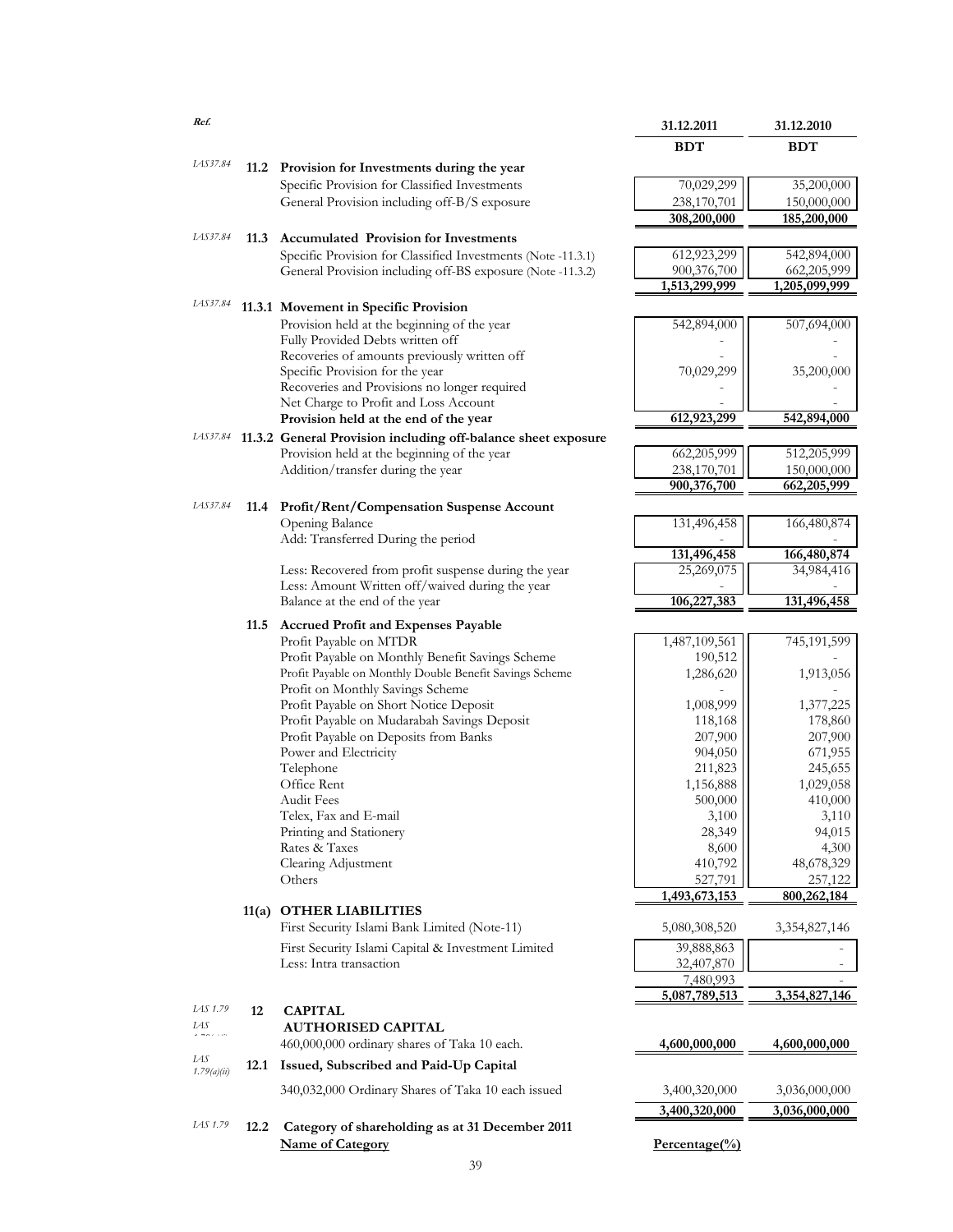| Ref.       |                                                                                                      | 31.12.2011 | 31.12.2010 |
|------------|------------------------------------------------------------------------------------------------------|------------|------------|
|            | <b>BDT</b>                                                                                           | <b>BDT</b> |            |
|            | Sponsors/Directors                                                                                   | 49.49      |            |
|            | Financial Institute                                                                                  | 11.32      |            |
|            | Non-Resident Bangladeshi                                                                             | 0.69       |            |
|            | General Public                                                                                       | 38.50      |            |
|            |                                                                                                      | 100.00     |            |
| I A C 1 70 | $\mathcal{A} \cap \mathcal{A}$ and $\mathcal{A} \cap \mathcal{A}$ and $\mathcal{A} \cap \mathcal{A}$ | 0.044      |            |

# *IAS 1.79* **12.3 Classification of Shareholders by holding position as at 31 December 2011**

| <b>Shareholding Range</b>   | No. of Shares | Percentage $(\% )$ |
|-----------------------------|---------------|--------------------|
| Less than 500 Shares        | 7,043,803     | 2.07               |
| 501 to 5000 Shares          | 55, 144, 255  | 16.22              |
| 5001 to 10,000 Shares       | 12,829,300    | 3.77               |
| 10,001 to 20,000 Shares     | 11,787,214    | 3.47               |
| 20,001 to 30,000 Shares     | 5,551,762     | 1.63               |
| 30,001 to 40,000 Shares     | 3,534,313     | 1.04               |
| 40,001 to 50,000 Shares     | 2,926,538     | 0.86               |
| 50,001 to 100,000 Shares    | 8,627,886     | 2.54               |
| 100,001 to 1,000,000 Shares | 45, 355, 844  | 13.34              |
| Over 1,000,001 Shares       | 187, 231, 085 | 55.06              |
|                             | 340,032,000   | 100.00             |

*IAS* 

### 12.4 Capital Adequacy Ratio (Under Basel-II)

| Tier-I (Core Capital)    |               |               |
|--------------------------|---------------|---------------|
| Paid up Capital          | 3,400,320,000 | 3,036,000,000 |
| <b>Statutory Reserve</b> | 704, 202, 214 | 460,169,845   |
| General Reserve          | 24,000,000    | 24,000,000    |
| <b>Retained Earnings</b> | 371,651,119   | 399,841,641   |
|                          | 1.500.452.222 | 2.020.044.406 |

### **Tier –II (Supplementary Capital)**

General Provision 900,376,700 662,205,999 Exchange Equalization Account

### **Tier –III (eligible for market risk only)**

Short-term subordinated Debt  $\qquad \qquad$  -

# A. Total Eligible Capital **6,400,550,033** 4,582,217,485

**B**. Total Risk Weighted Assets 60,010,800,000 60,010,800,000 60,010,800,000 **C**. Minimum Capital Requirement based on Risk Weighted **C.** Minimum Capital Requirement based on Risk weighted  $6,001,080,000$   $4,538,151,000$   $4,538,151,000$ **D. Surplus/(Deficiency)....(A - C)** (600,529,967) 44,066,485 Capital Adequacy Ratio (%) 8.09% 9.09% 9.09%

**Capital Requirement Held Held Held Held Held Held Held Held Held Held Held Held Held Held Held Held Held Held Held Held Held Held Held Held Held Held Held Held Hel** Tier - I 7.50% 7.77% Tier - II 1.50% 1.31%  $Tier - III$  -  $\blacksquare$ **Total** 9.00% 9.09% 9.09%

Paid up Capital Statutory Reserve General Reserve Retained Earnings Minority Interest

| 3,400,320,000 | 3,036,000,000 |
|---------------|---------------|
| 704,202,214   | 460,169,845   |
| 24,000,000    | 24,000,000    |
| 371,651,119   | 399,841,641   |
| 48,890,845    |               |
| 4,549,064,178 | 3,920,011,486 |

 **3,920,011,486 4,500,173,333** 

 **662,205,999 900,376,700** 

 **- -** 

### **12.4(a) Group Capital Adequacy Ratio (Under Basel-II) Tier-I ( Core Capital)**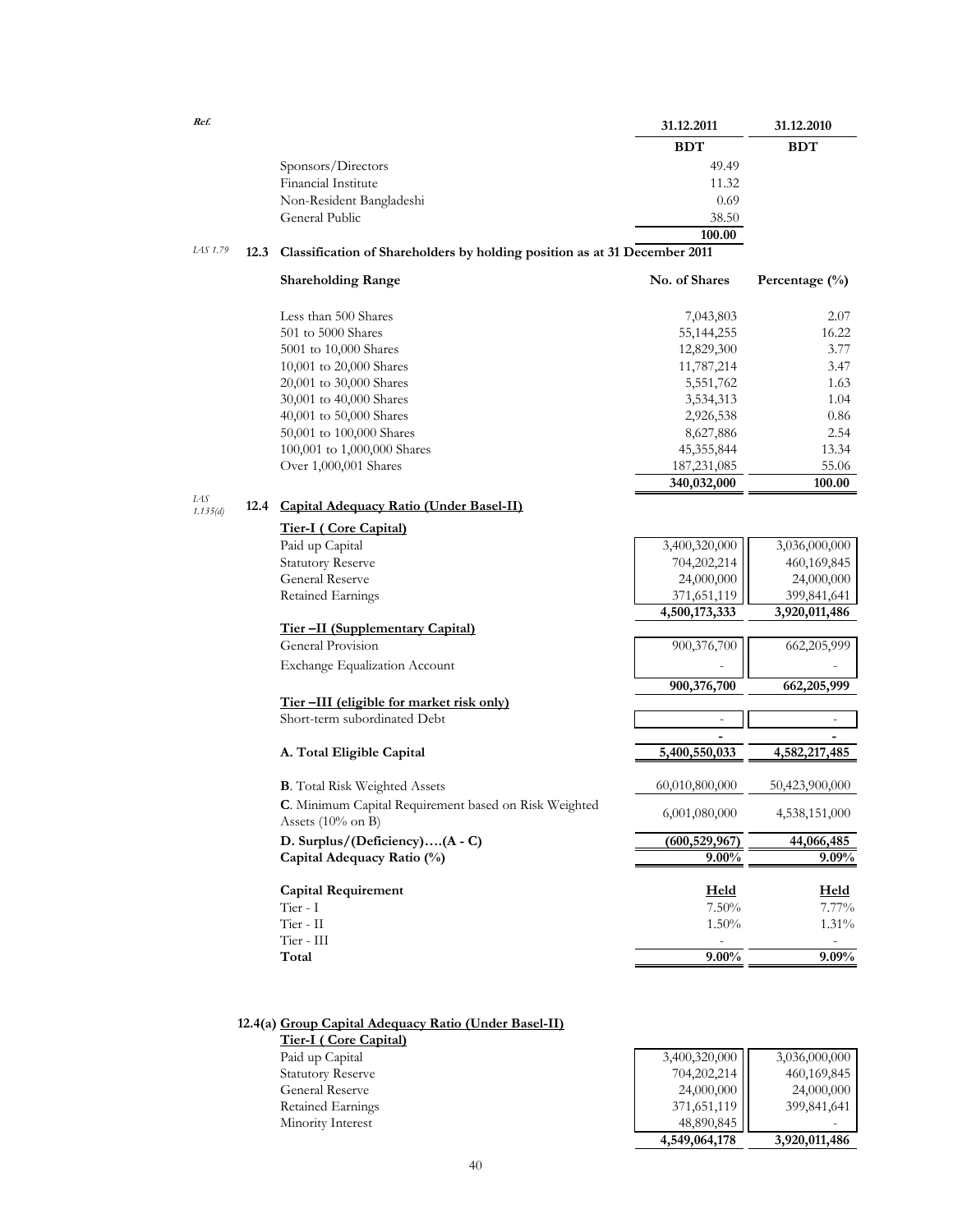| Ref. |                                                       | 31.12.2011      | 31.12.2010     |
|------|-------------------------------------------------------|-----------------|----------------|
|      |                                                       | <b>BDT</b>      | <b>BDT</b>     |
|      | <u>Tier-II (Supplementary Capital)</u>                |                 |                |
|      | General Provision                                     | 900,376,700     | 662,205,999    |
|      | <b>Exchange Equalization Account</b>                  |                 |                |
|      |                                                       | 900,376,700     | 662,205,999    |
|      | Tier-III (eligible for market risk only)              |                 |                |
|      | Short-term subordinated Debt                          |                 |                |
|      |                                                       |                 |                |
|      | A. Total Eligible Capital                             | 5,449,440,878   | 4,582,217,485  |
|      |                                                       |                 |                |
|      | <b>B.</b> Total Risk Weighted Assets                  | 60,096,600,000  | 50,423,900,000 |
|      | C. Minimum Capital Requirement based on Risk Weighted | 6,009,660,000   | 4,538,151,000  |
|      | D. Surplus/(Deficiency) $(A - C)$                     | (560, 219, 122) | 44,066,485     |
|      | Capital Adequacy Ratio (%)                            | 9.07%           | $9.09\%$       |
|      | <b>Capital Requirement</b>                            | Held            | <b>Held</b>    |
|      | $Tier - I$                                            | $7.57\%$        | $7.77\%$       |
|      | $Tier - II$                                           | $1.50\%$        | $1.31\%$       |
|      | $Tier - III$                                          |                 |                |
|      | Total                                                 | $9.07\%$        | $9.09\%$       |
|      |                                                       |                 |                |

### *IAS 1.77* **13 STATUTORY RESERVE**

 $Closing Balance$ 

| Opening Balance                                        | 460,169,845 | 263,449,699   |
|--------------------------------------------------------|-------------|---------------|
| Transferred during the period from Profit & Loss $A/C$ | 244,032,369 | 196,720,146   |
| Closing Balance                                        | 704.202.214 | 460, 169, 845 |

This has been done according to Sec. 24 of Bank Companies Act, 1991 and shall be maintained until it equals to Paid-up Capital.

### *IAS 1.77* **14 RETAINED EARNINGS**

| <b>RETAINED EARNINGS</b><br>14(a)   |             |             |
|-------------------------------------|-------------|-------------|
| Closing Balance                     | 371,651,119 | 399,841,641 |
| Less: Capitalised during the period | 364,320,000 | 230,000,000 |
| Less: Transfer to Statutory Reserve | 244,032,369 | 196,720,146 |
| Add: Post tax profit for the period | 580,161,847 | 548,600,731 |
| Opening Balance                     | 399,841,641 | 277,961,056 |

|                                                    | 371,537,509 | 399,841,641 |
|----------------------------------------------------|-------------|-------------|
| First Security Islami Capital & Investment Limited | $(113,610)$ |             |
| First Security Islami Bank Limited (Note-14)       | 371,651,119 | 399,841,641 |

# *IAS 1.77* **15 LETTER OF GUARANTEES**

Money for which the Bank is contingently liable in respect of guarantees are given favoring:

| Letters of Guarantee - Local     | 1,296,129,960 | 1,397,928,377 |
|----------------------------------|---------------|---------------|
| Letter of Guarantee - Foreign    | -             | 3,082,000     |
|                                  | 1,296,129,960 | 1,401,010,377 |
| Less: Margin Taken on Guarantees | 83,970,048    | 97,501,764    |
|                                  | 1,212,159,912 | 1,303,508,613 |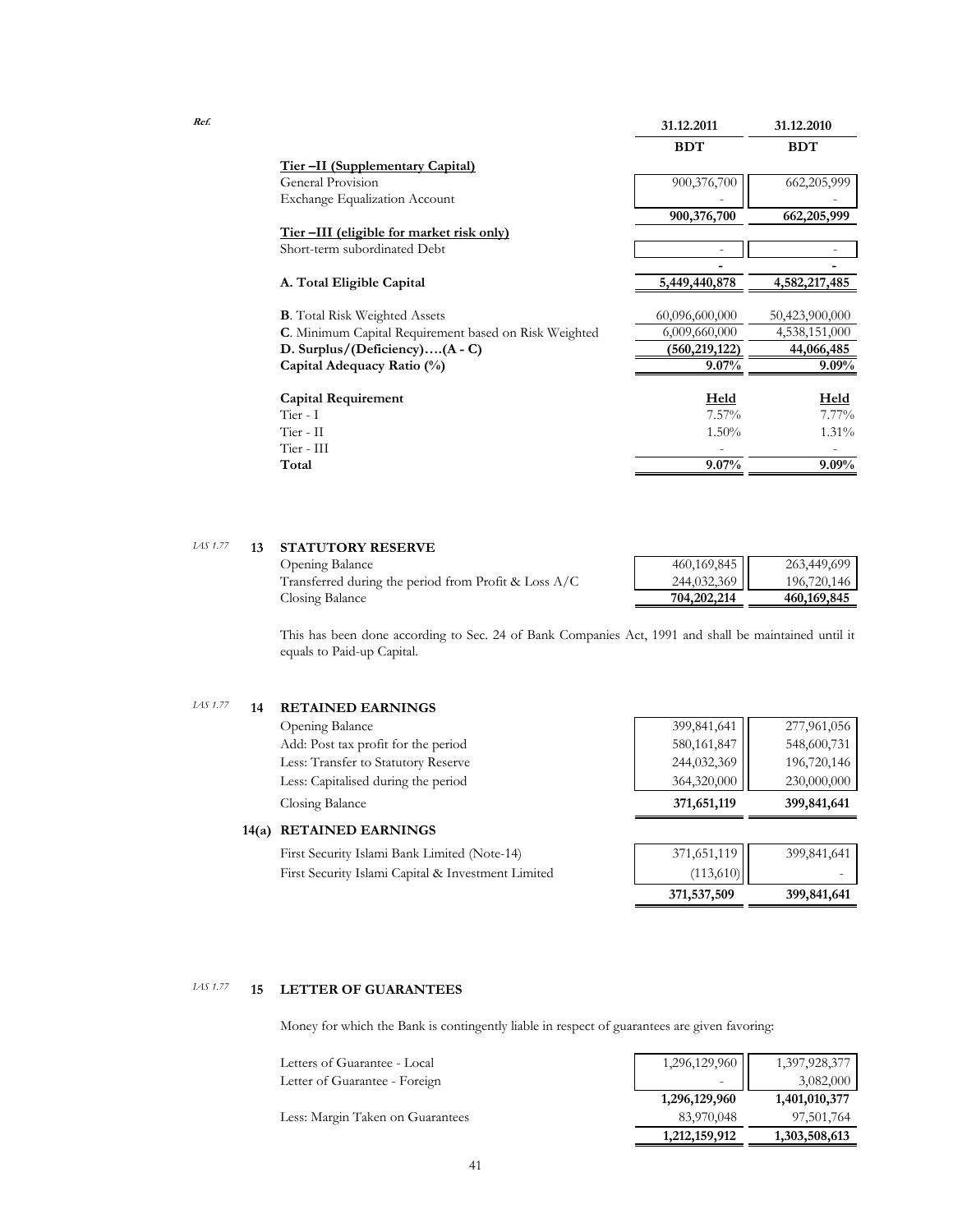| 31.12.2011 | 31.12.2010 |
|------------|------------|
| <b>BDT</b> | <b>BDT</b> |

**15.1 Money for Which the Bank is Contingently Liable in respect of Guarantees:**

| Government<br>Banks and Other Financial Institutions |               |               |
|------------------------------------------------------|---------------|---------------|
| Others                                               | 1,296,129,960 | 1,401,010,377 |
|                                                      | 1,296,129,960 | 1,401,010,377 |

# *IAS 1.77* **16 IRREVOCABLE LETTERS OF CREDIT**

Letters of Credit - Cash Letter of Credit - Cash Inland Back to Back letters of Credit - Local Back to Back letters of Credit - Foreign

|                                           | 2,840,286,500 |
|-------------------------------------------|---------------|
| $\overline{3,144,913,500}$<br>461,568,000 | 182,283,600   |
| 102,589,837                               | 233,195,028   |
| 57,589,000                                | 95,996,000    |
| 3,766,660,337                             | 3,351,761,128 |

# *IAS 1.77* **17 BILLS FOR COLLECTION ISSUED BY THE BANK**

|                           | 164,929,845 | 159, 565, 533 |
|---------------------------|-------------|---------------|
| Inland Documentary Bills  | 75,000      |               |
| Outward Bills             | 4,728,845   | 23,590,533    |
| Foreign Documentary Bills | 160,126,000 | 135,975,000   |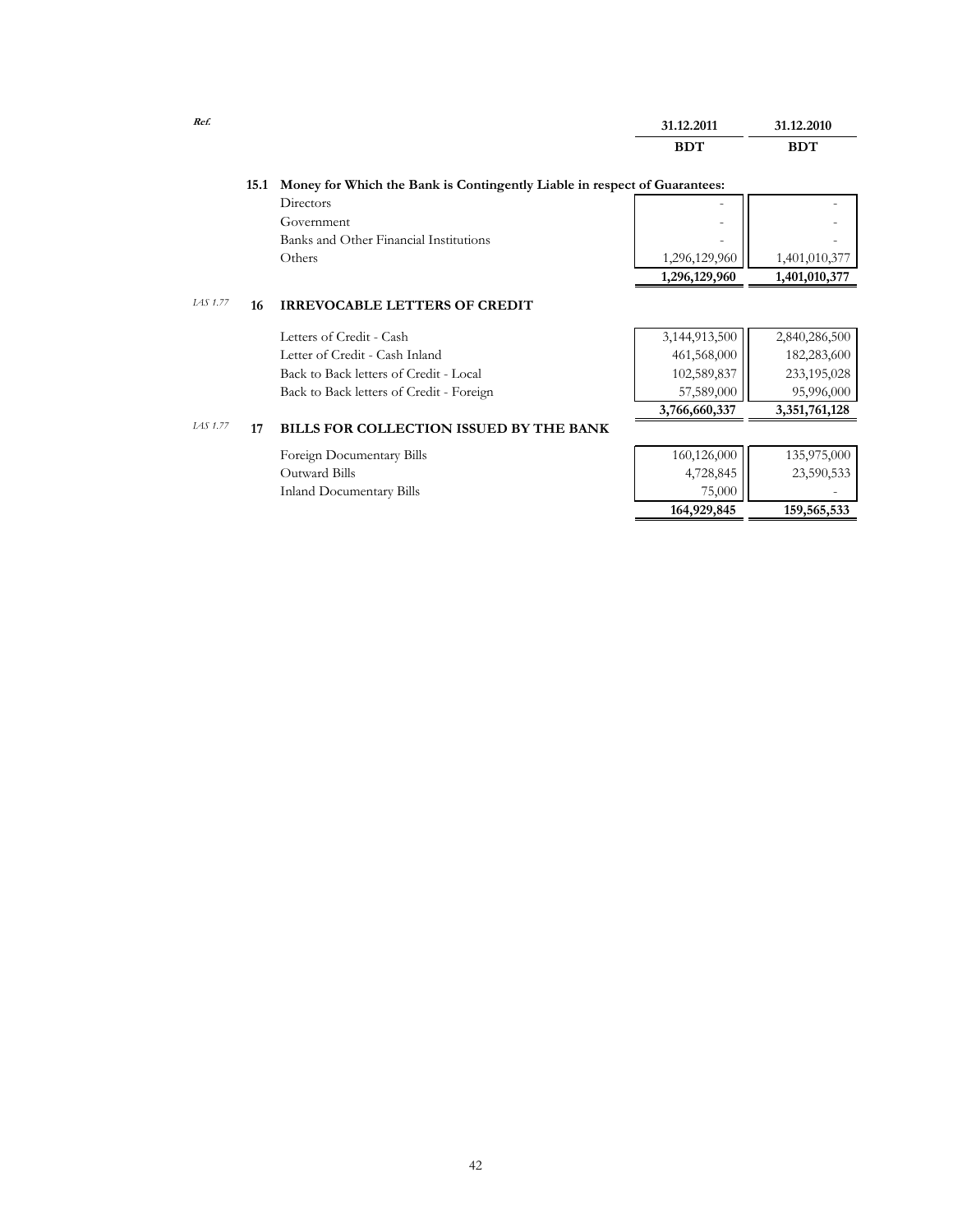| Ref.            |                             | 31.12.2011 | 31.12.2010 |
|-----------------|-----------------------------|------------|------------|
|                 |                             | <b>BDT</b> | <b>BDT</b> |
| IFRS 7.20 $(b)$ | <b>18 INVESTMENT INCOME</b> |            |            |

## **Profit Received from:**

| Deposit with Other Banks           | 297,083,938   | 37,466,909    |
|------------------------------------|---------------|---------------|
| Bai Murabaha - General             | 541,824,580   | 411,598,579   |
| Bai Murabaha Hypothecation         | 1,543,030,546 | 935,683,484   |
| Bai Murabaha against MTD           | 451,869,389   | 495,659,360   |
| Bai Murabaha Post Impport (LTR)    | 1,865,908,674 | 1,363,400,963 |
| Bai Murabaha General               | 1,479,881,672 | 880, 817, 395 |
| Inland Documentary Bills Purchased | 667,224,656   | 471,953,391   |
| Bai Muajjal General                | 15,522,369    | 12,956,557    |
| Bai Murabaha Post Import (Pledge)  | 687,959       | 584,616       |
| Bai Murabaha Real Estate           | 15,551,936    | 21,817,160    |
| Bai Murabaha Import Bill           | 617,422,559   | 304,158,711   |
| Pre-shipment Investment            | 13,050,148    | 12,304,645    |
| Bai Murabaha Import                | 5,130,838     | 3,831,243     |
| Bai Murabaha Export                | 34,657        | 2,447,527     |
| <b>HPSM</b> Transport              | 71,048,664    | 8,825,486     |
| Rent on HPSM Scheme                | 502,118,645   | 317,878,333   |
| Bai Muajjal (DDIS)                 | 1,398,737     | 887,184       |
| HPSM House Building - Staff        | 3,202,222     | 3,406,072     |
| HPSM Lease Investment              | 25,940        | 84,724        |
| Foreign Documentary Bill Purchased | 95,436        | 141,657       |
| Agriculture Investment             | 16,853,724    | 5,032,951     |
| Bai Murabaha SME Investment        | 59,840,285    | 8,347,930     |
| Quard against PF Investment        | 499,623       | 359,122       |
| Quard against Car Lease Scheme     | 1,253,765     | 715,837       |
| Quard against MTDR                 | 1,007,009     | 939,601       |
| Bai Salam                          | 8,771,425     | 2,165,659     |
| <b>HPSM Real Estate</b>            | 97,413,535    | 48,270,664    |
| <b>HPSM</b> Consumer               | 13,884,194    | 3,333,023     |
| <b>HPSM</b> Agriculture            | 5,771,689     | 2,680,467     |
| <b>HPSM SME</b>                    | 28,858,589    | 2,244,400     |
| HPSM HBL Commercial                | 382,494,640   | 101,067,302   |
| HPSM Industrial                    | 38,694,558    | 85,204,399    |
| Wajira Bill Okalah                 | 306,842       | 782,444       |
|                                    | 8,747,763,443 | 5,547,047,795 |

# **18(a) INVESTMENT INCOME**

First Security Islami Bank Limited (Note-18) First Security Islami Capital & Investment Limited

| 8,747,763,443 | 5,547,047,795 |
|---------------|---------------|
| $1,305,041$   |               |
| 8,749,068,484 | 5,547,047,795 |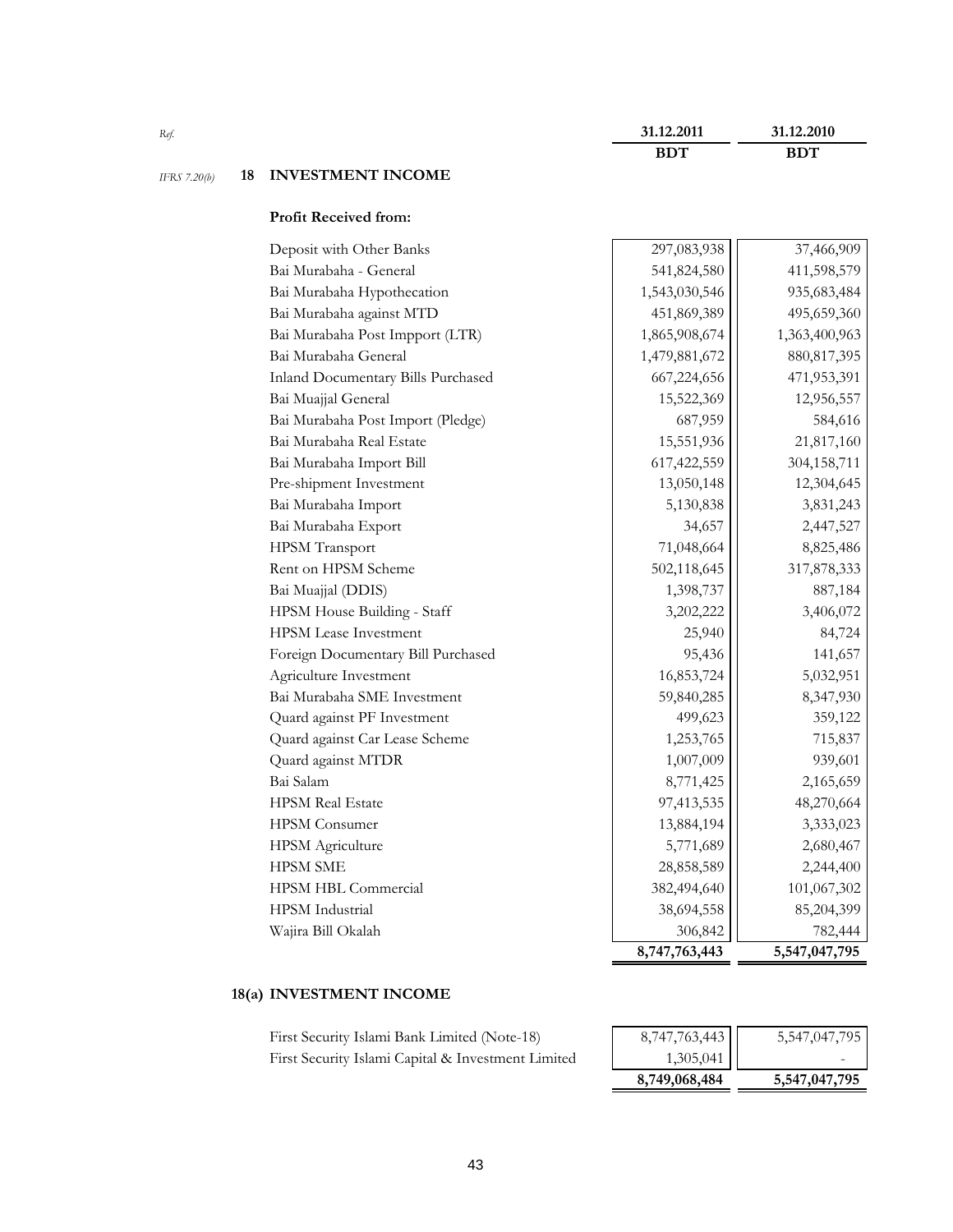| Ref.           |                                         | 31.12.2011    | 31.12.2010    |
|----------------|-----------------------------------------|---------------|---------------|
|                |                                         | <b>BDT</b>    | <b>BDT</b>    |
| 19<br>LAS 1.77 | PROFIT PAID ON DEPOSITS                 |               |               |
|                | Profit Paid on:                         |               |               |
|                | Mudaraba Term Deposit                   | 5,029,518,066 | 2,628,130,268 |
|                | Mudaraba Double Benefit Deposits Scheme | 675,302,753   | 760,232,173   |
|                | Mudaraba Monthly Savings Scheme         | 409,102,378   | 283,047,937   |
|                | Mudaraba Monthly Benefit Savings Scheme | 53,483,520    | 38,324,231    |
|                | Mudaraba Savings Deposits               | 169,550,124   | 139,631,102   |
|                | Mudaraba Short Notice Deposits          | 262,588,105   | 244,404,958   |
|                | Placement from Other Banks              | 69,725,694    |               |
|                | Mudaraba Deposit in Foreign Currency    | 185,140       | 1,009,162     |
|                | Mudaraba Deposit from Banks             |               |               |
|                | Penal Profit Paid to Bangladesh Bank    |               | 30,197,450    |
|                | Discount                                | 892,239       | 849,219       |
|                | PFT Paid on MHDS                        | 45,490        |               |
|                | PFT Paid on Student SB AC               | 30,378        |               |
|                | PFT Paid on Mudara Salary AC            | 11,265        |               |
|                | PFT Paid on MU.Senior Citizen AC        | 32,165        |               |
|                | PFT Paid on Marriage Scheme             | 75,586        |               |
|                | PFT Paid on Muda. Health Care           | 234,362       |               |
|                | PFT Paid in Education Deposit           | 90,050        |               |
|                | PFT Paid on Pension Deposit             | 83,905        |               |
|                |                                         | 6,670,951,220 | 4,125,826,500 |

### *IAS 18.35* **20 INCOME FROM INVESTMENT IN SHARES & SECURITIES**

| Bangladesh Govt. Islamic Investment Bond | 76,845,978 | 41,330,833    |
|------------------------------------------|------------|---------------|
| Dividend on Shares                       | 2,291,490  | 1,048,143     |
| Extra Ordinary Gain                      |            | 1,419,078     |
| Profit on Sale of Shares                 | 2,830,178  | 220,409,973   |
|                                          | 81,967,646 | 264, 208, 027 |

# **20(a) INCOME FROM INVESTMENT IN SHARES & SECURITIES**

| First Security Islami Bank Limited (Note-20)       | 81,967,646  | 264, 208, 027 |
|----------------------------------------------------|-------------|---------------|
| First Security Islami Capital & Investment Limited | $1,047,271$ |               |
|                                                    | 83,014,917  | 264, 208, 027 |

### *IFRS 7.20( c )* **21 COMMISSION, EXCHANGE AND BROKERAGE**

|                     | 403,310,160   | 282,561,956   |
|---------------------|---------------|---------------|
| Less: Exchange Loss | 10,455,839    | 1,021,318     |
| Exchange Earning    | 185, 121, 765 | 77,849,837    |
| Exchange Gain       | 174,665,926   | 76,828,519    |
| Commission          | 228,644,234   | 205, 733, 437 |

# **21(a) COMMISSION, EXCHANGE AND BROKERAGE**

First Security Islami Bank Limited (Note-21) First Security Islami Capital & Investment Limited

| 403,310,160 | 282,561,956 |
|-------------|-------------|
| 13,844      |             |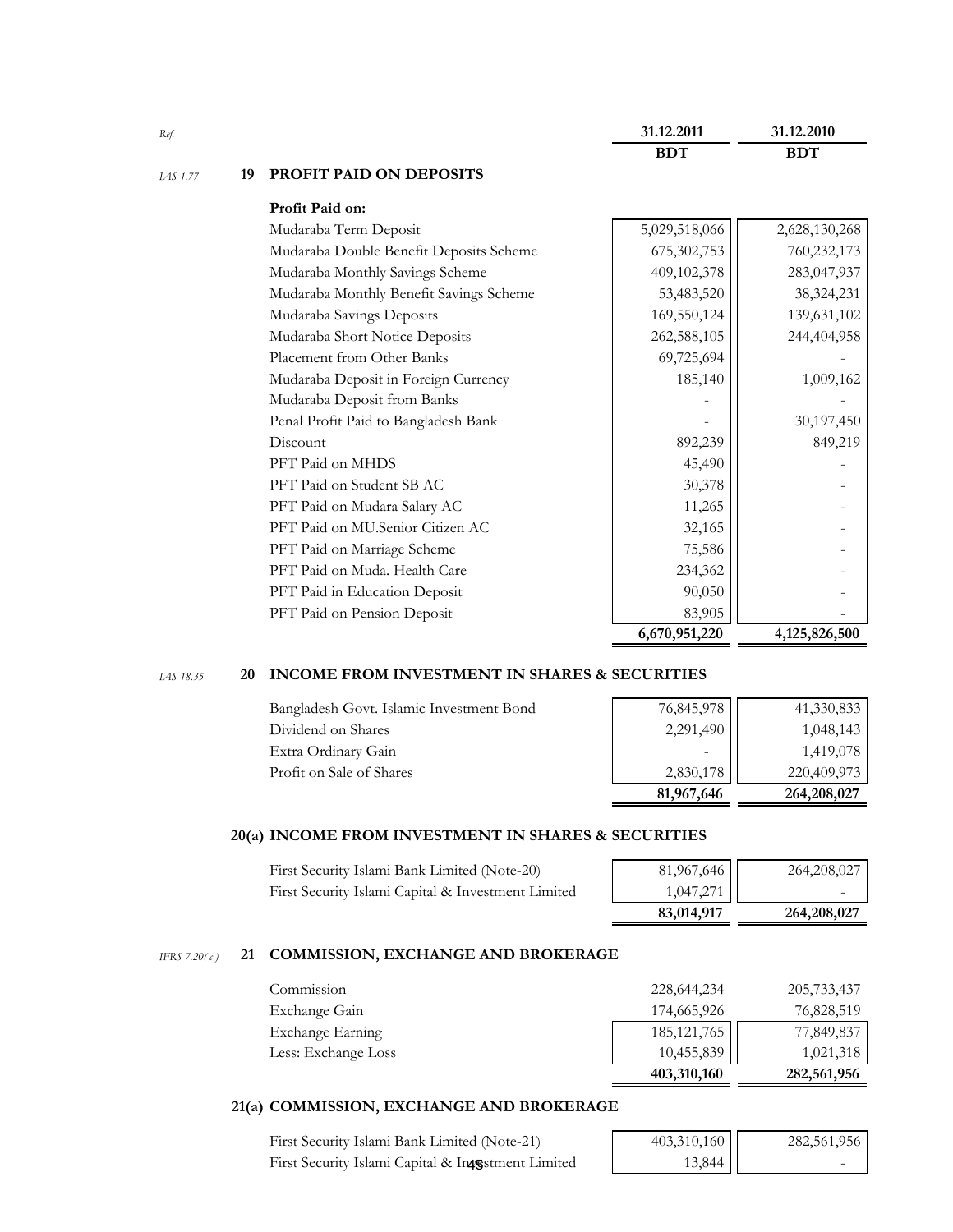|                                     | 31.12.2011  | 31.12.2010  |
|-------------------------------------|-------------|-------------|
|                                     | <b>BDT</b>  | <b>BDT</b>  |
|                                     | 403,324,004 | 282,561,956 |
| OTHER OPERATING INCOME              |             |             |
| Rent Recoveries                     | 1,047,900   | 548,500     |
| Charges on Account Closing          | 1,595,873   | 922,635     |
| <b>Standing Instruction Charges</b> | 17,090      | 16,390      |
| Gain on sale of fixed assets        | 4,860,223   |             |
| Service Charge on HP                | 2,559,285   | 4,964,180   |
| Service charge on Quard             | 5,323,003   | 3,508,226   |
| Project appraisal fees              |             |             |
| Other Receipts (Note-22.1)          | 158,259,514 | 107,256,729 |
|                                     | 173,662,888 | 117,216,660 |
|                                     |             |             |

# *IAS 1.77* **22.1 Other Receipts**

| 65,524,384 | 44,367,453 |
|------------|------------|
| 125,673    |            |
| 3,299,362  | 29,820     |
| 49,986,995 | 29,168,467 |
| 3,360,079  | 2,444,047  |
| 2,419,416  | 1,833,635  |
| 16,653,223 | 14,708,649 |
| 14,846,276 | 12,287,173 |
| 1,299,088  | 1,581,636  |
| 745,018    | 835,849    |

## **22(a) OTHER OPERATING INCOME**

Postage Recoveries - Local

Income from online Investment processing fee Income from ATM Additional realised Miscellaneous Earnings

Tlx/Tel/Tlgr/Fax/E-mail Chg. Recoveries Incidental Charge on Al-Wadiah CD A/C Incidental Charge on Mudaraba SB A/C 16,653,223 14,708,649 Incidental Charge on Mudaraba SND A/C

First Security Islami Bank Limited (Note-22) First Security Islami Capital & Investment Limited

### *IAS 1.104* **23 SALARIES & ALLOWANCES**

| <b>Basic Salary</b>                         |    | 174,545,199  | 138,200,192 |
|---------------------------------------------|----|--------------|-------------|
| <b>Bonus</b>                                |    | 72,344,982   | 69,298,064  |
| Bank's Contribution to Staff Provident Fund |    | 15,625,688   | 10,599,311  |
| Gratuity                                    |    | 30,016,070   | 13,745,208  |
| House Rent                                  |    | 94,386,999   | 59,842,762  |
| Conveyance Allowance                        |    | 24,868,929   | 12,558,653  |
| Leave Fare Allowance                        |    | 66,770,968   | 48,277,502  |
| Car Allowance                               |    | 19,995,652   | 15,097,455  |
| <b>Entertainment Allowance</b>              |    | 6,878,798    | 4,012,049   |
| Medical Allowance                           |    | 24, 161, 985 | 13,531,812  |
| <b>Utility Services</b>                     |    | 23,889,861   | 13,911,405  |
| Washing Allowance                           |    | 655          | 1,579       |
| House Maintenance Allowance                 |    | 24,014,399   | 14,036,496  |
| <b>Furniture Allowances</b>                 |    |              | 500,000     |
| Other Allowances                            |    | 4,284,329    | 3,344,873   |
| Personal Pay                                | 46 | 3,418,147    |             |

| 173,662,888 | 117,216,660 |
|-------------|-------------|
| 139,000     |             |
| 173,801,888 | 117,216,660 |

| 174,545,199  | 138,200,192 |
|--------------|-------------|
| 72,344,982   | 69,298,064  |
| 15,625,688   | 10,599,311  |
| 30,016,070   | 13,745,208  |
| 94,386,999   | 59,842,762  |
| 24,868,929   | 12,558,653  |
| 66,770,968   | 48,277,502  |
| 19,995,652   | 15,097,455  |
| 6,878,798    | 4,012,049   |
| 24, 161, 985 | 13,531,812  |
| 23,889,861   | 13,911,405  |
| 655          | 1,579       |
| 24,014,399   | 14,036,496  |
|              | 500,000     |
| 4,284,329    | 3,344,873   |
| 3,418,147    |             |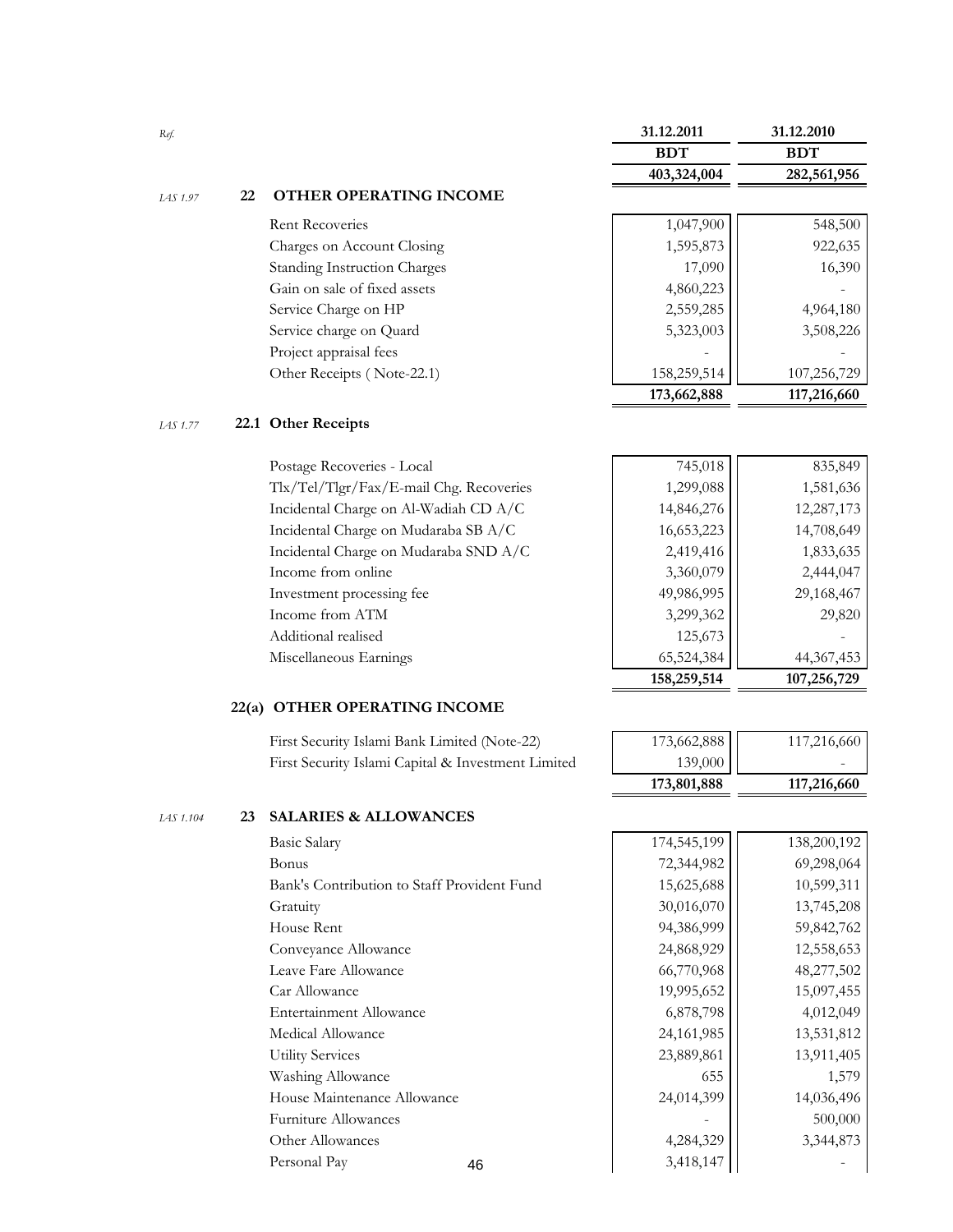| Ref.             | 31.12.2011  | 31.12.2010  |
|------------------|-------------|-------------|
|                  | <b>BDT</b>  | <b>BDT</b>  |
| Leave Encashment | 260,751     | 1,344,416   |
|                  | 585,463,412 | 418,301,777 |

### **23(a) SALARIES & ALLOWANCES**

| First Security Islami Bank Limited (Note-23)       | 585,463,412 | 418, 301, 777 |
|----------------------------------------------------|-------------|---------------|
| First Security Islami Capital & Investment Limited | 1,392,000   |               |
|                                                    | 586,855,412 | 418,301,777   |

# *IAS 1.97* **24 RENT, TAXES, INSURANCE, LIGHTING ETC.**

|                 | 146,057,563  | 107,050,007 |
|-----------------|--------------|-------------|
| Electric Bills  | 16,905,236   | 12,808,035  |
| Gas Charges     | 530,004      | 375,507     |
| Water Charges   | 853,891      | 704,873     |
| Rates and Taxes | 4,384,866    | 2,557,141   |
| Insurance       | 35, 267, 783 | 23,669,423  |
| Rent            | 88, 115, 783 | 66,935,028  |

# **24(a) RENT, TAXES, INSURANCE, LIGHTING ETC.**

|                                                    | 147,086,419 | 107,050,007 |
|----------------------------------------------------|-------------|-------------|
| First Security Islami Capital & Investment Limited | 1,028,856   | -           |
| First Security Islami Bank Limited (Note-24)       | 146,057,563 | 107,050,007 |

### *IAS 1.97* **25 LEGAL EXPENSES**

| Other Professional Charges | 1,696,327<br>1,876,465 | 699,300<br>963,915 |
|----------------------------|------------------------|--------------------|
| Stamp                      | 42,588                 | 21,851             |
| Law Charges                | 137,550                | 242,764            |

### *IAS 1.97* **26 POSTAGE, STAMP AND TELECOMMUNICATION**

|                                | 11,904,965 | 9,127,540 |
|--------------------------------|------------|-----------|
| Postage                        | 3,616,068  | 1,359,736 |
| Telephone - Residence          | 36,616     | 85,599    |
| Telegram, Telex, Fax and Email | 2,421,365  | 2,462,826 |
| Telephone - Office             | 5,830,916  | 5,219,379 |

# *IAS 1.97* **27 STATIONERY, PRINTING AND ADVERTISEMENT**

| Publicity and Advertisement | 33,823,026 | 25,339,548   |
|-----------------------------|------------|--------------|
| Printing and Stationery     | 32,159,859 | 33,211,815   |
|                             | 65,982,885 | 58, 551, 363 |

# *IAS 1.97* **28 MANAGING DIRECTOR'S SALARY AND FEES**

| Basic Pay                      | 4,992,258 | 4,620,162 |
|--------------------------------|-----------|-----------|
| House Rent Allowances          | 1,185,661 | 996,129   |
| Leave Fare Allowance.          | 2,246,516 | 1,944,193 |
| <b>Bonus</b>                   | 880,000   | 795,162   |
| House Maintenance Allowance 47 | 1,185,661 | 996,129   |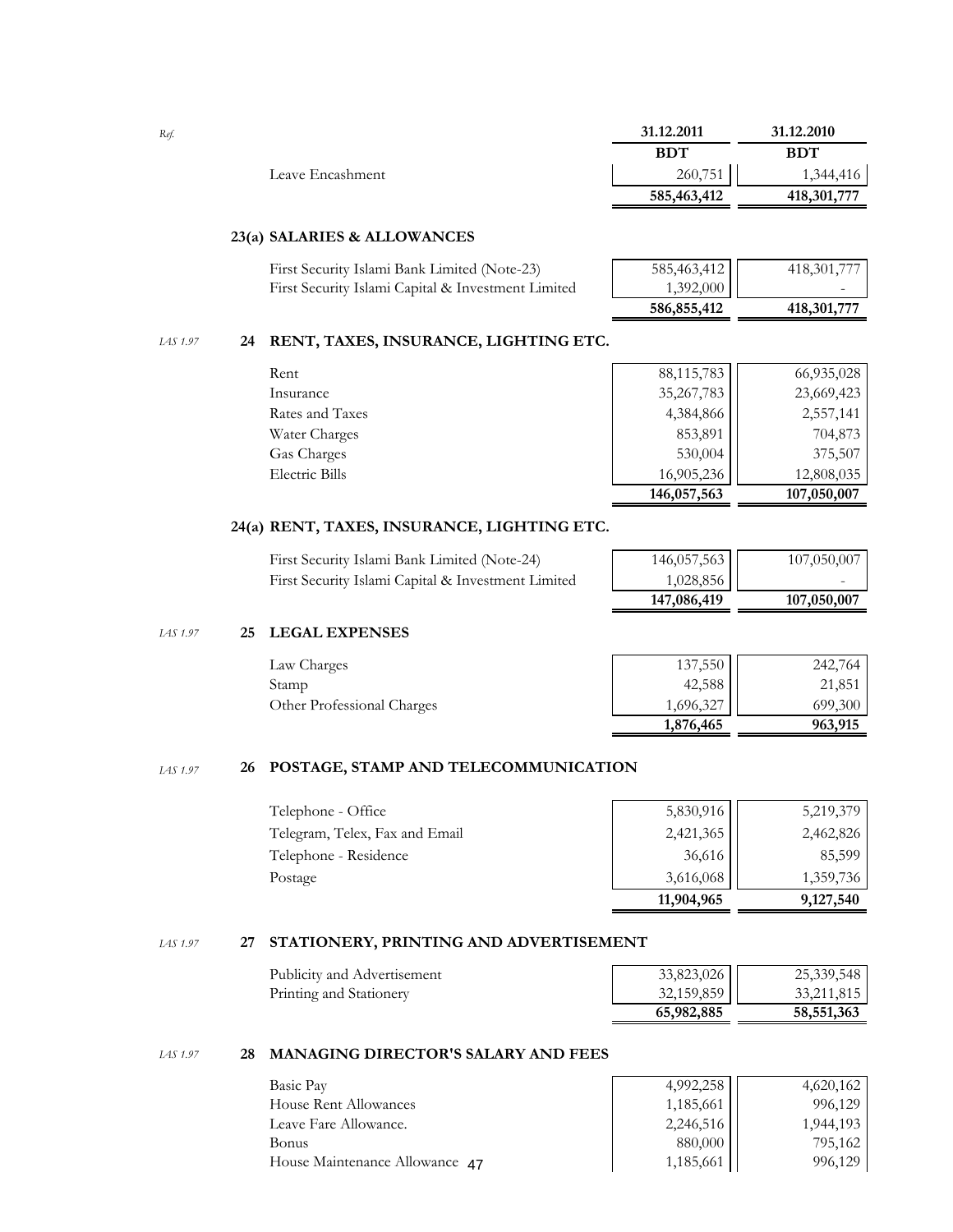| Ref.            | 31.12.2011 | 31.12.2010 |
|-----------------|------------|------------|
|                 | <b>BDT</b> | <b>BDT</b> |
| Other Allowance | 998,452    | 564,355    |
|                 | 11,488,548 | 9,916,130  |

# *IAS 1.97* **29 DIRECTORS' FEES**

|        | 2,211,209 | 2,188,870 |
|--------|-----------|-----------|
| Travel | 1,331,459 | 1,306,720 |
| Fees   | 879,750   | 882,150   |

# *IAS 1.97* **30 SHARIAH COMMITTEE'S FEES**

| 289,250                  | 46,000                   |
|--------------------------|--------------------------|
| $\overline{\phantom{m}}$ | $\overline{\phantom{0}}$ |
| 289,250                  | 46.000                   |
|                          |                          |

# *IAS 1.104* **31 DEPRECIATION AND REPAIRS OF FIXED ASSETS**

| Depreciation on Fixed Assets (Annexure - A)   | 87,959,896  | 62,387,592 |
|-----------------------------------------------|-------------|------------|
| Repairs:                                      |             |            |
| Office equipment                              | 3,512,092   | 2,576,184  |
| Renovation and Maintenance of Office Premises | 1,452,532   | 607,720    |
| Furnitures and Fixtures                       | 229,808     | 135,828    |
| Maintenance and Services of SWIFT             | 141,446     | 207,484    |
| Maintenance of Reuters                        | 1,562,825   | 1,406,867  |
| Elect. Fitt. Rep. & Replacement               | 3,307,383   | 2,831,147  |
| Office Maintenance Expenses                   | 3,836,264   | 2,762,852  |
|                                               | 102,002,246 | 72,915,674 |

# *IAS 1.97* **32 OTHER EXPENSES**

| Car Expense                    | 23,871,003 | 19,515,568 |
|--------------------------------|------------|------------|
| Wages                          | 66,134,268 | 49,019,182 |
| Traveling                      | 12,645,796 | 6,533,954  |
| Donation and Subscription:     |            |            |
| Donation                       | 5,306,032  | 42,897,173 |
| Subscription                   | 10,115,287 | 4,240,350  |
| Newspaper and Periodicals      | 388,567    | 455,270    |
| Entertainment                  | 18,167,396 | 8,112,400  |
| Conveyance                     | 6,475,028  | 4,659,199  |
| <b>Business Development</b>    | 3,452,190  | 2,306,905  |
| Promotional Expense            | 1,430,026  | 2,254,253  |
| Computer Expense               | 13,996,713 | 12,203,185 |
| Medical Expense                | 4,112,665  | 3,773,474  |
| Plantation                     | 877,718    | 682,125    |
| Liveries and Uniform           | 765,389    | 430,131    |
| Training, Seminar and Workshop | 4,724,211  | 5,275,022  |
| Photocopying                   | 2,165,077  | 1,487,366  |
| Generator Expenses             | 7,893,573  | 7,431,319  |
| Cash Carrying                  | 5,309,996  | 4,285,409  |
| Washing and Cleaning           | 1,550,655  | 1,048,536  |
| Cartage and Freight            | 41,100     | 25,215     |
| Staff Welfare                  | 1,103,648  | 7,446,024  |
| Office Maintenance<br>48       |            | 2,979,423  |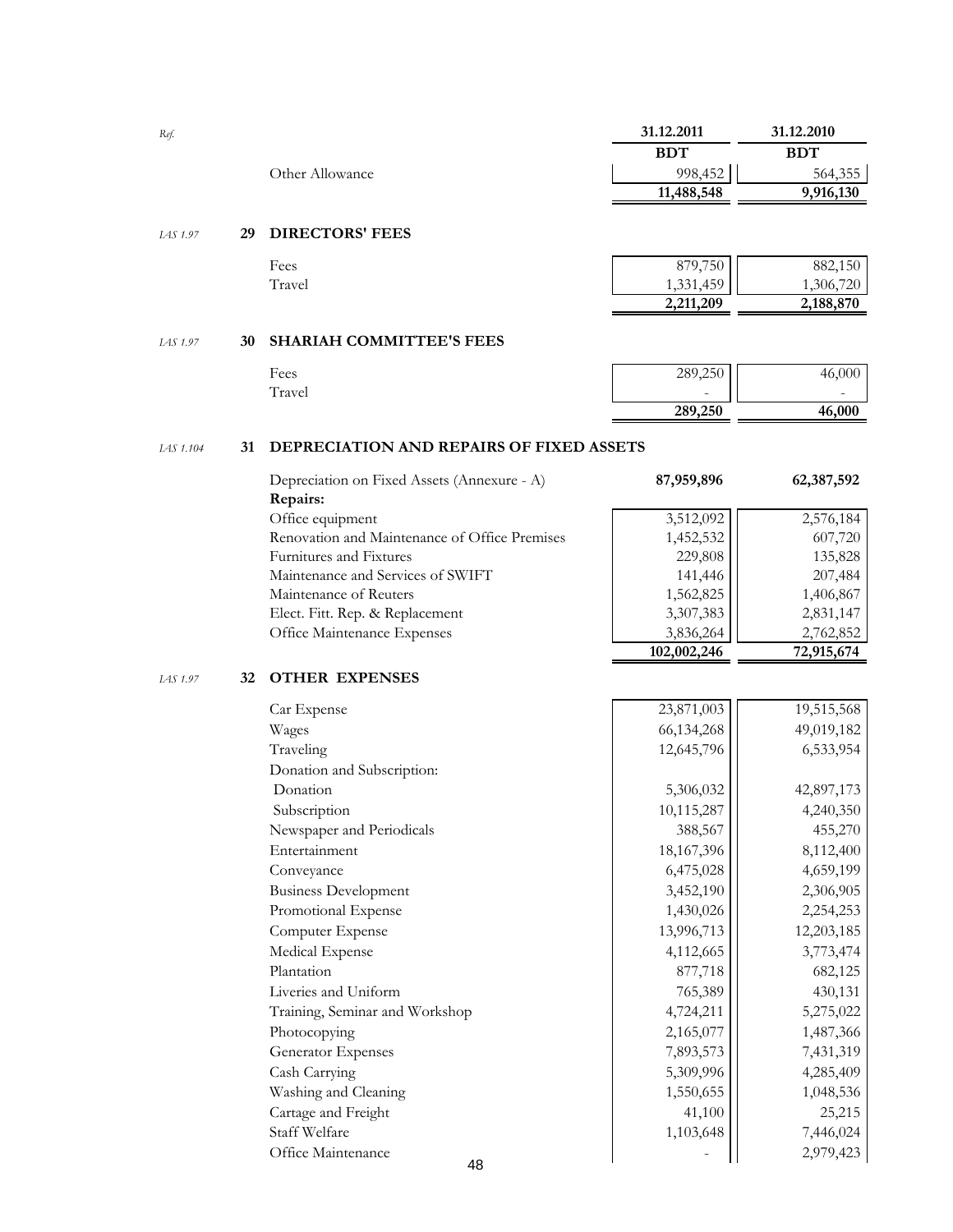| Ref.      |    |                                                               | 31.12.2011    | 31.12.2010    |
|-----------|----|---------------------------------------------------------------|---------------|---------------|
|           |    |                                                               | <b>BDT</b>    | <b>BDT</b>    |
|           |    | ATM Expenses                                                  | 2,210,927     | 1,468,121     |
|           |    | Meeting Expenses                                              | 10,563,760    | 7,857,607     |
|           |    | Right Issue Expense                                           | 2,613,502     | 769,000       |
|           |    |                                                               | 205,914,527   | 197, 156, 211 |
| LAS 33.70 | 33 | <b>EARNINGS PER SHARE</b>                                     |               |               |
|           |    | Net Profit after Tax                                          | 580, 161, 847 | 548,600,731   |
|           |    | Number of Ordinary Shares (weighted average as per<br>BAS-33) | 340,032,000   | 340,032,000   |
|           |    | Earning Per Share (EPS)                                       | 1.71          | 1.61          |

# *IAS 7.14(b)* **34 RECEIVED FROM OTHER OPERATING ACTIVITIES**

| Rent Recoveries                     | 1,047,900   | 548,500     |
|-------------------------------------|-------------|-------------|
| Charges on Account Closing          | 1,595,873   | 922,635     |
| <b>Standing Instruction Charges</b> | 17,090      | 16,390      |
| Gain on sale of fixed assets        | 4,860,223   |             |
| Service Charge on HP                | 2,559,285   | 4,964,180   |
| Service Charge on Quard             | 5,323,003   | 3,508,226   |
| Project appraisal fees              |             |             |
| Other Receipts                      | 158,259,514 | 107,256,729 |
|                                     | 173,662,888 | 117,216,660 |

# **34(a) RECEIVED FROM OTHER OPERATING ACTIVITIES**

|                                                    | 173,801,888 | 117,216,660 |
|----------------------------------------------------|-------------|-------------|
| First Security Islami Capital & Investment Limited | $139,000$   |             |
| First Security Islami Bank Limited (Note-34)       | 173,662,888 | 117,216,660 |

## *IAS 7.14(c)* **35 PAYMENT FOR OTHER OPERATING ACTIVITIES**

| Rent, Taxes, Insurances, Electricity etc. | 146,057,563 | 107,050,007 |
|-------------------------------------------|-------------|-------------|
| Legal Expenses                            | 1,876,465   | 963,915     |
| Postage, Stamps, Telecommunications etc.  | 11,904,965  | 9,127,540   |
| Auditors' Fee                             | 400,000     | 400,000     |
| Directors' fees                           | 2,211,209   | 2,188,870   |
| Shariah Committee's fees                  | 289,250     | 46,000      |
| Other Expenses                            | 206,512,499 | 197,156,211 |
|                                           | 369,251,951 | 316,932,543 |

# **35(a) PAYMENT FOR OTHER OPERATING ACTIVITIES**

| First Security Islami Bank Limited (Note-35)       | 369,251,951 | 316,932,543 |
|----------------------------------------------------|-------------|-------------|
| First Security Islami Capital & Investment Limited | 13,799,243  |             |
|                                                    | 383,051,194 | 316,932,543 |

# **36 INCREASE /DECREASE OF OTHER ASSETS**

| Inter - branch Transaction Account | 558,368,013 | 318,855,911   |
|------------------------------------|-------------|---------------|
| Accrued Income                     | 261,149,987 | 161,895,813   |
| Advances, Deposits and Prepayment  | 316,450,515 | 128, 205, 153 |
| Stock of Stationery                | 14,197,937  | 14,166,703    |
| Suspense Account                   | 164,399,413 | 626, 394, 455 |
| <b>Advance Deposits</b><br>49      | 695,079,543 | 212,324,819   |
|                                    |             |               |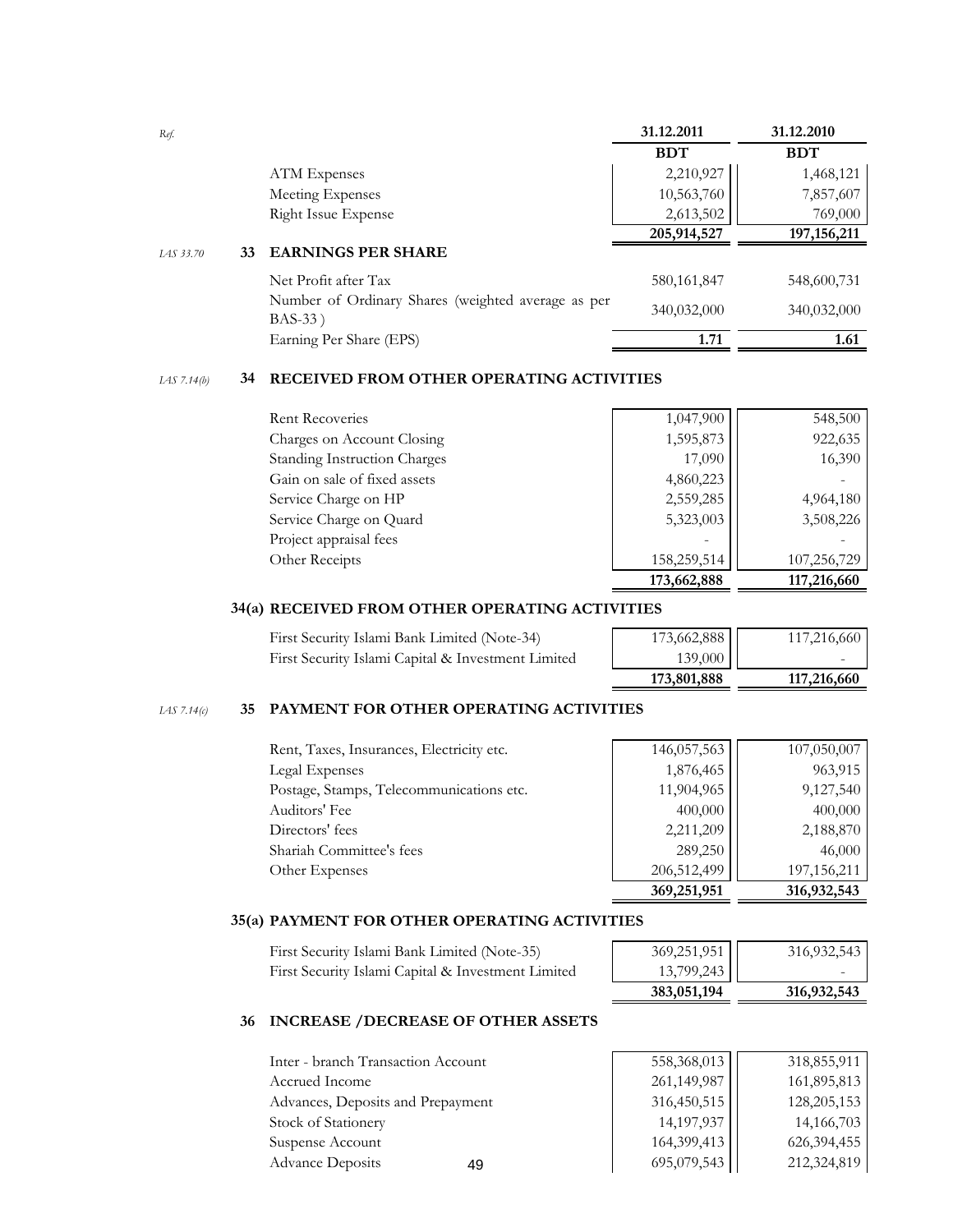| Ref.                                  | 31.12.2011    | 31.12.2010      |
|---------------------------------------|---------------|-----------------|
|                                       | <b>BDT</b>    | <b>BDT</b>      |
| Stamps on Hand                        | 747,952       | 399,949         |
| FSI Capital & Investment Ltd.         |               | 52,439,255      |
|                                       | 2,010,393,360 | 1,514,682,058   |
| (Increase)/Decrease during the period | (495,711,302) | (847, 923, 598) |

# **36(a) INCREASE /DECREASE OF OTHER ASSETS**

| First Security Islami Bank Limited (Note-36)       | (495, 711, 302) | (847, 923, 598) |
|----------------------------------------------------|-----------------|-----------------|
| First Security Islami Capital & Investment Limited | 65,067,613      |                 |
|                                                    | (430, 643, 689) | (847, 923, 598) |

# **37 INCREASE /DECREASE OF OTHER LIABILITIES**

| Inter - branch Transaction Account                            |               |             |
|---------------------------------------------------------------|---------------|-------------|
| Profit Suspense Account                                       | 106,227,383   | 131,496,458 |
| Accrued profit and Expenses Payable                           | 1,096,003,212 | 800,262,184 |
| Exchange Equalization Fund                                    |               |             |
| Provident Fund                                                | 4,806,693     | 1,016,105   |
| Provisions for diminution in value of Investment in<br>Shares | 100,000,000   | 38,800,000  |
| Benevolent Fund                                               | 2,054,485     | 4,258,729   |
| Non-Resident Accounts                                         | 8,066,430     | 174,085     |
| Compensation Realised                                         | 623,683       |             |
| Others                                                        | 297,489       | 542,062     |
|                                                               | 1,318,079,375 | 976,549,623 |
| Increase / (Decrease) during the period                       | 341,529,752   | 27,372,961  |

# **37(a) INCREASE /DECREASE OF OTHER LIABILITIES**

| First Security Islami Bank Limited (Note-37)       | 341,529,752 | 27,372,961 |
|----------------------------------------------------|-------------|------------|
| First Security Islami Capital & Investment Limited | 7,173,929   |            |

| $\begin{array}{c} 341,529,752 \\ 7,173,929 \end{array}$ | 27,372,961 |
|---------------------------------------------------------|------------|
|                                                         |            |
| 348,703,681                                             | 27,372,961 |

# **38 NUMBER OF EMPLOYEES**

| Executives and Officers        |  |
|--------------------------------|--|
| Members of Staff (Contractual) |  |

|                                | 1.342 | 929  |
|--------------------------------|-------|------|
| Members of Staff (Contractual) |       | 195. |
| <b>Executives and Officers</b> | 1,051 |      |
|                                |       |      |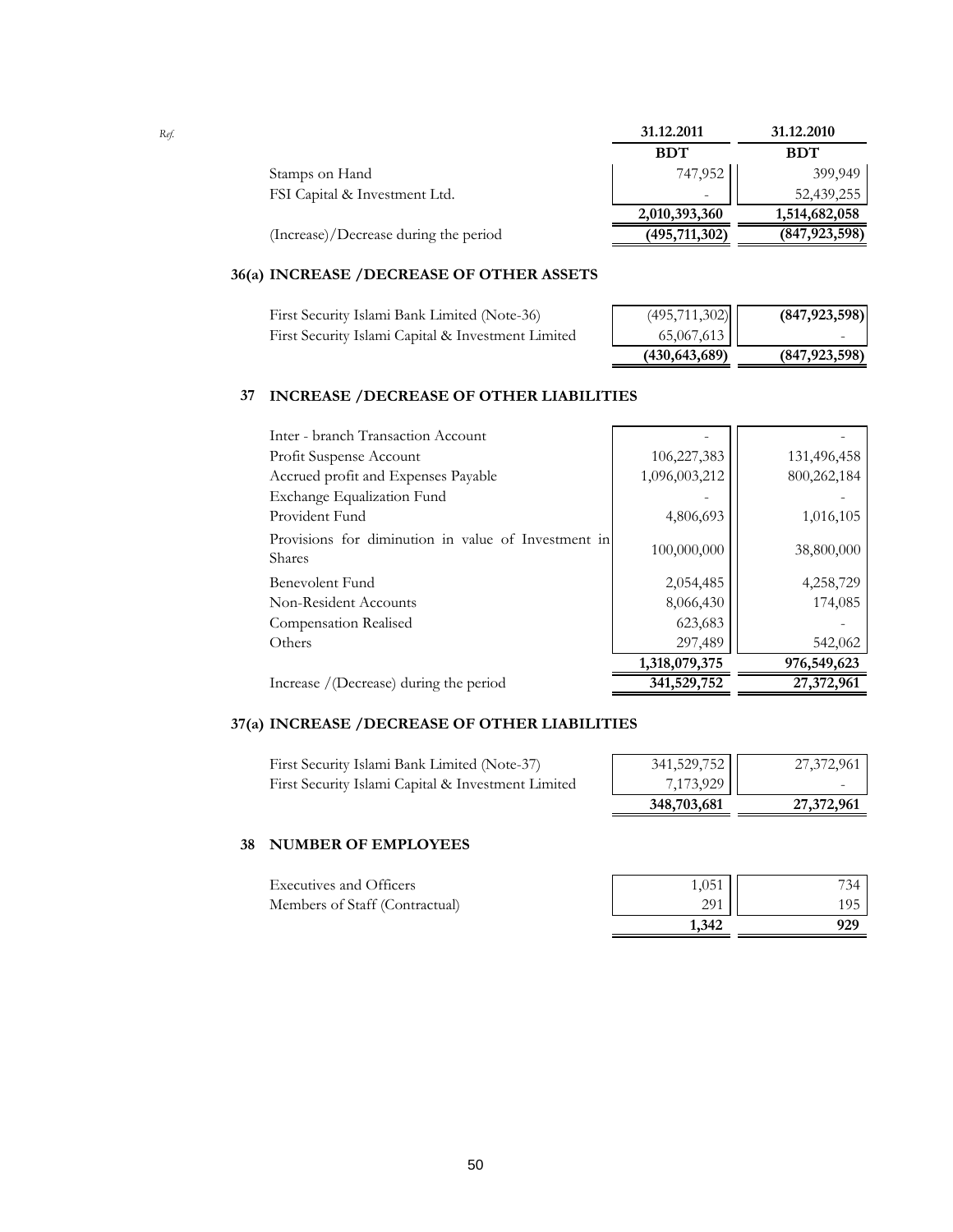### *IAS 24.17* **39 RELATED PARTY TRANSACTIONS**

During the year, the Bank carried out some transaction with related party in the normal course of business and on an arm's length basis. The name of this related party, nature of this transaction and total value has been set out in accordance with provisions of Bangladesh Accounting Standard 24 (BAS: 24) Related Party disclosure and as defined in the BRPD Circular no. 14 issued by the Bangladesh Bank on June 25, 2003. The significant related party transactions during the year were as follows:

### **i) Significant Contracts where Bank is a Party and wherein Directors have Interest**

| Name of the Party                                                       | Nature of<br>Transaction | Nature of<br>Relationship                                                                                                                                                                       | Total Value (in Tk.) |
|-------------------------------------------------------------------------|--------------------------|-------------------------------------------------------------------------------------------------------------------------------------------------------------------------------------------------|----------------------|
| a. Northern General Insurance<br>Company Ltd.                           | <b>Insurance Premium</b> | Common Director                                                                                                                                                                                 | 5,563,552            |
| b. M/S Unique Enterprise                                                | <b>Bank Guarantee</b>    | Common Director                                                                                                                                                                                 | 377,000              |
| c. Reliance Finance Ltd.                                                | <b>MTDR</b>              | Common Director                                                                                                                                                                                 | 2,150,000,000        |
| ii) Related Party Transactions                                          |                          |                                                                                                                                                                                                 | Nil                  |
| Companies Act, 1991.                                                    |                          | iii) Shares issued to Directors and Executives without consideration or exercisable at discount<br>iv) Lending to Related Parties is effected as per requirements of Section 27 (1) of the Bank | Nil<br>Nil           |
| 18(2) of the Bank Companies Act, 1991                                   |                          | v) Business other than banking business with any related concern of the Directors as per Section                                                                                                | Nil                  |
| vi) Investment in the Securities of Directors and their related concern |                          |                                                                                                                                                                                                 | Nil                  |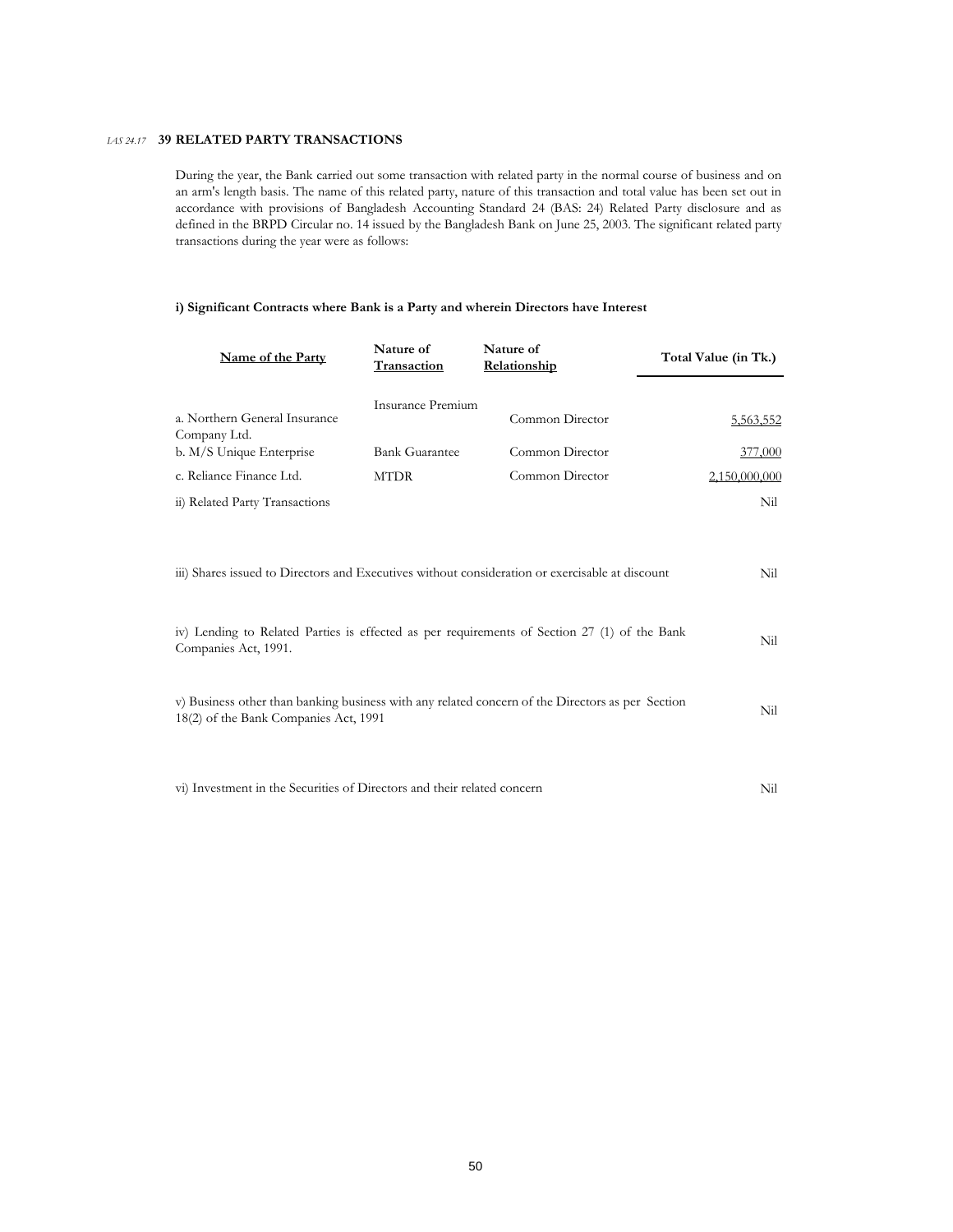# *IAS 24.16* **40 DIRECTORS' INTEREST IN DIFFERENT BUSINESSES OR ENTITIES:**

| Sl. No | Name of the Directors  | Status with the<br>Bank | Names of firms/companies in which<br>interested as proprietor, partner, director,<br>managing agent, guarantor, employee, etc.                                                                                                                                                                                                                                                                                                                                                                                                                                                                                                                                                                                                                                                                                                                                                                                                |
|--------|------------------------|-------------------------|-------------------------------------------------------------------------------------------------------------------------------------------------------------------------------------------------------------------------------------------------------------------------------------------------------------------------------------------------------------------------------------------------------------------------------------------------------------------------------------------------------------------------------------------------------------------------------------------------------------------------------------------------------------------------------------------------------------------------------------------------------------------------------------------------------------------------------------------------------------------------------------------------------------------------------|
|        | 1 Mohammed Saiful Alam | Chairman                | Chairman/Board of Director<br>First Security Islami Capital & Investment Ltd.<br>Reliance Finance Limited<br>Reliance Brokerage Services Limited<br>Karnaphuli Prakritik Gas Ltd.                                                                                                                                                                                                                                                                                                                                                                                                                                                                                                                                                                                                                                                                                                                                             |
|        |                        |                         | <b>Managing Director</b><br>S. Alam Steels Ltd. (Unit -1, & 2)<br>S. Alam Steels Ltd. (Unit - 3)<br>S. Alam Cement Ltd.<br>S. Alam Brothers Ltd<br>S. Alam Hatchery Ltd.<br>S. Alam Trading Company (Pvt.) Ltd.<br>S. Alam Bag Manufacturing Mills Ltd.<br>S. Alam Soyaseed Extraction Plant Ltd.<br>S. Alam Refined Sugar Industries Ltd.<br>S. Alam Cold Rolled Steels Ltd.<br>S. Alam Luxury Chair Coach Services Ltd.<br>S.Alam Power Generation Ltd.<br>S.Alam Tank Terminal Ltd.<br>S.Alam Properties Ltd.<br>Sonali Cargo Logistics (Pvt) Ltd.<br>Fatehabad Farm Ltd.<br>Portman Cements Ltd.<br>Ocean Resort Ltd.<br><b>Sponsor Director</b><br>Northern General Insurance Co. Ltd.<br><b>Sponsor Shareholder</b><br>Al-Arafah Islami Bank Ltd.<br>S. Alam Super Edible Oil Ltd.<br>S. Alam Vegetable Oil Ltd<br>Shah Amanat Prakritik Gas Company Ltd.<br>Proprietor<br>S. Alam & Co.<br>Sonali Overseas Corporation |
|        |                        |                         |                                                                                                                                                                                                                                                                                                                                                                                                                                                                                                                                                                                                                                                                                                                                                                                                                                                                                                                               |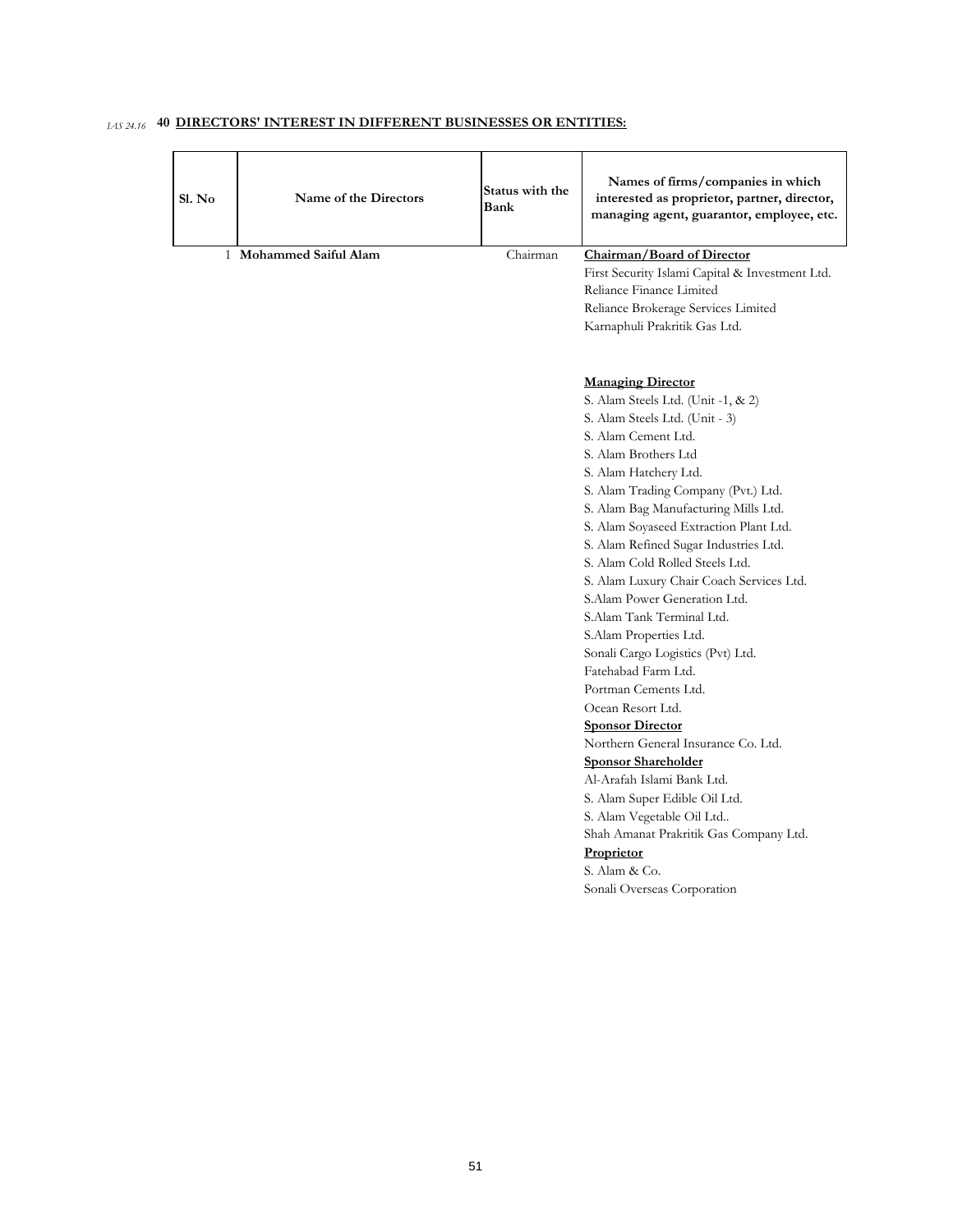| 2 Alhaj Mohammed Abdul Maleque | Vice Chairman | <b>Chairman</b>                                                                                                                                |
|--------------------------------|---------------|------------------------------------------------------------------------------------------------------------------------------------------------|
|                                |               | Jesco Capital Management Ltd.                                                                                                                  |
|                                |               | ABM Tower Ltd.                                                                                                                                 |
|                                |               | Bengal Center Ltd.                                                                                                                             |
|                                |               | <b>Chairman &amp; Managing Director</b>                                                                                                        |
|                                |               | Jesco Bangladesh Ltd.                                                                                                                          |
|                                |               | <b>Managing Director</b>                                                                                                                       |
|                                |               | Chittagong Board and Paper Mills Ltd.                                                                                                          |
|                                |               | Kharana Fish & Poultry Ltd.                                                                                                                    |
|                                |               | <b>Director</b>                                                                                                                                |
|                                |               | Central Hospital Ltd.                                                                                                                          |
|                                |               | EX - Chairman & Sponsor Shareholder                                                                                                            |
|                                |               | Central Insurance Co. Ltd.                                                                                                                     |
|                                |               | Ex - Director                                                                                                                                  |
|                                |               | Chittagong Chamber of Commerce & Industry                                                                                                      |
|                                |               | Proprietor                                                                                                                                     |
|                                |               | M/S. Bengal Corporation                                                                                                                        |
|                                |               | M/S. Bengal Trading                                                                                                                            |
|                                |               | M/S. Lucky Electronics                                                                                                                         |
| 3 Ms. Rahima Khatun            | Director      | Chairman<br>Al-Sharaf Airways Ltd.<br>M/S. Mortoza Assets Ltd.<br><b>Managing Director</b><br>Marsa Fishing Ltd.<br>Proprietor<br>R.M. Trading |
| 4 Ms. Atiqun Nesa              | Director      | Proprietor                                                                                                                                     |
|                                |               | Atique Enterprise                                                                                                                              |
| 5 Md. Sharif Hussain           | Director      | <b>General Secretary</b><br>Islamic Economic Research Bureau                                                                                   |
| 6 Md. Wahidul Alam Seth        | Director      | <u>Director</u><br>Reliance Brokerage Services Limited<br>Proprietor<br>M/S. B. Nowab Real Estate                                              |
|                                |               | INTRA                                                                                                                                          |
| 7 Shahidul Islam               | Director      | <b>Managing Director</b><br>Platinum Shrimp Hatchery Ltd.<br>Proprietor<br>S.S. Corporation                                                    |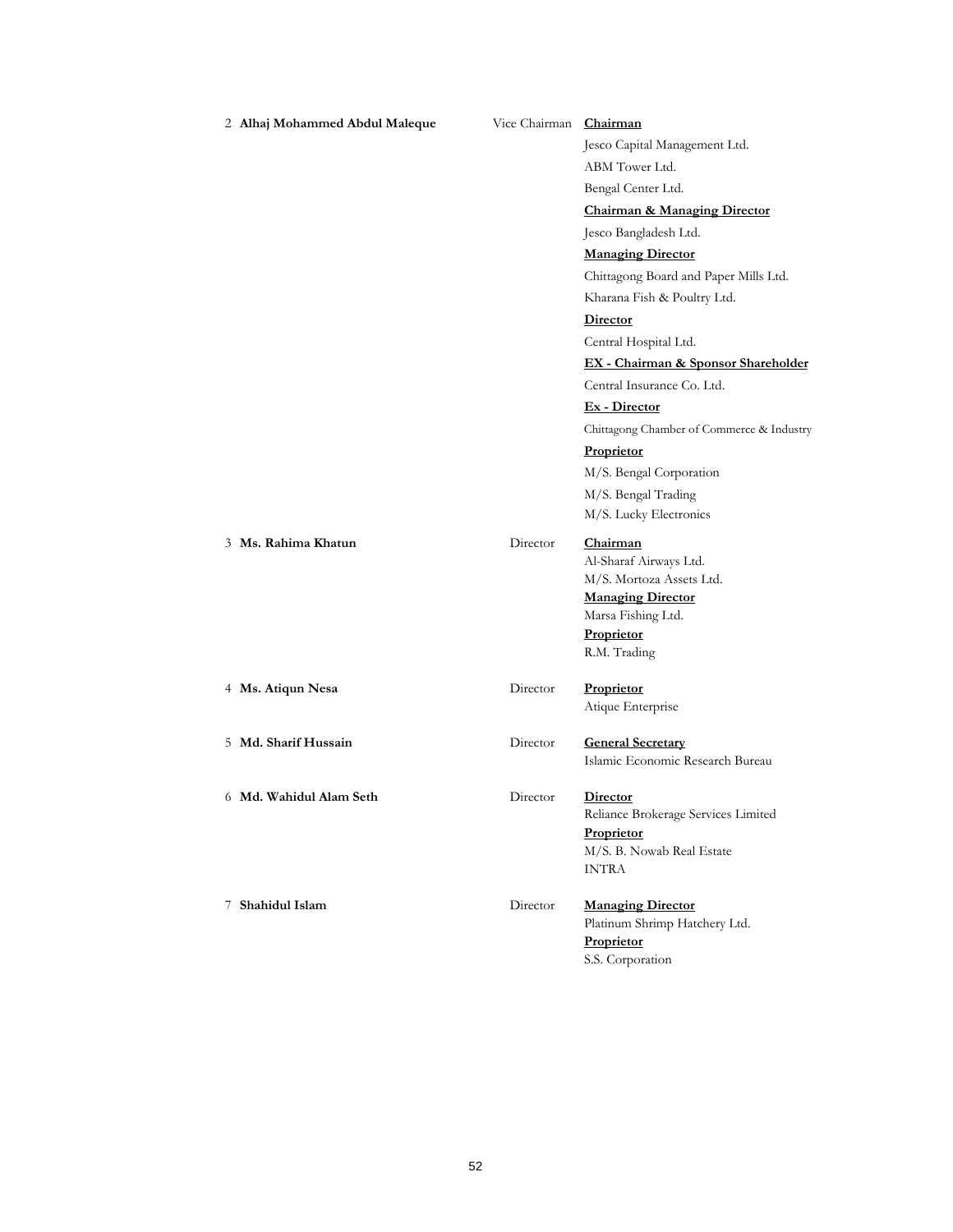|    | 8 Mohammed Oheidul Alam     | Director                | Vice Chairman<br>C & A Real Estate<br><b>Managing Director</b><br>Dream Knitting (BD) Ltd.                                                                                                                                                                                                                                                                                  |
|----|-----------------------------|-------------------------|-----------------------------------------------------------------------------------------------------------------------------------------------------------------------------------------------------------------------------------------------------------------------------------------------------------------------------------------------------------------------------|
|    | 9 Ms. Shamshad Jahan        | Director                | Proprietor<br>M/S. Land Mark Hotel & Restaurant<br>Car Shop<br>The Travel World<br><b>Managing Partner</b><br>Orchid Business Hotel<br>Chairman<br>Ocean Sea Foods Limited<br><b>Director</b><br>DINS Chemical Industries Ltd.<br>Rainbow Sea Foods Limited<br>The Treatment Tower<br>Proprietor<br>M/S. Unique Enterprise<br>M/S. Irada International<br>M/S. Agro Trading |
| 10 | Mohammed Kutub<br>Uddowllah | Depositor<br>Director   | <b>Director</b><br>Reliance Finance Limited<br>Director & CEO<br>D.S. Line Limited                                                                                                                                                                                                                                                                                          |
| 11 | Md. Abdul Hamid<br>Miah     | Independent<br>Director | N/A                                                                                                                                                                                                                                                                                                                                                                         |
|    | 12 Ahsanul Alam             | Director                | Proprietor<br>Genesis Enterprise                                                                                                                                                                                                                                                                                                                                            |

# *IAS 10.12, 1* **41 EVENT AFTER BALANCE SHEET DATE**

The Board of Director in its meeting held on 15 May 2012 recommended stock dividend @ 10% for the year 2011 to be appoved in the Annual General Meeting.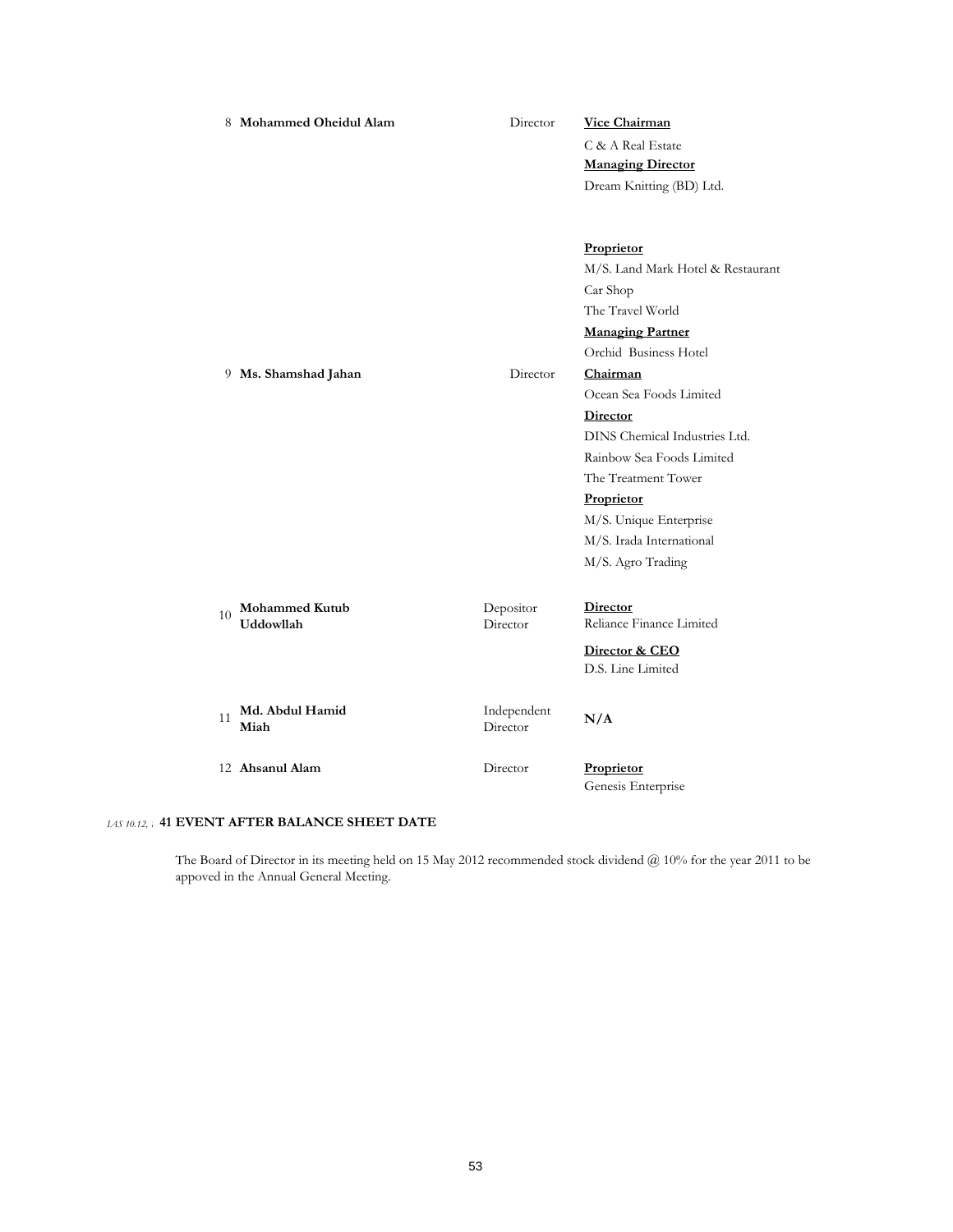### **42 AUDIT COMMITTEE**

### **a) Constitution**

The Bank has constituted an Audit Committee of the Board of Directors pursuant to the BRPD circular no. 12 dated 23 December 2002 with a view to act as a bridge among the Board of Directors, Executive Authority, Depositors, Shareholders etc so that the Committee can make an effective role in establishing an efficient, strong and secured banking system. Our Audit Committee has been formed comprising three members of the Board of Directors as follows :

| Name                         | <b>Status with</b><br>the Bank | <b>Status with</b><br>the Committee | <b>Educational Qualification</b> |
|------------------------------|--------------------------------|-------------------------------------|----------------------------------|
| Alhaj Mohammed Abdul Maleque | Vice Chairman                  | Convener                            | Bachelor of Science              |
| Md. Sharif Hussain           | Director                       | Member                              | Masters of Arts (Economics)      |
| Mohammed Kutub Uddowllah     | Director                       | Member                              | Bachelor of Science              |

b) During the period under review, the Audit Committee of the Board conducted 05 (five) meeting.

c) The following steps have been taken for implementation of an effective Internal Control Procedure of the Bank:

A strong powerful division formed for internal audit and inspection as well as compliance thereof.

The division is divided into three separate units i,e. Audit & Inspection , compliance and Monitoring to implement effective internal control and compliances headed by highly experienced bankers.

Audit and Inspection unit is established with a view to carrying out comprehensive internal audit in the branch level and ensure the transparency and accountability in the banking operations in light of the guidelines of the regulatory authorities and policies set by the bank with regular intervals.

Monitoring Unit is established with a view to implementing proper banking practices in the branches. Day to day operations is the focusing area to implement the rules and procedures of the regulatory bodies, bank's policies and other prudential guidelines.

Compliance unit is established to take effective measures for collection and timely submission of compliances of internal, external and Bangladesh Bank Inspection Reports.

The committee is placing its report regularly to the Board of Directors of the bank mentioning its review and recommendations on internal system, compliance of rules and regulations and establishment of good governance within the organization.

The board has given the responsibility to implement internal control system in the bank as per requirement of core risk management and framework provided by the Bangladesh Bank.

**Managing Director Director Director Chairman**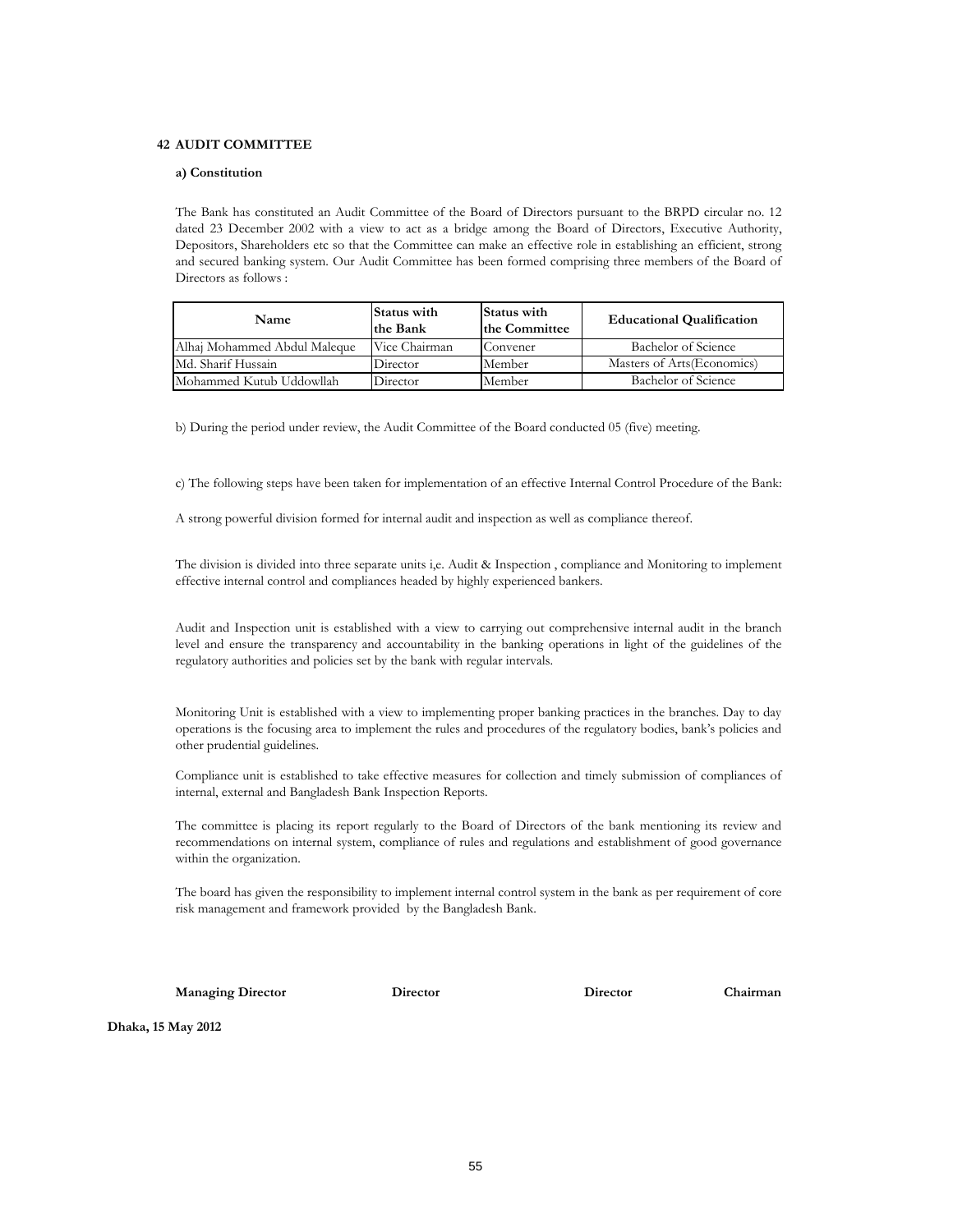#### **Annexure A**

#### **FIRST SECURITY ISLAMI BANK LIMITED**

|                      |                |             |                          |                |                |              |                 |                | Figure in Taka  |
|----------------------|----------------|-------------|--------------------------|----------------|----------------|--------------|-----------------|----------------|-----------------|
| COST                 |                |             | <b>DEPRECIATION</b>      |                |                |              |                 |                |                 |
| Particulars          | <b>Balance</b> | Addition    | Sales/Trans-             | <b>Balance</b> | <b>Balance</b> | Charge       | Adjustment on   | <b>Balance</b> | Written down    |
|                      | as on          | during      | fer during               | as on          | as on          | for the      | sale/transfer   | as on          | value on 31 Dec |
|                      | 01 January '11 | the year    | the year                 | 31 Dec '11     | 01 January '11 | year         | during the year | 31 Dec '11     | 2011            |
| Building             | 130,180,975    | 260,395,199 | $\overline{\phantom{a}}$ | 390, 576, 174  | 2,023,771      | 2,922,729    |                 | 4,946,500      | 385,629,674     |
| Furniture & Fixtures | 348, 131, 433  | 130,427,709 | $\overline{\phantom{a}}$ | 478,559,142    | 89,820,739     | 34, 335, 197 |                 | 124, 155, 936  | 354,403,206     |
| Office Equipment     | 259,299,946    | 88,480,983  | $\overline{\phantom{a}}$ | 347,780,929    | 95,211,763     | 42, 423, 211 |                 | 137,634,974    | 210,145,955     |
| Vehicles             | 44, 477, 222   | 5,553,969   | 8,142,000                | 41,889,191     | 21,429,722     | 8,274,351    | 7,413,223       | 22,290,850     | 19,598,341      |
| <b>Books</b>         | 82,279         | 23,857      |                          | 106,136        | 75,528         | 4,408        |                 | 79,936         | 26,200          |
| Total Dec' 2011      | 782,171,855    | 484,881,717 | 8,142,000                | 1,258,911,572  | 208, 561, 523  | 87,959,896   | 7,413,223       | 289, 108, 196  | 969,803,376     |
| Total Dec' 2010      | 522,651,318    | 259,520,537 |                          | 782,171,855    | 146, 173, 931  | 62,387,592   |                 | 208, 561, 523  | 573,610,332     |

55